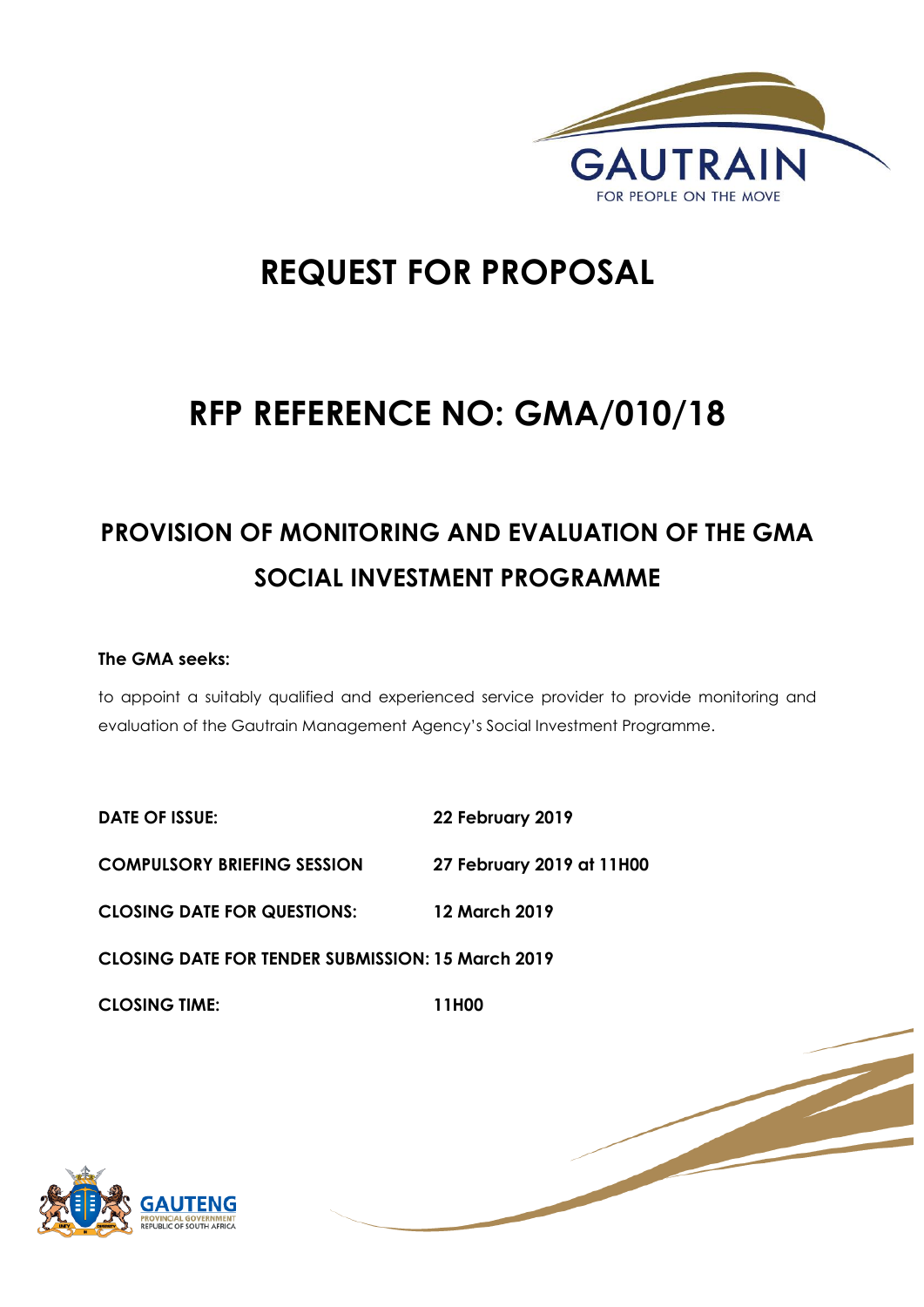## **CONTENTS**

## **GAUTRAIN MANAGEMENT AGENCY – REQUEST FOR PROPOSAL**

|                                                    | Page |
|----------------------------------------------------|------|
|                                                    | 5    |
|                                                    | 6    |
| <b>RFP PART A</b>                                  |      |
|                                                    | 7    |
|                                                    | 8    |
|                                                    | 8    |
|                                                    | 9    |
| Rules governing this RFP and the Tendering Process |      |
|                                                    | 9    |
| <b>REQUEST FOR PROPOSAL</b>                        |      |
|                                                    | 10   |
|                                                    | 10   |
|                                                    | 11   |
|                                                    | 11   |
|                                                    | 11   |
| Communication during the tender process            |      |
| Requests for clarification and further information | 12   |
|                                                    | 12   |
|                                                    | 13   |
|                                                    | 13   |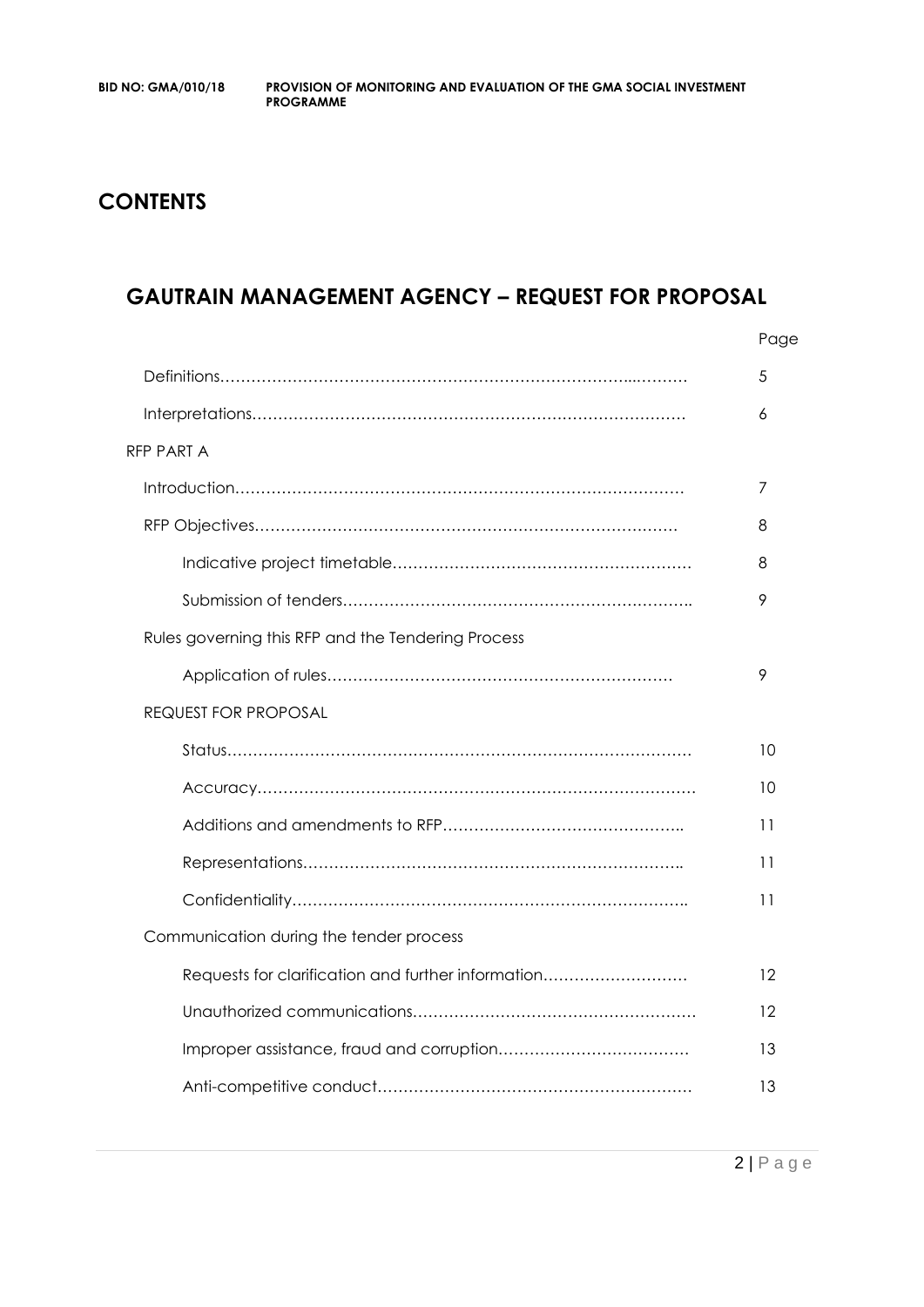| BID NO: GMA/010/18    | <b>PROVISION OF MONITORING AND EVALUATION OF THE GMA SOCIAL INVESTMENT</b><br><b>PROGRAMME</b> |    |
|-----------------------|------------------------------------------------------------------------------------------------|----|
|                       |                                                                                                | 14 |
|                       |                                                                                                | 14 |
|                       |                                                                                                | 15 |
| Tender documents      |                                                                                                |    |
|                       |                                                                                                | 15 |
|                       |                                                                                                | 16 |
|                       |                                                                                                | 16 |
|                       |                                                                                                | 16 |
|                       |                                                                                                | 16 |
|                       | Disclosure of tender contents and tender information                                           | 17 |
|                       |                                                                                                | 17 |
|                       |                                                                                                | 18 |
|                       |                                                                                                | 18 |
| Tender Response       |                                                                                                |    |
|                       |                                                                                                | 18 |
|                       |                                                                                                | 19 |
|                       |                                                                                                | 20 |
|                       | <b>Innovative Solutions</b>                                                                    | 20 |
|                       | <b>Contract Disclosure Requirements</b>                                                        |    |
|                       |                                                                                                | 20 |
|                       |                                                                                                | 21 |
|                       |                                                                                                | 21 |
| Evaluation of tenders |                                                                                                | 21 |
|                       |                                                                                                | 21 |
|                       |                                                                                                | 22 |
|                       |                                                                                                | 23 |
|                       |                                                                                                | 23 |
|                       |                                                                                                |    |

3 | P a g e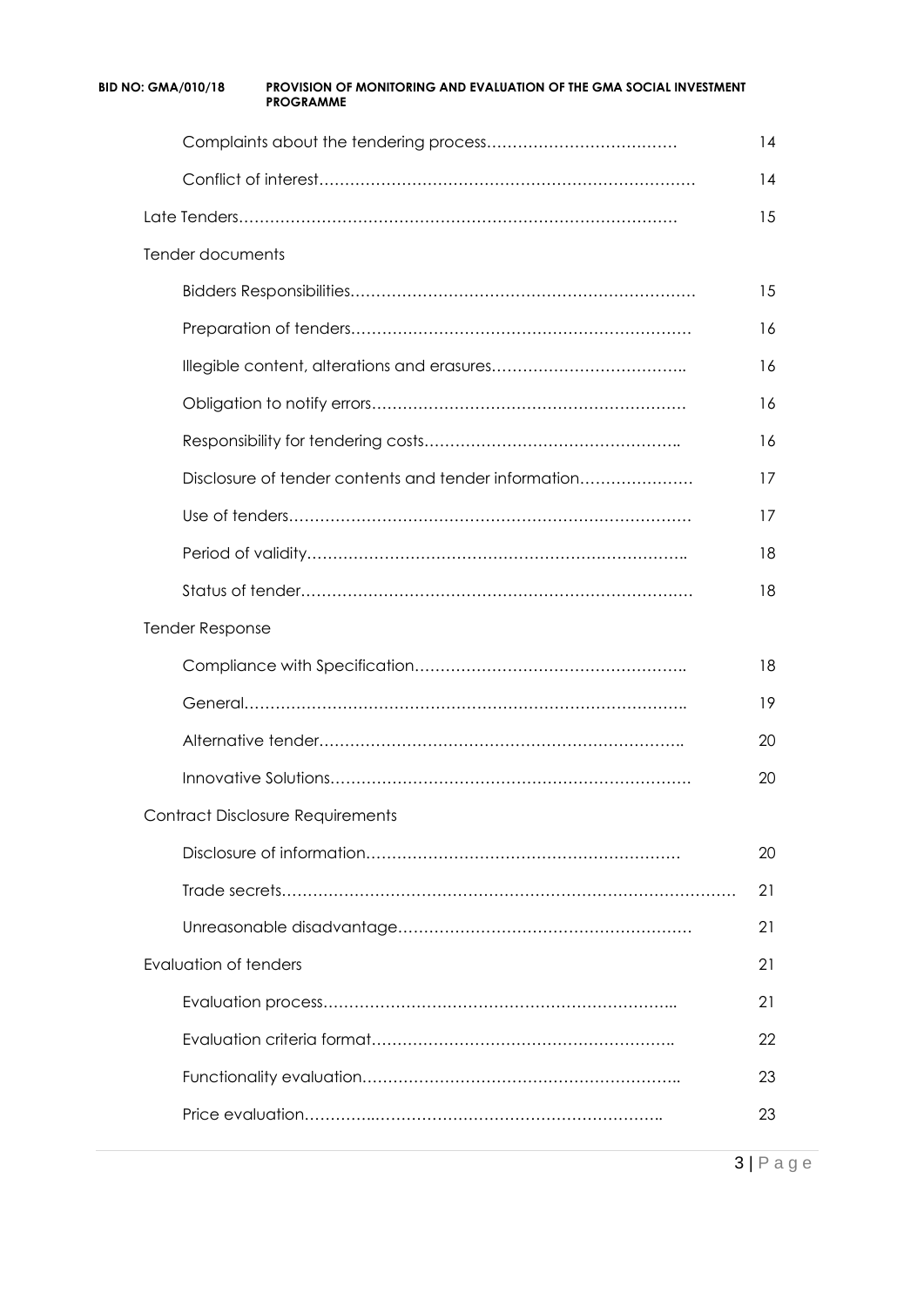| <b>BID NO: GMA/010/18</b> | <b>PROVISION OF MONITORING AND EVALUATION OF THE GMA SOCIAL INVESTMENT</b><br><b>PROGRAMME</b> |    |
|---------------------------|------------------------------------------------------------------------------------------------|----|
|                           |                                                                                                | 23 |
|                           |                                                                                                | 24 |
|                           |                                                                                                | 24 |
|                           |                                                                                                | 25 |
| Successful Tenders        |                                                                                                |    |
|                           |                                                                                                | 26 |
|                           |                                                                                                | 26 |
|                           |                                                                                                | 26 |
|                           |                                                                                                | 26 |
|                           |                                                                                                | 27 |
|                           |                                                                                                | 27 |
|                           |                                                                                                | 28 |
|                           |                                                                                                | 28 |
|                           |                                                                                                | 29 |
|                           | RFP PART C - BIDDERS DECLARATION AND RESPONSE                                                  | 47 |
| <b>CSD</b>                |                                                                                                | 50 |
| SBD1                      |                                                                                                | 51 |
| SBD 3.1                   |                                                                                                | 53 |
| <b>SBD 3.2</b>            |                                                                                                | 54 |
| SBD 4                     |                                                                                                | 56 |
| SBD 6.1                   |                                                                                                | 61 |
| SBD <sub>8</sub>          |                                                                                                | 67 |
| SBD <sub>9</sub>          | Certificate of Independent Bid Determination                                                   | 70 |
| <b>SHE</b>                |                                                                                                | 73 |
| RFP PART - D              | SUPPLIER CODE OF CONDUCT                                                                       | 75 |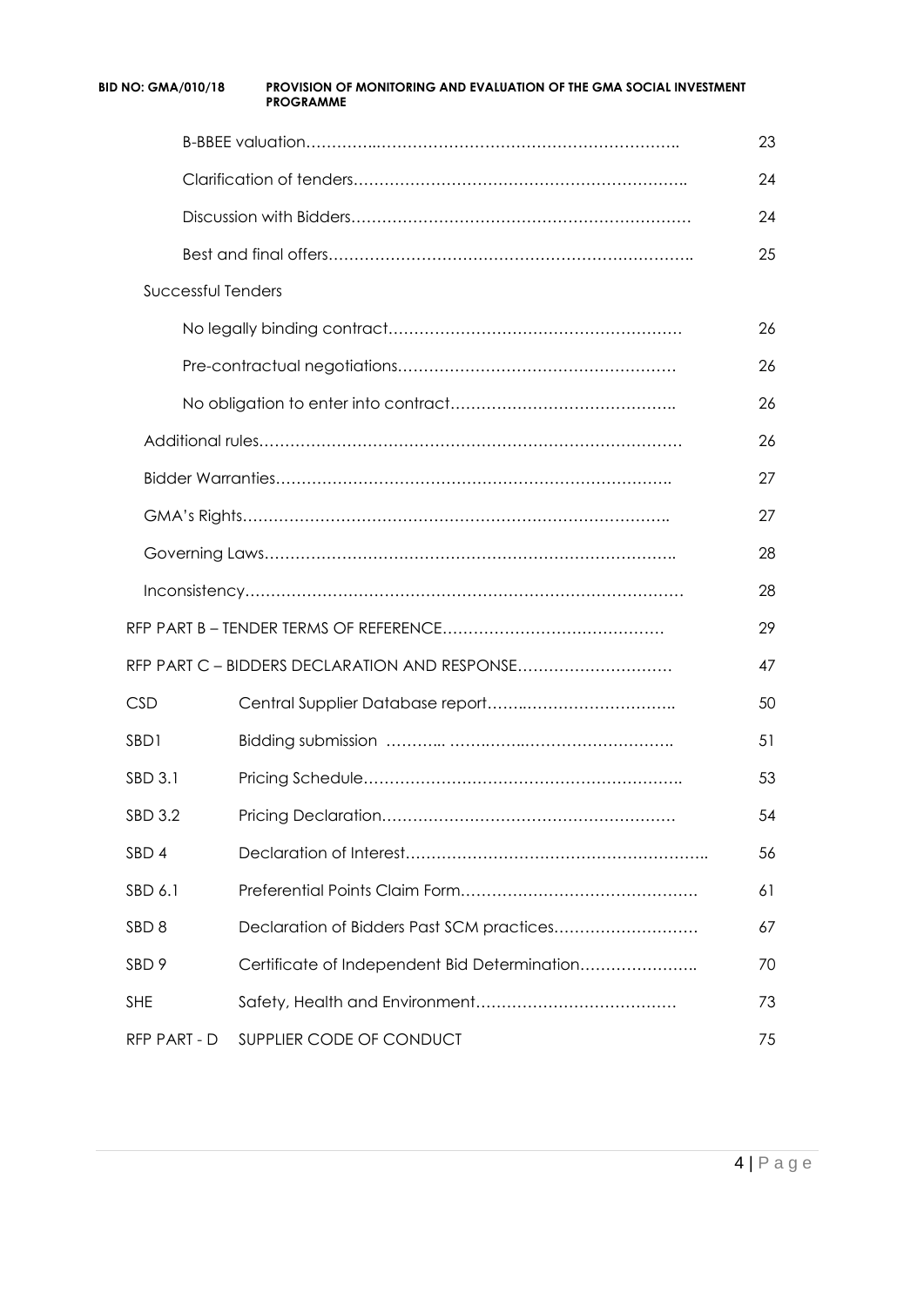#### **DEFINITIONS**

In this Request for Proposal, unless a contrary intention is apparent:

**Business Day** means a day which is not a Saturday, Sunday or public holiday.

**Bid** means a written offer in a prescribed or stipulated form lodged by a Bidder in response to an invitation in this Request for Proposal, containing an offer to provide goods, works or services in accordance with the Specification as provided in RFP Part B.

**Closing Time** means the time, specified as such under the clause "Indicative Timetable" of this RFP Part A, by which Tenders must be received.

**Evaluation Criteria** means the criteria set out under the clause "Evaluation Criteria Format" of this RFP Part A.

**GMA** means the Gautrain Management Agency; a PFMA Schedule 3(C) listed Provincial Public Entity, established in terms of the GMA Act No. 5 of 2006.

**Intellectual Property Rights** includes copyright and neighbouring rights, and all proprietary rights in relation to inventions (including patents) registered and unregistered trademarks (including service marks), registered designs, confidential information (including trade secrets and know how) and circuit layouts, and all other proprietary rights resulting from intellectual activity in the industrial, scientific, literary or artistic fields.

**Member** means an employee of the GMA.

**Proposed Contract** means the agreement including any other terms and conditions contained in or referred to in this RFP that may be executed between the GMA and the successful Bidder.

**Request for Proposal** or **RFP** means this document (comprising each of the parts identified under RFP Part A, Part B, Part C and Part D) including all annexure and any other documents so designated by the GMA.

**Services** means the services required by the GMA, as specified in this RFP Part B.

**Specification** means any specification or description of the GMA's requirements contained in this RFP Part B.

**State** means the Republic of South Africa.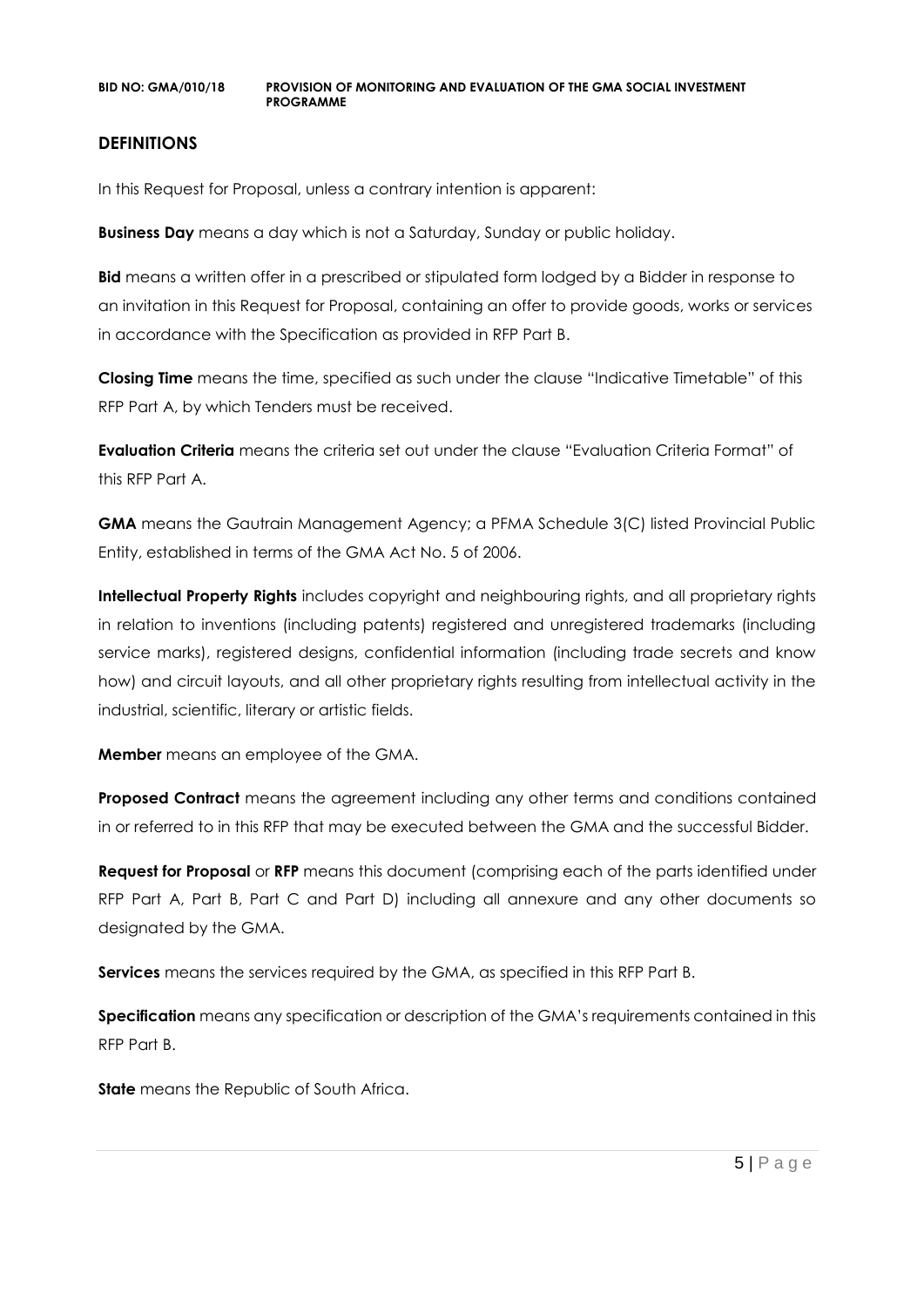**Statement of Compliance** means the statement forming part of a Tender indicating the Bidders compliance with the Specification.

**Bidder** means a person or organisation that submits a Bid.

**Tendering Process** means the process commenced by the issuing of this Request for Proposal and concluding upon formal announcement by the GMA of the selection of a successful Bidder(s) or upon the earlier termination of the process.

**Website** means the website administered by GMA located at [www.gautrain.co.za/](http://www.gautrain.co.za/)gma

#### **INTERPRETATIONS**

In this RFP, unless expressly provided otherwise:

#### A reference to:

- (a) "includes" or "including" means includes or including without limitation; and
- (b) "R" or "Rands" is a reference to the lawful currency of the Republic of South Africa.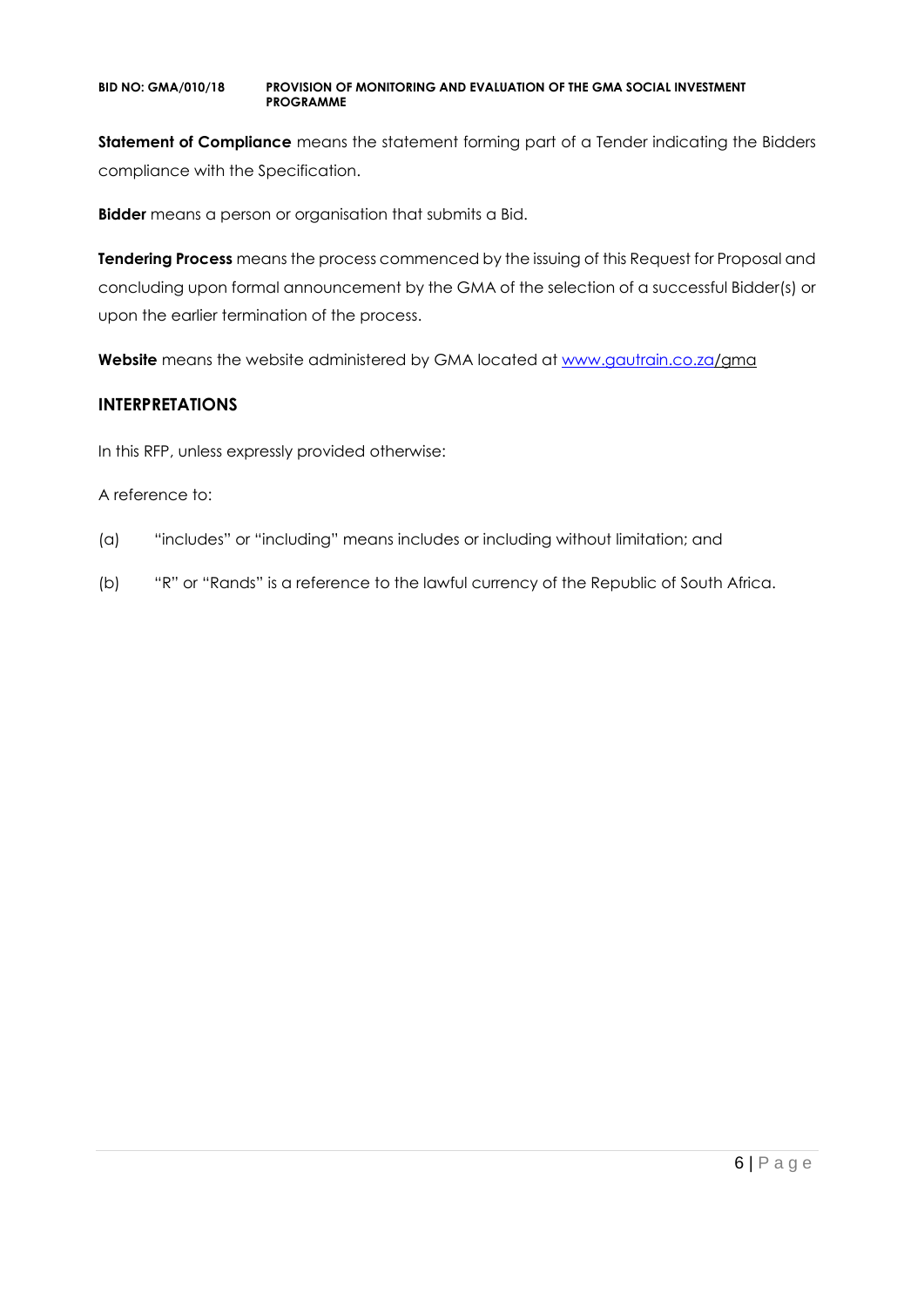## **RFP - PART A**

#### **INTRODUCTION**

- 1. The Gautrain Management Agency (GMA) is a PFMA Schedule 3(C) listed provincial public entity which has been established in terms of the GMA Act No. 5 of 2006. The GMA is substantially funded from the Provincial Revenue Fund in order to carry out the following strategic objectives:
	- Assist the Gauteng Provincial Government (GPG) in implementing Gautrain and achieving the Project's objectives.
	- Act on behalf of GPG in managing the relationship between Province and the Concessionaire in terms of the Concession Agreement and ensure that the interests of Province are protected.
	- Enhance the integration of Gautrain with other transport services and Public Transport Plans.
	- Promote and maximise the Socio-Economic Development and B-BBEE objectives of the GPG in relation to Gautrain.
	- Liaise with and promote co-operation between government structures in all three spheres of Government in relation to Gautrain.
	- Liaise with persons having an interest in the project.
	- Manage assets relating to Gautrain and promote their preservation and maintenance.
	- Manage the finances of the Gautrain Project and the financial securities provided by the Concessionaire.
	- Monitor the policy and legislative environment of the Gautrain Project
- 2. The Bombela Concession Company (RF) (Pty) Ltd (BCC or the Concessionaire) entered into a Concession Agreement with the Gauteng Province (Province) for the design, partial finance, construction, operation, and maintenance of the Gautrain Rapid Rail Link until 27 March 2026. The Operations Commencement Date (OCD) 1 started on 08 June 2010 for the section between Sandton station and ORTIA station. Extended Phase (EP) 1 services commenced on 02 August 2011 between Hatfield and Rosebank stations. The Operations Commencement Date 2 services commenced on 07 June 2012 between Rosebank and Park stations, in so doing providing a complete service between Park and Hatfield stations. At the end of the concession period, the Concessionaire shall transfer the Gautrain System to the GMA.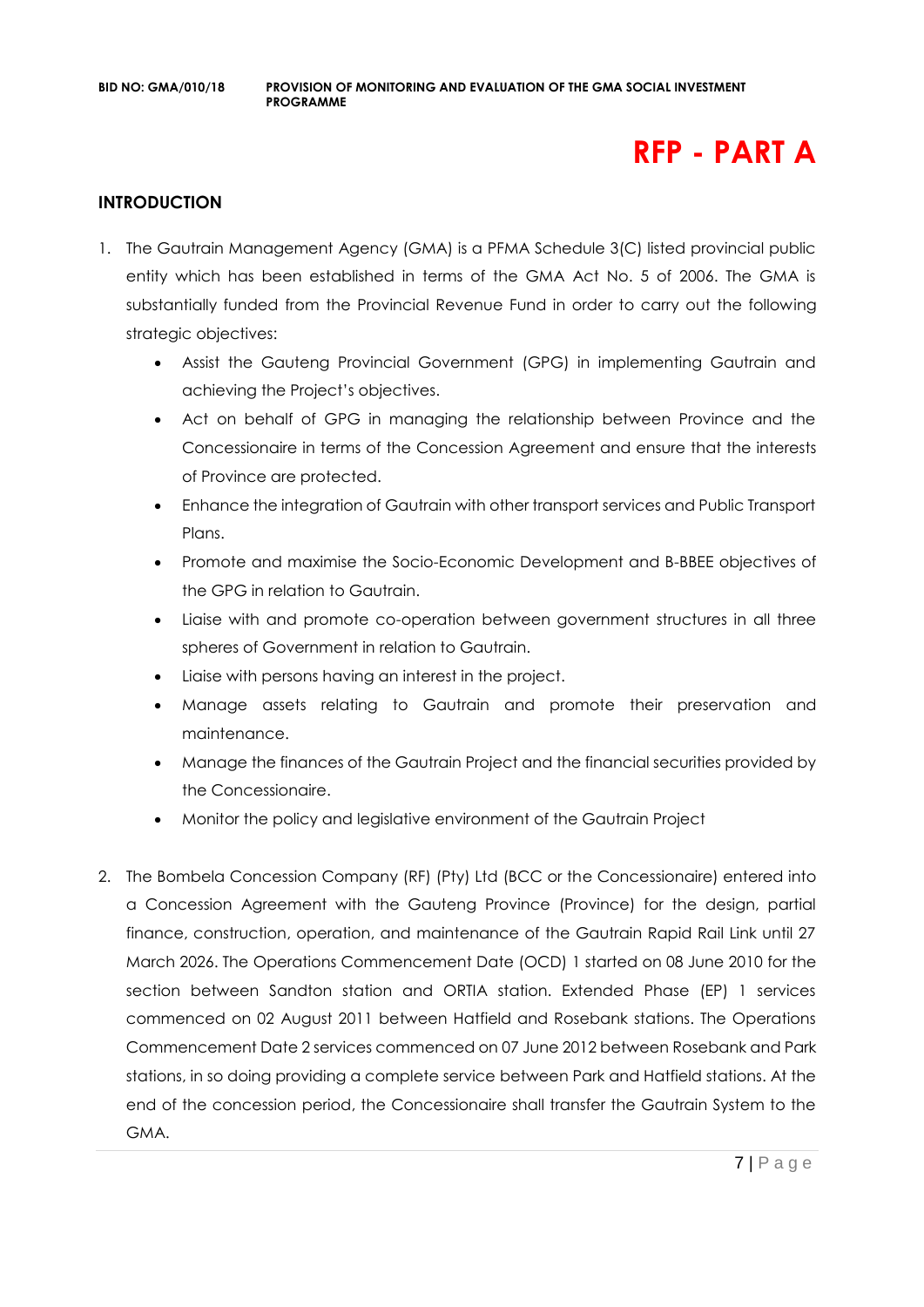- 3. The GMA is inviting responses to this Request for Proposal (reference number GMA/010/18) in order to appoint a suitably qualified and experienced service provider to provide Monitoring and Evaluation of the GMA Social Investment Programme as specified in this RFP PART B – Specification.
- 4. The appointment of a successful service provider is subject to conclusion of a service level agreement between the GMA and the service provider.

## **RFP OBJECTIVES**

5. The objective of the tender is to find suitably qualified and experienced service provider to provide Monitoring and Evaluation of the GMA Social Investment Programme GMA for the duration of three (3) years.

#### **INDICATIVE PROJECT TIMETABLE**

| <b>ACTIVITY</b>                                    | <b>DATE</b>               |
|----------------------------------------------------|---------------------------|
| Issue of RFP                                       | 22 February 2019          |
| <b>Compulsory Briefing Session</b>                 | 27 February 2019 at 11h00 |
| <b>Closing Date and Time</b>                       | 15 March 2019 at 11H00    |
| Intended completion of evaluation of tenders       | 30 April 2019             |
| Intended formal notification of successful Bidders | 15 May 2019               |
| Effective date of contract                         | 01 June 2019              |

*\*This timetable is provided as an indication of the timing of the tender process. It is indicative only and subject to change by the GMA. Bidders are to provide proposals that will allow achievement of the intended commencement date.*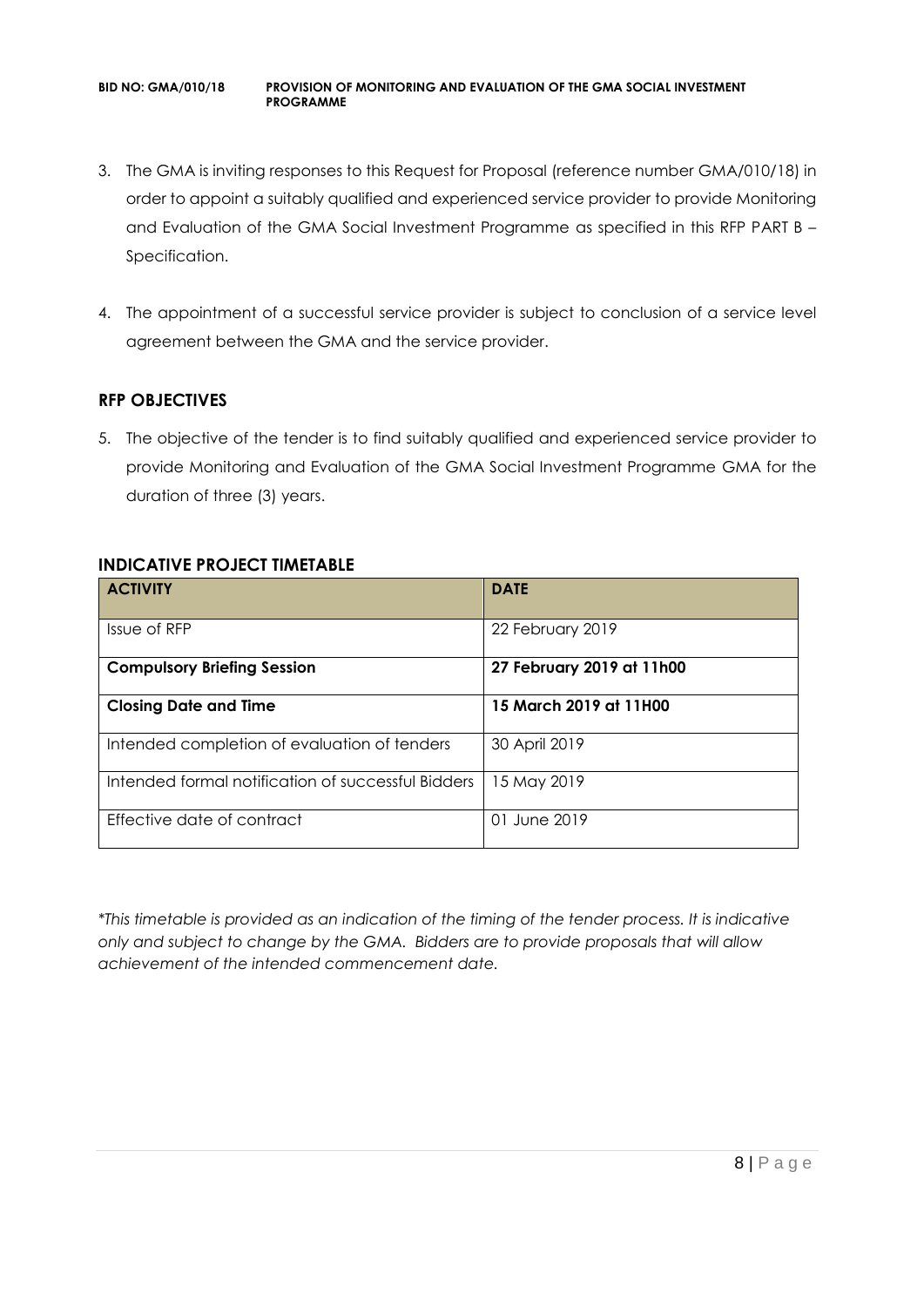#### **SUBMISSION OF TENDERS**

#### **Hardcopy Submission (Compulsory)**

| Proposal Submission                                      | Bid documents must be secured together preferably<br>bound or contained in a lever arch file |
|----------------------------------------------------------|----------------------------------------------------------------------------------------------|
| Physical Address of Tender Box                           | 44 Grand Central Boulevard, Grand Central Midrand<br>(Off R101 Old Johannesburg Road)        |
| Hours of access to Tender Box                            | Between 07:00 and 17:00 (Weekdays only)                                                      |
| Information to be marked on<br>package containing Tender | Gautrain Management Agency<br>Attention: Supply Chain Management Unit                        |
|                                                          | RFP Ref. No. GMA/010/18<br>Name of Bidder                                                    |

- 6. Bidders are to provide one (1) original and three (3) hard copies of the Bidders Response (Bid).
- 7. Bidders must also include an electronic copy of the Bidders Response for each proposal in PDF or Microsoft Office 2007 format in the hardcopy submission. All responses must be submitted in a sealed envelope in accordance with the conditions of Tendering and on the official forms included in this document.
- 8. All documents must be virus checked by the Bidder before lodgement. In this case of inconsistency between the electronic and hardcopy submissions, the hardcopy submission will prevail.
- 9. All enquiries related to this RFP must be sent to **[tenderenquiries@Gautrain.co.za](mailto:tenderenquiries@Gautrain.co.za)**.

## **RULES GOVERNING THIS RFP AND THE TENDERING PROCESS**

#### **APPLICATION OF RULES**

10. Participation in the tender process is subject to compliance with the rules contained in this RFP Part A.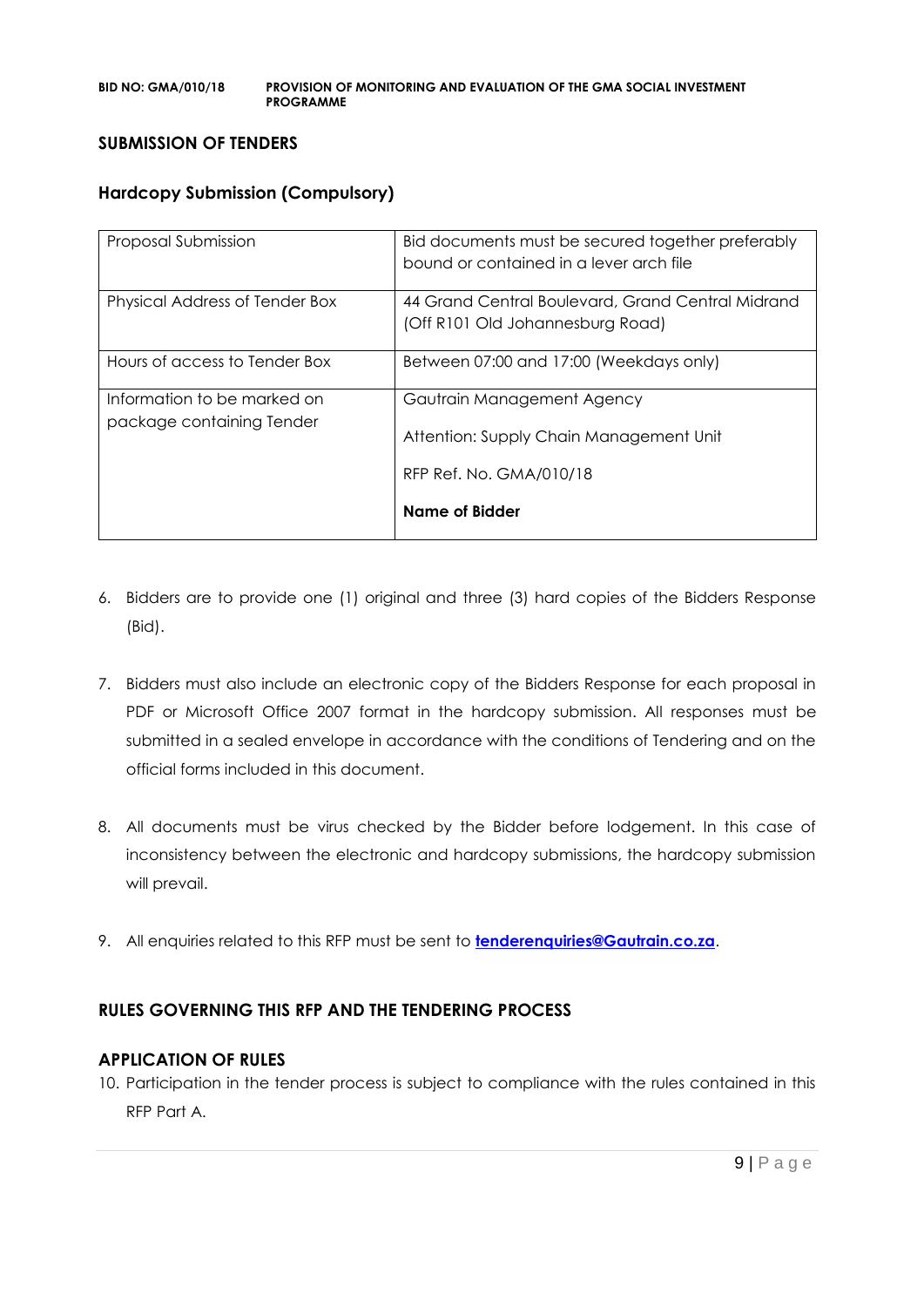- 11. All persons (whether or not a Participant in this tender process) having obtained or received this RFP may only use it, and the information contained therein, in compliance with the rules contained in this RFP Part A.
- 12. All Bidders are deemed to accept the rules contained in this RFP Part A.
- 13. The rules contained in this RFP Part A apply to:
	- a. The RFP and any other information given, received or made available in connection with this RFP, and any revisions or annexure;
	- b. the Tendering Process; and
	- c. any communications (including any briefings, presentations, meetings and negotiations) relating to the RFP or the Tendering Process.

## **REQUEST FOR PROPOSAL**

#### **STATUS OF REQUEST FOR PROPOSAL**

- 14. This RFP is an invitation for service provider/s to submit a proposal(s) for the provision of the services as set out in the Specification contained in this RFP Part B. Accordingly, this RFP must not be construed, interpreted, or relied upon, whether expressly or implied, as an offer capable of acceptance by any person(s), or as creating any form of contractual, promissory or other rights.
- 15. No binding contract or other understanding for the supply of the Services will exist between the GMA and any Bidder unless and until the Agency has executed a formal written contract with the successful Bidder.

## **ACCURACY OF REQUEST FOR PROPOSAL**

16. Whilst all due care has been taken in connection with the preparation of this RFP, the GMA makes no representations or warranties that the content in this RFP or any information communicated to or provided to Bidders during the Tendering Process is, or will be, accurate, current or complete. The GMA, and its officers, employees and advisors will not be liable with respect to any information communicated which is not accurate, current or complete.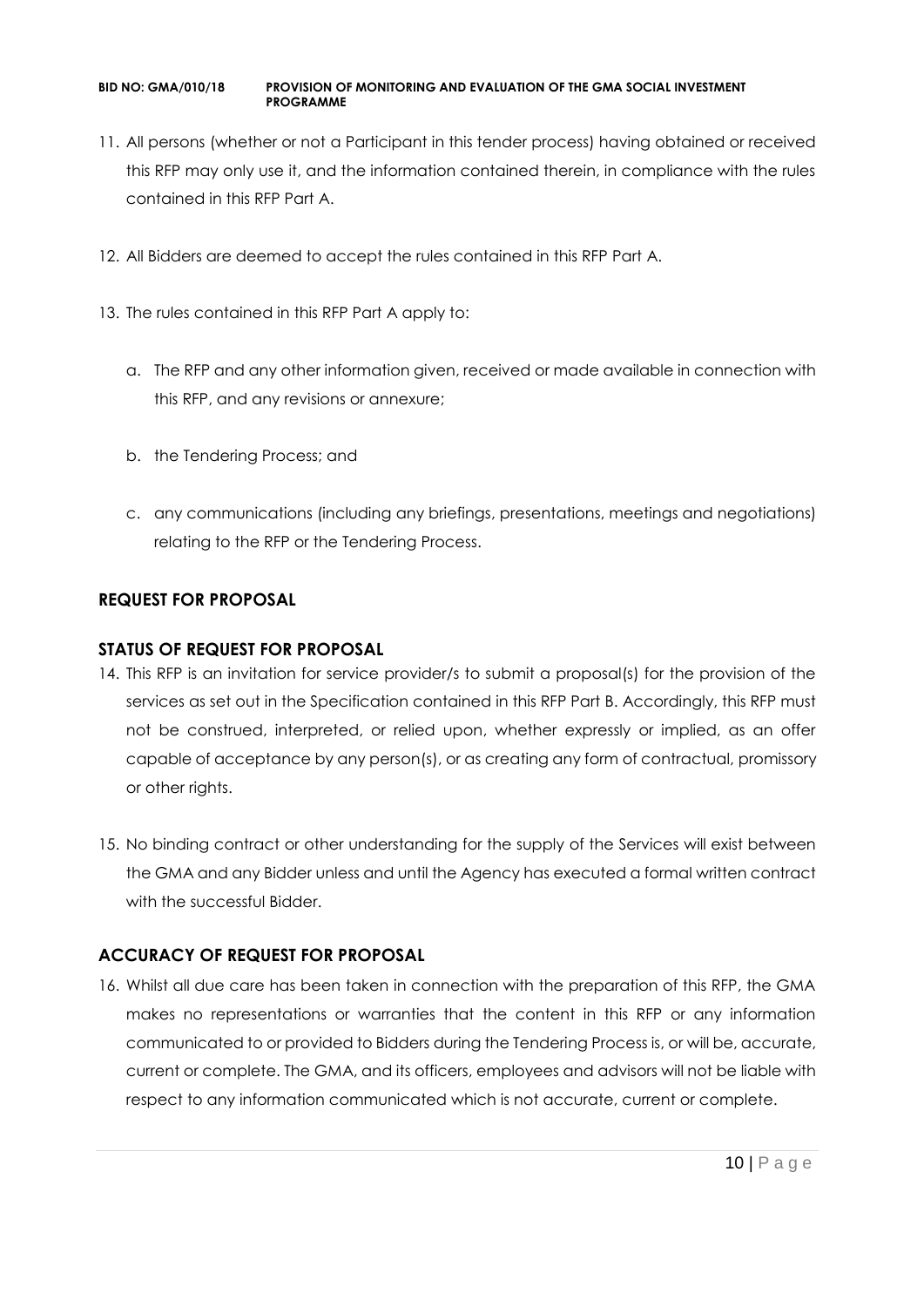- 17. If a Bidder finds or reasonably believes it has found any discrepancy, ambiguity, error or inconsistency in this RFP or any other information provided by the GMA (other than minor clerical matters), the Bidder must promptly notify the Agency in writing (by e-mail to the address **[tenderenquiries@Gautrain.co.za](mailto:tenderenquiries@gautrainpo.co.za)**) of such discrepancy, ambiguity, error or inconsistency in order to afford the GMA an opportunity to consider what corrective action is necessary (if any).
- 18. Any actual discrepancy, ambiguity, error or inconsistency in this RFP or any other information provided by the GMA will, if possible, be corrected and provided to all Bidders without attribution to the Bidder who provided the written notice.

#### **ADDITIONS AND AMENDMENTS TO THE RFP**

- 19. The GMA reserves the right to change any information in, or to issue any addendum to this RFP before the Closing Time. The GMA and its officers, employees and advisors will not be liable in connection with either the exercise of, or failure to exercise this right.
- 20. If the GMA exercises its right to change information in terms of clause 22, it may seek amended Tenders from all Bidders.

#### **REPRESENTATIONS**

21. No representations made by or on behalf of the GMA in relation to this RFP will be binding on the GMA unless that representation is expressly incorporated into the contract ultimately entered into between the GMA and the successful Bidder.

## **CONFIDENTIALITY**

22. All persons (including all Bidders) obtaining or receiving this RFP and any other information in connection with this RFP or the Tendering Process must keep the contents of the RFP and other such information confidential, and not disclose or use the information except as required for the purpose of developing a proposal in response to this RFP.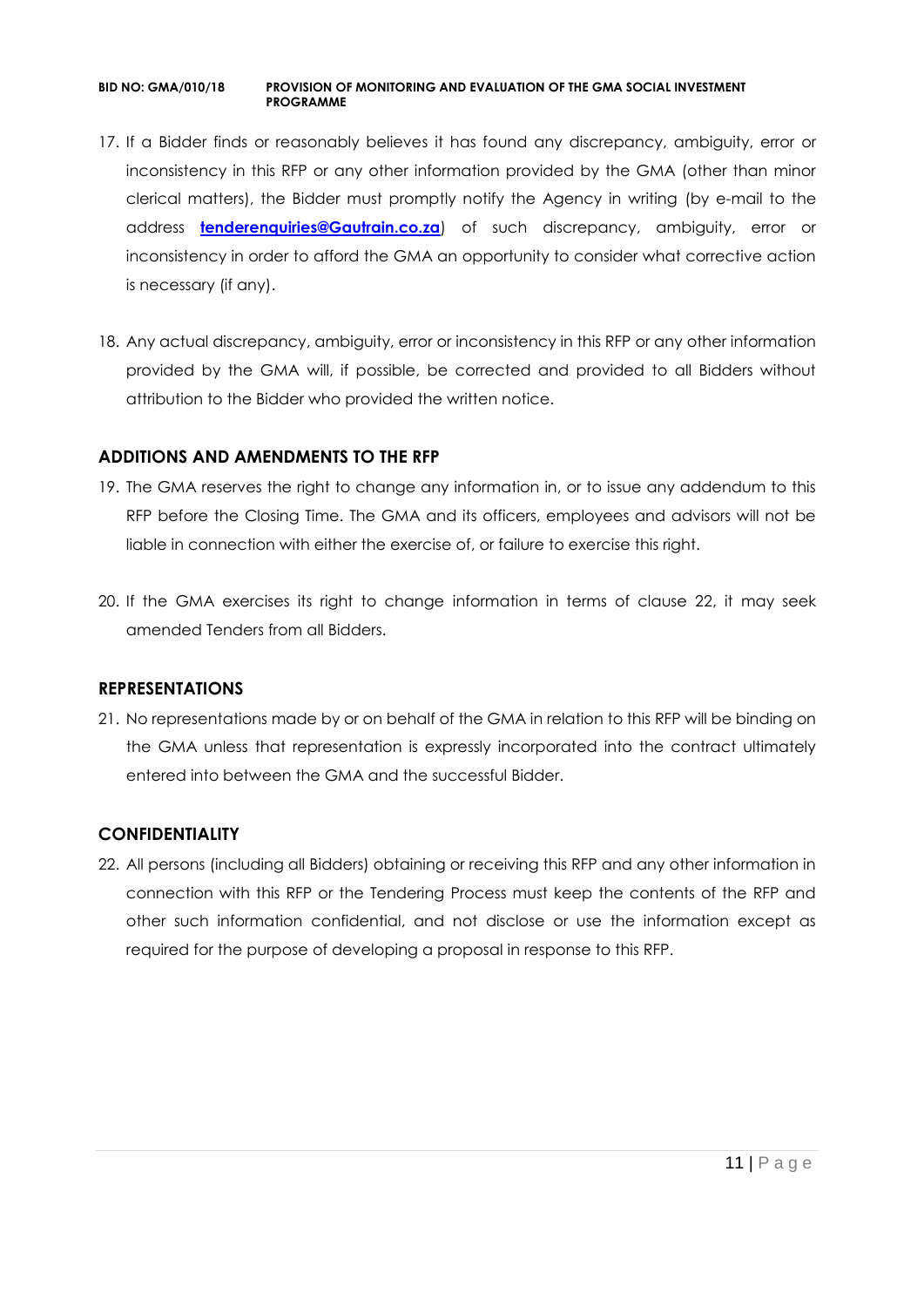#### **COMMUNICATIONS DURING THE TENDERING PROCESS**

#### **REQUESTS FOR CLARIFICATION OR FURTHER INFORMATION**

- 23. All communication and attempts to solicit information of any kind relative to this tender should be in writing and channelled to the Supply Chain Management Unit via email to: **[tenderenquiries@Gautrain.co.za](mailto:tenderenquiries@gautrainpo.co.za)**.
- 24. Any communication by a Bidder to the GMA will be effective upon receipt by the SCM Unit (provided such communication is in the required format).
- 25. The GMA has restricted the period during which it will accept questions or requests for further information or clarification and reserves the right not to respond to any enquiry or request, irrespective of when such enquiry or request is received.
- 26. Except where the GMA is of the opinion that issues raised apply only to an individual Bidder, questions submitted and answers provided will be made available to all Bidders by e-mail, as well as on the GMA's website without identifying the person or organisation which submitted the question.
- 27. In all other instances, the GMA may directly provide any written notification or response to a Bidder by email to the address of the Bidder (as notified by the Bidder to the SCM Unit).
- 28. A Bidder may, by notifying the SCM Unit in writing, withdraw a question submitted in accordance with clause 30, in circumstances where the Bidder does not wish the GMA to publish its response to the question to all Bidders.

#### **UNAUTHORISED COMMUNICATIONS**

29. Bidders may not contact (including promotional or advertising activities) any GMA staff or Advisors of GMA except through the channel in clause 21 above on any matter pertaining to the bid from the time when the bid is advertised to the time the bid is awarded. Communicating with any GMA staff or Advisors of GMA except through the channel in clause 21 above will be perceived as an effort by a bidder to influence bid evaluation, bid comparisons or bid award decisions in any manner, and will result in rejection of the bid concerned. Nothing in this clause is intended to prevent communications with staff of, or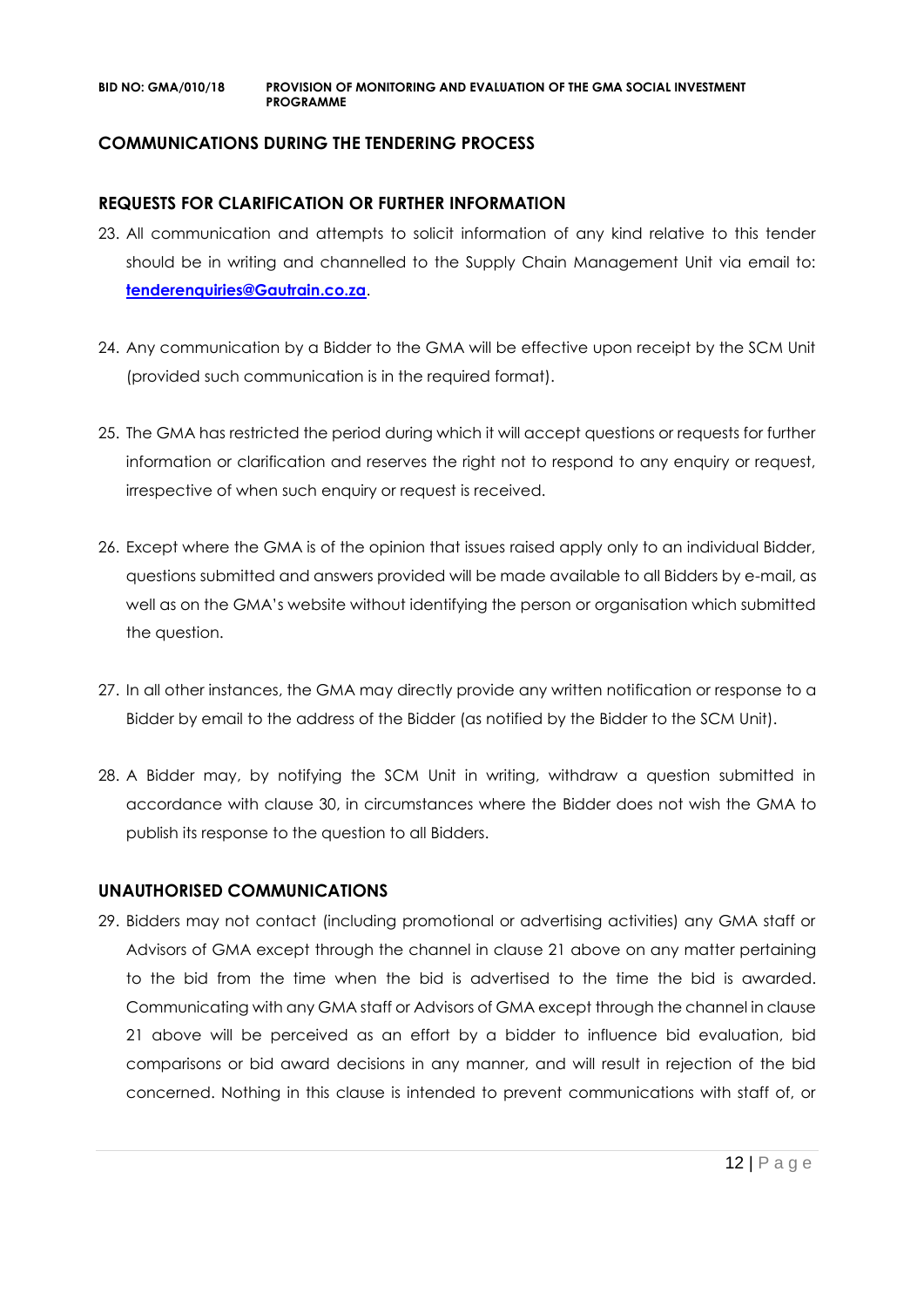advisors of the GMA to the extent that such communications do not relate to this RFP or the Tendering Process.

30. Bidders must not otherwise engage in any activities that may be perceived as, or that may have the effect of, influencing the outcomes of the Tendering Process in any way.

## **IMPROPER ASSISTANCE, FRAUD AND CORRUPTION**

- 31. Bidders may not seek or obtain the assistance of employees, contractors or advisors of the GMA in the preparation of their tender responses, except where contractors or advisors are participating in the tender in which case the Bidder must disclose such participation in its tender by declaring their possible interest or conflict in the relevant SBD 4 form.
- 32. The GMA may in its absolute discretion, immediately disqualify a Bidder that it believes has sought or obtained such improper assistance.
- 33. Bidders are to be familiar with the implications of contravening the Prevention and Combating of Corrupt Activities Act, No. 12 of 2004 and any other relevant legislation.
- 34. Bidders are encouraged to stop crime at the GMA in its tracks and report it anonymously to the following number: 0800 6 FRAUD/0800 637 283.

## **ANTI-COMPETITIVE CONDUCT**

- 35. Bidders and their respective officers, employees, agents and advisors must not engage in any collusion, anti-competitive conduct or any other similar conduct in respect of this Tendering Process with any other Bidder or any other person(s) in relation to:
	- a. The preparation or lodgement of their Tender
	- b. the evaluation and clarification of their Tender; and
	- c. the conduct of negotiations with the GMA.
- 36. For the purposes of clause 38, collusion, anti-competitive conduct or any other similar conduct may include disclosure, exchange and clarification of information whether or not such information is confidential to the GMA or any other Bidder or any other person or organisation.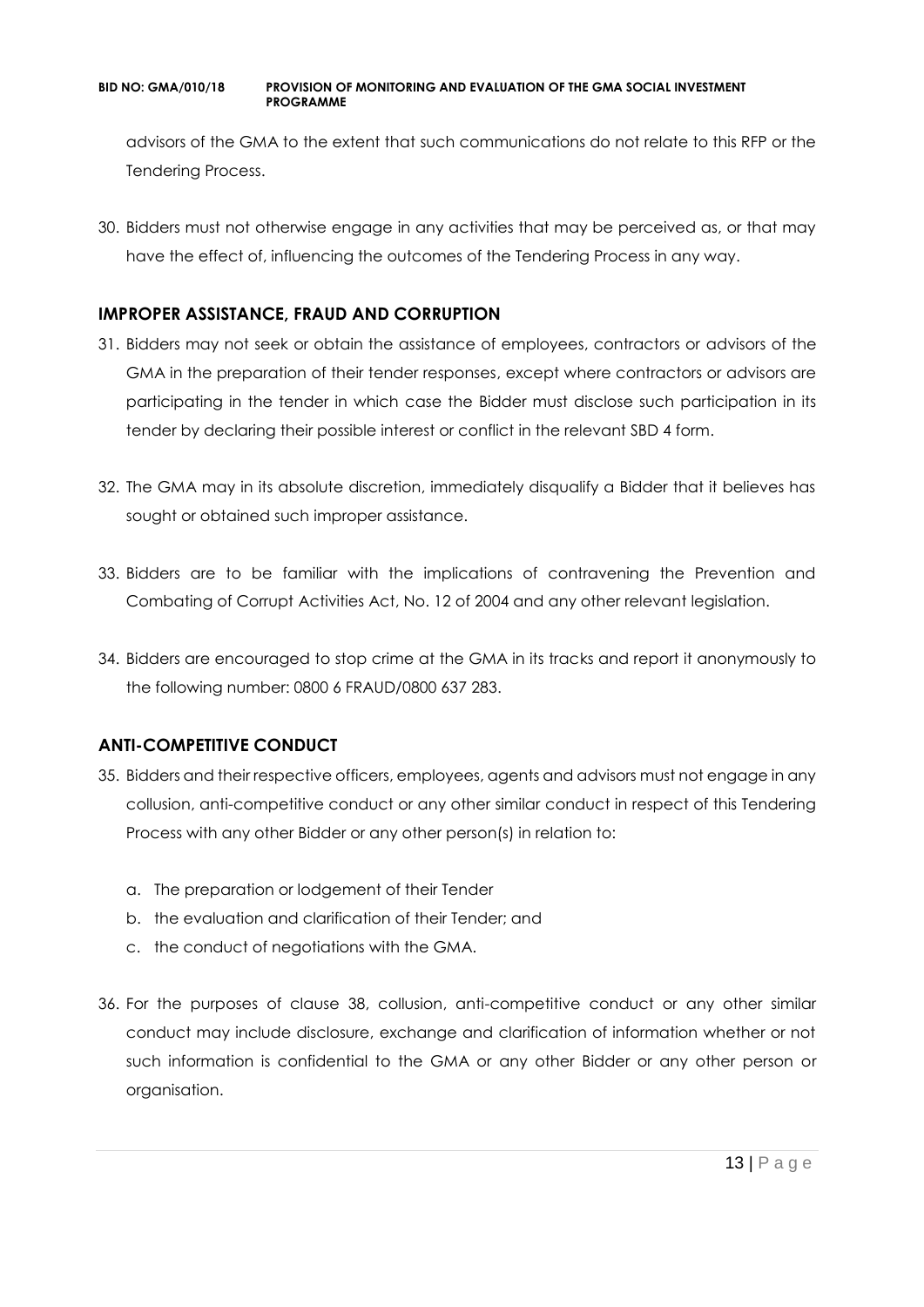37. In addition to any other remedies available to it under law or contract, the GMA may, in its absolute discretion, immediately disqualify a Bidder that it believes has engaged in any collusive, anti-competitive conduct or any other similar conduct during the entire Tendering Process.

## **COMPLAINTS ABOUT THE TENDERING PROCESS**

- 38. Any complaint about the RFP or the Tendering Process must be submitted to the SCM Unit in writing, (preferably by email), immediately upon the cause of the complaint arising or becoming known to the Bidder.
- 39. The written complaint must set out:
	- a. The basis for the complaint, specifying the issues involved;
	- b. how the subject of the complaint affect the organisation or person making the complaint;
	- c. any relevant background information; and
	- d. the outcome desired by the person or organisation making the complaint.
- 40. If the matter relates to the conduct of an official, employee or advisor of the GMA, the complaint should be addressed in writing marked for the attention of the Chief Executive Officer of the GMA, and delivered to the physical address of the GMA, as notified.

## **CONFLICT OF INTEREST**

- 41. A Bidder must not, and must ensure that its officers, employees, agents and advisors do not place themselves in a position that may give rise to actual, potential or perceived conflict of interest between the interests of the GMA and/or the Gauteng Provincial Government and the Bidders interests during the Tender Process.
- 42. The Bidders Response in this RFP Part C requires the Bidder to provide details of any interests, relationships or clients which may or do give rise to a conflict of interest in relation to the supply of the services under any contract that may result from this RFP.
- 43. If the Bidder submits its Tender and a subsequent conflict of interest arises, or is likely to arise, which was not disclosed in the Tender, the Bidder must notify the GMA immediately in writing of that conflict.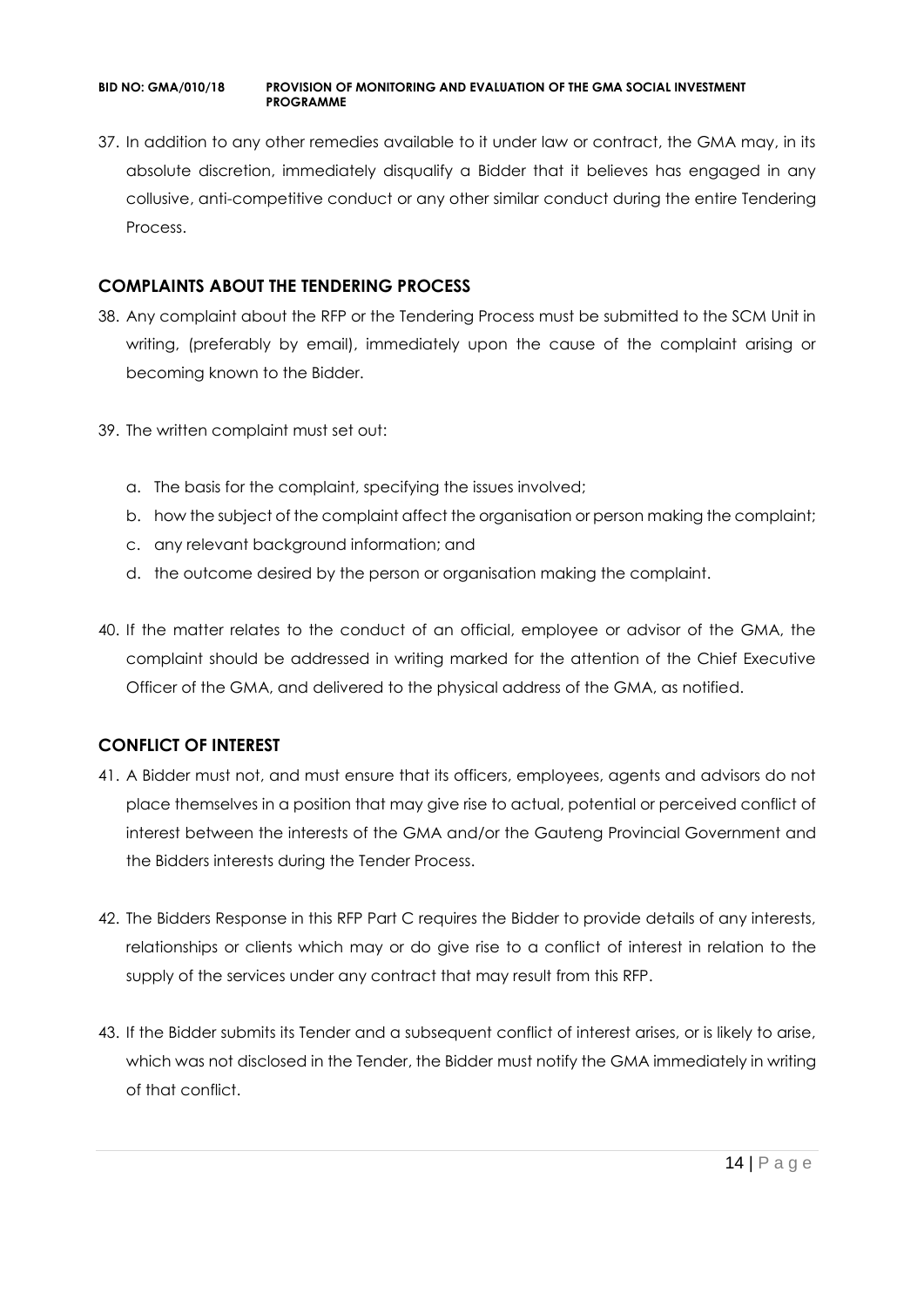44. The GMA may immediately disqualify a Bidder from the Tendering Process if the Bidder fails to notify the GMA of the conflict as required.

## **LATE TENDERS**

- 45. Tenders must be lodged by the Closing Date and Time. Where a tender document is not in the tender box at the time of the bid closing, such a bid document will be regarded as a late bid. Late bids will not be accepted or considered.
- 46. Tenders lodged after the Closing Time or lodged at a location or in a manner that is contrary to that specified in this RFP will be disqualified from the Tendering Process and will be ineligible for consideration.
- 47. The determination of the GMA as to the actual time that a Tender is lodged is final. Subject to clause 49, all Tenders lodged in the Tender Box after the Closing Time will be recorded by the GMA and will only be opened for the purposes of identifying a business name and address of the Bidder. The GMA will inform a Bidder whose Tender was lodged after the Closing Time of its ineligibility for consideration. The general operating practice is for the late tender to be returned within 5 (Five) working days of receipt or within 5 (Five) working days after determination not to accept a late tender.

## **TENDER DOCUMENTS**

## **BIDDERS RESPONSIBILITIES**

- 51. Bidders are responsible for:
	- a. Examining this RFP and any documents referenced or attached to this RFP and any other information made or to be made available by the GMA to Bidders in connection with this RFP;
	- b. fully informing themselves in relation to all matters arising from this RFP, including all matters regarding the GMA's requirements for the provision of the Services;
	- c. ensuring that their Tenders are accurate and complete;
	- d. making their own enquiries and assessing all risks regarding this RFP, and fully considering and incorporating the impact of any known and unknown risks into their Tender;
	- e. ensuring that they comply with all applicable laws in regards to the Tendering Process particularly as specified by National Treasury Regulations, Guidelines, Instruction Notes and Practice Notes and other relevant legislation as published from time to time in the Government Gazette;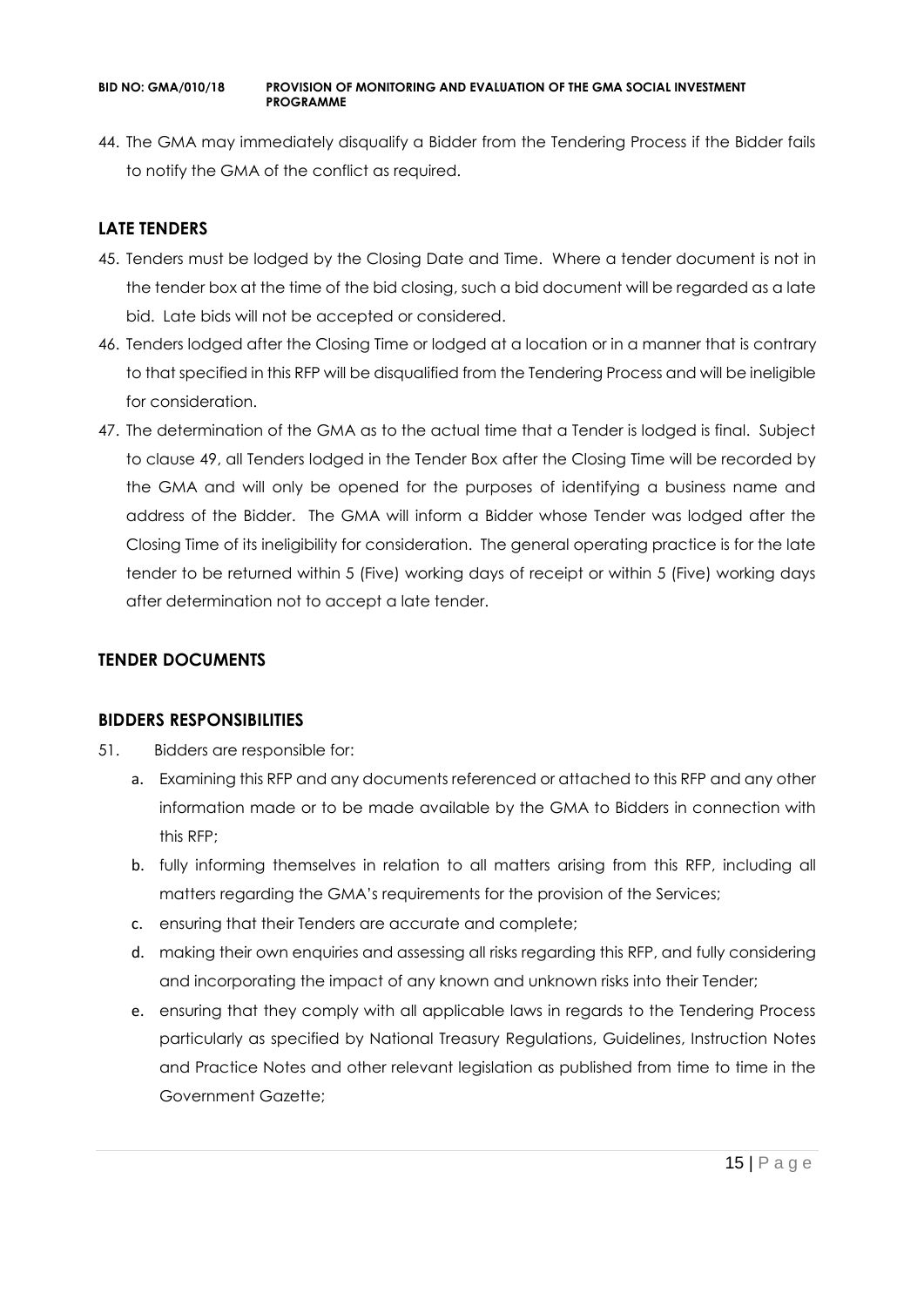- f. submitting an Original Valid Tax Clearance Certificate and all other returnable documents as listed on the Checklist; and
- g. Failure to provide the required information could result in disqualification of the bidder.

#### **PREPARATION OF TENDERS**

- 52. Bidders must ensure that:
	- a. Their Tender is submitted in the required format as stipulated in this RFP Part A; and
	- b. all the required information fields in RFP Part C are completed in full and contain the information requested by the GMA.

*Note to Bidders: The GMA may in its absolute discretion reject a Tender that does not include the information requested.*

53. Unnecessarily elaborate responses or other presentations beyond that which is sufficient to present a complete and effective tender proposal are not desired or required. Elaborate and expensive visual and other presentation aids are not necessary.

## **ILLEGIBLE CONTENT, ALTERATION AND ERASURES**

- 54. Incomplete Tenders may be disqualified or evaluated solely on information contained in the Tender.
- 55. The GMA may disregard any content in a Tender that is illegible and will be under no obligation whatsoever to seek clarification from the Bidder.
- 56. The GMA is entitled to amend any bid conditions, validity period, specifications, or extend the closing date of bids before the closing date. All bidders, to whom the bid documents have been issued, will be advised in writing of such amendments in good time.

## **OBLIGATION TO NOTIFY ERRORS**

57. Amended bids may be sent, together with the original bid, in an envelope marked "Amendment to bid" and should be placed in the bid box before the closing date and time. An amendment bids without original bid document will not be considered.

## **RESPONSIBILITY FOR TENDERING COSTS**

58. The Bidders participation or involvement in any stage of the Tendering Process is at the Bidders sole risk, cost and expense. The GMA will not be held responsible for, or pay for, any expense or loss that may be incurred by Bidders in relation to the preparation or lodgement of their Tender.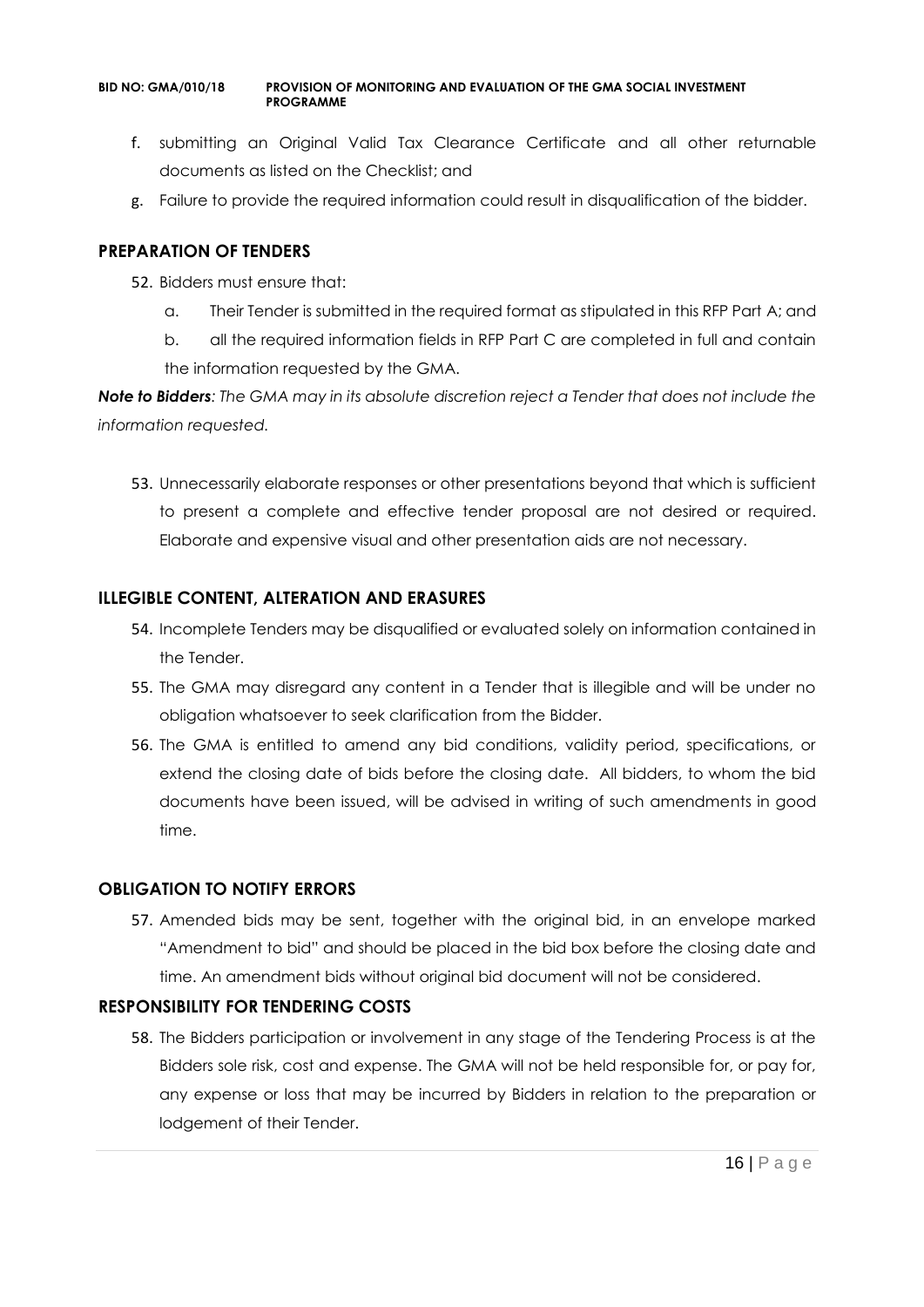- 59. The GMA is not liable to the Bidder for any costs on the basis of any contractual, or promissory or restitutionary grounds whatsoever as a consequence of any matter relating to the Bidders participation in the Tendering Process, including without limitation, instances where:
- a. The Bidder is not engaged to perform under any contract; or
- b. the GMA exercises any right under this RFP or at law.

#### **DISCLOSURE OF TENDER CONTENTS AND TENDER INFORMATION**

- 60. All Tenders received by the GMA will be treated as confidential. The GMA will not disclose any Tender contents and Tender information, except:
- a. As required by law;
- b. for the purpose of investigations by other government authorities having relevant jurisdiction;
- c. to external consultants and advisors of the GMA engaged to assist with the Tendering Process; or
- d. for the general information of Bidders required to be disclosed as per National Treasury Regulations, Guidelines, Instruction Notes or Practice Notes.

#### **USE OF TENDERS**

- 61. Upon submission in accordance with the requirements of submission of Tenders, all Tenders submitted become the property of the GMA. Bidders will retain all ownership rights in any intellectual property contained in the Tender.
- 62. Each Bidder, by submission of their Tender, is deemed to have licensed the GMA to reproduce the whole, or any portion, of their Tender for the purposes of enabling the GMA to evaluate the Tender.
- 63. Further, in submitting a Tender, the Bidder accepts that the GMA shall, in accordance with the requirements of Treasury Regulation No. 16A.6.3(d) and the National Treasury Instruction Note on *Enhancing Compliance Monitoring and Improving Transparency and Accountability in Supply Chain Management,* publish (on the internet or otherwise):

a. The names of all Bidders that submitted bids in relation to this RFP within 10 (Ten) working days after the closing date of this RFP, if the bid is above the threshold value of R500 000; and

b. on award of the bid, the name of the successful Bidder, the contract price, B-BBEE level of contribution status, the contract number and description of the contract awarded.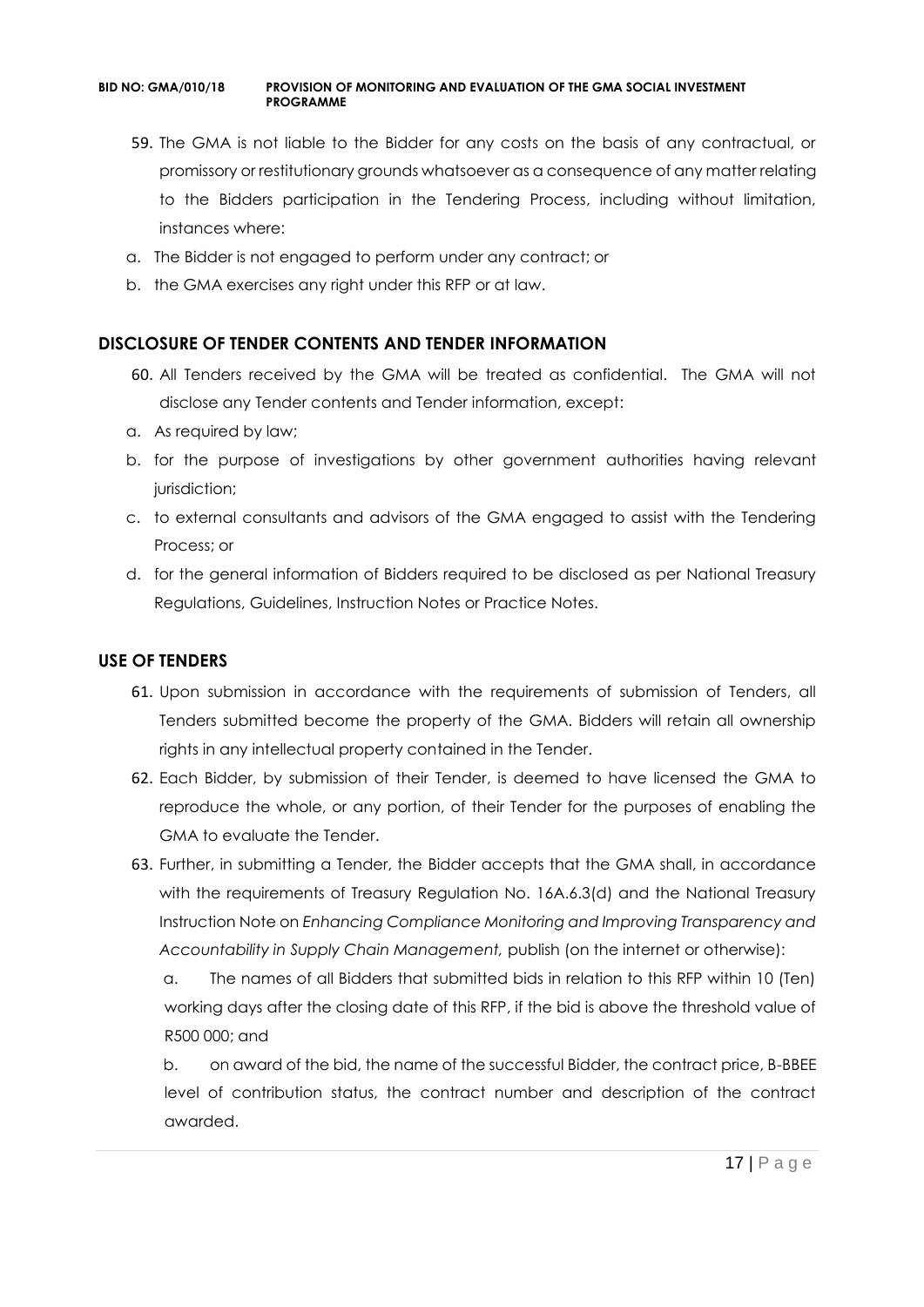## **PERIOD OF VALIDITY**

64. All Tenders received must remain valid and open for acceptance for a minimum of 90 (Ninety) days from the Closing Time. This period may be extended by written mutual agreement between the GMA and the Bidder.

#### **STATUS OF TENDER**

- 65. Each Tender constitutes an irrevocable offer by the Bidder to the GMA to provide the Services required and otherwise to satisfy the requirements of the Specification as set out in this RFP Part B.
- 66. A Tender must not be conditional on:
	- a. The Board approval of the Bidder or any related governing body of the Bidder being obtained;
	- b. the Bidder conducting due diligence or any other form of enquiry or investigation;
	- c. the Bidder (or any other party) obtaining any regulatory approval or consent;
	- d. the Bidder obtaining the consent or approval of any third party; or
	- e. the Bidder stating that it wishes to discuss or negotiate any commercial terms of the contract.
- 67. The GMA may, in its absolute discretion, disregard any tender that is, or is stated to be, subject to any one or more of the conditions detailed above (or any other relevant conditions).
- 68. The GMA reserves the right to accept a Tender in part or in whole or to negotiate with a Bidder in accordance with the clause 88 (Unreasonable disadvantage) of this RFP Part A.

## **TENDER RESPONSE**

## **COMPLIANCE WITH SPECIFICATION**

- 69. Under Part C of this RFP, a Bidder must submit a tabulated statement showing its level of compliance to the Specification contained in this RFP Part B.
- 70. In particular, Bidders must state if they will not comply with the Specification, or will only comply with the Specification subject to conditions. Full details of the non-compliance (including the nature and extent of the non-compliance and any reasons for such noncompliance) must be stated in the space provided in the tabulated statement.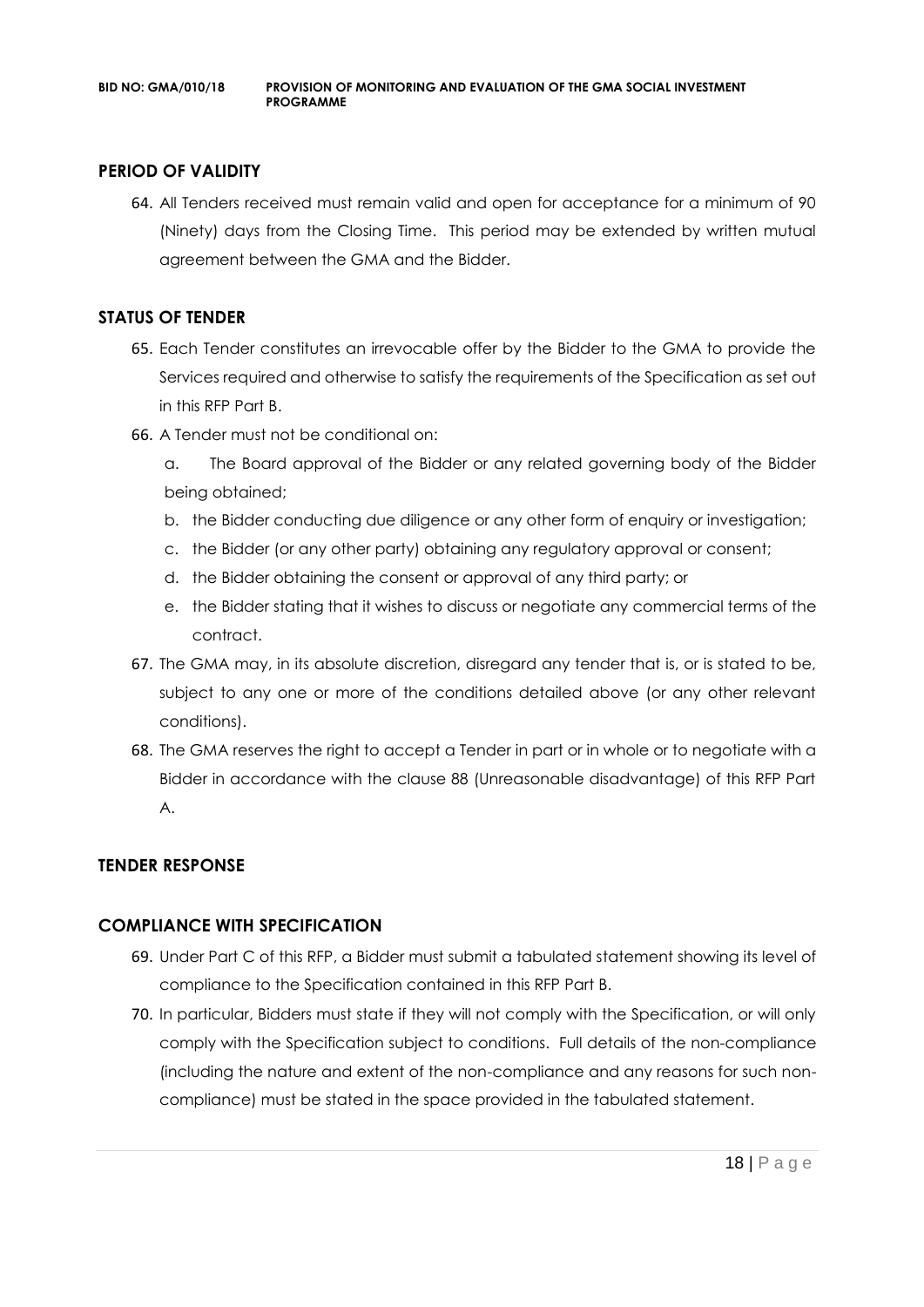- 71. No response is required in respect of a particular section of the Specification where Bidders will comply with the Specification. Only sections that Bidders have not complied with, or will only comply with subject to conditions, should be noted in the tabulated statement.
- 72. The GMA is prepared to contemplate minor variations or departures from the Specification proposed by Bidders.
- 73. However, Bidders should note that significant or substantive variations or departures from the Specifications will not be viewed favourably unless the Bidder is able to clearly demonstrate to the satisfaction of the GMA the necessity for such variations or departures.

*Note to Bidders: The GMA will assume that a Bidders Response complies in all relevant respects with the Specification unless the Bidder states otherwise. Failure to notify the GMA of any noncompliance may result in a Bidders Response being disregarded.*

- 74. For the purposes of clauses 70,71 and 72:
	- **Yes/Complies** means that in all respects the Bidders Response meets or otherwise satisfies all specified outputs, characteristics or performance standards.
	- **Will comply subject to conditions** means that the specified outputs, characteristics or performance standards can only be met by the Bidder subject to certain conditions.
	- **No/Will not comply** means that the specified outputs, characteristics or performance standards is not met by the Bidders Response.

## **GENERAL**

- 75. Indefinite responses such as "noted", "to be discussed" or "to be negotiated" are not acceptable.
- 76. Where the Bidder is unwilling to accept a specified condition, the non-acceptance must be clearly and expressly stated. Prominence must be given to the statement detailing the non-acceptance. It is not sufficient that the statement appears only as part of an attachment to the Tender, or be included in a general statement of the Bidders usual operating conditions.
- 77. An incomplete Tender may be disqualified or assessed solely on the information completed or received with the Tender.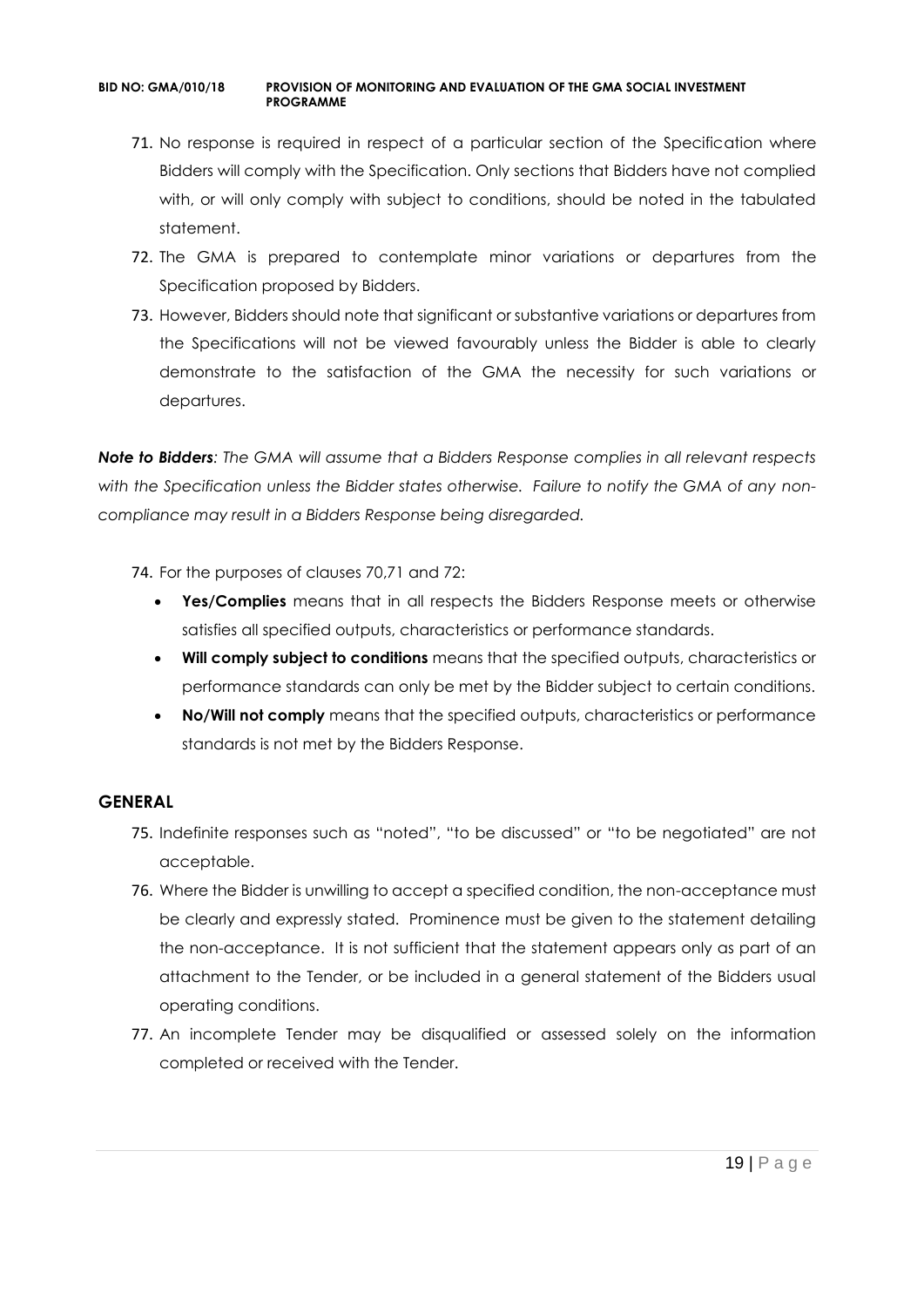#### **ALTERNATIVE TENDER**

- 78. A Bidder may submit an alternative proposal. An alternative proposal will only be accepted if:
- a. The Bidder also provides a conforming Bidders Response; and
- b. The alternative proposal is clearly identified as an "Alternative Tender".
- 79. An Alternative Tender may:
- a. Not comply with the Specifications for the relevant Services due to inherent design or capability in the operation of the Services; or
- b. Provide the Services in a manner different to that specified in this RFP Part B.

#### **INNOVATIVE SOLUTIONS**

- 80. Bidders are encouraged to offer options or solutions which may, in an innovative way, contribute to the GMA's ability to carry out its operations in a more cost-effective manner.
- 81. These options or solutions may be related to:
- a. The outputs, functional, performance and technical aspects of the requirement; or
- b. Opportunities for more advantageous commercial arrangements.
- 82. Any such options or solutions will be considered by the GMA on a "commercial in confidence" basis if so requested by the Bidder.
- 83. Where a Bidder submits an offer which meets the requirements of this RFP in an alternative and practical manner, the Tender must also include any supplementary material (including such pricing and costing details as may be necessary to enable the GMA to fully assess the financial impact of the alternative proposal), which demonstrates in detail that such an alternative will fully achieve and/or exceed all the specified requirements, together with references as to why the additional features may be advantageous.
- 84. The GMA reserves the right to consider such offers on their merits or not to consider them at all.

## **CONTRACT DISCLOSURE REQUIREMENTS**

## **DISCLOSURE OF INFORMATION**

85. The Conditions of Tendering include a provision for the disclosure of contract information (refer to this RFP Part A dealing with "Use of Tenders").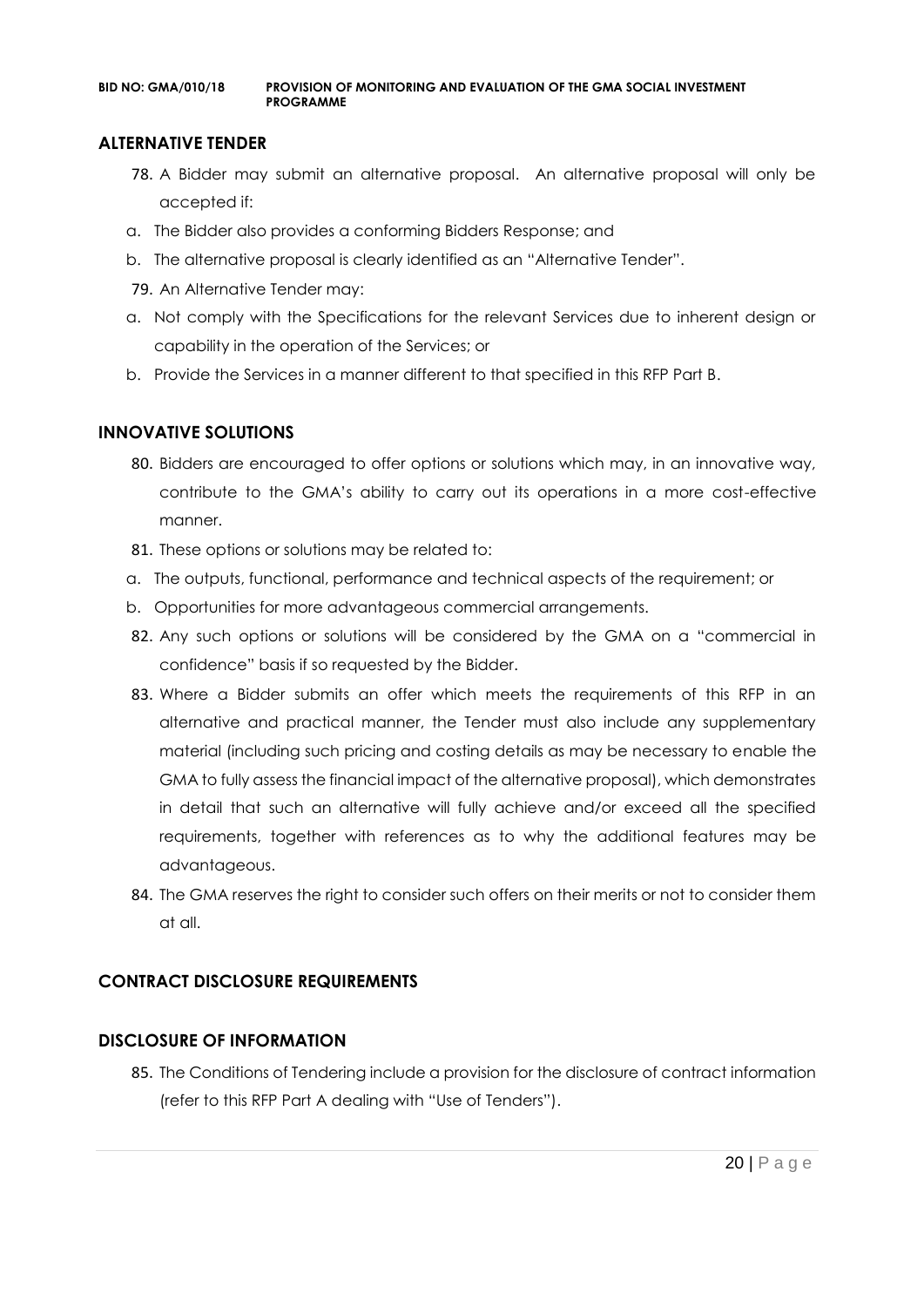86. If a Bidder wishes to withhold the disclosure of specific contract information, the Bidder must clearly outline how the release of this information will expose trade secrets, business strategy or unique methodologies that may expose the business unreasonably to disadvantage.

#### **TRADE SECRETS**

- 87. In considering whether specific information should be categorised as a trade secret, Bidders' should assess:
- a. The extent to which it is known outside of the Bidders business;
- b. the extent to which it is known by the persons engaged in the Bidders business;
- c. any measures taken to guard its secrecy;
- d. its value to the Bidders business and to any competitors;
- e. the amount of money and effort invested in developing the information; and
- f. the ease or difficulty with which others may acquire or develop this information.

#### **UNREASONABLE DISADVANTAGE**

- 88. In determining whether disclosure of specific information will expose a Bidders business unreasonably to disadvantage, the following should be considered:
- a. Whether the information is generally available to competitors; and
- b. Whether it could be disclosed without causing substantial harm to the competitive position of the business.

The GMA will consider these applications in the Tender evaluation and negotiations (if any) with Bidders.

## **EVALUATION OF TENDERS**

#### **EVALUATION PROCESS**

- 89. Following the Closing Time, the GMA intends to evaluate the Tenders received.
- 90. Tenders will be evaluated against the Evaluation Criteria specified under the section "Evaluation Criteria Format".
- 91. Without limiting the GMA's rights in the RFP, the GMA may at any time during the Tendering Process choose to:
- a. Shortlist one or more Bidders; and
- b. accept one or more of the Tenders.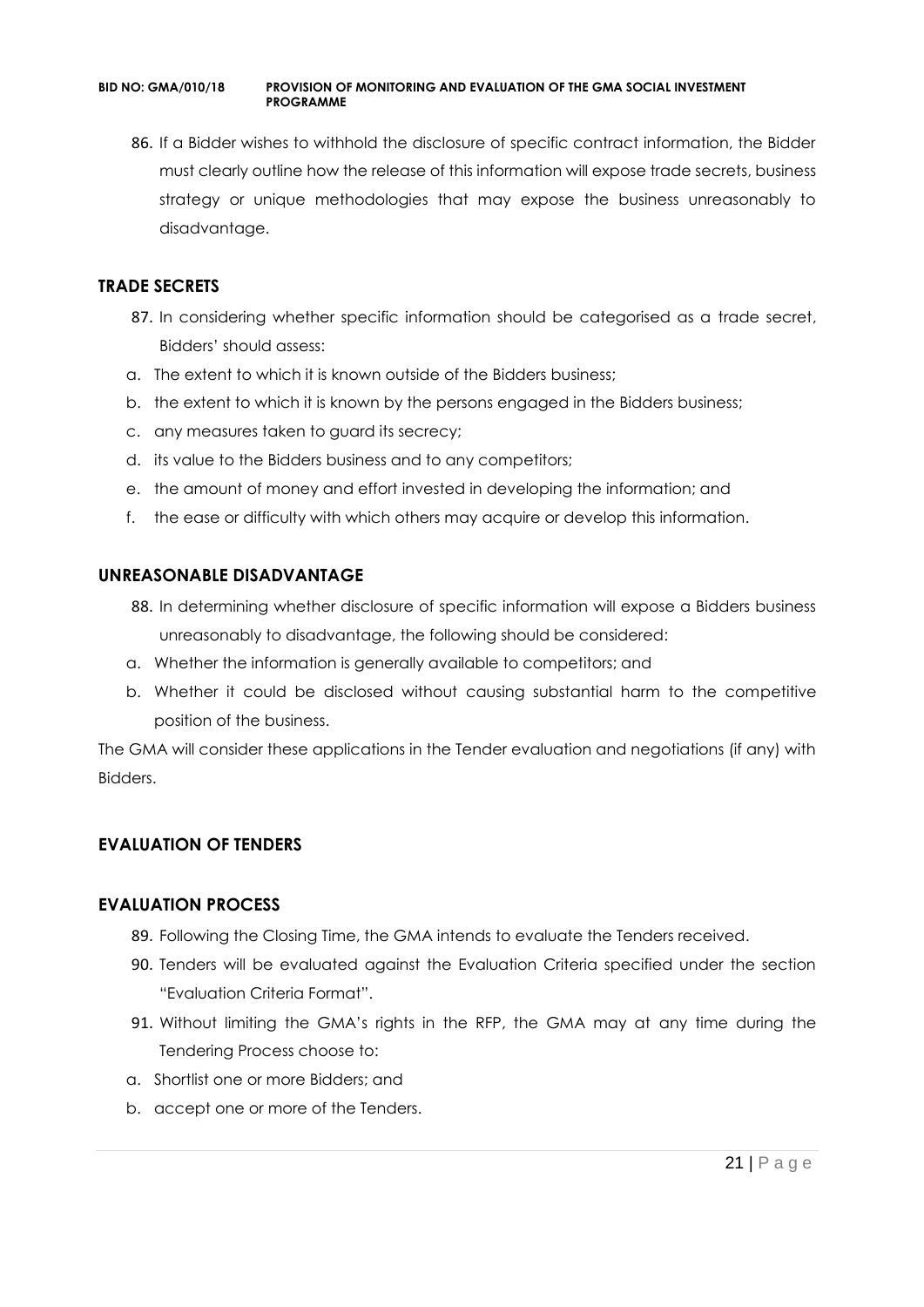- 92. Unless the Evaluation Criteria explicitly require, the GMA may, but is not in any way bound to, shortlist, to select as successful, or to accept the Tender offering the lowest price.
- 93. Should the GMA choose to include a short listing stage in its evaluation process, the GMA is not, at any time, required to notify Bidders or any other person or organisation interested in submitting a Tender.
- 94. A Bidders Response will not be deemed to be unsuccessful until such time as the Bidder is formally notified of that fact by the GMA. The commencement of negotiations by the GMA with one or more other Bidders is not to be taken as an indication that any particular Bidders Response has not been successful.

#### **EVALUATION CRITERIA FORMAT**

- 95. The evaluation criteria is weighted to reflect the importance of project requirements noted in the Specifications:
- 96. In evaluating Bidders Responses, the GMA will have regard to:
- a. Specific evaluation criteria identified in the list below;
- b. the overall value for money proposition presented in the Bidders Response; and
- c. particular weighting assigned to any or all of the evaluation criteria specified below.
- 97. For the purposes of this RFP clause 98, 'value for money' is a measurement of financial and non-financial factors, including:
- a. Quality levels; and
- b. performance standards.
- 98. Value for money will be assessed on a 'whole of life' basis (including the transitioning-in, the contract term and the transitioning-out phases of the relationship between the GMA and a Bidder), with a view to long-term sustainability of the value for money proposition and with a focus on ensuring that value for money outcomes are promoted and protected following the conclusion of any contract that may result from this RFP.
- 99. Administrative compliance will be determined in accordance with the conditions listed in this RFP.
- 100. The evaluation criteria will be in line with the PPPFA, 2000 (Act No. 5 of 2000) and Preferential Procurement Regulations 2017.
- 101. Evaluation will be based on a point system and three-stage evaluation process. As a pre-requisite, a bid must comply with the requirements of the bid solicitation and meet the pre-qualification requirements before being evaluated further to next stage. The minimum threshold of the functionality evaluation criteria must also be met in order for the bid to be declared responsive and qualify to the next evaluation stage.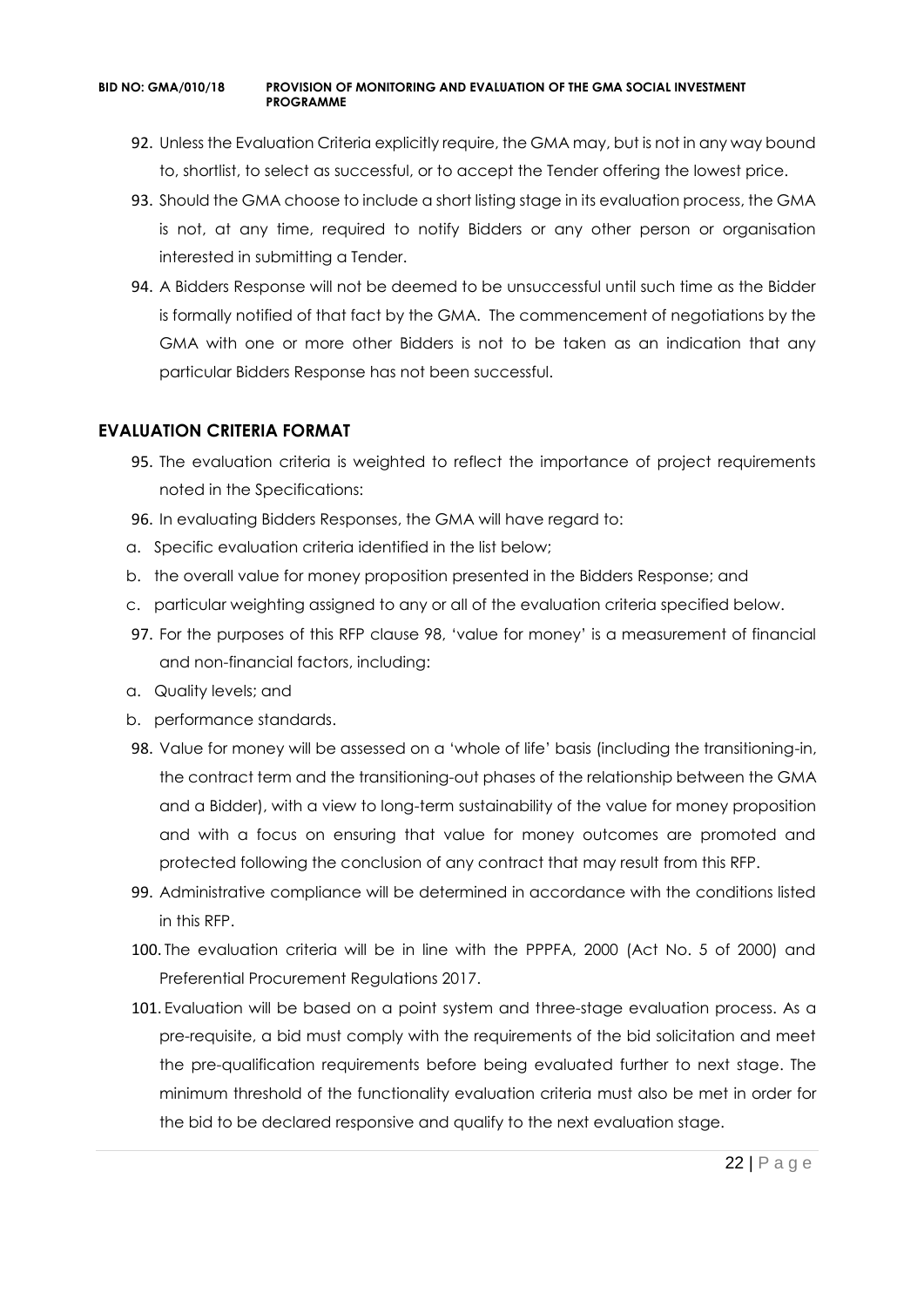102. The value of this bid is estimated to be below R 50,000,000 and therefore the 80/20 preference point system shall apply. The following is the weighting awarded for each element, and the threshold score.

| <b>Evaluation element</b> | Weighting | <b>Threshold score</b> |
|---------------------------|-----------|------------------------|
| <b>Technical proposal</b> | 100       | 70 Points              |
| <b>B-BBEE</b> proposal    | 20        | N/A                    |
| Price proposal            | 80        | N/A                    |
| <b>Total</b>              | 100       |                        |

#### **FUNCTIONALITY EVALUATION**

- 103. The evaluation criteria for measuring functionality, and the weighting attached to each criterion is detailed in **Part B of the RFP document, Paragraph 8 of Terms of Reference**. Failure to provide adequate information for evaluation of the criteria listed below will at least result in minimal subjective consideration and may result in loss of points.
- 104. A minimum threshold for functionality is based on meeting the suppliers' reseller or partner status. Bids that do not meet this threshold in each section will automatically be disqualified from further evaluation.
- 105. Thereafter, only the qualifying bids will be evaluated in terms of the 80/20 preference point system, where a maximum of 80 points are allocated for price and a maximum of 20 points are allocated in respect of the level of B-BBEE contribution of the bidder.

## **PRICE EVALUATION**

106. Price points will be calculated on the total price proposed solution as per terms of reference.

## **B-BBEE EVALUATION**

- 107. Twenty (20) points are allocated. B-BBEE rating certificates and affidavits signed under oath are applicable and points allocated in terms of the BBBEE Codes of Good Practice guideline as indicated in the following table.
- 108. Bidders must submit valid BBBEE Certificates and affidavits signed under oath which will be verified.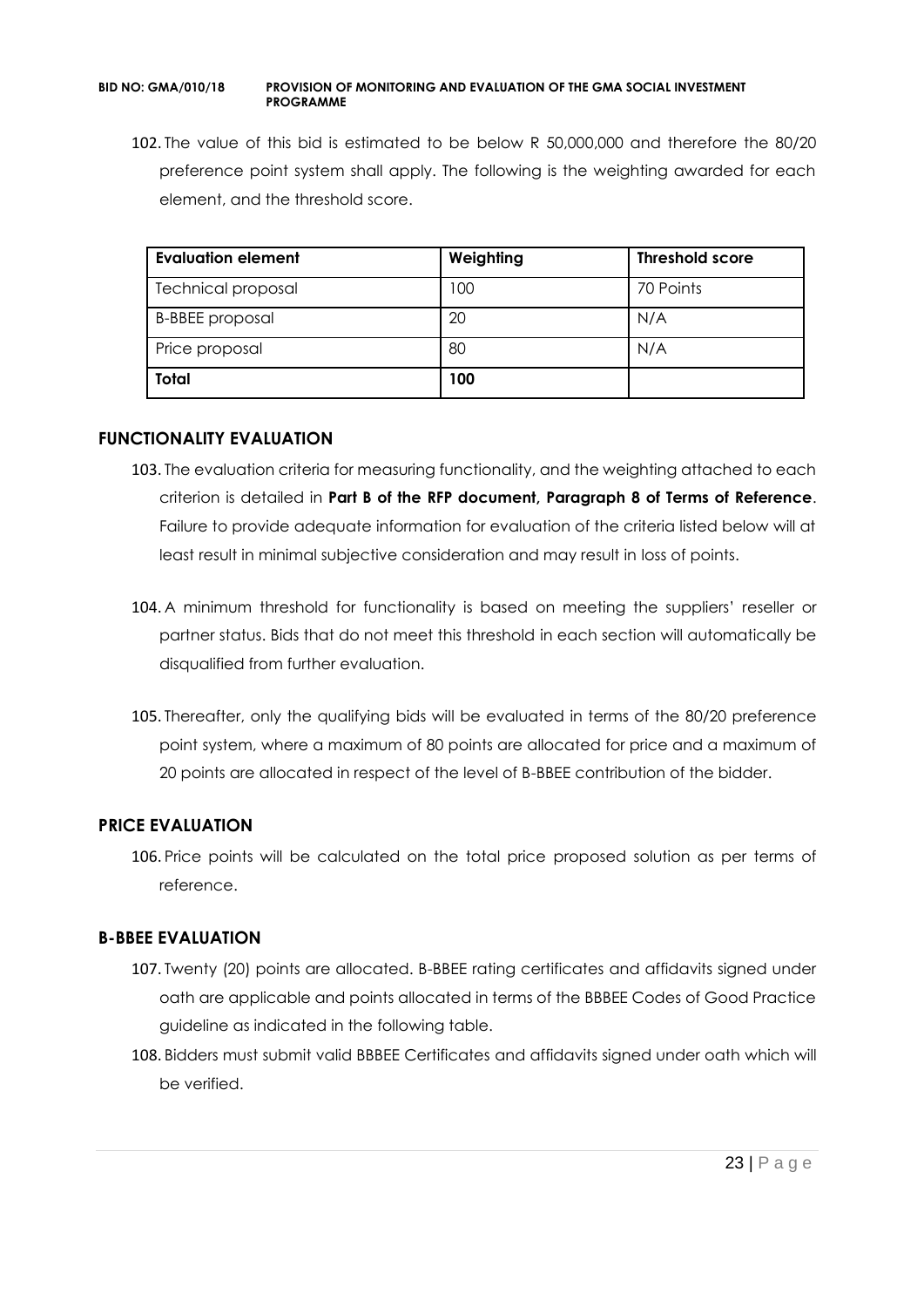| <b>B-BBEE Status Level of Contributor</b> | <b>Number of points</b> |
|-------------------------------------------|-------------------------|
| 1                                         | 20                      |
| $\mathbf{2}$                              | 18                      |
| 3                                         | 14                      |
| $\overline{\mathcal{A}}$                  | 12                      |
| 5                                         | 8                       |
| 6                                         | 6                       |
| 7                                         | $\overline{4}$          |
| 8                                         | $\overline{2}$          |
| Non-compliant contributor                 | $\mathbf 0$             |

## **POINTS AWARDED FOR B-BBEE STATUS LEVEL OF CONTRIBUTION**

109. The preference points claimed by each bidder for attaining the B-BBEE Status Level of Contributor will be allocated to each qualifying bid when determining the total bid score under the preference points system. The points scored by a bidder in respect of the level of B-BBEE contribution contemplated in the table above will be added to the points scored for price.

## **CLARIFICATION OF TENDERS**

- 110. The GMA may seek clarification from and enter into discussions with any or all of the Bidders in relation to their Tender. The GMA may use such information in interpreting the Tender and evaluating the cost and risk in accepting the Tender. Failure to supply clarification to the satisfaction of the GMA may render the Tender liable to disqualification.
- 111. The GMA is under no obligation to seek clarification of anything in a Tender and reserves the right to disregard any clarification that the GMA considers to be unsolicited or otherwise impermissible in accordance with the rules set out in this RFP.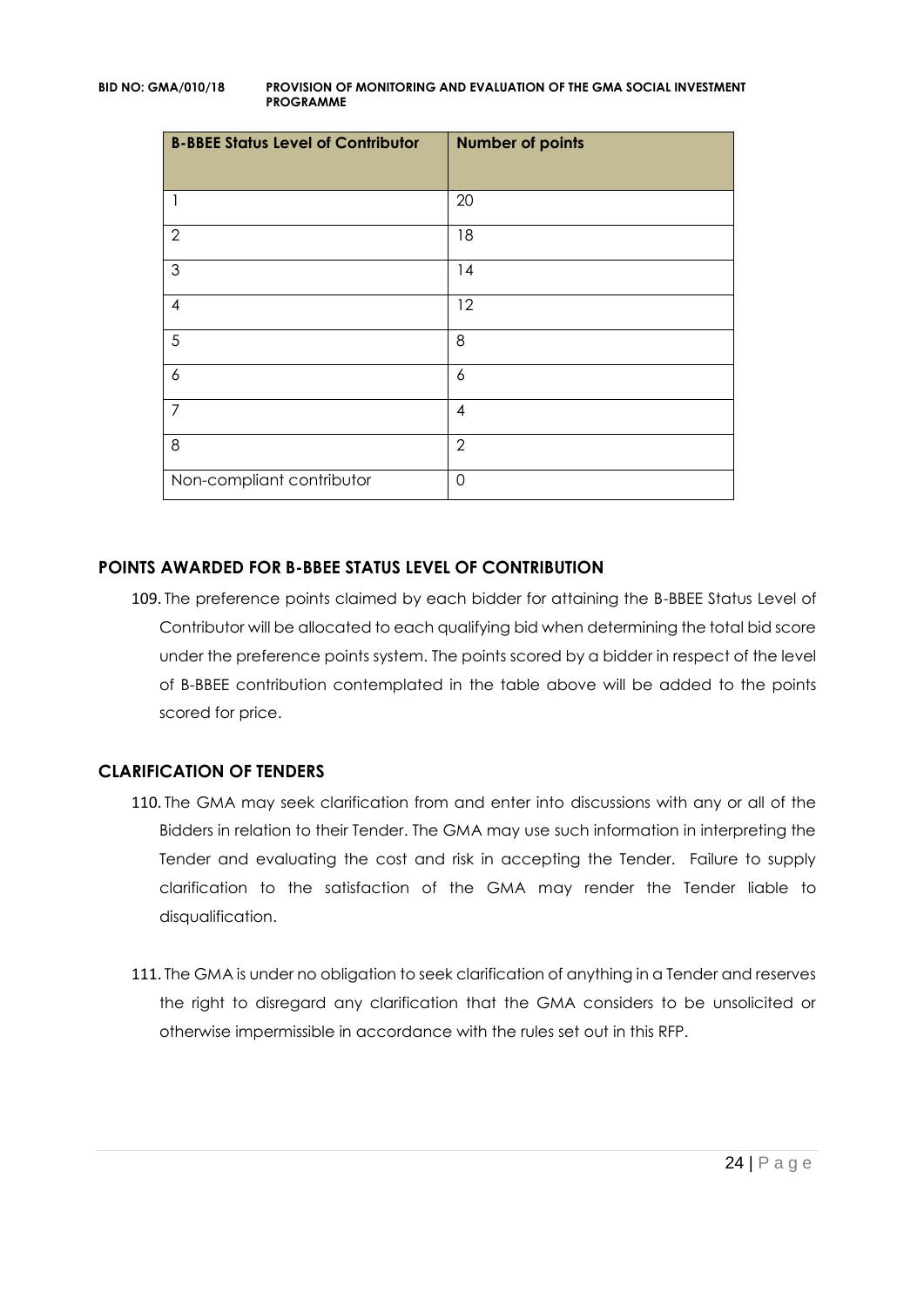#### **DISCUSSION WITH BIDDERS**

- 112. The GMA may elect to engage in detailed discussions with any one or more Bidders, with a view to maximising the benefits of this RFP as measured against the evaluation criteria and in fully understanding a Bidders offer.
- 113. In its absolute discretion, the GMA may invite some or all Bidders to give a presentation to the GMA in relation to their submissions, that may include a demonstration of software, programs or unique methodologies proposed, if applicable.
- 114. The GMA is under no obligation to undertake discussions with, or to invite any presentations from Bidders.
- 115. In addition to presentations and discussions, the GMA may request some or all Bidders to:
- a. Conduct a site visit, if applicable;
- b. provide references or additional information; and/or
- c. make themselves available for panel interviews.

#### **BEST AND FINAL OFFERS**

- 116. Bidders or where the Tendering Process involves a short listing process, shortlisted Bidders may be invited by the GMA to submit a best and final offer in relation to all or certain aspects of their respective Tenders.
- 117. The GMA is under no obligation to give Bidders the opportunity to submit a best and final offer. If the GMA chooses to give Bidders the opportunity to submit a best and final offer, it is under no obligation to give notification before the Closing Time that such opportunity will be given.
- 118. Notwithstanding the possibility that the GMA may give Bidders the opportunity to submit a best and final offer, Bidders should be aware that the GMA will, in conducting its evaluation of Tenders, rely on all information (including all representations) contained in such Tenders. Bidders are therefore encouraged to submit their best and final offers in the first instance.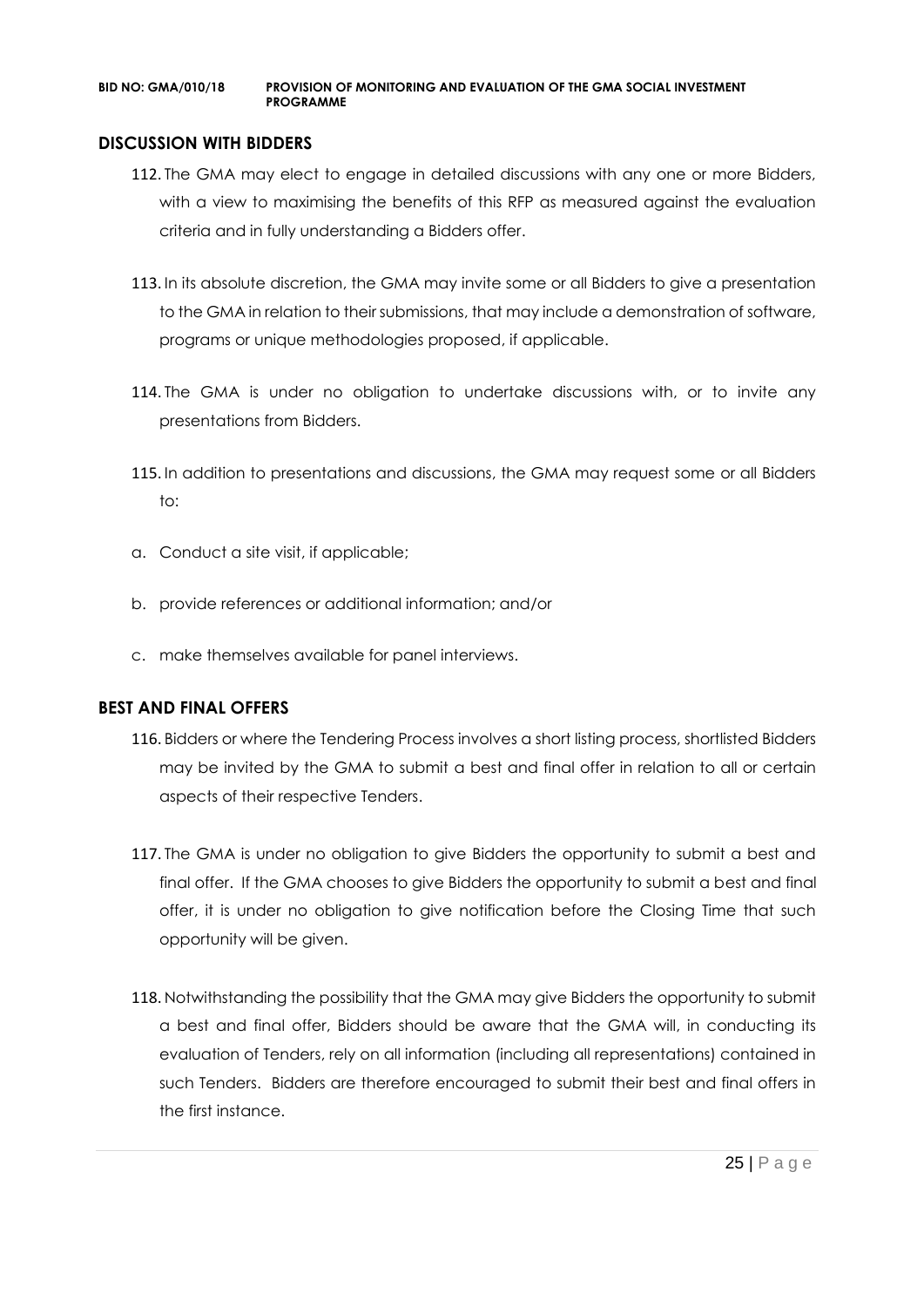#### **SUCCESSFUL TENDERS**

#### **NO LEGALLY BINDING CONTRACT**

119. Selection as a successful Bidder does not give rise to a contract (express or implied) between the successful Bidder and the GMA for the supply of the Services. No legal relationship will exist between the GMA and a successful Bidder for the supply of the Services until such time as a binding contract is executed by them.

#### **PRE-CONTRACTUAL NEGOTIATIONS**

- 120. The GMA may, in its absolute discretion, decide not to enter into pre-contractual negotiations with a successful Bidder.
- 121. A Bidder is bound by its Tender and all other documents forming part of the Bidders Response and, if selected as a successful Bidder, must enter into a contract on the basis of the Tender without negotiation.

#### **NO OBLIGATION TO ENTER INTO CONTRACT**

- 122. The GMA is under no obligation to appoint a successful Bidder or Bidders (as the case may be), or to enter into a contract with a successful Bidder or any other person, if it is unable to identify a Tender that complies in all relevant respects with the requirements of the GMA, or if due to changed circumstances, there is no longer a need for the Services requested, or if funds are no longer available to cover the total envisaged expenditure. For the avoidance of any doubt, in these circumstances the GMA will be free to proceed via any alternative process.
- 123. The GMA may conduct a debriefing session for all Bidders (successful and unsuccessful). Attendance at such debriefing session is optional.

#### **ADDITIONAL RULES**

- 124. It is a condition of the tendering process that Bidders will be required to complete all the forms annexed to this RFP Part C.
- 125. A Bidder who does not submit all the information as required by the GMA will be disqualified from the Tendering Process.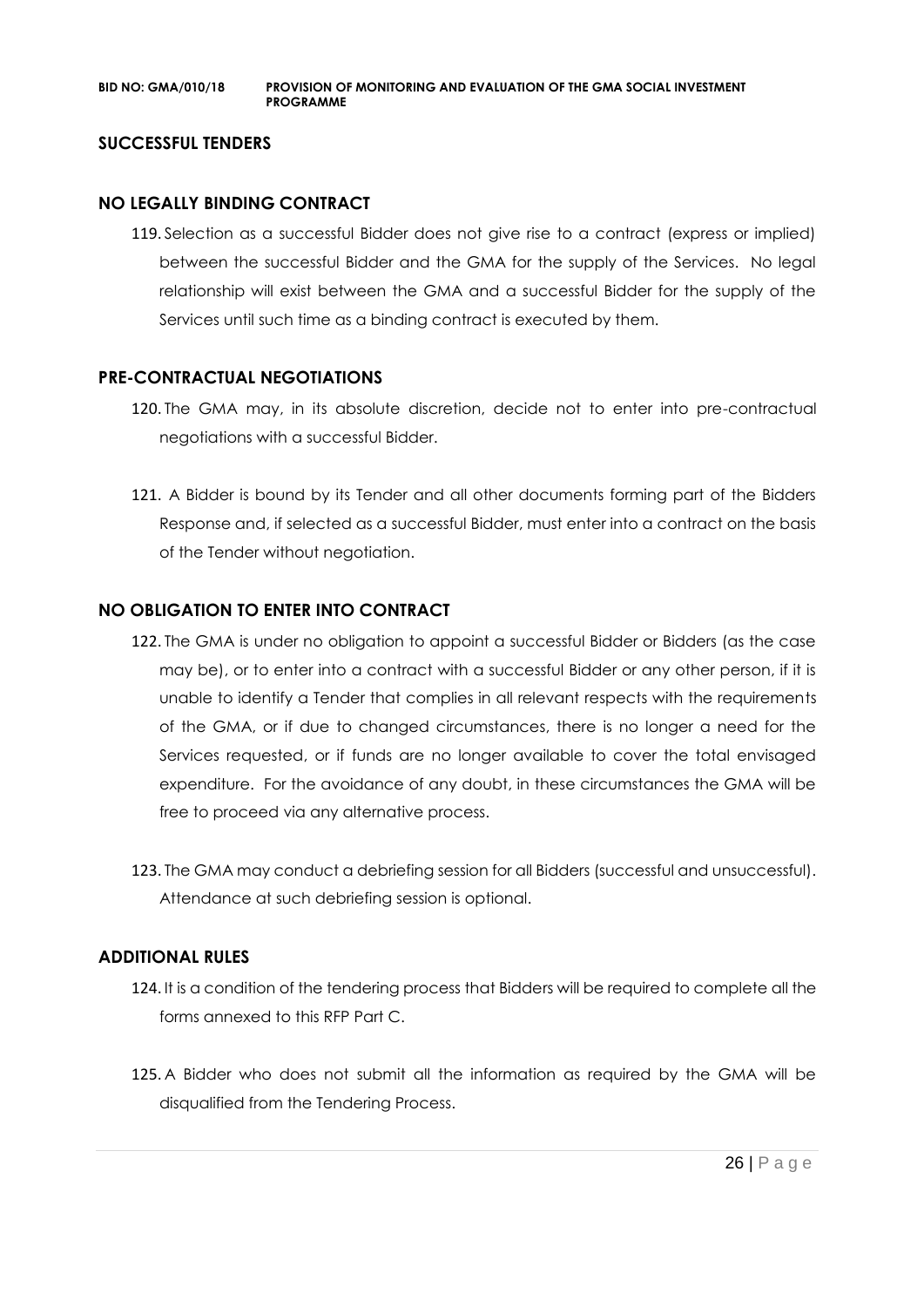#### **BIDDER WARRANTIES**

126. By submitting a Tender, a Bidder warrants that:

- a. In lodging its Tender it did not rely on any express or implied statement, warranty or representation, whether oral, written, or otherwise made by or on behalf of the GMA, its officers, employees, or advisers other than any statement, warranty or representation expressly contained in the RFP;
- b. it did not use the improper assistance of GMA employees or information unlawfully obtained from the GMA in compiling its Tender;
- c. it is responsible for all costs and expenses related to the preparation and lodgement of its Tender, any subsequent negotiation, and any future process connected with or relating to the Tendering Process;
- d. it otherwise accepts and will comply with the rules set out in this RFP; and
- e. it will provide additional information in a timely manner as requested by the GMA to clarify any matters contained in the Tender.

#### **GMA'S RIGHTS**

- 127. Notwithstanding anything else in this RFP, and without limiting its rights at law or otherwise, the GMA reserves the right, in its absolute discretion at any time, to:
- a. Cease to proceed with, or suspend the Tendering Process prior to the execution of a formal written contract:
- b. alter the structure and/or the timing of this RFP or the Tendering Process;
- c. vary or extend any time or date specified in this RFP for all or any Bidder or other persons;
- d. terminate the participation of any Bidder or any other person in the Tendering Process;
- e. require additional information or clarification from any Bidder or any other person or provide additional information or clarification;
- f. call for new Tenders;
- g. reject any Tender received after the Closing Time;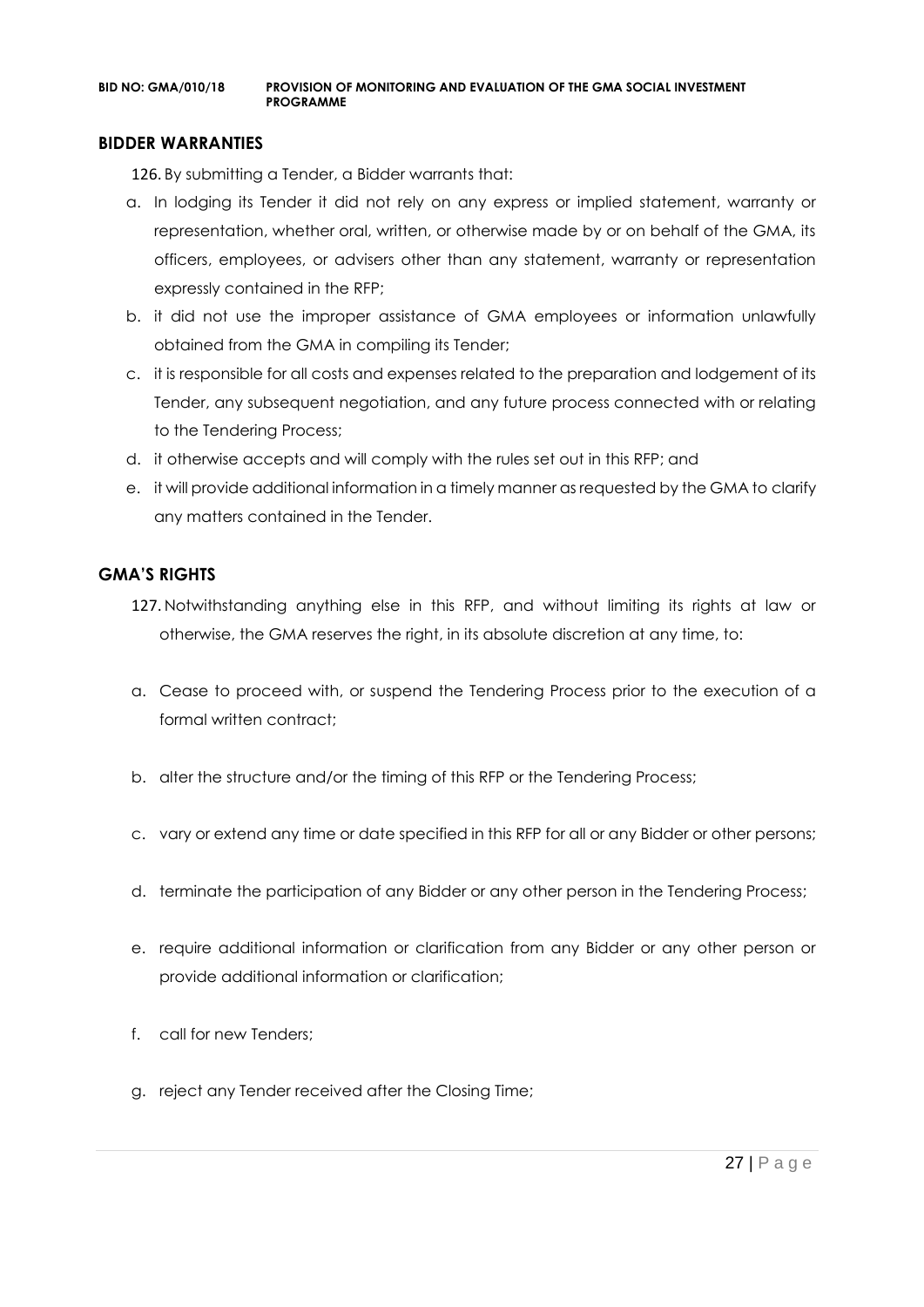- h. reject any Tender that does not comply with the requirements of this RFP; or
- i. consider and accept or reject any alternative tender.

#### **GOVERNING LAWS**

- 128. This RFP and the Tendering Process is governed by the laws applying in the Republic of South Africa.
- 129. Each Bidder must comply with all relevant laws in preparing and lodging its Tender and in taking part in the Tendering Process.
- 130. All tenders must be completed using the English language and all costing must be in South African Rands.

#### **INCONSISTENCY**

- 131. If there is any inconsistency between any parts of this RFP, a descending order of precedence must be accorded to:
- a. the conditions of tendering in Part A and Part B of this RFP, and any annexure or attachments;
- b. the Bidders response in Part C of this RFP;
- c. any other part of this RFP, so that the provision in the higher ranked document, to the extent of the inconsistency, prevails.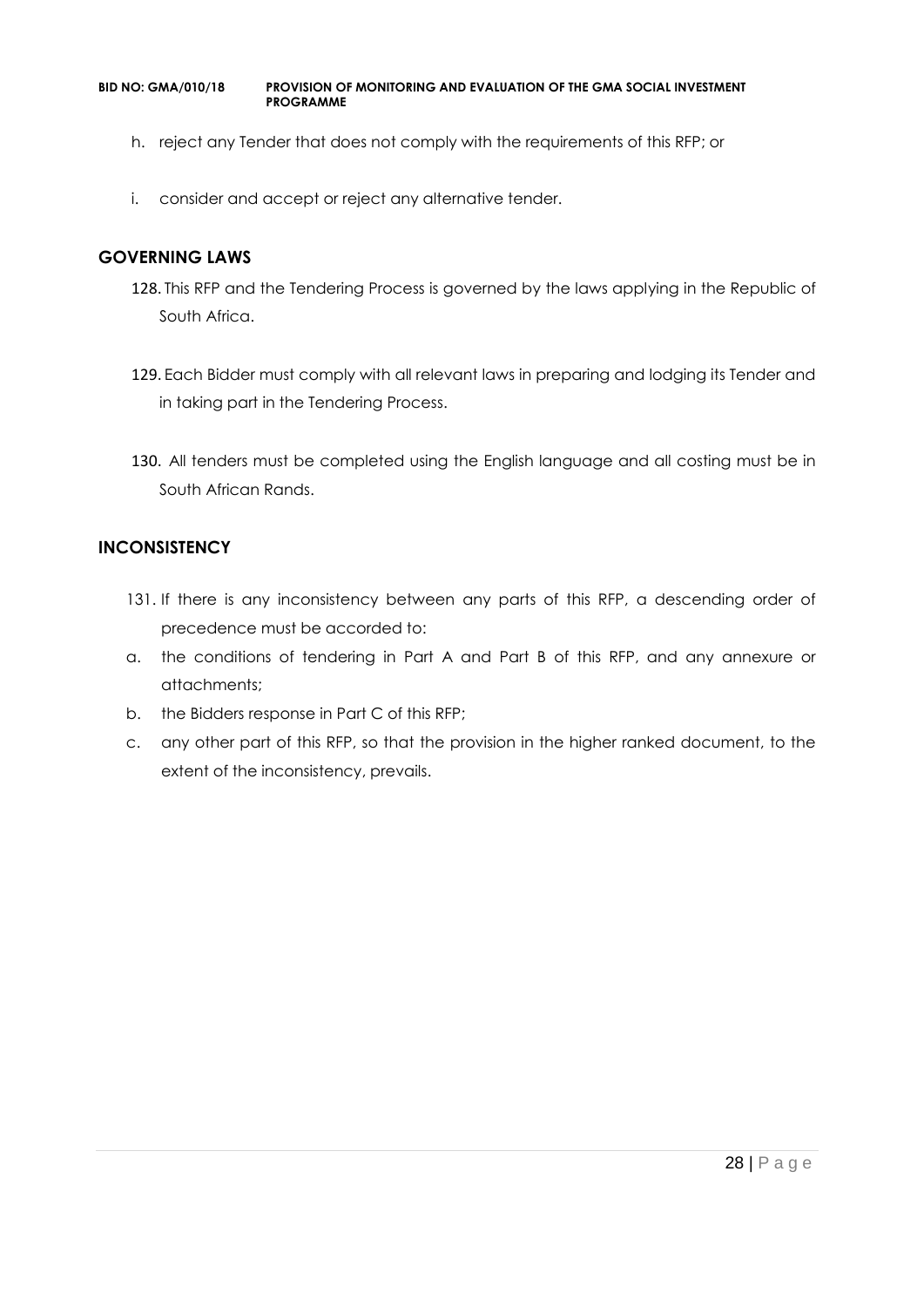## **RFP – PART B**

## **TERMS OF REFERENCE**

#### **1. PURPOSE**

The purpose of this Request for Proposal (RFP) is to procure the services of a service provider to be contracted by the Gautrain Management Agency (GMA) to conduct the Monitoring and Evaluation (M&E) of various beneficiaries (non-profit organizations) of the GMA's Social Investment Programme (SIP) in Gauteng Province.

#### **2. BACKGROUND OF THE GAUTRAIN MANAGEMENT AGENCY**

The main objective of the GMA is to manage, coordinate and oversee the Gautrain. In order to do so, the GMA must:

- a) assist the Gauteng Provincial Government (GPG) in implementing Gautrain and achieving its objectives;
- b) act on behalf of GPG in managing the relationship between GPG and the Concessionaire in terms of the Concession Agreement (the CA) and ensure that the interests of GPG are protected;
- c) enhance the integration of Gautrain with other transport services and Public Transport Plans;
- d) promote and maximize the Socio-Economic Development and BBBEE objectives of the GPG in relation to Gautrain;
- e) liaise with and promote co-operation between government structures in all three spheres of Government in relation to Gautrain;
- f) liaise with persons having an interest in Gautrain;
- g) manage assets relating to Gautrain and promote their preservation and maintenance;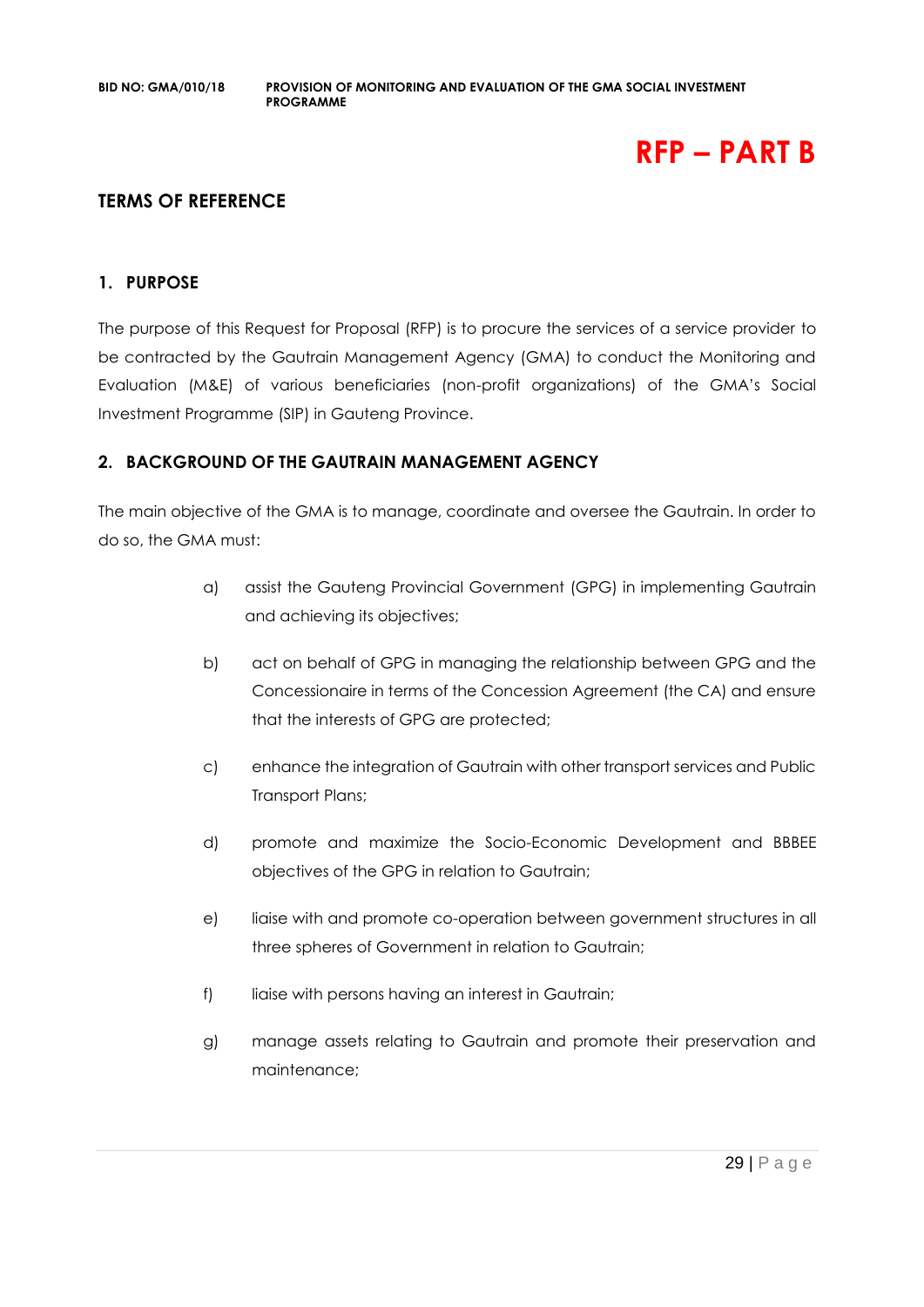- h) manage the finances of the Gautrain and the financial securities provided by the Concessionaire; and
- i) Monitor the policy and legislative environment of the Gautrain.

## **3. THE GMA'S SOCIAL INVESTMENT PROGRAMME**

#### **3.1. Introduction**

The GMA is committed to playing a leadership role in society, not only through its operations, but also through active social investment programmes. Gautrain as a business understands that a prosperous future for Gautrain depends on the development of a thriving and stable society.

The GMA through its policies and practicesacts ethically and lawfully to balance the interests of society, communities and the environment by uplifting vulnerable communities for the benefit of Gauteng province in general.

The GMA's SIP forms part of the everyday business activities of the GMA, and focuses its investment on education, community care, and the environment and thereby assists in the national endeavour to eradicate poverty and decrease inequality. The aforementioned three focus areas are detailed below:

#### *3.1.1. Education*

- Teacher and learner development programs in Mathematics, Science and Technology (academic support)
- Psychosocial support for learners transitioning into tertiary education
- Support of women in the engineering and transport industry
- Academic institutions applied research in support of the transport industry
- Support the exposure of learners to commuter rail
- Youth development programme

## *3.1.2. Community Care*

• Community farming initiatives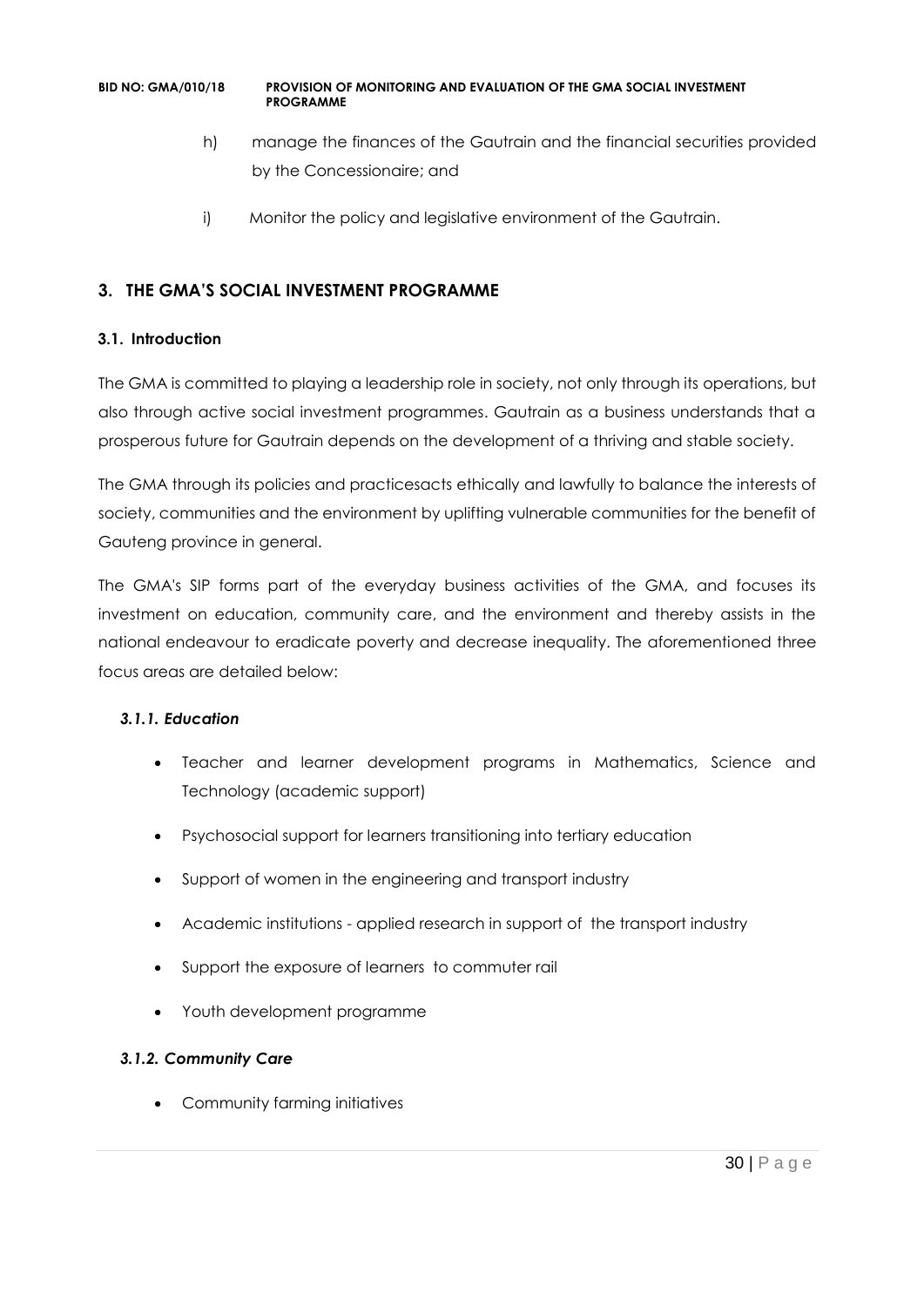- Orphans and vulnerable children
- Women empowerment/ centres for abused women
- People living with disabilities and sickness

#### *3.1.3. The Environment*

- Water conservation/awareness
- Community 'clean-up'/ recycling projects
- Conservation of endangered species

#### **3.2. Social Investment Program Evaluation Committee (SIPEC)**

The GMA's SIP activities fall under the GMA's Marketing and Communications Unit and are implemented and monitored by a Social Investment Program Evaluation Committee (SIPEC). SIPEC is responsible for ensuring compliance with the SIP policy and procedure, developing suitable systems to support the implementation of relevant programmes, as well as reporting and making recommendations to the GMA Board.

#### **3.3. SIP Projects**

There are currently thirty-six (36) organisations that are beneficiaries of GMA's SIP, of which sixteen (16) organisations fall under the established non-governmental organisations category and twenty (20) organisations fall under the Early Childhood Development – pre-schools & day care centres (ECDs) category. In November 2018, GMA paid the 2<sup>nd</sup> and 3<sup>rd</sup> tranches, as a result the organisations are currently implementing their respective projects and initiatives. All 36 organisations have signed GMA's Memorandum of Agreement (MoA) with unique terms of reference and conditions as well as reporting indicators. The MoA's vary in terms of:

- The agreement period
- The scope of work
- The amount funded
- Funding model
- Reporting indicators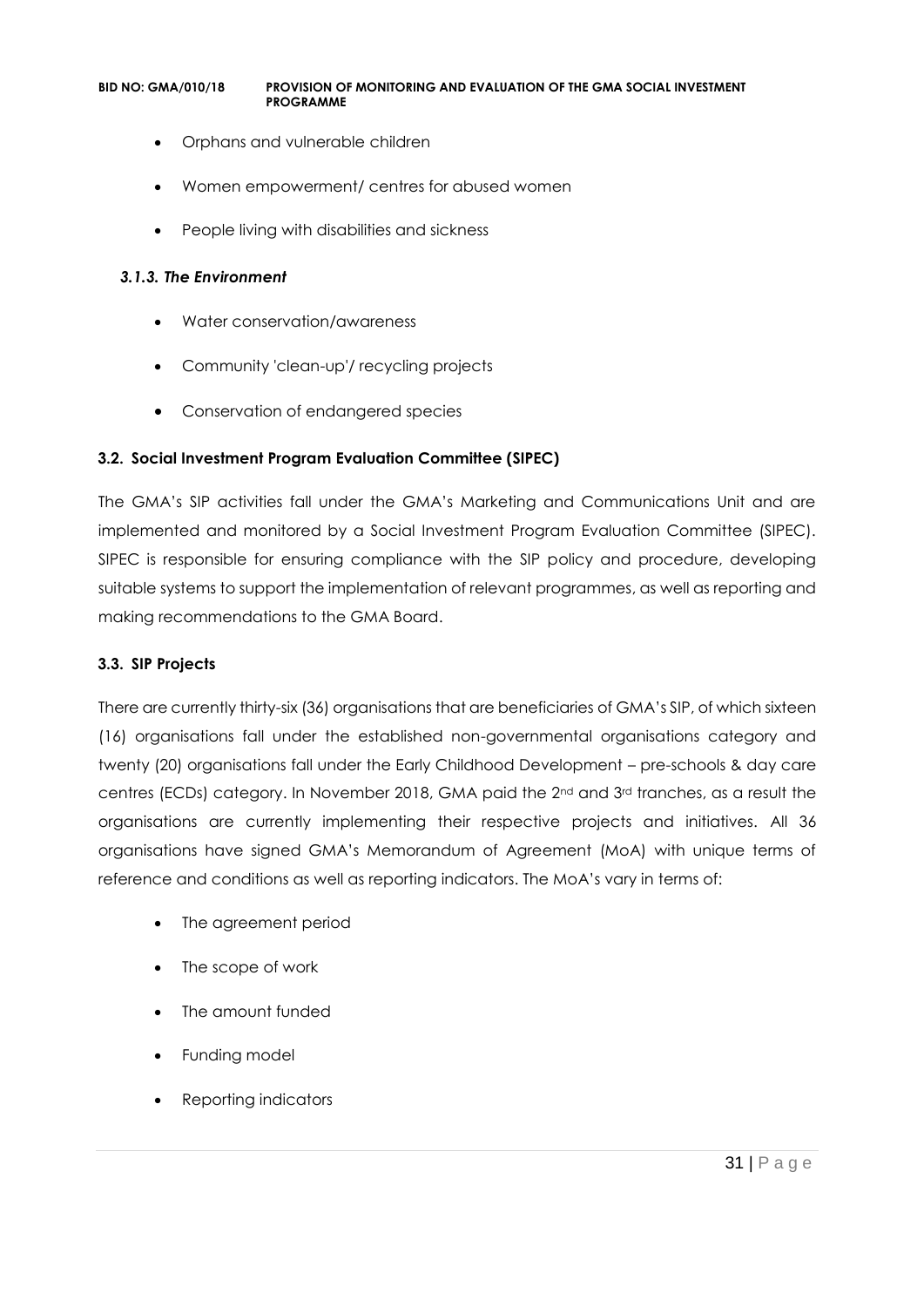The services required under this RFP will only be related to fourteen (14) non-governmental organisations ("NGO"), of which eight (8) fall under education and six (6) fall under community care. The details of the NGOs are indicated in Table 1 below:

| <b>No</b>        | <b>Organisations</b> | <b>Project Name</b>                            | <b>Address</b>             |
|------------------|----------------------|------------------------------------------------|----------------------------|
| <b>EDUCATION</b> |                      |                                                |                            |
| 1.               | African Academy      | N4/N5 Multi-Disciplinary Drawing Office        | 15<br>Reservoir<br>Street, |
|                  |                      | <b>Practice course:</b>                        | Boksburg East Industrial,  |
|                  |                      | organisation addresses<br>the<br>skills<br>The | Boksburg, Gauteng, 1459    |
|                  |                      | shortage in the Draughting sector, with the    |                            |
|                  |                      | intention to focus on other scarce skills in   |                            |
|                  |                      | the technical sector.                          |                            |
| 2.               | Afrika Tikkun        | Child and youth development Orphans            | Wings of Life community    |
|                  |                      | and vulnerable children:                       | Centre (Diepsloot),        |
|                  |                      | organisation<br>development<br>runs<br>The     | Phuthaditjaba Community    |
|                  |                      | programmes that redress inequities and         | Centre<br>(Alexandra),     |
|                  |                      | helps disadvantaged children and youth to      | Arekopaneng Community      |
|                  |                      | be able to realise their inherent potential.   | Centre (Orange Farm),      |
|                  |                      |                                                | Uthando Centre (Inner City |
|                  |                      |                                                | Johannesburg)              |
| 3.               | Thandulwazi<br>Trust | Thandulwazi Maths & Science Academy            |                            |
|                  | Maths<br>and         | (TMSA).                                        |                            |
|                  | Science Academy      | The Thandulwazi Trust is a registered          |                            |
|                  |                      | educational<br>trust<br>the<br>&<br>oversees   |                            |
|                  |                      | facilitated<br>programmes<br>the<br>by         |                            |
|                  |                      | Thandulwazi Maths & Science Academy            |                            |
|                  |                      | educational<br>outreach<br>(TMSA).<br>The      |                            |
|                  |                      | programme was developed out of the             |                            |
|                  |                      | need for effective action in addressing the    |                            |
|                  |                      | critical issues pertaining to the teaching     |                            |
|                  |                      | and learning of Maths & Science in schools     |                            |
|                  |                      | in & around Gauteng.                           |                            |
| 4.               | Tomorrow Trust       | Holiday and Saturday School programme.         |                            |

#### **Table 1: Fourteen established non-governmental organisation beneficiary details**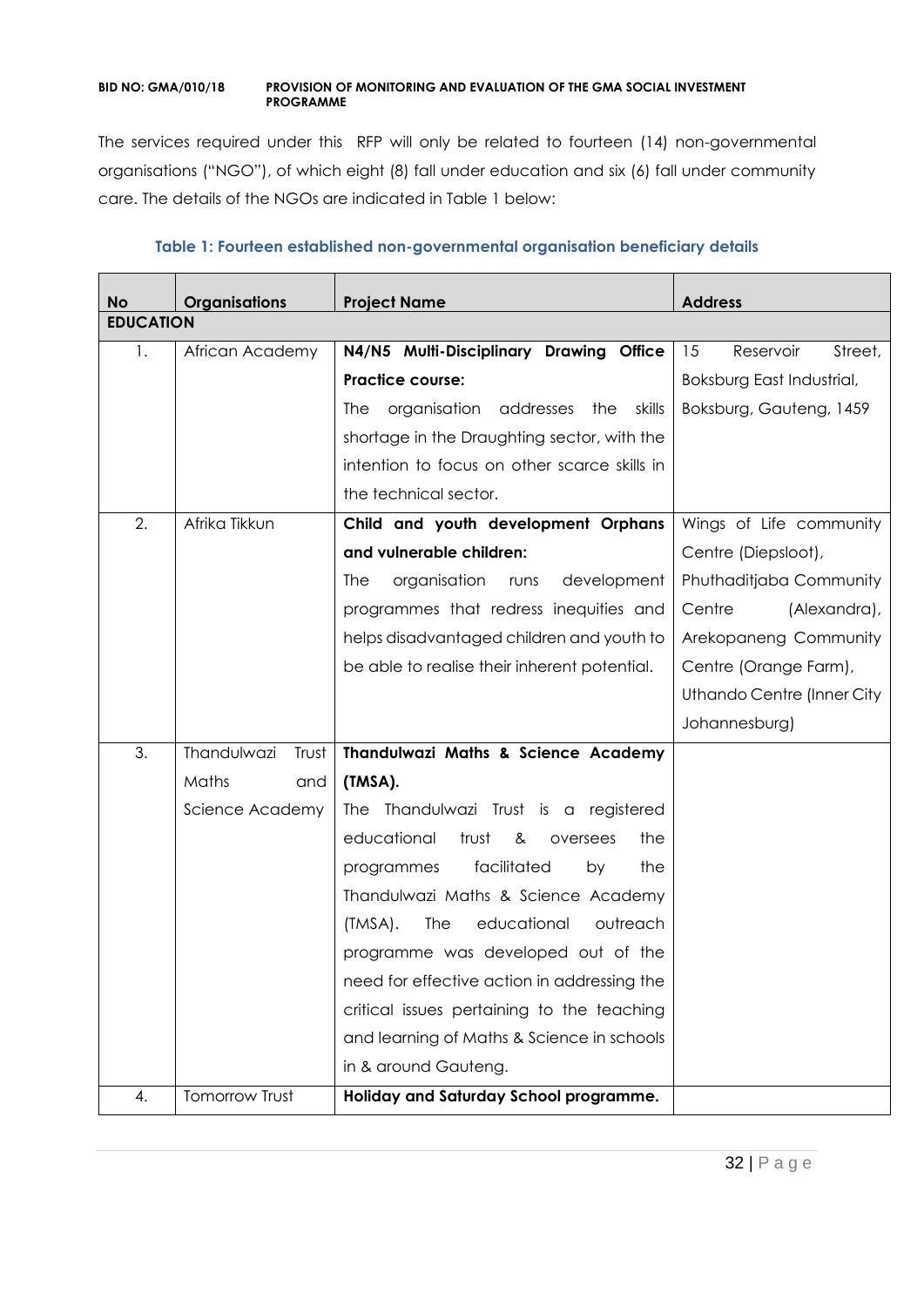|    |                | The Tomorrow Trust works exclusively with         |  |
|----|----------------|---------------------------------------------------|--|
|    |                | orphans, and vulnerable children and              |  |
|    |                | youth to provide integrated education and         |  |
|    |                | holistic support in a sustainable manner,         |  |
|    |                | thereby enabling these young learners to          |  |
|    |                | focus on their education and access               |  |
|    |                | opportunities they would otherwise be             |  |
|    |                | denied. The organisation does this by             |  |
|    |                | additional<br>focusing<br>providing<br>on         |  |
|    |                | academic support to children in school            |  |
|    |                | (Grade R to Grade 12) via Holiday and             |  |
|    |                | Saturday School Programmes as well as             |  |
|    |                | supporting tertiary aspirations via our Post-     |  |
|    |                | Secondary Programme                               |  |
| 5. | <b>TRAC-SA</b> | Stellenbosch University, acting through the       |  |
|    |                | <b>Technology Research Activity Centre</b>        |  |
|    |                | $("TRAC-SA").$                                    |  |
|    |                | TRAC South Africa is a national, non-profit       |  |
|    |                | Physical Science intervention program of          |  |
|    |                | Stellenbosch University. The objective is to      |  |
|    |                | support and uplift science, applied               |  |
|    |                | mathematics and technology education in           |  |
|    |                | South African secondary schools.                  |  |
| 6. | UP CTD         | Centre of Transport Development at the            |  |
|    |                | <b>University of Pretoria</b>                     |  |
|    |                | The University of Pretoria is a public higher     |  |
|    |                | education<br>institution. The Centre<br>Оf        |  |
|    |                | Transport<br>Development<br>(CTD)<br>is<br>a      |  |
|    |                | multidisciplinary research and education          |  |
|    |                | entity within the University of Pretoria. Its aim |  |
|    |                | enhance<br>transportation-related<br>to<br>İS.    |  |
|    |                | capacity in South Africa in support of the        |  |
|    |                | development and growth of transport               |  |
|    |                | infrastructure<br>and<br>management<br>and        |  |
|    |                | maintenance                                       |  |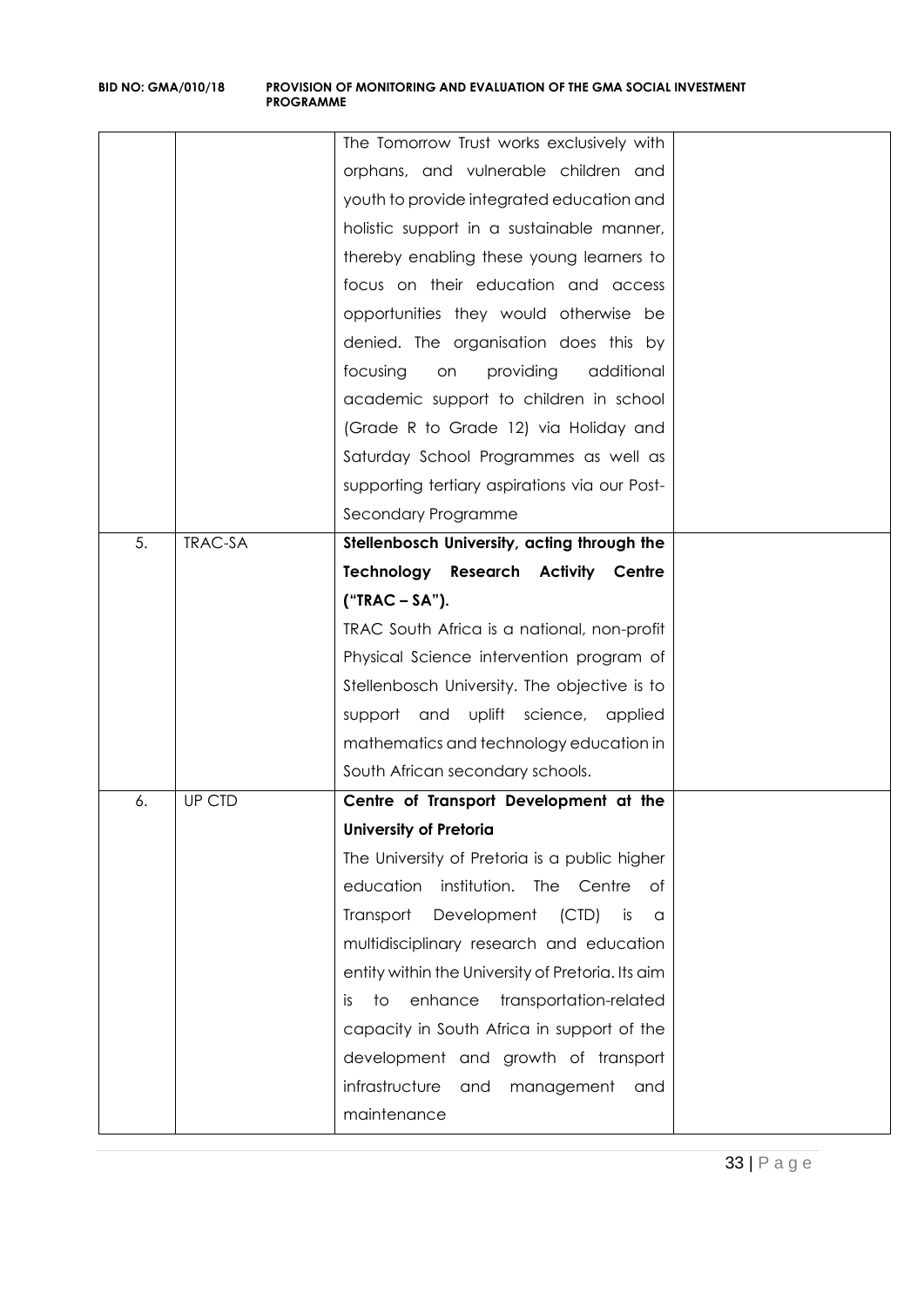| 7.            | University of Cape    | Black, Young and Gifted (BYG) is an             |                          |
|---------------|-----------------------|-------------------------------------------------|--------------------------|
|               |                       |                                                 |                          |
| Town          |                       | initiative that was initially formed by a       |                          |
|               |                       | group of University of Cape Town (UCT)          |                          |
|               |                       | final year students, but is now a network of    |                          |
|               |                       | 50<br>students,<br>industry<br>mentors<br>and   |                          |
|               |                       | academic mentors. BYG was developed             |                          |
|               |                       | as a response to the overdue necessity of       |                          |
|               |                       | the transformation of both the physical and     |                          |
|               |                       | academic space at UCT and in the civil          |                          |
|               |                       | engineering industry. This is an initiative     |                          |
|               |                       | aimed at helping UCT develop both               |                          |
|               |                       | academics and<br>leaders<br>in<br>industry,     |                          |
|               |                       | specifically from the designated groups         |                          |
|               |                       | targeted for transformation.                    |                          |
| 8.            | Africa's Got Game     | Marlboro Station: STEAM for Youth (Science,     |                          |
|               |                       | Technology,<br>Engineering,<br>Arts<br>and      |                          |
|               |                       | <b>Mathematics) Program:</b>                    |                          |
|               |                       | The organisation has a global outlook to        |                          |
|               |                       | addressing the needs of people in under-        |                          |
|               |                       | communities,<br>placed<br>served<br>at<br>an an |                          |
|               |                       | unfortunate disposition of being side-lined     |                          |
|               |                       | from participating fairly in a digital value    |                          |
|               |                       | chain. The projects have created resource       |                          |
|               |                       | facilities for young kids where there was no    |                          |
|               |                       | library or Internet connectivity at all and     |                          |
|               |                       | free outdoor gyms in under-served areas.        |                          |
|               | <b>COMMUNITY CARE</b> |                                                 |                          |
| 9.<br>Hospice | and                   | Palliative care for sick and terminally ill     | 25-2nd Avenue, Alexandra |
|               | Rehabilitation        | persons in Alexandra Township:                  |                          |
|               | Centre at Alex        | The centre provides care and love for the       |                          |
|               |                       | chronic and terminally ill citizens of          |                          |
|               |                       | Alexandra and surrounding areas. The            |                          |
|               |                       | hospice was founded in response to a            |                          |
|               |                       | need in the community for a place that          |                          |
|               |                       | would act as an alternative for discharged      |                          |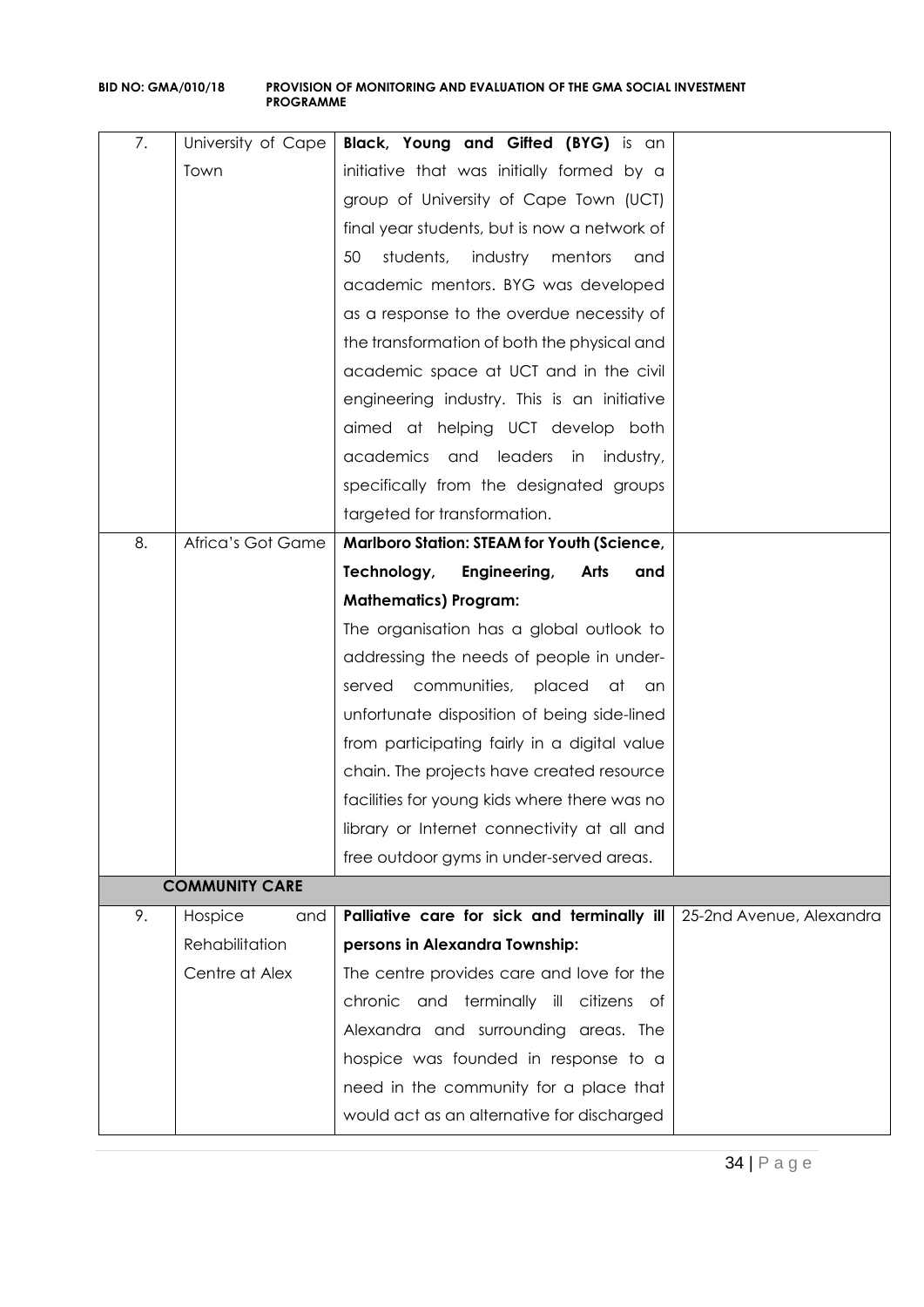| 10. | Klipspruit<br>West            | Refurbishment & extension of Klipspruit                 | 28 San Sabastian Street,             |
|-----|-------------------------------|---------------------------------------------------------|--------------------------------------|
|     | <b>Family Centre</b>          | <b>West Family:</b>                                     |                                      |
|     |                               | The centre provides care and support to                 |                                      |
|     |                               | orphans and vulnerable child-headed                     |                                      |
|     |                               | households. The organisation hosts a six-               |                                      |
|     |                               | day programme for its beneficiaries,                    |                                      |
|     |                               | including school holidays.                              |                                      |
| 11. | <b>MES</b>                    | <b>MES Social Work Services:</b>                        | 16 Kapteijn Street, Hillbrow         |
|     |                               | MES is a Christian social development                   |                                      |
|     |                               | organisation that facilitates professional              |                                      |
|     |                               | services to vulnerable or at-risk individuals,          |                                      |
|     |                               | families and communities. The organisation              |                                      |
|     |                               | follows a holistic service model which                  |                                      |
|     |                               | focusses on empowering these individuals                |                                      |
|     |                               | to become independent and sustainable.                  |                                      |
| 12. | <b>St</b><br>Peter's<br>Child | <b>Purchasing of Westdene property:</b>                 | 238<br><b>ERF</b><br>of<br>Westdene, |
|     | Care                          | The centre is a long-term special foster care           | Johannesburg                         |
|     |                               | orphaned<br>programme<br>for<br>children                |                                      |
|     |                               | affected by the HIV/AIDS pandemic in                    |                                      |
|     |                               | South Africa. It is based on the principle of           |                                      |
|     |                               | providing a home environment with three                 |                                      |
|     |                               | to five children in a non-institutional, family         |                                      |
|     |                               | setting, as opposed to the concept of an                |                                      |
|     |                               | orphanage or children's home.                           |                                      |
| 13. | Pillsbury Child Care          | <b>Operational assistance to Early Childhood</b>        | 9th<br>Kew,<br>Avenue,               |
|     | Centre                        | It was established to look after the needs of           | Johannesburg                         |
|     |                               | children of Alexandra<br>disabled<br>and                |                                      |
|     |                               | surrounding areas. The objectives of the                |                                      |
|     |                               | organisation are to address social problems             |                                      |
|     |                               | faced by children with multi-disabilities. It           |                                      |
|     |                               | disabled<br>children<br>provides<br>with                |                                      |
|     |                               | accommodation while their parents are at                |                                      |
|     |                               | work.<br>it<br>educates<br>parents,<br>And              |                                      |
|     |                               | communities<br>institutions<br>such<br>and<br><b>as</b> |                                      |
|     |                               | churches about disability rights.                       |                                      |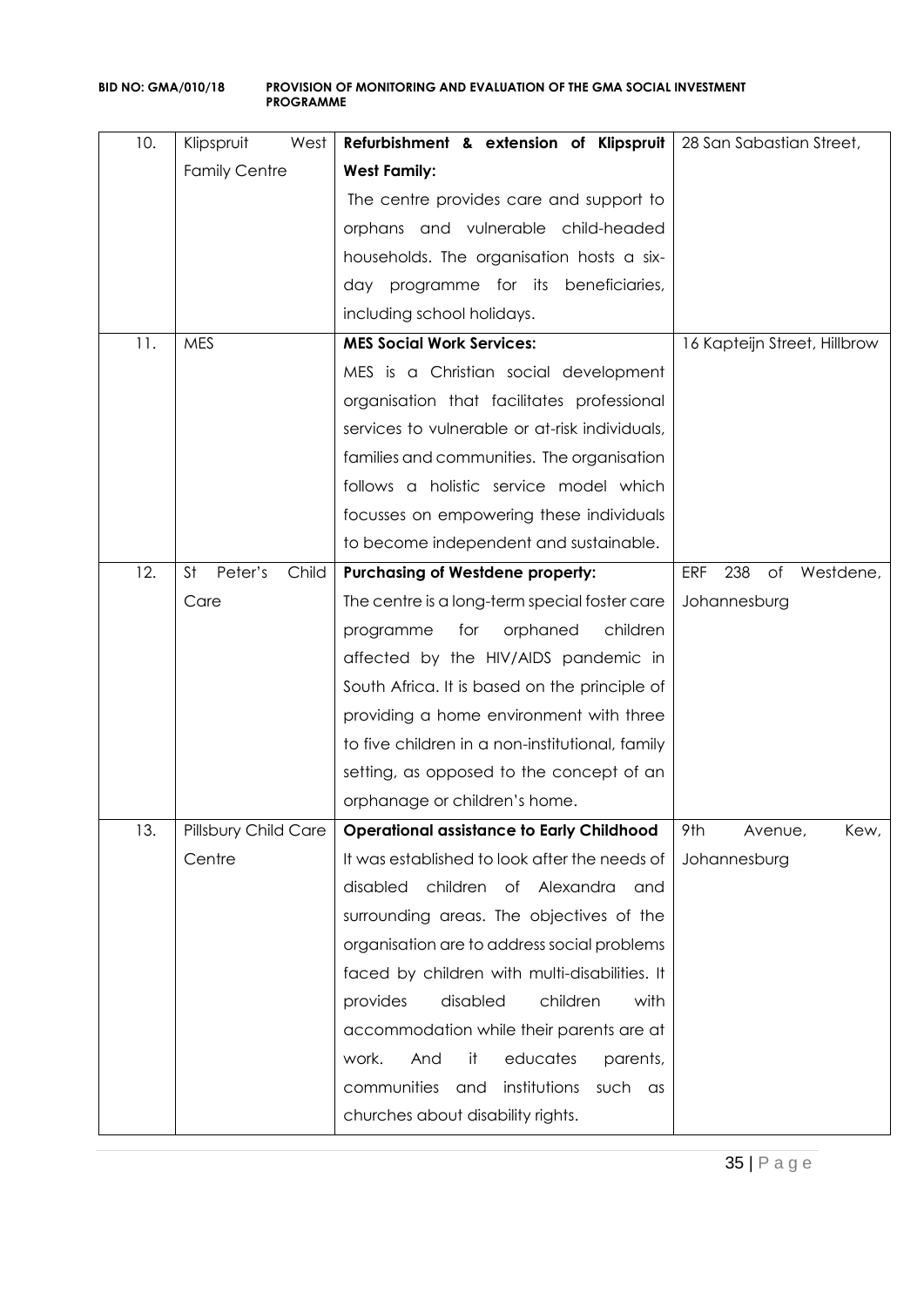| 14. | Itireleng |  | Life Skills   Project to construct a "Permanent Life Skills | 3785 | Nkomayahlaba            |
|-----|-----------|--|-------------------------------------------------------------|------|-------------------------|
|     | Centre    |  | Centre:                                                     |      | Street, Orlando, Soweto |
|     |           |  | The organisation caters for or looks after                  |      |                         |
|     |           |  | persons with severe<br>psychiatric<br>adult                 |      |                         |
|     |           |  | disabilities. Care workers develop patients'                |      |                         |
|     |           |  | practical skills.                                           |      |                         |

## **4. SERVICE REQUIRED**

The GMA requires a service provider to undertake the M&E of the fourteen (14) established nongovernmental organisations that GMA has funded as part of the SIP for a period of three (3) years. This M&E reporting includes the performance of the beneficiaries against respective MoAs, planned activities, outputs and outcomes of each project and will, at established intervals, provide feedback to the GMA on project performance for all of the beneficiaries. This feedback shall be in the form of a written quantitative and narrative project report.

The service provider must familiarise themselves with each of these projects and thereafter undertake the M& E of the beneficiaries through the application of best practices and the service providers' experience and expertise. Therefore, the services required must include the following minimum requirements:

## **4.1. Monitoring and Evaluation Programme Design**

- 4.1.1. Advise and recommend project performance indicators and strategies for each category
- 4.1.2. Develop an annual M&E Plan for GMA that includes but is not limited to timelines for site visits, data collection and analysis, reports, tranche payments, as well as update and review the plan periodically.
- 4.1.3. Continuously identify gaps in performance indicators to align with GMA's intended outcomes.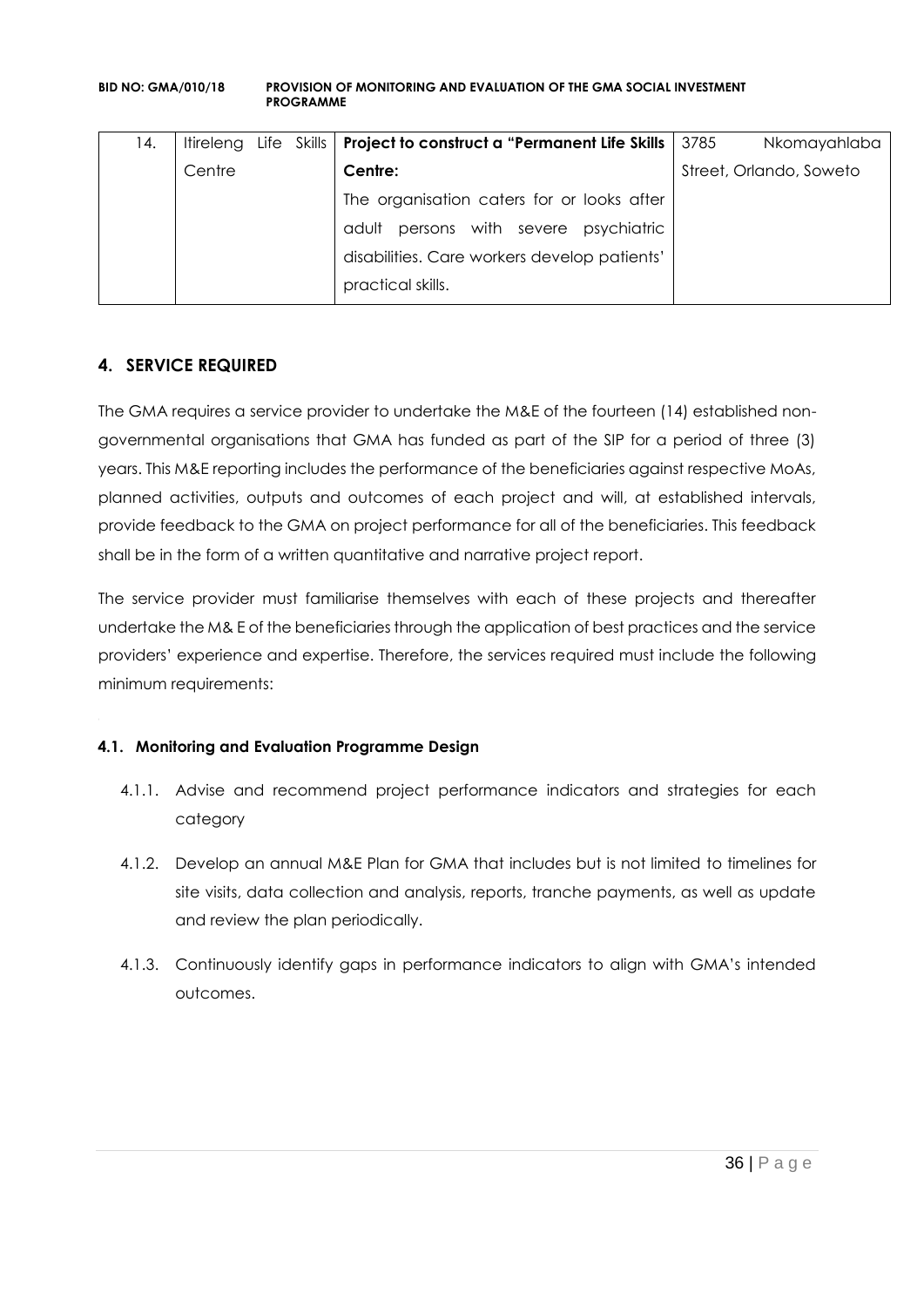### **4.2. Monitoring, Evaluation and Reporting**

- 4.2.1. Monitor and evaluate project performance for each beneficiary as per the respective project performance indicators including the following:
	- 4.2.1.1. Collating feedback on project performance
	- 4.2.1.2. Analysing trends in the project performance
	- 4.2.1.3. Assessing challenges, opportunities, and risks faced by the organisations and advise any mitigating strategies thereof
	- 4.2.1.4. Assessing the beneficiaries' ability to measure the impact of their projects
	- 4.2.1.5. Assessing financial management systems of the beneficiaries
	- 4.2.1.6. Identifying any other source of funding received by the beneficiary
- 4.2.2. Compile a monthly progress report to enable the GMA to track project progress.
- 4.2.3. Compile the quarterly reports and submit to the GMA for approval in accordance with GMA reporting timelines as indicated in Section 5 of this RFP
- 4.2.4. Provide any other related support for the monitoring and evaluation of SIP programmes

#### **4.3. Data and Knowledge Management**

- 4.3.1. The service provider is expected to ensure that every document related to M&E is made available in MS Office Suite (Word, Excel, PowerPoint), and pdf for easy transfer and adaptation of files by the GMA.
- 4.3.2. Preparation and execution knowledge management and transfer for the Gautrain project so that lessons learned are captured for future projects. The GMA's knowledge management strategy requires the service provider to develop a case study that includes all the insights and lessons learned from the execution of this project. The service provider is further required to participate in the capturing of lessons learned during project implementation until the project close out.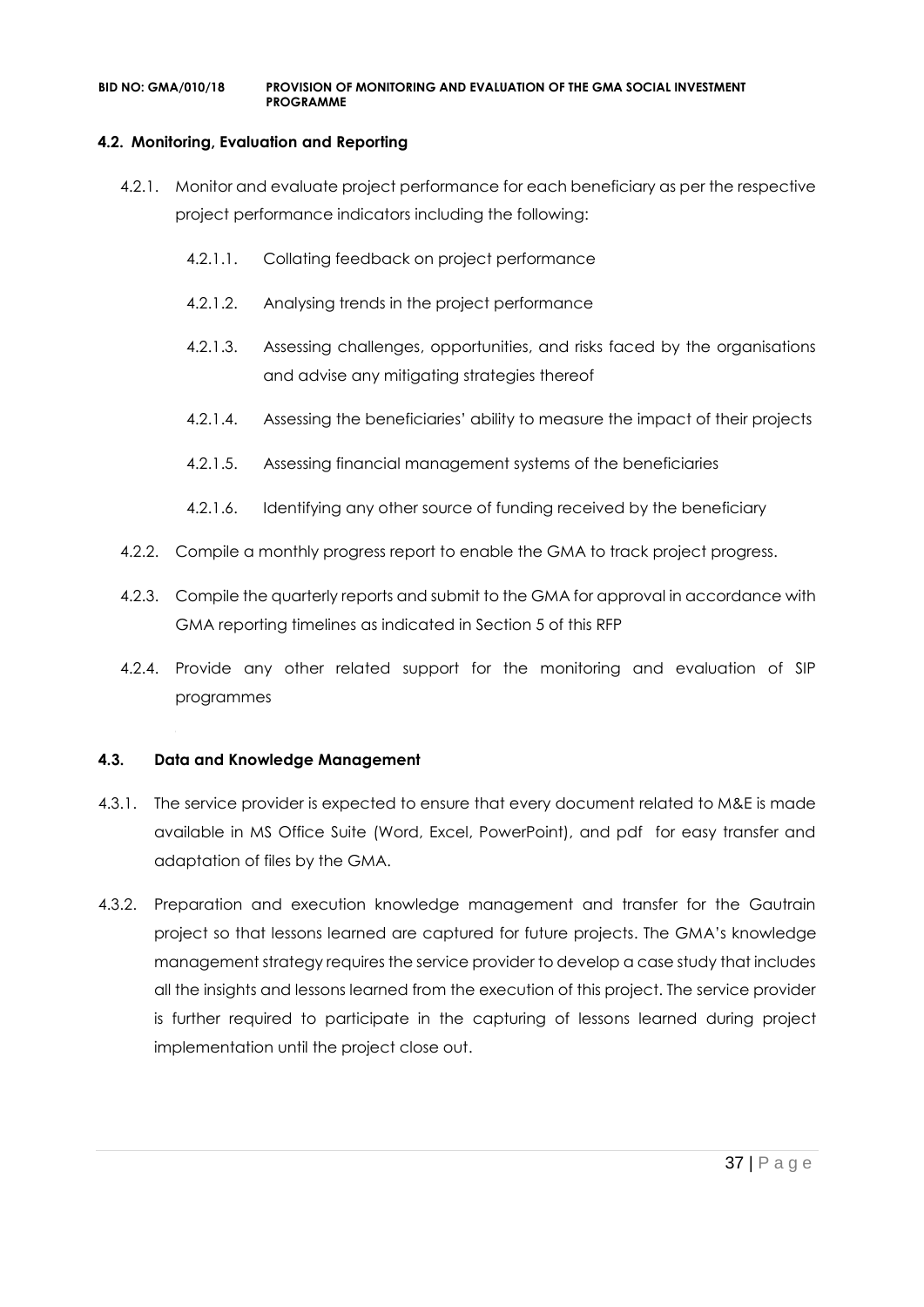#### **4.4. Skills transfer**

Measurable skills transfer detailing how the bidder will transfer skills to the GMA staff during the execution of the services under this RFP

### **5. TIMELINES FOR THE REPORTS**

SIP will have 8 reporting cycles until 2021 which are aligned to the GMA corporate calendar that dictates M&E quarterly report submission. The service provider will need to submit a consolidated report 10 day prior to Management Meetings.

The service provider shall compile and submit a monthly progress report within seven calendars days after the last day of the month under review.

### **6. DOCUMENTS TO BE PROVIDED TO SERVICE PROVIDER**

The following documents will be provided to the successful bidder:

- 6.1 GMA SIP policy and procedure
- 6.2 Copies of Memorandum of Agreement (MoA) for each beneficiary
- 6.3 Status Report on each beneficiary
- 6.4 Reporting timelines and dates
- 6.5 GMA Corporate Calendar.

### **7. SUBMISSION CRITERIA**

Service Providers are required to provide the following information that forms part of the evaluation:

### **7.1. Project team qualifications and experience**

The Bidders are required to submit CVs for the individual/s who will be made available to conduct the M&E services for the GMA's SIP. These CVs must demonstrate the qualifications and specific work experience of every individual in the provision of the required area of expertise as per Section 4 of this tender document including the following minimum requirements: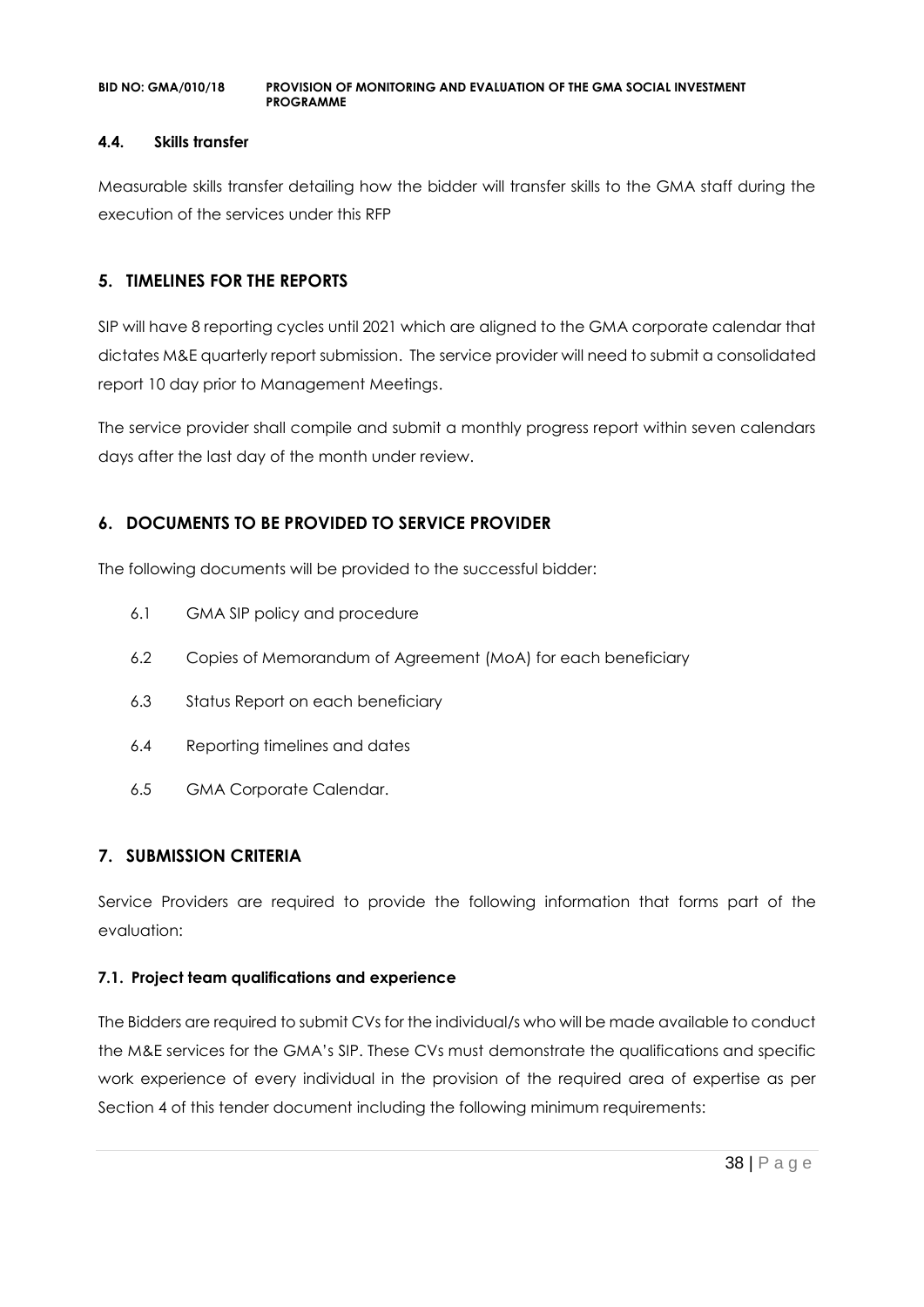### **7.1.1. Qualifications**

#### *7.1.1.1 Qualification for the lead*

- Postgraduate qualification in Developmental Studies + M & E certificate obtained from a recognised institution.

#### *7.1.1.2 Qualification for the support team*

Degree (NQF Level 7) in Developmental Studies + M & E certificate obtained from a recognised institution.

#### **7.1.2. Individuals Experience**

#### *7.1.2.1. Experience for the lead*

- Minimum of five (5) years' experience in leading M& E project team in the socioeconomic developmental space.
- Minimum five (5) years' experience in developing M&E methodologies
- Minimum of five (5) years' experience in conducting quantitative and qualitative data collection and analysis
- Minimum of five (5) years' experience leading in data collection methods and protocols, as well as data quality verification techniques for socio-economic development projects.
- Minimum of five (5) years' experience in project management in the socioeconomic development projects

### *7.1.2.2. Experience for the support team*

- Minimum of three (3) years' experience in conducting M & E projects within the socio-economic developmental space.
- Minimum three (3) years' experience in applying M&E methodologies
- Minimum of three (3) years' experience in conducting quantitative and qualitative data collection and analysis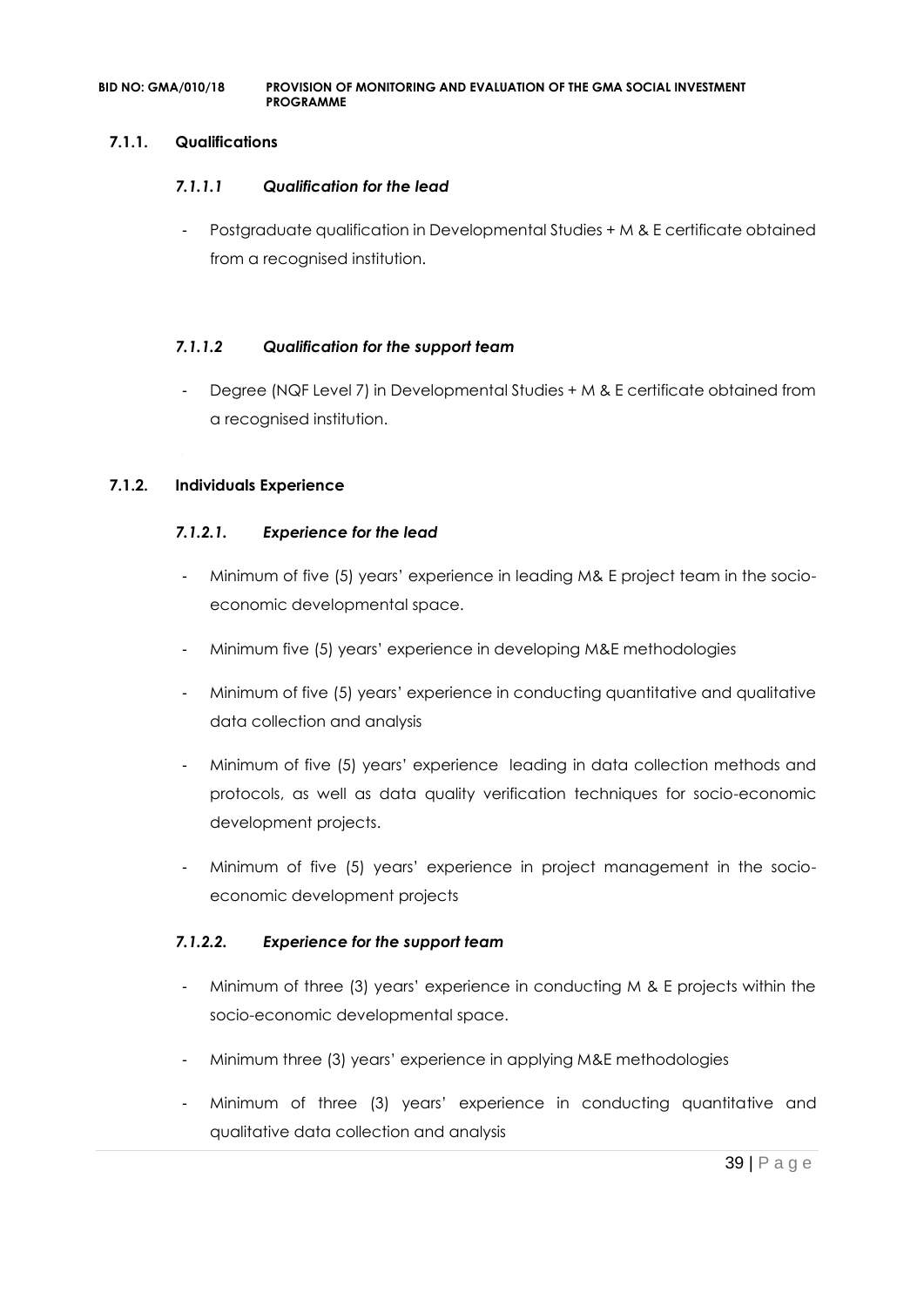Minimum of three (3) years' exposure in in data collection methods and protocols, as well as data quality verification techniques for socio-economic development projects

### **7.2. Company Experience**

Bidders are required to demonstrate the company experience in the execution of M&E processes especially in Corporate Social Investment/Social Investment programmes/ Developmental space. Service providers are also requested to submit evidence of a minimum of three (3) projects that demonstrates the company project experience relevant to the requirements articulated in Section 4 of this RFP. These project references must be for projects executed within the last ten (10) years.

- Minimum ten (10) years' experience in developing M&E methodologies
- Minimum of ten (10) years' experience in quantitative and qualitative data collection and analysis projects
- Minimum of ten (10) years' experience in developing data collection methods and data quality verification techniques for socio-economic development projects.
- Minimum of ten (10) years' experience in project management in the socioeconomic development projects

### **7.3. Method statement/methodology**

Bidders are requested to submit a method statement/ methodology detailing the manner in which the required scope of work as set out in Section 4 of this RFP will be executed and must include the following:

- A project resource plan indicating the roles and levels of responsibility and accountability of the proposed individuals
- The approach that will be adopted in the execution of these services
- Measurable skills methodology detailing how the bidder will transfer skills to the GMA staff during the execution of the services under this RFP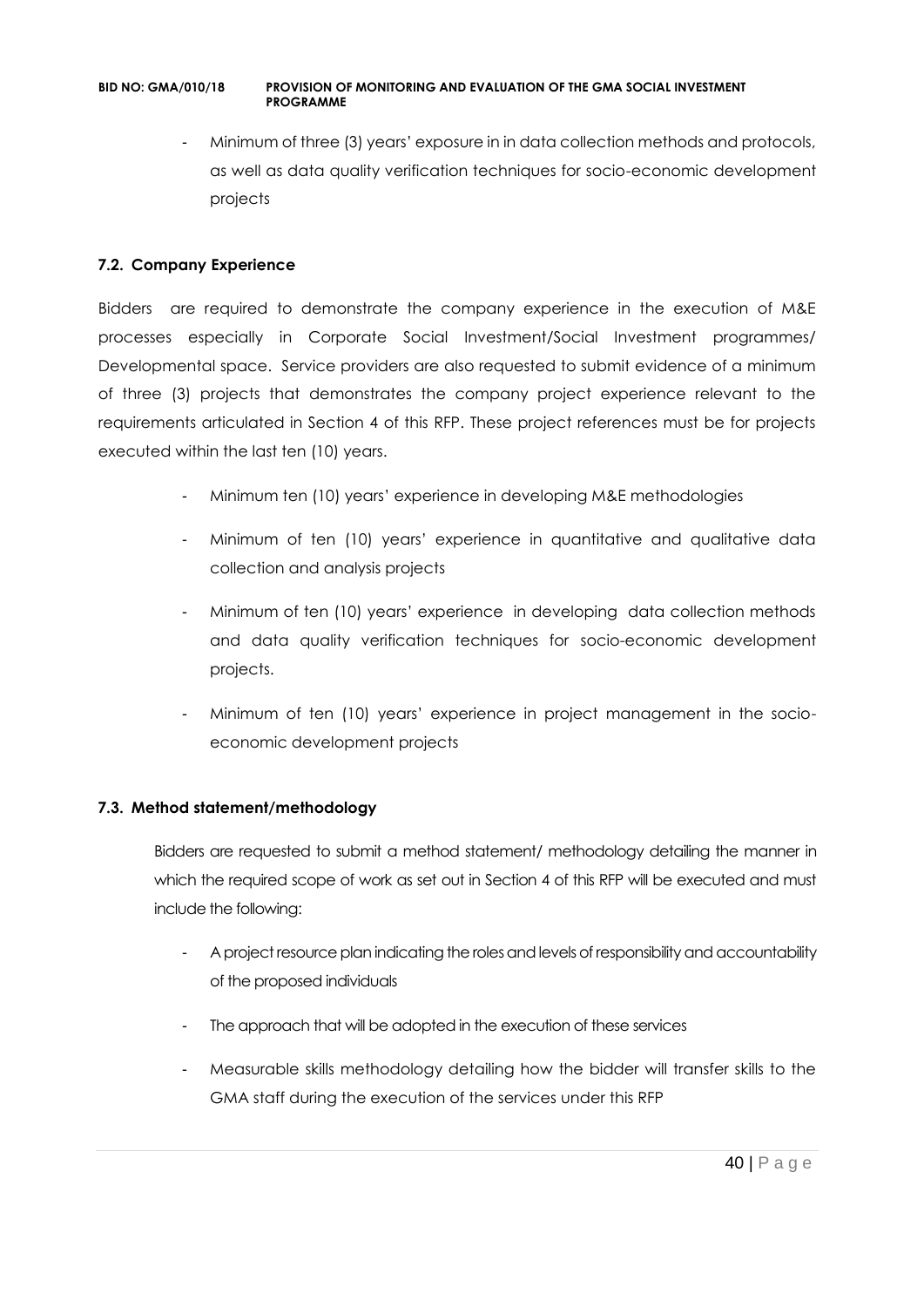- Preliminary project program indicating how the services will be executed as per the proposed scheduled in Tables 2, 3 and 4 below:

| <b>No</b> | <b>Organisations</b> |                                   | Q1             | Q2               |                | Q3               |                |                     |              |  |
|-----------|----------------------|-----------------------------------|----------------|------------------|----------------|------------------|----------------|---------------------|--------------|--|
|           |                      |                                   |                | April-Jun 2019   |                | July-Sep 2019    |                | <b>Oct-Dec 2019</b> | <b>Total</b> |  |
|           |                      | <b>Reporting/Tranche payments</b> |                | <b>Tranche 4</b> |                | <b>Reporting</b> |                | <b>Tranche 5</b>    |              |  |
|           | 1.                   | Africa Academy                    |                | $\mathsf{X}$     |                | $\pmb{\times}$   |                | $\pmb{\times}$      |              |  |
|           | 2.                   | Africa 's got game                |                | $\mathsf{X}$     |                | $\pmb{\times}$   |                | $\mathsf{X}$        |              |  |
|           | 3.                   | African Tikkun                    |                | $\mathsf{X}$     |                | X                |                | $\times$            |              |  |
|           | 4.                   | Klipspruit West child care        |                | $\mathsf{X}$     |                | $\mathsf{X}$     |                | $\sf X$             |              |  |
|           | 5.                   | <b>MES</b>                        |                | $\pmb{\times}$   |                | $\mathsf X$      |                | $\times$            |              |  |
|           | 6.                   | Pillsbury Childcare               |                | $\mathsf{X}$     |                | $\mathsf{X}$     |                | $\times$            |              |  |
|           | 7.                   | Thandulwazi Trust                 |                | $\pmb{\times}$   |                | $\mathsf X$      |                | $\times$            |              |  |
|           | 8.                   | Tomorrow Trust                    |                | $\mathsf{X}$     |                | $\mathsf X$      |                | $\times$            |              |  |
|           | 9.                   | <b>TRAC</b>                       |                | X                |                | X                |                | $\times$            |              |  |
|           | 10.                  | University of Pretoria            |                | $\mathsf{X}$     |                | $\mathsf{X}$     |                | $\sf X$             |              |  |
|           | 11.                  | University of Cape Town           |                | $\mathsf X$      |                | $\mathsf X$      |                | $\pmb{\times}$      |              |  |
|           | 12.                  | St Peter's Child Care Centre      |                | $\mathsf{x}$     |                | $\mathsf X$      |                | $\sf X$             |              |  |
|           | 13.                  | Alex Hospice and Rehab            |                | $\pmb{\times}$   |                | $\mathsf{X}$     |                | $\times$            |              |  |
|           | 14.                  | Itireleng Life Skills Centre      |                | $\pmb{\times}$   |                | X                |                | $\times$            |              |  |
|           |                      | <b>Scheduled visits</b>           | 14             |                  | 14             |                  | 14             |                     | 42           |  |
|           |                      | <b>Provisional visits</b>         | $\overline{7}$ |                  | $\overline{7}$ |                  | $\overline{7}$ |                     | 21           |  |

### **Table 2: Proposed Schedule 2019**

### **Table 3: Proposed Schedule 2020**

|    | <b>Organisations</b>          | Q <sub>4</sub>  | Q <sub>1</sub>            | Q <sub>2</sub>   | Q <sub>3</sub>  |              |
|----|-------------------------------|-----------------|---------------------------|------------------|-----------------|--------------|
|    |                               | Jan-Mar<br>2020 | <b>April-June</b><br>2020 | July-Sep<br>2020 | Oct-Dec<br>2020 | <b>Total</b> |
|    | <b>Reporting/Tranches</b>     | Reporting       | Tranche 6                 | Reporting        | Tranche 7       |              |
| 1. | Africa Academy                | Χ               | X                         | X                |                 |              |
| 2. | Africa 's got game            | X               | X                         | X                |                 |              |
| 3. | African Tikkun                | X               | X                         | X                |                 |              |
| 4. | Klipspruit West child<br>care | X               |                           |                  |                 |              |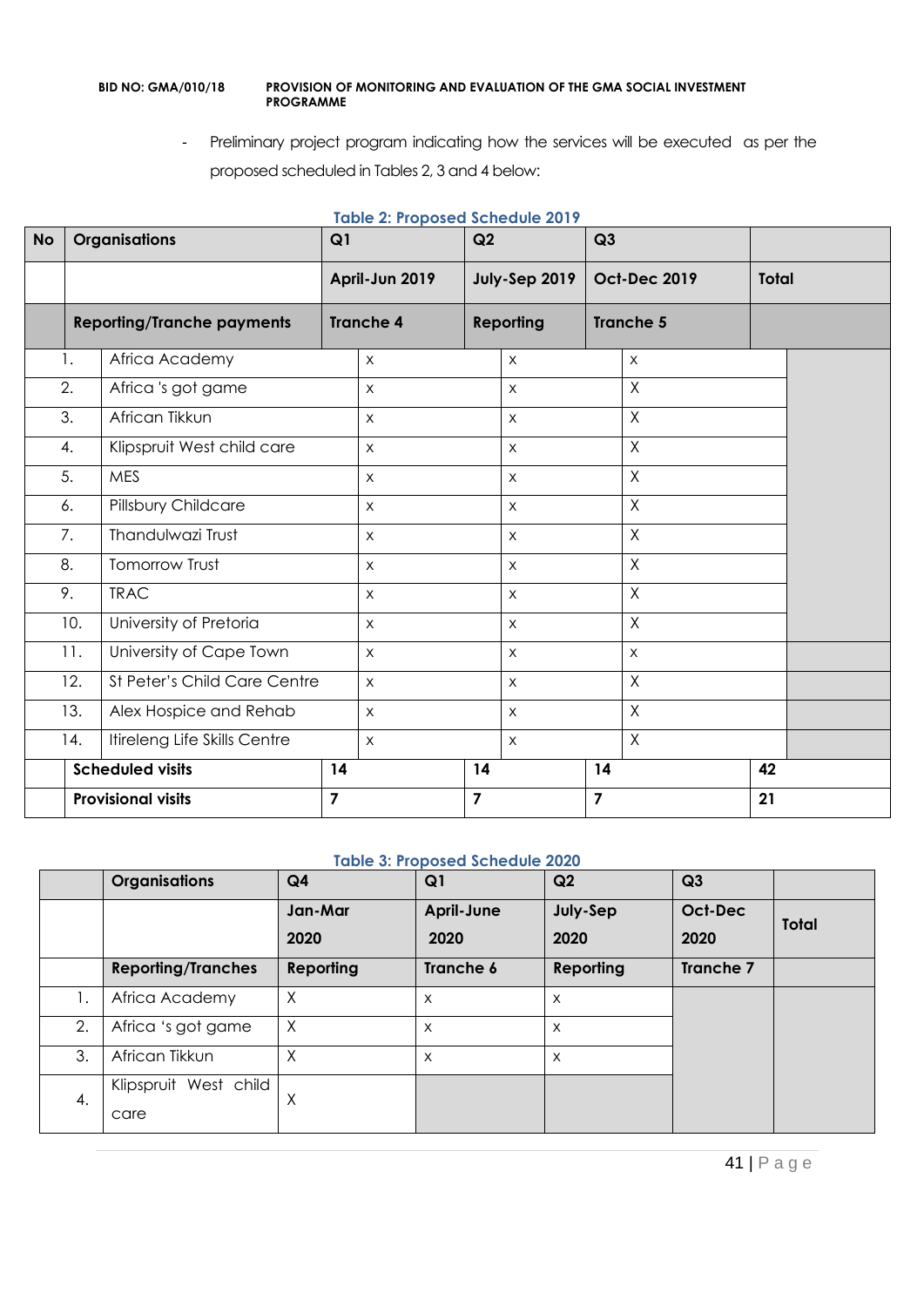|     | <b>Provisional visits</b> | 6            | 6        | 6            | $\overline{2}$   | 20 |
|-----|---------------------------|--------------|----------|--------------|------------------|----|
|     | <b>Scheduled visits</b>   | 11           | 11       | 11           | $\boldsymbol{4}$ | 37 |
|     | Town                      |              |          |              |                  |    |
| 11. | University of<br>Cape     | X            | X        | Χ            | X                |    |
| 10. | University of Pretoria    | $\mathsf{X}$ | $\times$ | $\times$     | $\times$         |    |
| 9.  | <b>TRAC</b>               | $\sf X$      | $\times$ | X            | $\chi$           |    |
| 8.  | Tomorrow Trust            | $\times$     | $\times$ | $\times$     | $\sf X$          |    |
| 7.  | Thandulwazi Trust         | $\times$     | $\times$ | $\times$     |                  |    |
| 6.  | Pillsbury Childcare       | $\times$     | $\times$ | $\mathsf{X}$ |                  |    |
| 5.  | <b>MES</b>                | X            | $\times$ | $\times$     |                  |    |

#### **Table 4: Proposed Schedule 2021**

|    | <b>Organisations</b>            | Q <sub>4</sub> | Q1           |              |
|----|---------------------------------|----------------|--------------|--------------|
|    |                                 | Jan-Mar        | April-Jun    | <b>Total</b> |
|    |                                 | 2021           | 2021         |              |
|    | <b>Reporting &amp; Tranches</b> | Reporting      | Reporting    |              |
| Ι. | <b>TRAC</b>                     | X              | X            |              |
| 2. | University of Cape Town         | $\times$       | $\times$     |              |
| 3. | University of Pretoria          | X              | X            |              |
|    | <b>Scheduled visits</b>         | 3              | 3            | 6            |
|    | <b>Provisional visits</b>       | $\mathbf{2}$   | $\mathbf{2}$ | 4            |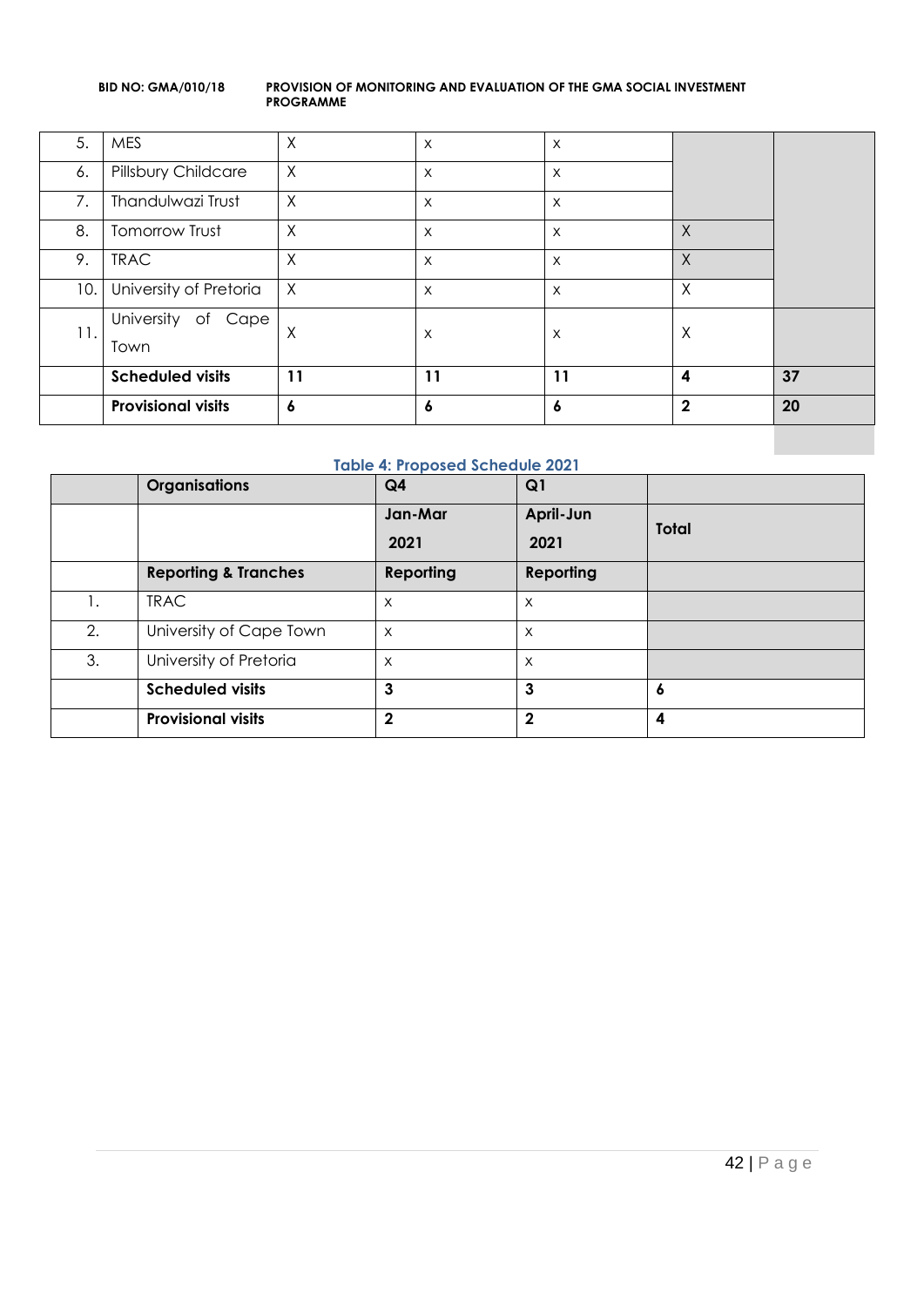### **8. EVALUATION CRITERIA**

The functionality (technical proposal) will be scored out of 100 (one hundred) points, with an average minimum threshold of 70 (seventy) points. Bids that do not meet or better the technical minimum score will not be evaluated further.

Bidders will be evaluated on functionality based on the criteria indicated below in Table 5 below:

| <b>Criteria</b> |                 | Sub-criteria | Weight                                                |    |
|-----------------|-----------------|--------------|-------------------------------------------------------|----|
|                 |                 |              |                                                       |    |
|                 |                 | 1.1.         | Completed projects including references (5)           |    |
| 1.              | Company         | 1.2.         | Experience in developing M&E methodologies (5)        |    |
|                 | Experience      | 1.3.         | Experience in developing data collection methods      |    |
|                 |                 |              | and data quality verification techniques for socio-   |    |
|                 |                 |              | economic development projects (5)                     |    |
|                 |                 | 1.4.         | Experience in quantitative and qualitative data       | 30 |
|                 |                 |              | collection and analysis projects (5)                  |    |
|                 |                 | 1.5.         | Experience in project management in the socio-        |    |
|                 |                 |              | economic development projects (5)                     |    |
|                 |                 | 1.6.         | Experience in skills transfer (5)                     |    |
|                 |                 |              |                                                       |    |
| 2.              | Project<br>Team | 2.1.         | Qualification of the lead (5)                         | 10 |
|                 | Qualifications  | 2.2.         | Qualification of the support team (5)                 |    |
|                 |                 | 3.1.         | Experience for the lead (15)                          |    |
| 3.              | Team            | 3.1.1.       | Experience in leading M& E project team in the socio- |    |
|                 | Experience      |              | economic developmental space. (3)                     |    |
|                 |                 | 3.1.2.       | Experience in developing M&E methodologies (3)        | 20 |
|                 |                 | 3.1.3.       | Experience in conducting quantitative and qualitative |    |
|                 |                 |              | data collection and analysis (3)                      |    |
|                 |                 | 3.1.4.       | Experience leading in data collection methods and     |    |
|                 |                 |              | protocols, as well as data quality verification       |    |
|                 |                 |              | techniques for socio-economic development projects.   |    |
|                 |                 |              | (3)                                                   |    |
|                 |                 | 3.1.5.       | Experience in project management in the socio-        |    |
|                 |                 |              | economic development projects (3)                     |    |
|                 |                 |              |                                                       |    |

**Table 5: Evaluation Scores**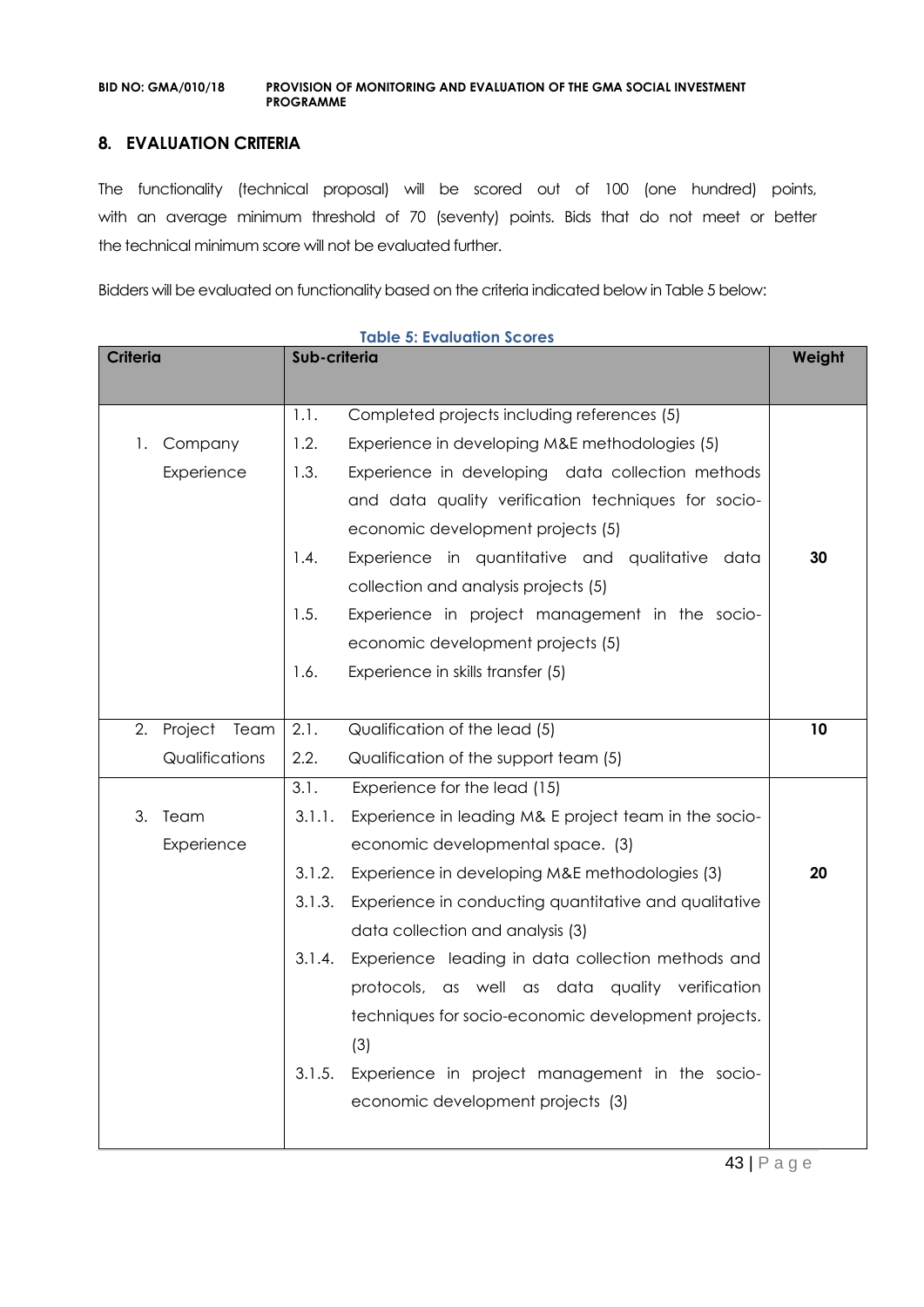|                                          | <b>PROGRAMME</b> |                                                       |    |  |  |
|------------------------------------------|------------------|-------------------------------------------------------|----|--|--|
|                                          | 3.2.             | Experience for the support team (5)                   |    |  |  |
|                                          | 3.2.1            | Experience in applying M&E methodologies (2)          |    |  |  |
|                                          | 3.2.2            | Experience in conducting quantitative and qualitative |    |  |  |
|                                          |                  | data collection and analysis (3)                      |    |  |  |
|                                          |                  |                                                       |    |  |  |
|                                          |                  |                                                       |    |  |  |
|                                          |                  |                                                       |    |  |  |
|                                          |                  |                                                       |    |  |  |
| Project<br>4.                            | 4.1.             | A project resource plan (5)                           | 40 |  |  |
| Methodology                              | 4.2.             | The approach that will be adopted in the execution of |    |  |  |
|                                          |                  | these services (15)                                   |    |  |  |
|                                          | 4.3.             | Measurable skills transfer methodology (10)           |    |  |  |
|                                          | 4.4.             | Preliminary project program (10)                      |    |  |  |
| <b>Minimum Threshold</b>                 |                  |                                                       |    |  |  |
| <b>Total Evaluation Points Allocated</b> |                  |                                                       |    |  |  |

### **9. COSTING INSTRUCTION**

- 9.1. Bidders must execute the required services as articulated in Section 4 of this RFP optimally such that the time and resources are planned, deployed and monitored to maximum efficiency and minimum costs.
- 9.2. Bidders are required to submit their proposal inclusive of a pricing schedule that provide clear breakdown of their total cost for the project in the next three years. Remuneration will be payable in South African Rand (ZAR).
- 9.3. Bidders are requested to send the costing based on the three (3) years.
- 9.4. Remuneration will be payable subject to the GMA's review and acceptance of the respective reports.
- 9.5. The contracting amount, if applicable, will be subject to an escalation clause based on CPI for each consecutive year of being appointed and receiving task orders. For the purposes of preparing their proposals, bidders are to use CPI at 6% (Actual CPI as published by Statistics South Africa will be used in the annual adjustment of rates)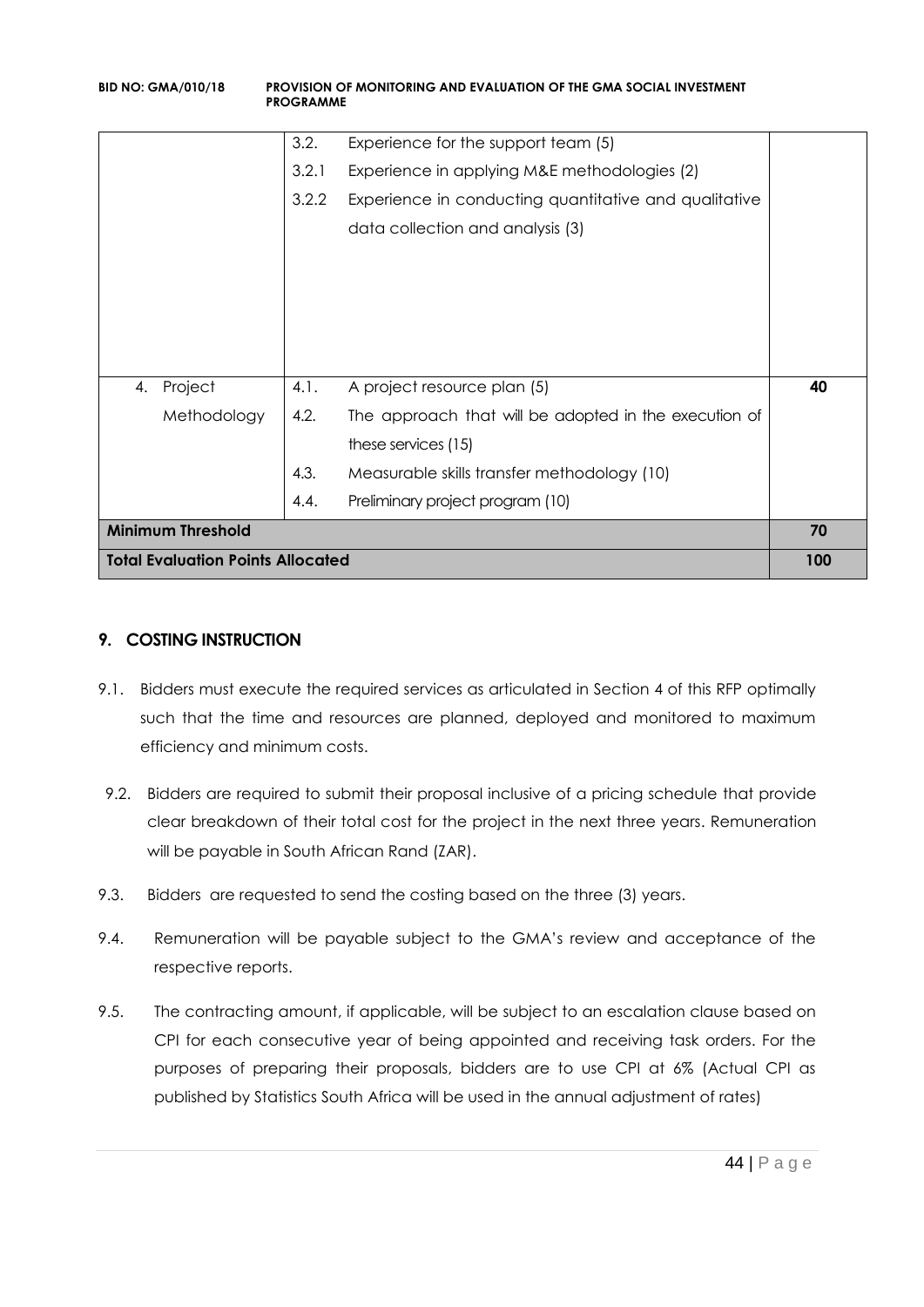- 9.6. The bidder shall at their own cost; provide any tools, resources, and equipment required to execute the scope of services as per the requirements articulated in Section 4 of this RFP.
- 9.7. All claims for travel and other legitimate disbursement expenditure for work that cannot be executed at the service provider's offices must be pre-approved by the GMA before they are incurred. All receipts are to be safely kept by the Service Provider. Disbursement's will be structured and paid for as follows:
	- a. airfare, where applicable, to be calculated at economy class rates. All site visits must be conducted and concluded in one day. The service provider shall be liable for any costs associated with travel beyond the day of the site visit.
	- b. car rental (class B);
	- c. private car usage will be reimbursed according to AA- travelling rates; and
	- d. consumables such as reproduction and printing of special type to be priced separately (e.g. Engineering drawings, plans & layouts etc.)

### **10. CONTRACT PERIOD**

The advisory services as set out in Section 4 of this RFP will be rendered within a period of three(3) years.

### **11. CONFIDENTIALITY**

11.1 The appointed service provider acknowledges and/or undertakes that through

occupying the positions required by this RFP the following:

- 11.2.1. The service provider shall have access to confidential information; that includes but is not limited to information, documents, data and materials of whatever nature of the parties provided in writing;
- 11.3. The service provider to maintain the strictest confidentiality for:
- 11.3.1. All information that may reasonably be regarded as confidential, being information not in the public domain, whether such information is oral or written, recorded or stored by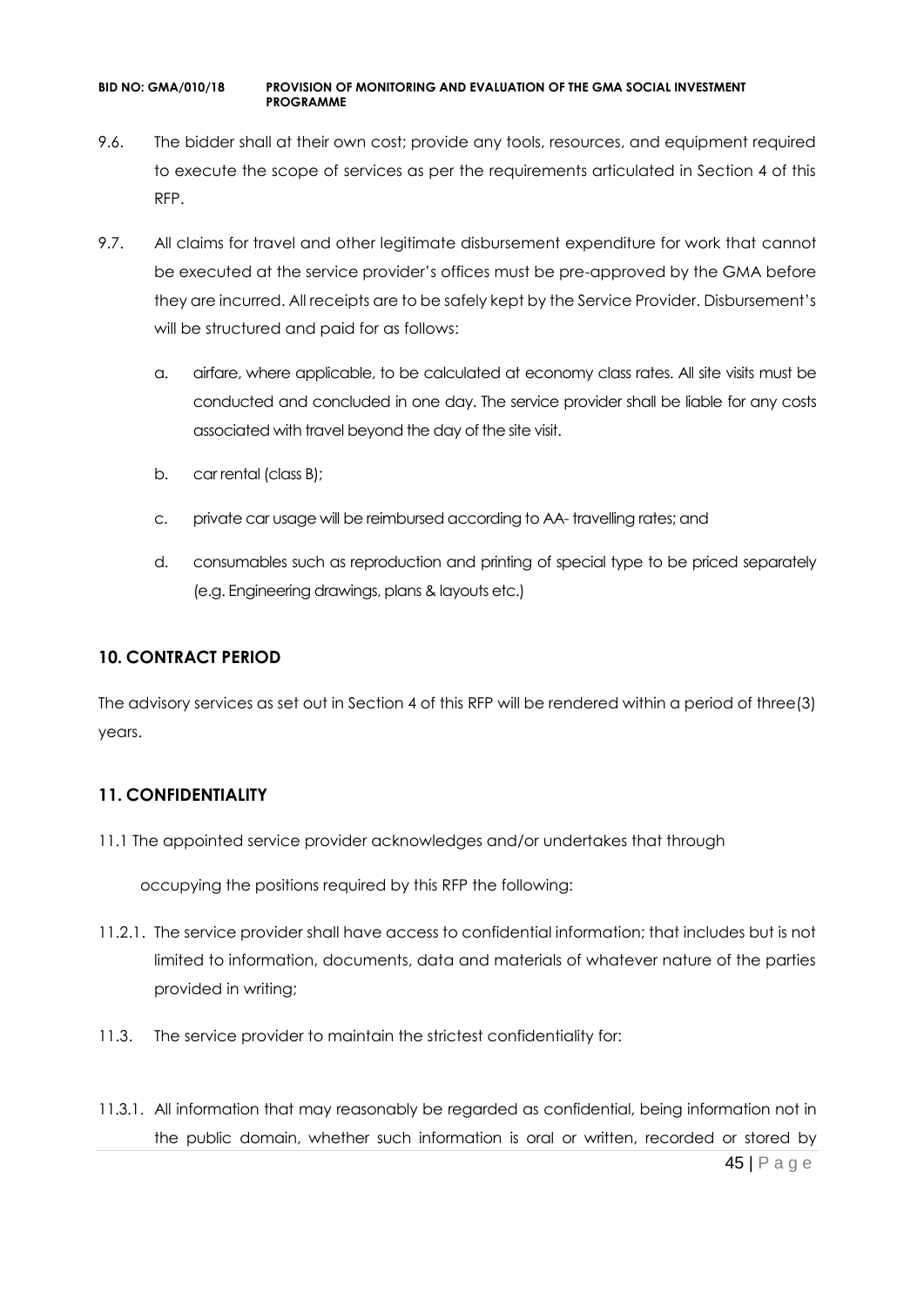electronic, magnetic, electro-magnetic or other form or process, or otherwise in a machine readable form, translated from the original form, recompiled, made into a compilation, wholly or partially copied, modified, updated or otherwise altered, originated or obtained by, or coming into the possession, custody or knowledge of either party; or

11.3.2. any information relating to either GMA's, present and future research, analysis, compilations and studies, development of any system, business or financial activity, product, services, market opportunities, existing and potential customers and clients, marketing or promotion of any products, product pricing, contractual arrangements, technical knowledge, strategic objectives and planning, data, plans, designs, drawings, software or hardware, know-how, methods, trade secrets, trademarks, techniques, functional and technical requirements and specifications, financial statements, budgets, costs and financial projections, accounting procedures or financial information, including know how and Trade Secrets relating to the operation of the Gautrain

### **12. DECLARATION OF INTEREST**

Service providers are requested to submit a declaration of clear absence of any conflict of interests in terms of any other involvement in the Gautrain, including conflict of interests that may arise from the discharge of responsibilities arising from awarding of pending bids.

In the interests of ensuring provision of professional, objective, and impartial services, in the best interests of the Gauteng Provincial Government; the GMA reserves the right to disqualify a bidder, who is already engaged to provide goods or services in a different capacity that may impair the bidder's ability to act objectively and impartially in discharging responsibilities arising from this tender.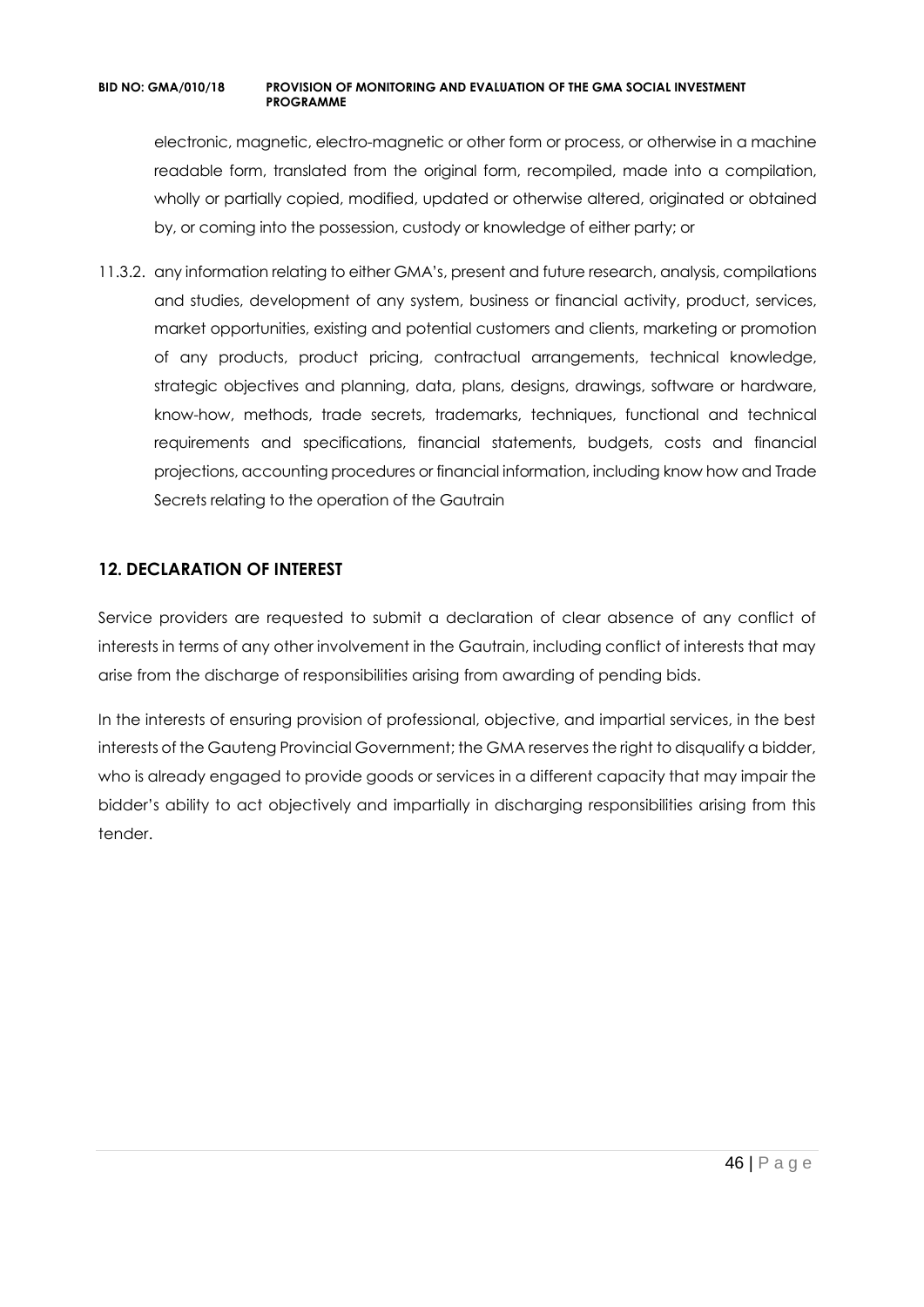# **RFP - PART C:**

### **BIDDERS DECLARATION**

All responses must be provided within the specified boxes, must comply with the word and page limits imposed and must respond to this RFP Part B in accordance with the Conditions of Tendering in this RFP Part A. All Annexures form part of the Bidders Response and must be completed in full and signed.

| <b>BIDDERS DECLARATION</b>                                                                                                           |  |  |  |  |
|--------------------------------------------------------------------------------------------------------------------------------------|--|--|--|--|
| that:                                                                                                                                |  |  |  |  |
| I have read, understood and accept the conditions contained in this RFP.<br>$\Box$                                                   |  |  |  |  |
| I have supplied all the required information, and all the information submitted as part of<br>$\Box$<br>the RFP is true and correct. |  |  |  |  |
| <b>NAME OF THE BIDDER</b>                                                                                                            |  |  |  |  |
| <b>IDENTITY NUMBER</b>                                                                                                               |  |  |  |  |
| <b>POSITION</b>                                                                                                                      |  |  |  |  |
| <b>AUTHORISED SIGNATORY</b>                                                                                                          |  |  |  |  |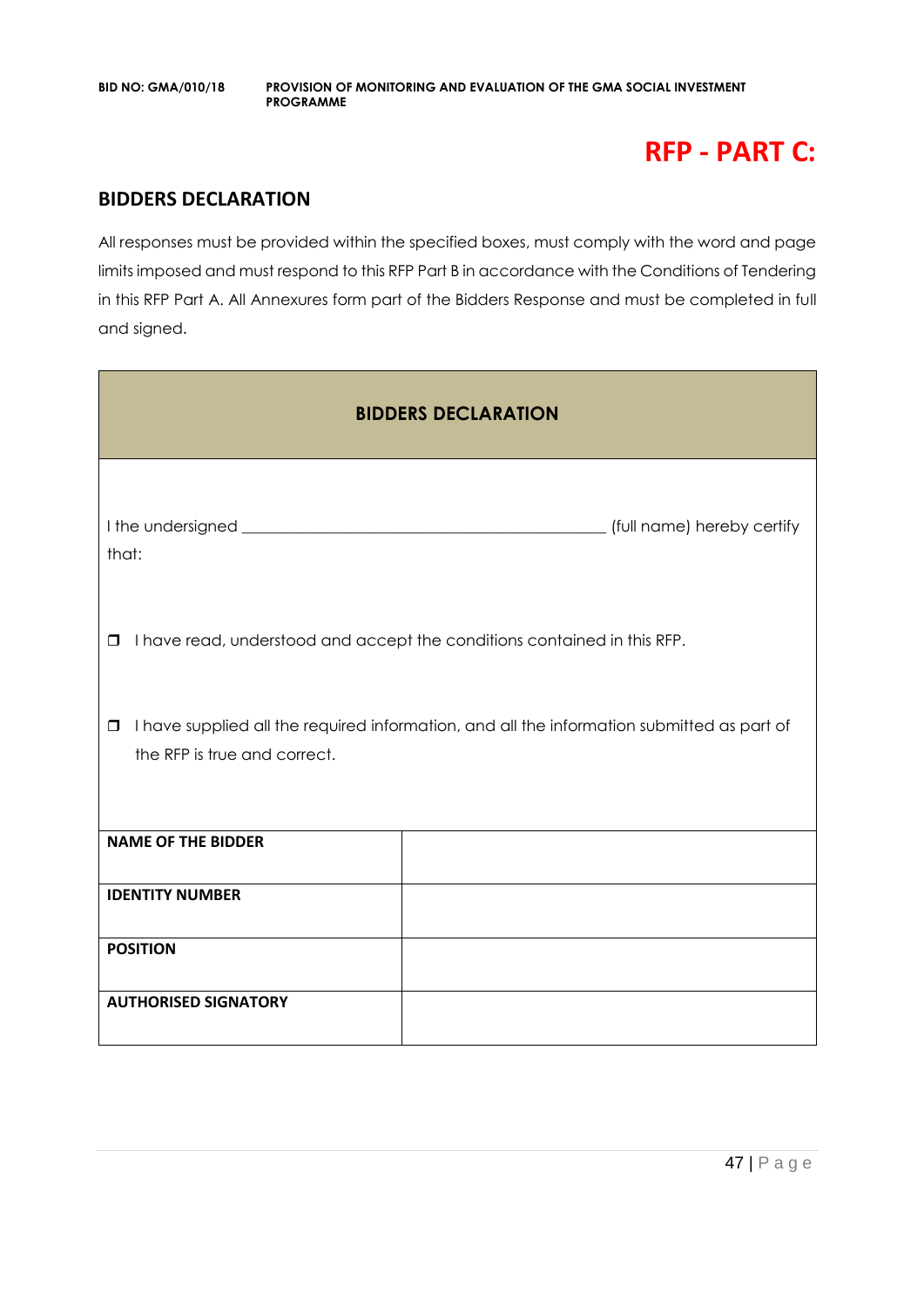|                                        | <b>BIDDERS RESPONSE</b> |               |  |  |  |
|----------------------------------------|-------------------------|---------------|--|--|--|
| <b>FULL NAME</b>                       |                         |               |  |  |  |
| <b>POSTAL ADDRESS</b>                  |                         |               |  |  |  |
| <b>PHYSICAL ADDRESS</b>                |                         |               |  |  |  |
| <b>ENTITY REGISTRATION NUMBER</b>      |                         |               |  |  |  |
| <b>VAT REGISTRATION NUMBER</b>         |                         |               |  |  |  |
| <b>CONTACT PERSON'S FULL NAME</b>      |                         |               |  |  |  |
| <b>TELEPHONE NUMBER 1</b>              | <b>CODE</b>             | <b>NUMBER</b> |  |  |  |
| <b>TELEPHONE NUMBER 2</b>              | <b>CODE</b>             | <b>NUMBER</b> |  |  |  |
| <b>FACSIMILE NUMBER</b>                | <b>CODE</b>             | <b>NUMBER</b> |  |  |  |
| <b>CELLULAR PHONE NUMBER</b>           |                         |               |  |  |  |
| <b>E-MAIL ADDRESS</b>                  |                         |               |  |  |  |
| <b>TAX CLEARANCE CERTIFICATE</b>       | <b>YES</b>              | <b>NO</b>     |  |  |  |
| <b>REGISTERED ON NATIONAL TREASURY</b> | <b>YES</b>              | <b>NO</b>     |  |  |  |
| <b>CENTRALISED SUPPLIER DATABASE</b>   |                         |               |  |  |  |
| FULL NAME OF AUTHORISED SIGNATORY      |                         |               |  |  |  |
| TITLE OF AUTHORISED SIGNATORY          |                         |               |  |  |  |
| SIGNATURE OF AUTHORISED SIGNATORY      |                         |               |  |  |  |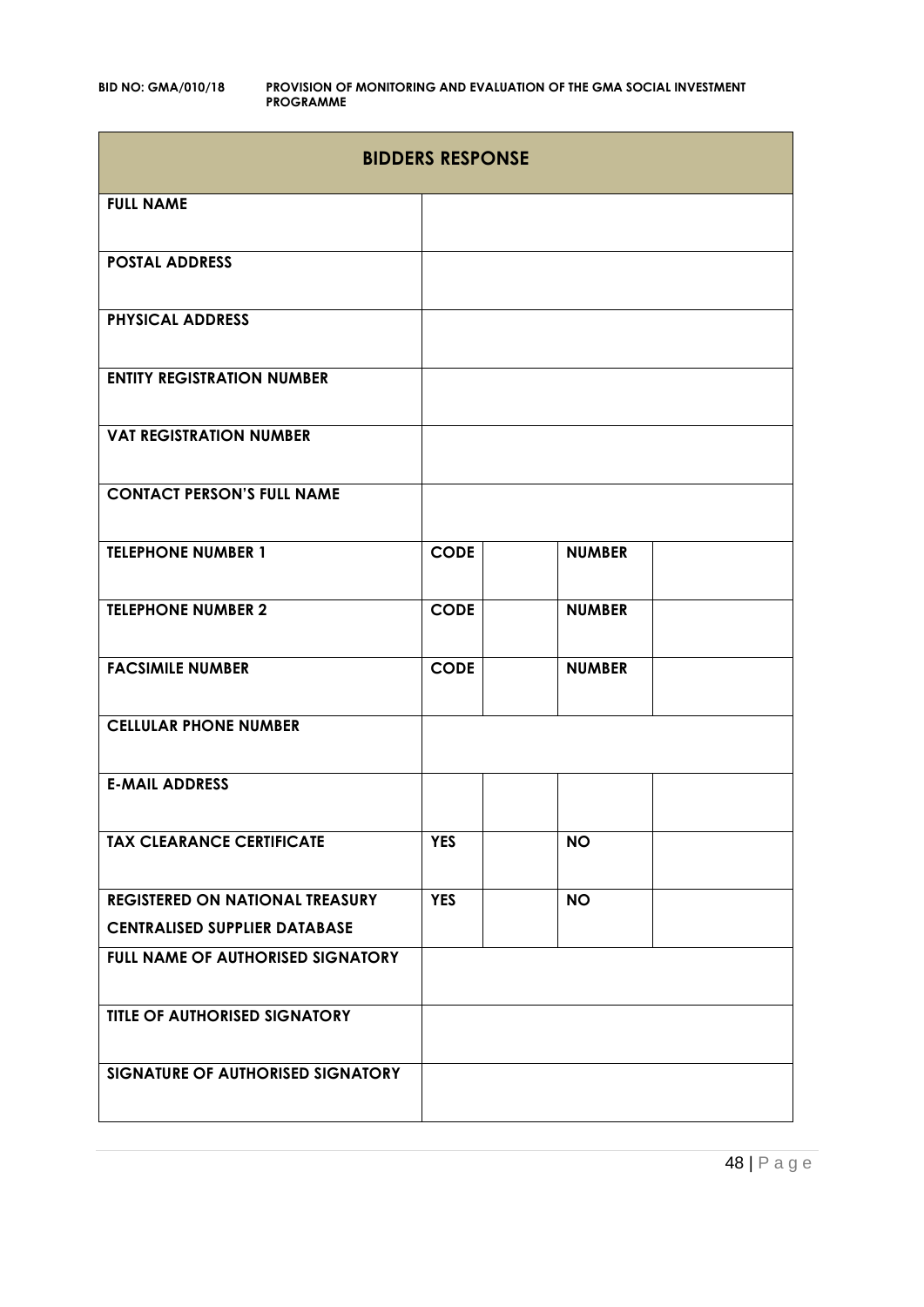| <b>DATE OF SIGNATURE</b>                                    |                               |
|-------------------------------------------------------------|-------------------------------|
|                                                             |                               |
| <b>ALTERNATIVE TENDER</b>                                   | Word limit - [500] words      |
|                                                             |                               |
| <b>Bidder</b><br>submits<br>Where<br>also<br>$\alpha$<br>an |                               |
| Alternative Tender, it must include any                     |                               |
| supplementary material, together with                       |                               |
| associated prices, which demonstrates in                    |                               |
| detail that such an alternative will fully                  |                               |
| achieve<br>and/ or exceed<br>all<br>the                     |                               |
| specifications or requirements together                     |                               |
| with references as to why the alternative                   |                               |
| proposal/s may be advantageous. This                        |                               |
| should be cross-referenced to<br>the                        |                               |
| Specification.                                              |                               |
| <b>CONFLICT OF INTEREST</b>                                 |                               |
|                                                             |                               |
| Provide<br>details<br>of<br>interests,<br>any               | Complete as attached in SBD 4 |
| relationships or clients which may give                     |                               |
| rise to a conflict of interest and the area                 |                               |
| of expertise in which that conflict of                      |                               |
| interest may arise.                                         |                               |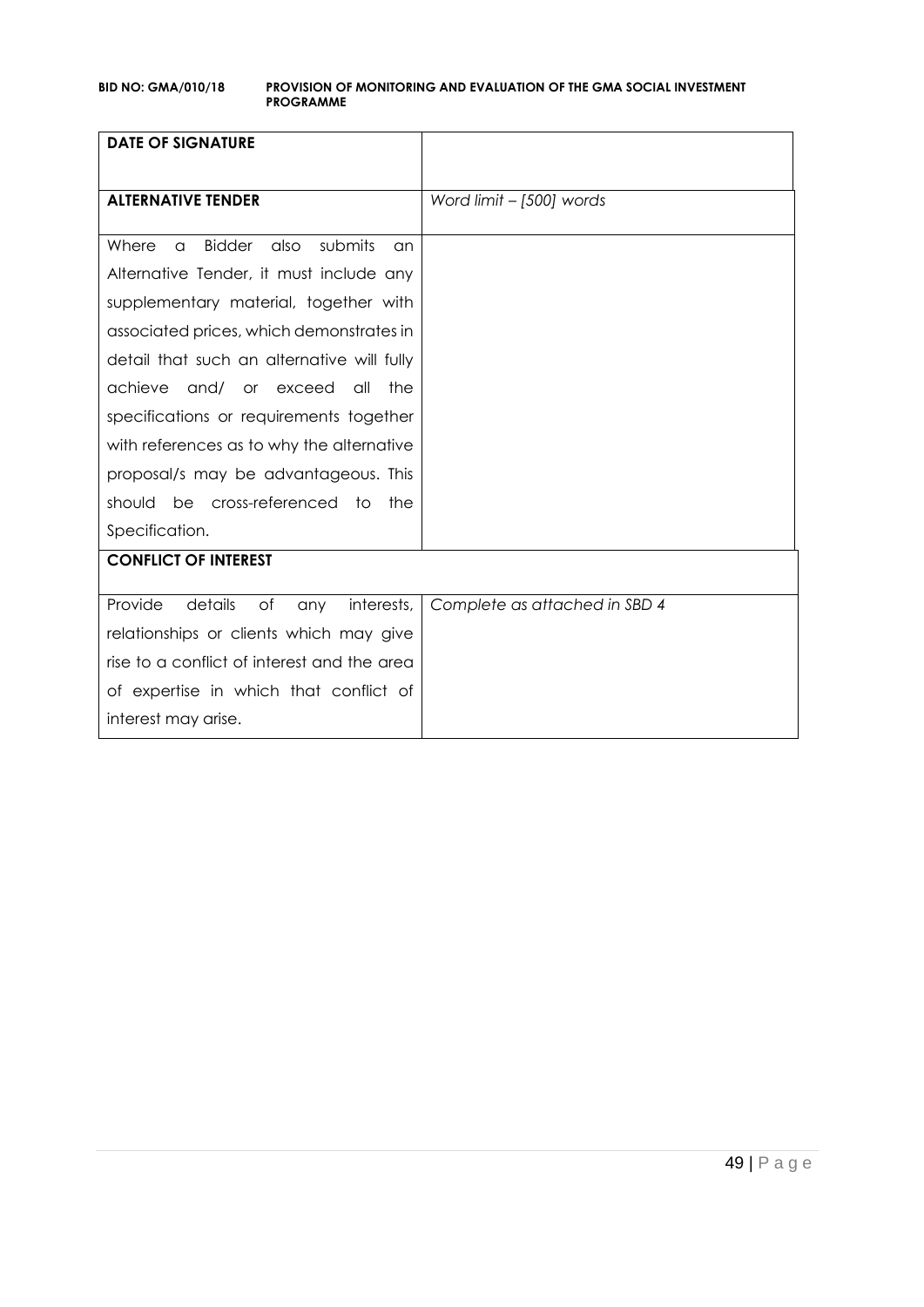# **Register on the Central Supplier Database for Government managed by National Treasury**

with effect from 1 April 2016 the Central Supplier Database (CSD) will serve as the single source of key supplier information for all spheres of government providing consolidated, accurate, upto-date, complete and verified supplier information to procuring organs of state.

The establishment of a CSD will result in one single database to serve as the source of all supplier information for all spheres of government. The purpose of centralising government's supplier database is to reduce duplication of effort and cost for both supplier and government while enabling electronic procurement processes.

Prospective suppliers interested in pursuing opportunities within the South African Government and those that are already registered on the GMA supplier database are encouraged to **selfregister** on the CSD. This self-registration application represents an expression of interest from the supplier to conduct business with the South African Government. Once submitted, your details will be assessed for inclusion on the CSD.

### **Access the CSD site on [www.csd.gov.za](http://www.csd.gov.za/)**

Contact National Treasury for further clarity on the process:

Email: [csd@treasury.gov.za](mailto:csd@treasury.gov.za)

Telephone: 012 315 5509

Bidders must submit with their proposals proof of registration on CSD. The proof of registration must indicate the following:

- CSD Supplier Number
- CSD Unique RRN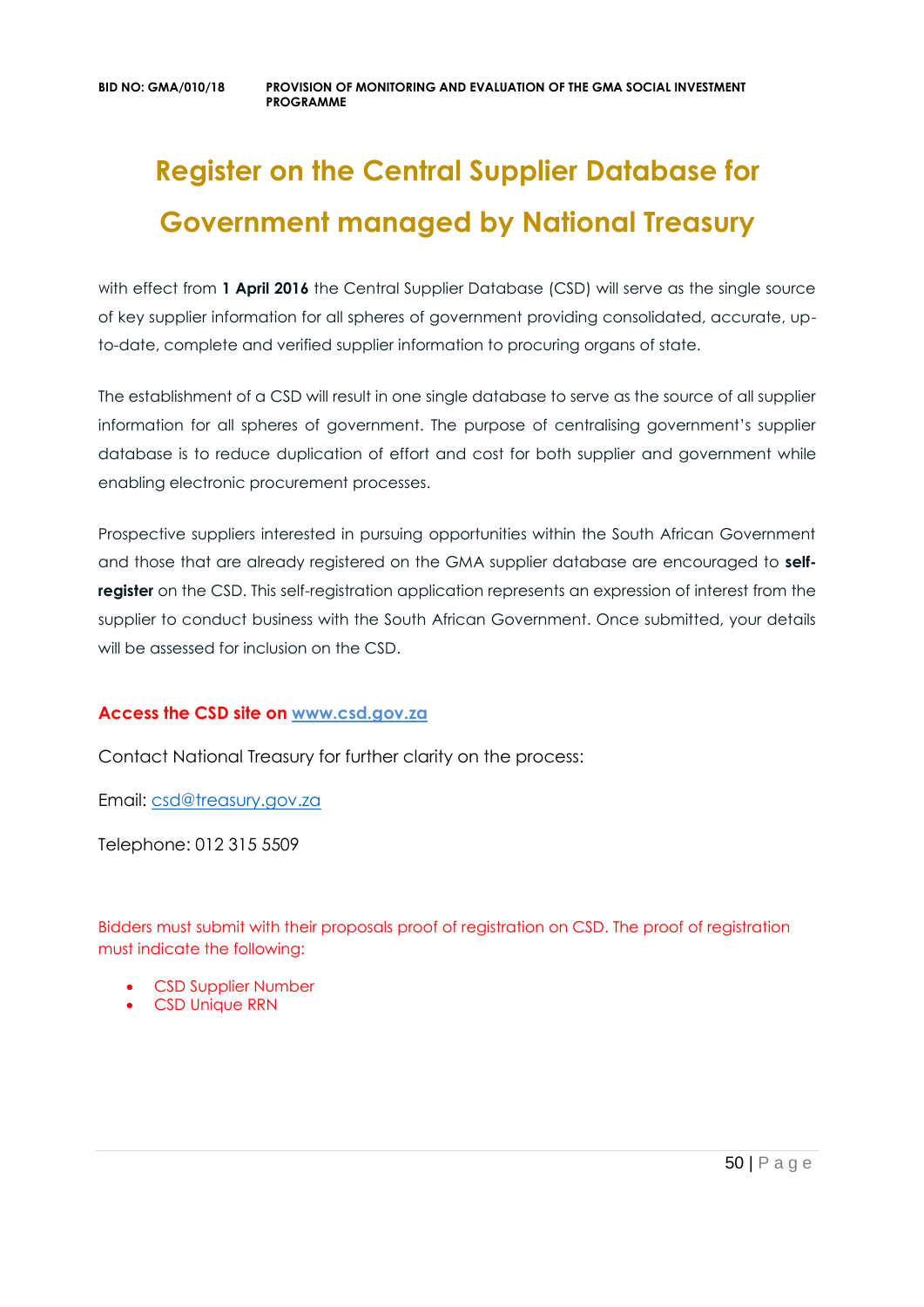**SBD 1 (A)**

| INVITATION TO BID |  |
|-------------------|--|
|-------------------|--|

| YOU ARE HEREBY INVITED TO BID FOR REQUIREMENTS OF THE (NAME OF DEPARTMENT/ PUBLIC ENTITY)                                                                                                                                                                                                                   |                                                |                             | III                     |                                                                               |             |                                                           |                       |
|-------------------------------------------------------------------------------------------------------------------------------------------------------------------------------------------------------------------------------------------------------------------------------------------------------------|------------------------------------------------|-----------------------------|-------------------------|-------------------------------------------------------------------------------|-------------|-----------------------------------------------------------|-----------------------|
| <b>BID NUMBER:</b>                                                                                                                                                                                                                                                                                          | <b>CLOSING DATE:</b><br><b>CLOSING TIME:</b>   |                             |                         |                                                                               |             |                                                           |                       |
| <b>DESCRIPTION</b>                                                                                                                                                                                                                                                                                          |                                                |                             |                         |                                                                               |             |                                                           |                       |
| BID RESPONSE DOCUMENTS MAY BE DEPOSITED IN THE BID BOX SITUATED AT (STREET ADDRESS)                                                                                                                                                                                                                         |                                                |                             |                         |                                                                               |             |                                                           |                       |
| Gautrain Management Agency, 44 Grand Central Boulevard, Grand Central Extension 1, Midrand                                                                                                                                                                                                                  |                                                |                             |                         |                                                                               |             |                                                           |                       |
| <b>BIDDING PROCEDURE ENQUIRIES MAY BE DIRECTED TO</b>                                                                                                                                                                                                                                                       |                                                |                             |                         | <b>TECHNICAL ENQUIRIES MAY BE DIRECTED TO:</b>                                |             |                                                           |                       |
| <b>CONTACT PERSON</b>                                                                                                                                                                                                                                                                                       |                                                |                             | <b>CONTACT PERSON</b>   |                                                                               |             |                                                           |                       |
| <b>TELEPHONE NUMBER</b>                                                                                                                                                                                                                                                                                     |                                                |                             | <b>TELEPHONE NUMBER</b> |                                                                               |             |                                                           |                       |
| <b>FACSIMILE NUMBER</b>                                                                                                                                                                                                                                                                                     |                                                |                             | <b>FACSIMILE NUMBER</b> |                                                                               |             |                                                           |                       |
| <b>E-MAIL ADDRESS</b>                                                                                                                                                                                                                                                                                       |                                                |                             | <b>E-MAIL ADDRESS</b>   |                                                                               |             |                                                           |                       |
| <b>SUPPLIER INFORMATION</b>                                                                                                                                                                                                                                                                                 |                                                |                             |                         |                                                                               |             |                                                           |                       |
| NAME OF BIDDER                                                                                                                                                                                                                                                                                              |                                                |                             |                         |                                                                               |             |                                                           |                       |
| POSTAL ADDRESS                                                                                                                                                                                                                                                                                              |                                                |                             |                         |                                                                               |             |                                                           |                       |
| STREET ADDRESS                                                                                                                                                                                                                                                                                              |                                                |                             |                         |                                                                               |             |                                                           |                       |
| <b>TELEPHONE NUMBER</b>                                                                                                                                                                                                                                                                                     | <b>CODE</b>                                    |                             |                         | <b>NUMBER</b>                                                                 |             |                                                           |                       |
| <b>CELLPHONE NUMBER</b>                                                                                                                                                                                                                                                                                     |                                                |                             |                         |                                                                               |             |                                                           |                       |
| <b>FACSIMILE NUMBER</b>                                                                                                                                                                                                                                                                                     | <b>CODE</b>                                    |                             |                         | <b>NUMBER</b>                                                                 |             |                                                           |                       |
| <b>E-MAIL ADDRESS</b>                                                                                                                                                                                                                                                                                       |                                                |                             |                         |                                                                               |             |                                                           |                       |
| <b>REGISTRATION</b><br><b>VAT</b><br><b>NUMBER</b>                                                                                                                                                                                                                                                          |                                                |                             |                         |                                                                               |             |                                                           |                       |
| <b>SUPPLIER</b><br><b>COMPLIANCE STATUS</b>                                                                                                                                                                                                                                                                 | <b>TAX</b><br><b>COMPLIANCE</b><br>SYSTEM PIN: |                             | <b>OR</b>               | <b>CENTRAL</b><br>SUPPLIER<br><b>DATABASE</b>                                 |             |                                                           |                       |
| <b>B-BBEE STATUS LEVEL</b><br><b>VERIFICATION</b>                                                                                                                                                                                                                                                           |                                                | <b>TICK APPLICABLE BOX]</b> | <b>AFFIDAVIT</b>        | No:<br><b>B-BBEE STATUS LEVEL SWORN</b>                                       | <b>MAAA</b> |                                                           | [TICK APPLICABLE BOX] |
| <b>CERTIFICATE</b>                                                                                                                                                                                                                                                                                          | $\Box$ Yes                                     | $\Box$ No                   |                         |                                                                               |             | $\Box$ Yes                                                | $\Box$ No             |
| [A B-BBEE STATUS LEVEL VERIFICATION CERTIFICATE/ SWORN AFFIDAVIT (FOR EMES & QSEs) MUST BE SUBMITTED IN ORDER TO QUALIFY<br><b>FOR PREFERENCE POINTS FOR B-BBEET</b>                                                                                                                                        |                                                |                             |                         |                                                                               |             |                                                           |                       |
| ARE YOU THE<br><b>ACCREDITED</b><br>REPRESENTATIVE IN<br>SOUTH AFRICA FOR<br>THE GOODS<br>/SERVICES / WORKS<br><b>OFFERED?</b>                                                                                                                                                                              | $\Box$ Yes<br>[IF YES ENCLOSE PROOF]           | $\square$ No                |                         | ARE YOU A FOREIGN BASED<br>SUPPLIER FOR THE GOODS<br>/SERVICES/WORKS OFFERED? |             | $\Box$ Yes<br>[IF YES, ANSWER THE<br>QUESTIONNAIRE BELOW] | $\Box$ No             |
| <b>QUESTIONNAIRE TO BIDDING FOREIGN SUPPLIERS</b>                                                                                                                                                                                                                                                           |                                                |                             |                         |                                                                               |             |                                                           |                       |
| IS THE ENTITY A RESIDENT OF THE REPUBLIC OF SOUTH AFRICA (RSA)?                                                                                                                                                                                                                                             |                                                |                             |                         |                                                                               |             | $\Box$ YES $\Box$ NO                                      |                       |
| $\Box$ YES $\Box$ NO<br>DOES THE ENTITY HAVE A BRANCH IN THE RSA?                                                                                                                                                                                                                                           |                                                |                             |                         |                                                                               |             |                                                           |                       |
| $\Box$ YES $\Box$ NO<br>DOES THE ENTITY HAVE A PERMANENT ESTABLISHMENT IN THE RSA?                                                                                                                                                                                                                          |                                                |                             |                         |                                                                               |             |                                                           |                       |
| $\Box$ YES $\Box$ NO<br>DOES THE ENTITY HAVE ANY SOURCE OF INCOME IN THE RSA?                                                                                                                                                                                                                               |                                                |                             |                         |                                                                               |             |                                                           |                       |
| $\Box$ YES $\Box$ NO<br>IS THE ENTITY LIABLE IN THE RSA FOR ANY FORM OF TAXATION?<br>IF THE ANSWER IS "NO" TO ALL OF THE ABOVE, THEN IT IS NOT A REQUIREMENT TO REGISTER FOR A TAX COMPLIANCE STATUS SYSTEM PIN<br>CODE FROM THE SOUTH AFRICAN REVENUE SERVICE (SARS) AND IF NOT REGISTER AS PER 2.3 BELOW. |                                                |                             |                         |                                                                               |             |                                                           |                       |

51 | P a g e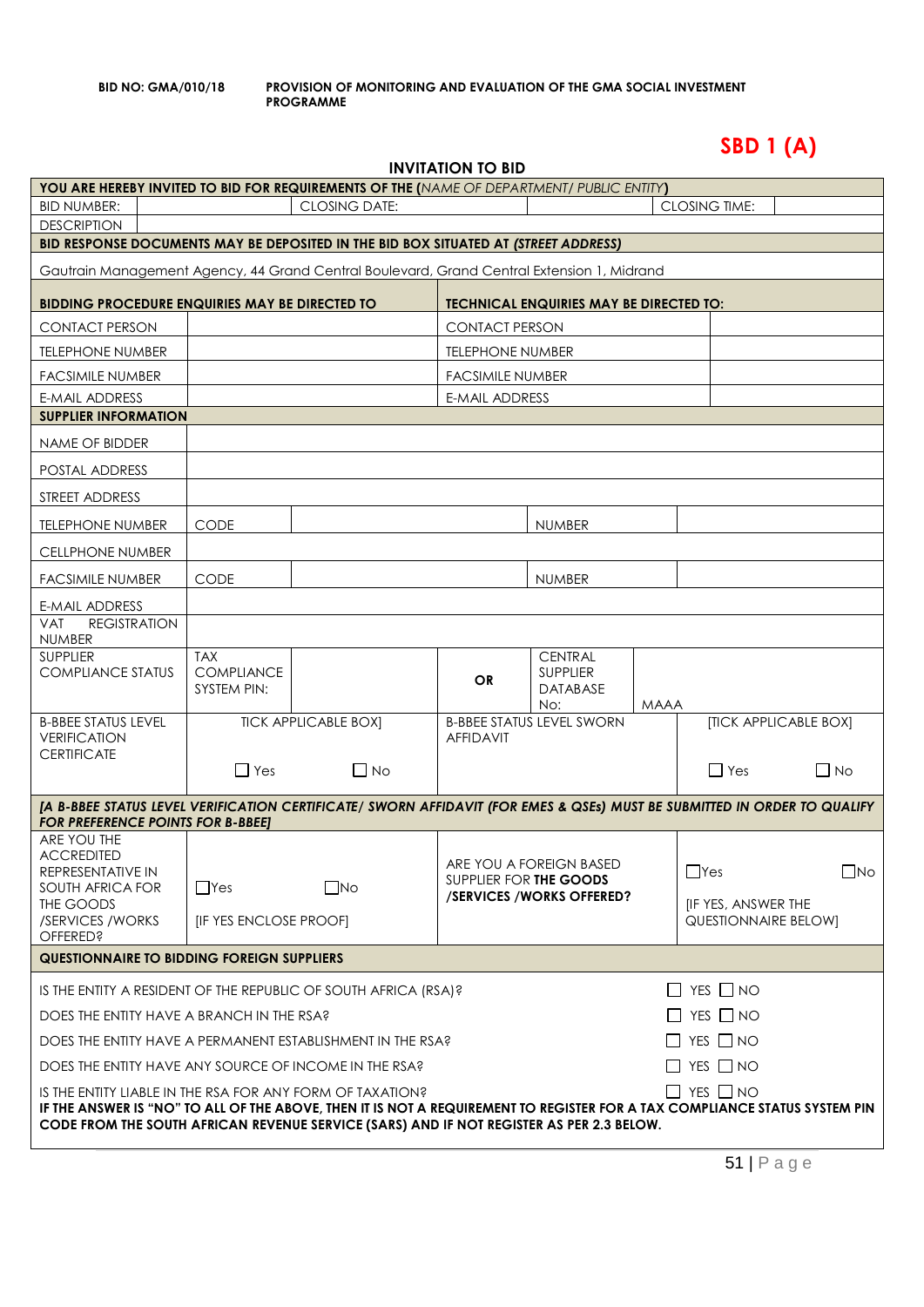# **SBD 1 (B)**

### **TERMS AND CONDITIONS FOR BIDDING**

|                | 1. BID SUBMISSION:                                                                                                                                                                                                                                   |
|----------------|------------------------------------------------------------------------------------------------------------------------------------------------------------------------------------------------------------------------------------------------------|
|                | 1.1. BIDS MUST BE DELIVERED BY THE STIPULATED TIME TO THE CORRECT ADDRESS. LATE BIDS WILL<br>NOT BE ACCEPTED FOR CONSIDERATION.                                                                                                                      |
|                | 1.2. ALL BIDS MUST BE SUBMITTED ON THE OFFICIAL FORMS PROVIDED-(NOT TO BE RE-TYPED) OR<br>IN THE MANNER PRESCRIBED IN THE BID DOCUMENT.                                                                                                              |
|                | 1.3. THIS BID IS SUBJECT TO THE PREFERENTIAL PROCUREMENT POLICY FRAMEWORK ACT, 2000<br>AND THE PREFERENTIAL PROCUREMENT REGULATIONS, 2017, THE GENERAL CONDITIONS OF<br>CONTRACT (GCC) AND, IF APPLICABLE, ANY OTHER SPECIAL CONDITIONS OF CONTRACT. |
|                | 1.4. THE SUCCESSFUL BIDDER WILL BE REQUIRED TO FILL IN AND SIGN A WRITTEN CONTRACT.                                                                                                                                                                  |
|                |                                                                                                                                                                                                                                                      |
| 2 <sub>1</sub> | <b>TAX COMPLIANCE REQUIREMENTS</b>                                                                                                                                                                                                                   |
| 2.1            | BIDDERS MUST ENSURE COMPLIANCE WITH THEIR TAX OBLIGATIONS.                                                                                                                                                                                           |
|                | 2.2 BIDDERS ARE REQUIRED TO SUBMIT THEIR UNIQUE PERSONAL IDENTIFICATION NUMBER (PIN)<br>ISSUED BY SARS TO ENABLE THE ORGAN OF STATE TO VERIFY THE TAXPAYER'S PROFILE AND<br><b>TAX STATUS.</b>                                                       |
|                | 2.3 APPLICATION FOR TAX COMPLIANCE STATUS (TCS) PIN MAY BE MADE VIA E-FILING<br>THROUGH THE SARS WEBSITE WWW.SARS.GOV.ZA.                                                                                                                            |
|                | 2.4 BIDDERS MAY ALSO SUBMIT A PRINTED TCS CERTIFICATE TOGETHER WITH THE BID.                                                                                                                                                                         |
|                | 2.5 IN BIDS WHERE CONSORTIA / JOINT VENTURES / SUB-CONTRACTORS ARE INVOLVED; EACH<br><b>PARTY MUST SUBMIT A SEPARATE TCS CERTIFICATE / PIN / CSD NUMBER.</b>                                                                                         |
|                | 2.6 WHERE NO TCS PIN IS AVAILABLE BUT THE BIDDER IS REGISTERED ON THE CENTRAL SUPPLIER<br>DATABASE (CSD), A CSD NUMBER MUST BE PROVIDED.                                                                                                             |
|                | 2.7 NO BIDS WILL BE CONSIDERED FROM PERSONS IN THE SERVICE OF THE STATE, COMPANIES<br>WITH DIRECTORS WHO ARE PERSONS IN THE SERVICE OF THE STATE, OR CLOSE<br>CORPORATIONS WITH MEMBERS PERSONS IN THE SERVICE OF THE STATE."                        |

**NB: FAILURE TO PROVIDE / OR COMPLY WITH ANY OF THE ABOVE PARTICULARS MAY RENDER THE BID INVALID**.

| SIGNATURE OF BIDDER:                                                                                       |  |
|------------------------------------------------------------------------------------------------------------|--|
| CAPACITY UNDER WHICH THIS BID IS SIGNED:<br>(Proof of authority must be submitted e.g. company resolution) |  |
| DATF:                                                                                                      |  |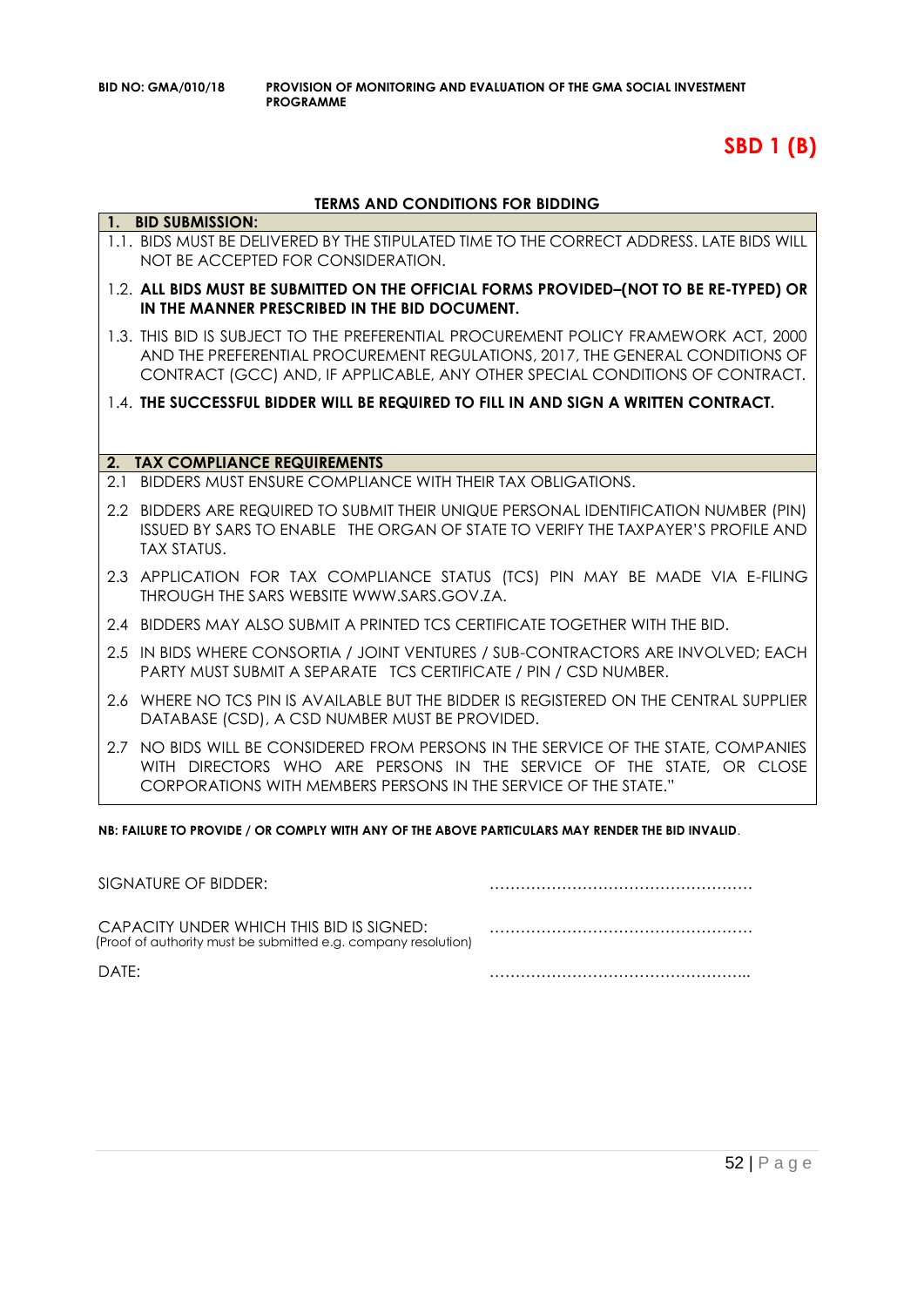### **SBD 3.1**

### **PRICING SCHEDULE**

|                        |                               | Ref Number: GMA/010/18 |
|------------------------|-------------------------------|------------------------|
| Closing Time: 11H00 AM | Closing Date 15 February 2019 |                        |

**OFFER TO BE VALID FOR 90 DAYS FROM THE CLOSING DATE OF BID.**

Bidders are required to submit a separate detailed price proposal.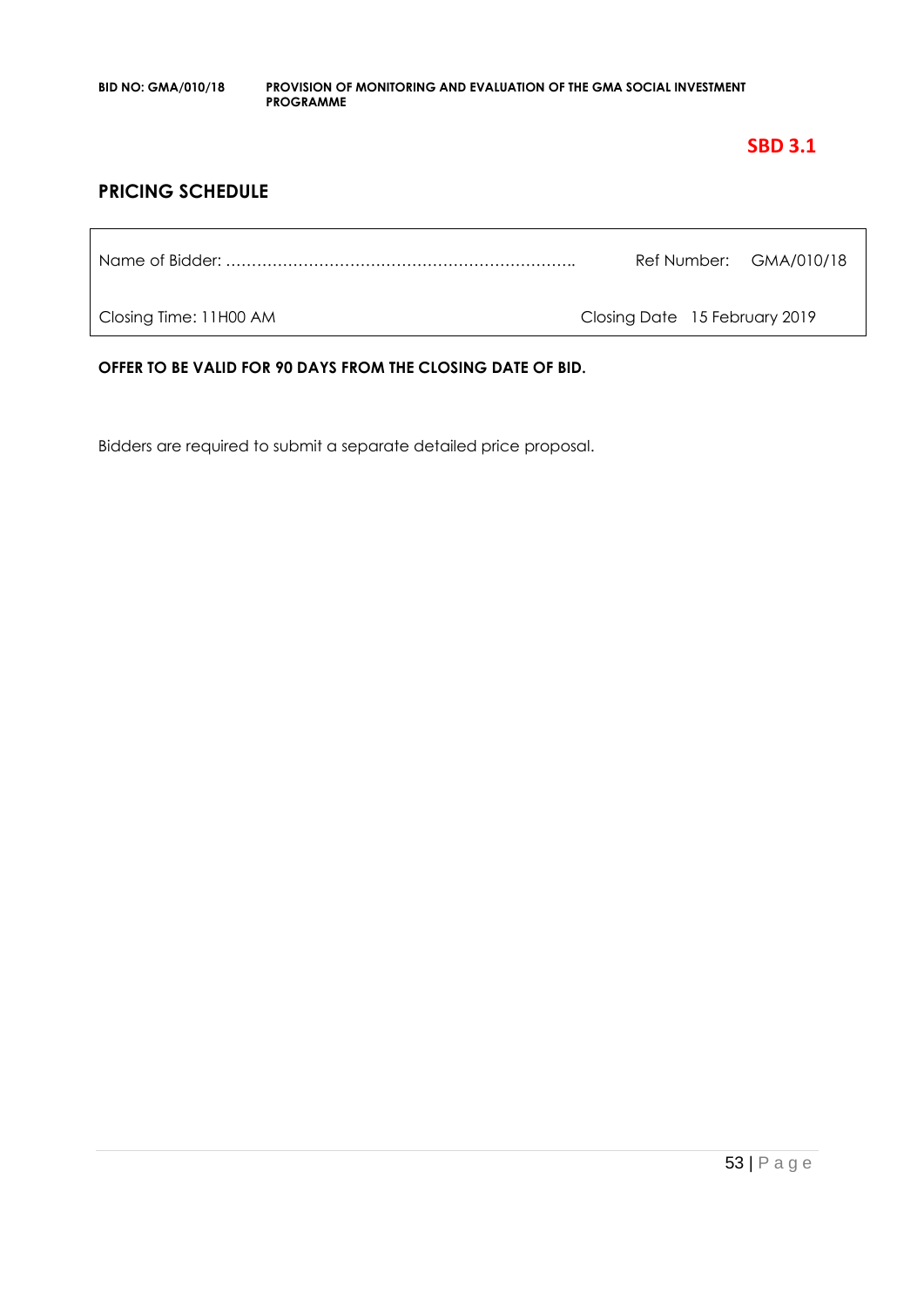### **PRICING DECLARATION**

Dear Sir/Madam

After having carefully read through and examined this RFP Reference Number GMA/010/18 in its entirety together with all the provisions contained in each section of the RFP document,

We hereby offer to provide Monitoring and Evaluation of the GMA Social Investment Programme as detailed in the Terms of Reference(TOR) section of the REQUEST FOR PROPOSAL document:

| IN AMOUNT: R | (including VAT) |
|--------------|-----------------|
|              |                 |
| IN WORDS: R  | (including VAT) |

We confirm that this price covers all costs associated with providing Monitoring and Evaluation of the GMA Social Investment Programme as per the requirements in the TOR.

We confirm that GMA will incur no additional costs whatsoever over and above this amount.

We undertake to hold this offer open for acceptance for a period of 90 (ninety) days from the date of submission of offers. We further undertake that upon final acceptance of our offer, we will commence with the provision of service when required to do so by the Client.

Moreover, we agree that until formal Contract Documents have been prepared and executed, this Form of Tender, together with a written acceptance from the Client shall constitute a binding agreement between us, governed by the terms and conditions set out in this REQUEST FOR PROPOSAL.

We understand that you are not bound to accept the lowest or any offer and that we must bear all costs which we have incurred in connection with preparing and submitting this tender.

We hereby undertake for the period during which this tender remains open for acceptance not to divulge to any persons, other than the persons to which the tender is submitted, any information relating to the submission of this tender or the details therein except where such is necessary for the submission of this tender.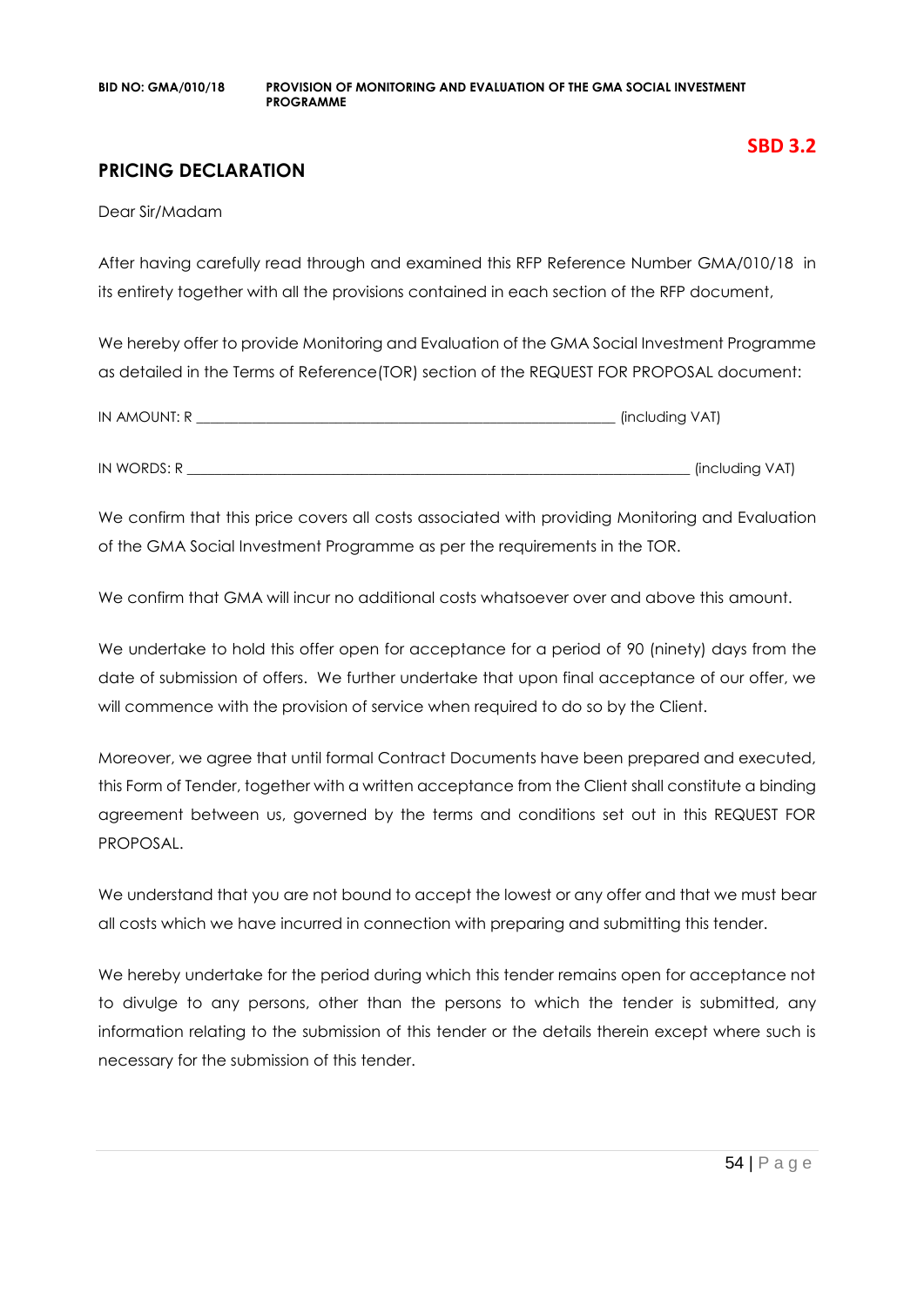| <b>PRICE DECLARATION</b><br>(MANDATORY INFORMATION)                                                                                                          |                    |  |  |  |
|--------------------------------------------------------------------------------------------------------------------------------------------------------------|--------------------|--|--|--|
| certify that:                                                                                                                                                | (full name) hereby |  |  |  |
| I have read, understood and unconditionally accept that the conditions contained in<br>$\Box$<br>above Section of this RFP.                                  |                    |  |  |  |
| I have supplied all the required information, and all the information submitted as part<br>$\Box$<br>of the Pricing Section of this RFP is true and correct. |                    |  |  |  |
| <b>NAME OF BIDDER</b>                                                                                                                                        |                    |  |  |  |
| <b>IDENTITY NUMBER</b>                                                                                                                                       |                    |  |  |  |
| <b>POSITION</b>                                                                                                                                              |                    |  |  |  |
| <b>SIGNATURE OF AUTHORISED</b><br><b>SIGNATORY</b>                                                                                                           |                    |  |  |  |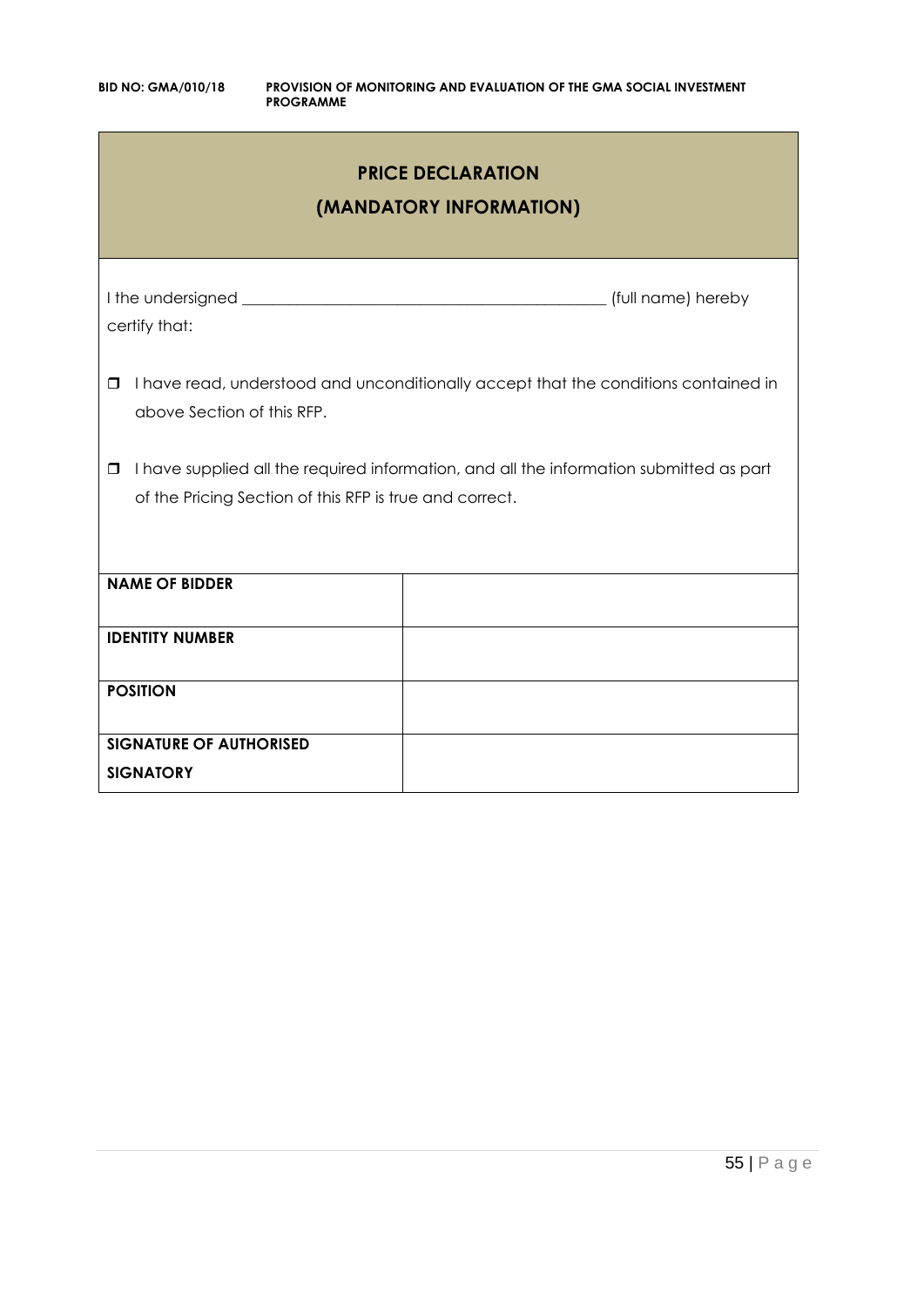### **DECLARATION OF INTEREST**

1. Any legal person, including persons employed by the state<sup>1</sup>, or persons having a kinship with persons employed by the state, including a blood relationship, may make an offer or offers in terms of this invitation to bid (includes an advertised competitive bid, a limited bid, a proposal or written price quotation). In view of possible allegations of favoritism, should the resulting bid, or part thereof, be awarded to persons employed by the state, or to persons connected with or related to them, it is required that the bidder or his/her authorised representative declare his/her position in relation to the evaluating/adjudicating authority where-

the bidder is employed by the state; and/or

- the legal person on whose behalf the bidding document is signed, has a relationship with persons/a person who are/is involved in the evaluation and or adjudication of the bid(s), or where it is known that such a relationship exists between the person or persons for or on whose behalf, the declarant acts and persons who are involved with the evaluation and or adjudication of the bid.

### 2. **In order to give effect to the above, the following questionnaire must be completed and submitted with the bid.**

| 2.1 | Full Name of bidder or his or her representative:                                    |  |  |
|-----|--------------------------------------------------------------------------------------|--|--|
|     |                                                                                      |  |  |
| 2.2 |                                                                                      |  |  |
| 2.3 | Position occupied in the Company (director, trustee, shareholder, member):           |  |  |
|     |                                                                                      |  |  |
| 2.4 | Registration number of company, enterprise, close corporation, partnership agreement |  |  |
|     |                                                                                      |  |  |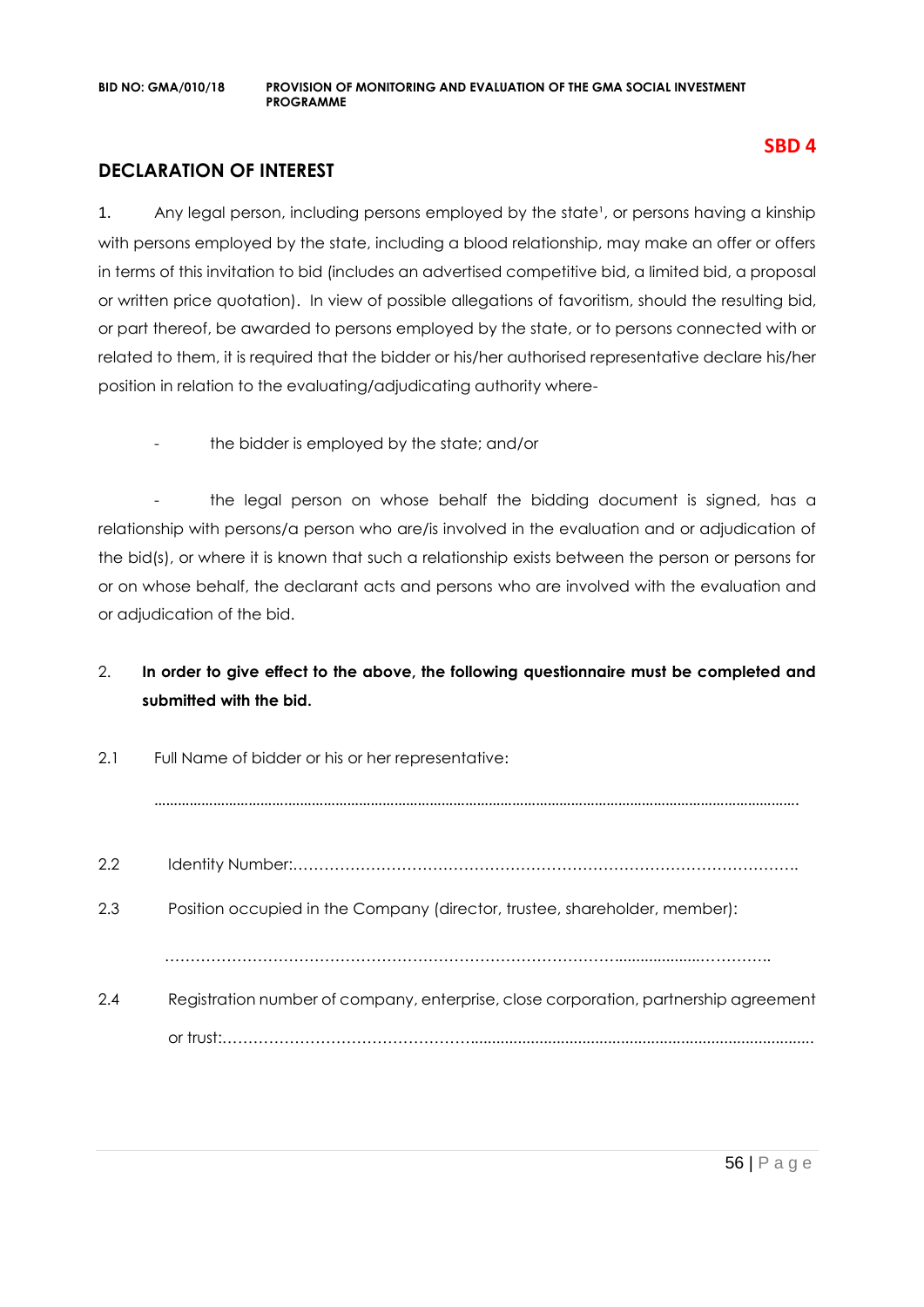2.5 Tax Reference Number: ……………………………………..………………………………………

2.6 VAT Registration Number: ………………………………………………………...……..................

2.6.1 The names of all directors / trustees / shareholders / members, their individual identity numbers, tax reference numbers and, if applicable, employee / PERSAL numbers must be indicated in paragraph 3 below.

2.7 Are you or any person connected with the bidder **YES/NO** Are you or any person connected with the bidder presently employed by the state?

**YES/NO**

2.7.1 If so, furnish the following particulars:

Name of person / director / trustee / shareholder/ member ....………………………………………….

Name of state institution at which you or the person connected to the bidder is employed:

……………….…………………………………………………………………………………………………….….. Position occupied in the state institution:…………………………………….………………………………..

Any other particulars:

……………………………………………………………………………….…………………………………………

………………………………………………………………………………………..………………………………..

……………………………………………………………………………………………...…………………...……..

2.7.2 If you are presently employed by the state, did you obtain the appropriate authority to undertake remunerative work outside employment in the public sector? **YES/NO**

2.7.1.1 If yes, did you attach proof of such authority to the bid document? **YES/NO**

(Note: Failure to submit proof of such authority, where applicable, may result in the disqualification of the bid.

2.7.1.2 If no, furnish reasons for non-submission of such proof: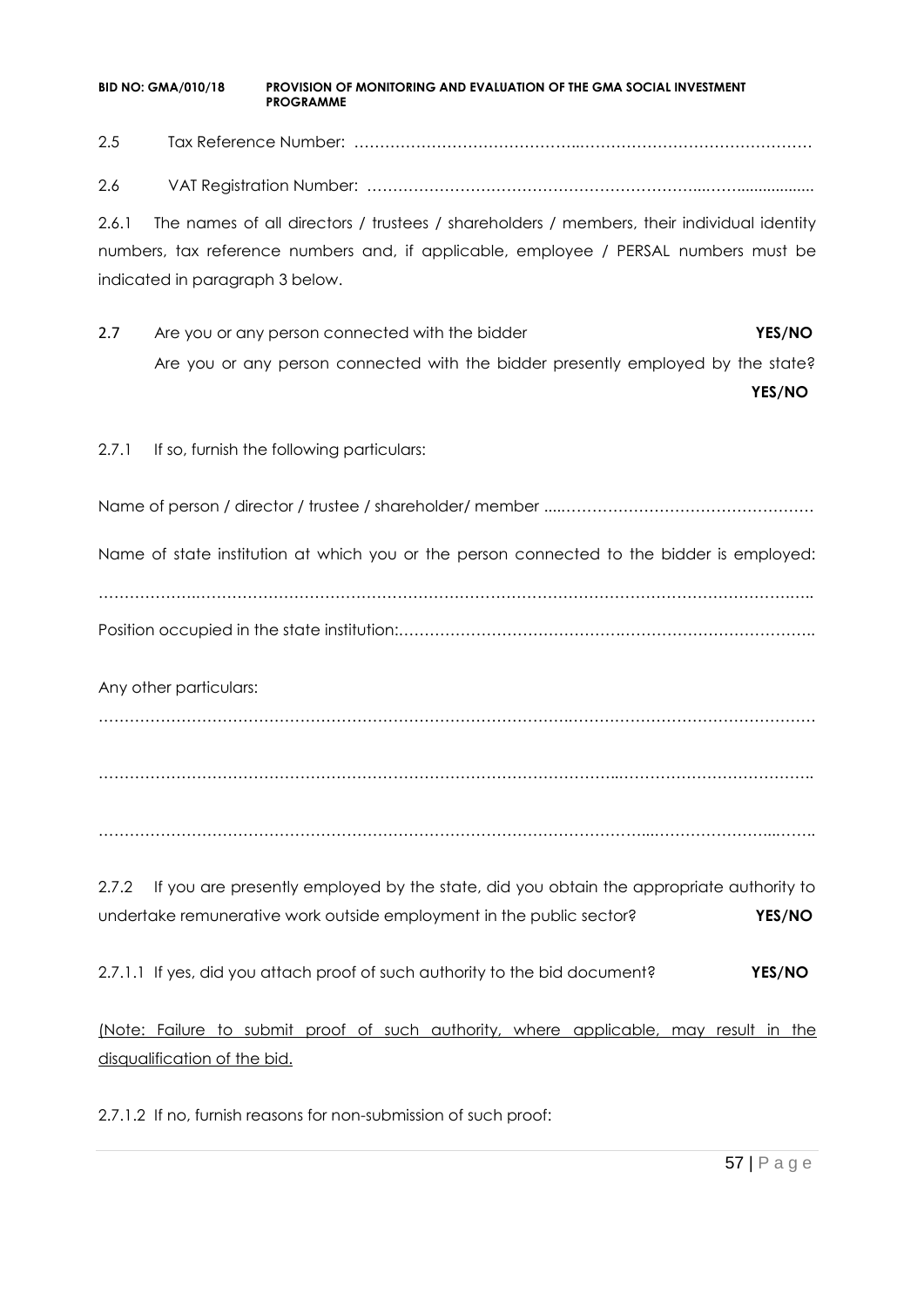……………………………………………………………………………………………….………………………… ……………………………………………………………………………………………….………………………… ……………………………………………………………………………………………….…………………………

2.8 Did you or your spouse, or any of the company's directors / trustees / shareholders / members or their spouses conduct business with the state in the previous 12 months **YES/NO**

2.8.1 If so, furnish particulars: ……………………………………………………………………………………………….………………………… ……………………………………………………………………………………………….………………………… ……………………………………………………………………………………………….…………………………

2.9 Do you, or any person connected with the bidder, have **YES/NO** any relationship (family, friend, other) with a person employed by the state and who may be involved with the evaluation and or adjudication of this bid?

2.9.1 If so, furnish particulars. ……………………………………………………………………………………………….………………………… ……………………………………………………………………………………………….………………………… ……………………………………………………………………………………………….…………………………

2.10 Are you, or any person connected with the bidder, aware of any relationship (family, friend, other) between any other bidder and any person employed by the state who may be involved with the evaluation and or adjudication of this bid? **YES/NO**

2.10.1 If so, furnish particulars**.** ……………………………………………………………………………………………….………………………… ……………………………………………………………………………………………….………………………… ……………………………………………………………………………………………….…………………………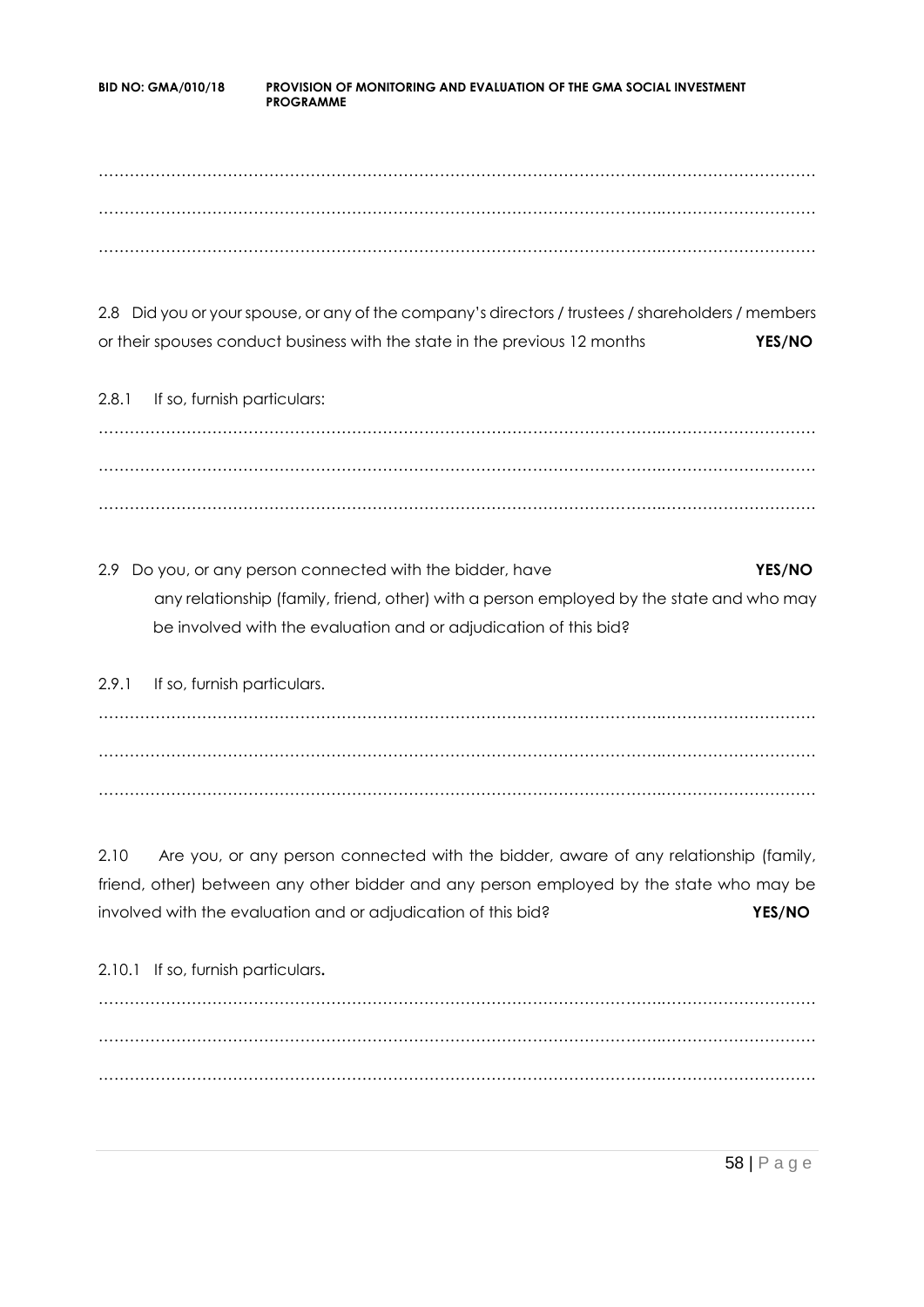2.11 Do you or any of the directors / trustees / shareholders / members **YES/NO** of the company have any interest in any other related companies whether or not they are bidding for this contract?

2.11.1 If so, furnish particulars: ……………………………………………………………………………………………….………………………… ……………………………………………………………………………………………….………………………… ……………………………………………………………………………………………….…………………………

#### **3 Full details of director /trustees/members/shareholders.**

| <b>Full Name</b> | Identity<br><b>Number</b> | <b>Personal Income Tax</b><br><b>Reference Number</b> | <b>State Employee</b><br>Number / PERSAL<br><b>Number</b> |
|------------------|---------------------------|-------------------------------------------------------|-----------------------------------------------------------|
|                  |                           |                                                       |                                                           |
|                  |                           |                                                       |                                                           |
|                  |                           |                                                       |                                                           |
|                  |                           |                                                       |                                                           |
|                  |                           |                                                       |                                                           |
|                  |                           |                                                       |                                                           |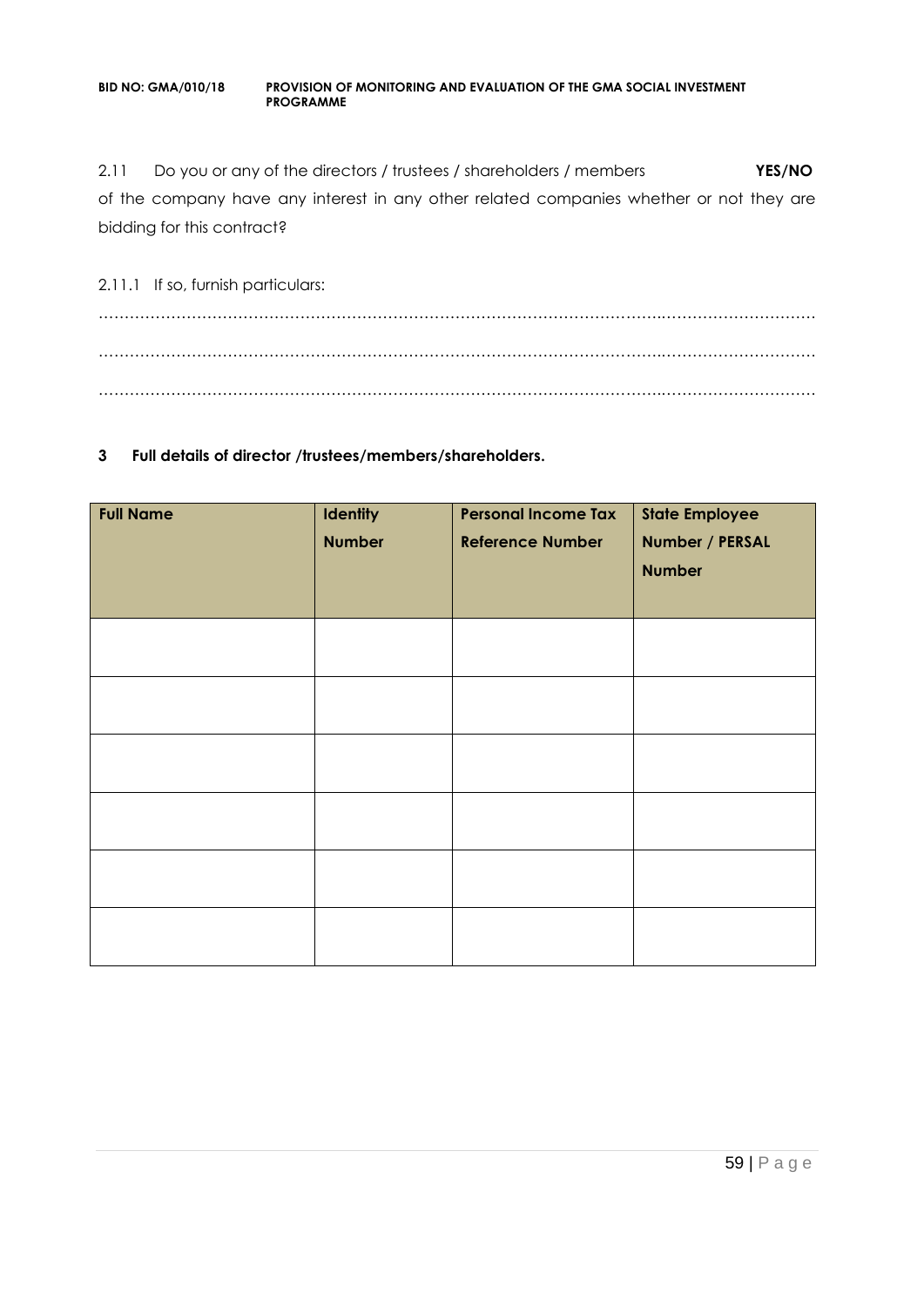### **DECLARATION**

I, THE UNDERSIGNED (NAME)………………………………………………………………………

 CERTIFY THAT THE INFORMATION FURNISHED IN PARAGRAPHS 2 AND 3 ABOVE IS CORRECT.

**I I ACCEPT THAT THE STATE MAY REJECT THE BID OR ACT AGAINST ME SHOULD THIS** DECLARATION PROVE TO BE FALSE.

| <b>NAME OF BIDDER</b>                              |  |
|----------------------------------------------------|--|
| <b>IDENTITY NUMBER</b>                             |  |
| <b>POSITION</b>                                    |  |
| <b>SIGNATURE OF AUTHORISED</b><br><b>SIGNATORY</b> |  |
|                                                    |  |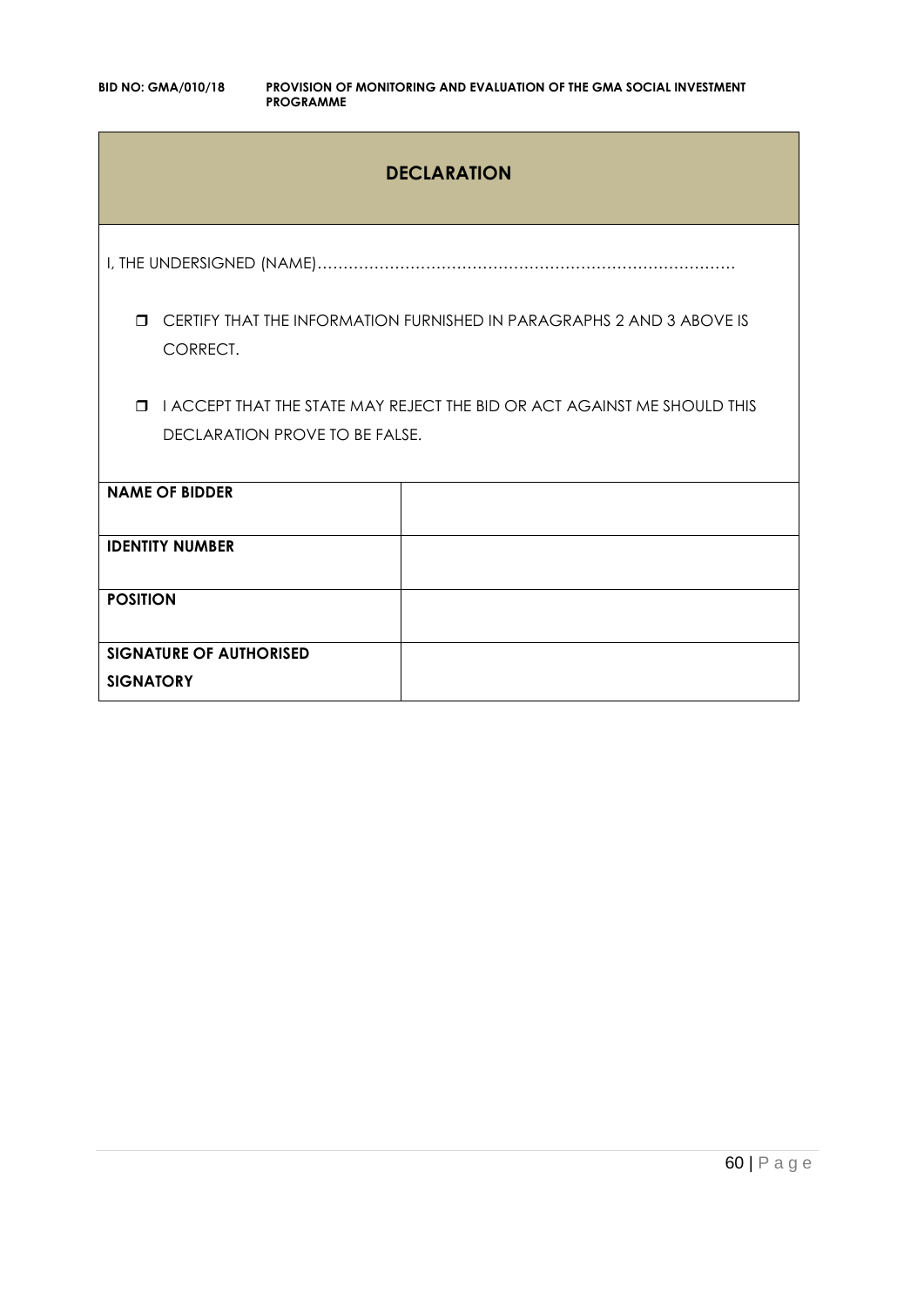### **SBD 6.1**

## **PREFERENCE POINTS CLAIM FORM IN TERMS OF THE PREFERENTIAL PROCUREMENT REGULATIONS 2017**

This preference form must form part of all bids invited. It contains general information and serves as a claim form for preference points for Broad-Based Black Economic Empowerment (B-BBEE) Status Level of Contribution

### **NB: BEFORE COMPLETING THIS FORM, BIDDERS MUST STUDY THE GENERAL CONDITIONS, DEFINITIONS AND DIRECTIVES APPLICABLE IN RESPECT OF B-BBEE, AS PRESCRIBED IN THE PREFERENTIAL PROCUREMENT REGULATIONS, 2017.**

### **1. GENERAL CONDITIONS**

- 1.1 The following preference point systems are applicable to all bids:
	- the 80/20 system for requirements with a Rand value of up to R50 000 000 (all applicable taxes included); and
	- the 90/10 system for requirements with a Rand value above R50 000 000 (all applicable taxes included).

1.2

- a) The value of this bid is estimated to not exceed R50 000 000 (all applicable taxes included) and therefore the 80/20 preference point system shall be applicable; or
- 1.3 Points for this bid shall be awarded for:
	- (a) Price; and
	- (b) B-BBEE Status Level of Contributor.
- 1.4 The maximum points for this bid are allocated as follows:

|                                                   | <b>POINTS</b> |
|---------------------------------------------------|---------------|
| <b>PRICE</b>                                      |               |
| <b>B-BBEE STATUS LEVEL OF CONTRIBUTOR</b>         | ാറ            |
| Total points for Price and B-BBEE must not exceed | 100           |

1.5 Failure on the part of a bidder to submit proof of B-BBEE Status level of contributor together with the bid, will be interpreted to mean that preference points for B-BBEE status level of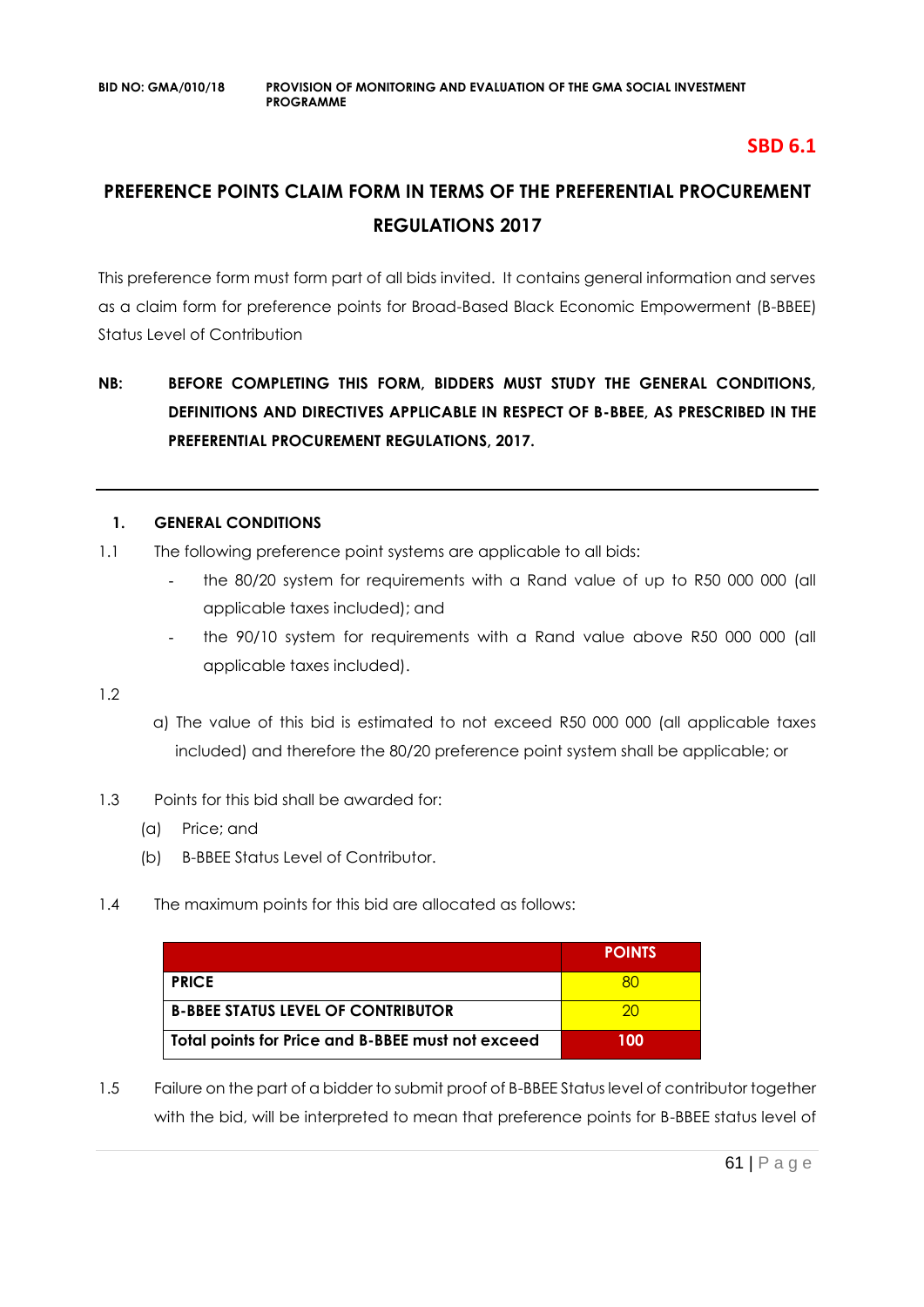contribution are not claimed.

1.6 The purchaser reserves the right to require of a bidder, either before a bid is adjudicated or at any time subsequently, to substantiate any claim in regard to preferences, in any manner required by the purchaser.

### **2. DEFINITIONS**

- (a) **"B-BBEE"** means broad-based black economic empowerment as defined in section 1 of the Broad-Based Black Economic Empowerment Act;
- (b) "**B-BBEE status level of contributor"** means the B-BBEE status of an entity in terms of a code of good practice on black economic empowerment, issued in terms of section 9(1) of the Broad-Based Black Economic Empowerment Act;
- (c) **"bid"** means a written offer in a prescribed or stipulated form in response to an invitation by an organ of state for the provision of goods or services, through price quotations, advertised competitive bidding processes or proposals;
- (d) **"Broad-Based Black Economic Empowerment Act"** means the Broad-Based Black Economic Empowerment Act, 2003 (Act No. 53 of 2003);
- **(e) "EME"** means an Exempted Micro Enterprise in terms of a code of good practice on black economic empowerment issued in terms of section 9 (1) of the Broad-Based Black Economic Empowerment Act;
- (f) **"functionality"** means the ability of a tenderer to provide goods or services in accordance with specifications as set out in the tender documents.
- (g) **"prices"** includes all applicable taxes less all unconditional discounts;
- (h) **"proof of B-BBEE status level of contributor"** means:
	- **1)** B-BBEE Status level certificate issued by an authorized body or person;
	- **2)** A sworn affidavit as prescribed by the B-BBEE Codes of Good Practice;
	- **3)** Any other requirement prescribed in terms of the B-BBEE Act;
- (i) **"QSE"** means a qualifying small business enterprise in terms of a code of good practice on black economic empowerment issued in terms of section 9 (1) of the Broad-Based Black Economic Empowerment Act;
	- *(j)* **"rand value"** means the total estimated value of a contract in Rand, calculated at the time of bid invitation, and includes all applicable taxes;

### **3. POINTS AWARDED FOR PRICE**

### **3.1 THE 80/20 PREFERENCE POINT SYSTEMS**

A maximum of 80 points is allocated for price on the following basis:

 **80/20**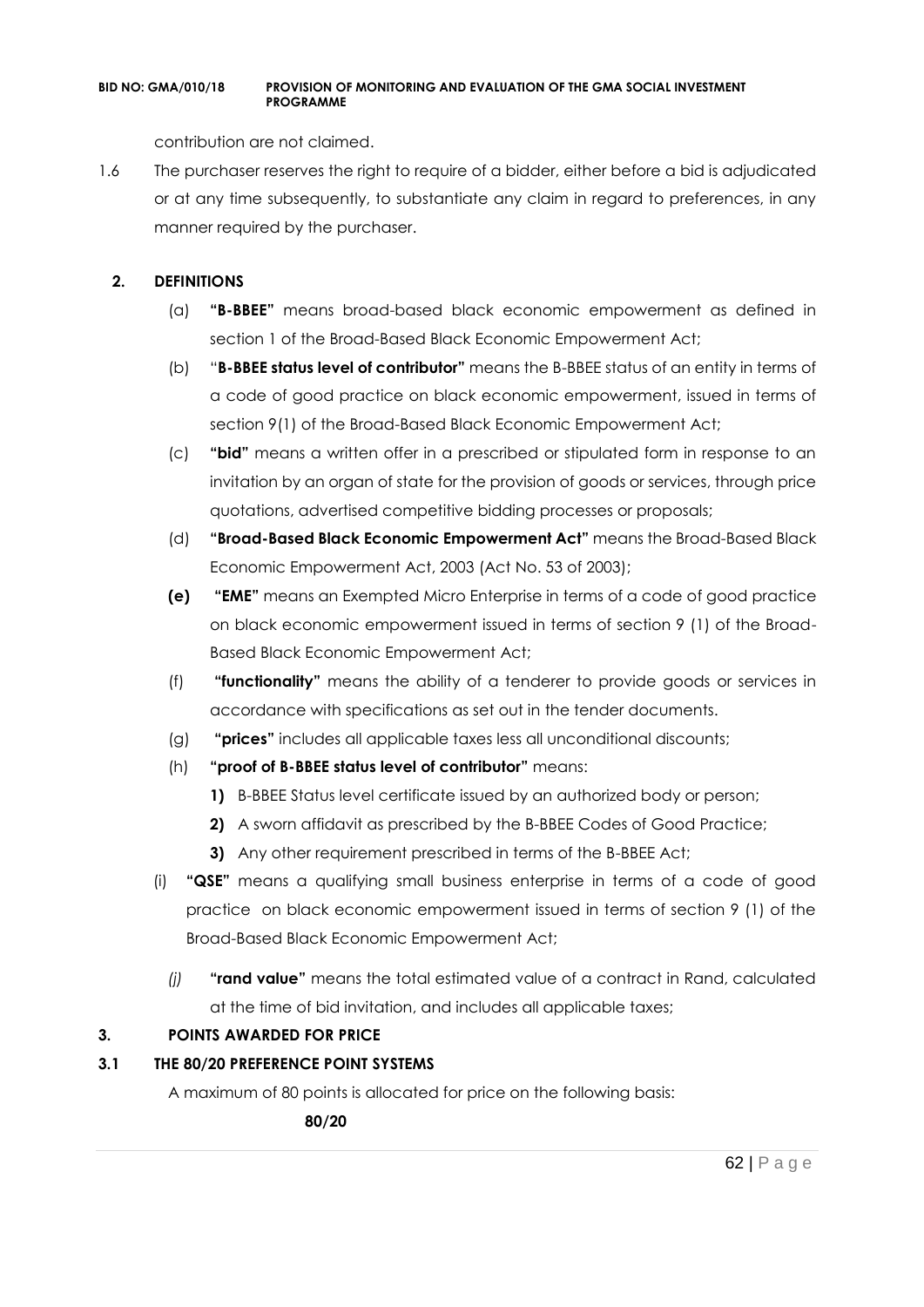$$
Ps = 80 \left( 1 - \frac{Pt - P \min}{P \min} \right)
$$

**Where** 

Ps = Points scored for price of bid under consideration

Pt = Price of bid under consideration

Pmin = Price of lowest acceptable bid

### **4. POINTS AWARDED FOR B-BBEE STATUS LEVEL OF CONTRIBUTOR**

4.1 In terms of Regulation 6 (2) and 7 (2) of the Preferential Procurement Regulations, preference points must be awarded to a bidder for attaining the B-BBEE status level of contribution in accordance with the table below:

| <b>B-BBEE Status Level of</b><br><b>Contributor</b> | <b>Number of points</b><br>(80/20 system) |  |
|-----------------------------------------------------|-------------------------------------------|--|
| 1                                                   | 20                                        |  |
| 2                                                   | 18                                        |  |
| 3                                                   | 14                                        |  |
| 4                                                   | 12                                        |  |
| 5                                                   | 8                                         |  |
| 6                                                   | 6                                         |  |
| 7                                                   | 4                                         |  |
| 8                                                   | 2                                         |  |
| Non-compliant<br>contributor                        | O                                         |  |

#### **5. BID DECLARATION**

5.1 Bidders who claim points in respect of B-BBEE Status Level of Contribution must complete the following:

### **6. B-BBEE STATUS LEVEL OF CONTRIBUTOR CLAIMED IN TERMS OF PARAGRAPHS 1.4 AND 4.1**

6.1 B-BBEE Status Level of Contributor: = ………(maximum of 20 points) (Points claimed in respect of paragraph 7.1 must be in accordance with the table reflected in paragraph 4.1 and must be substantiated by relevant proof of B-BBEE status level of contributor.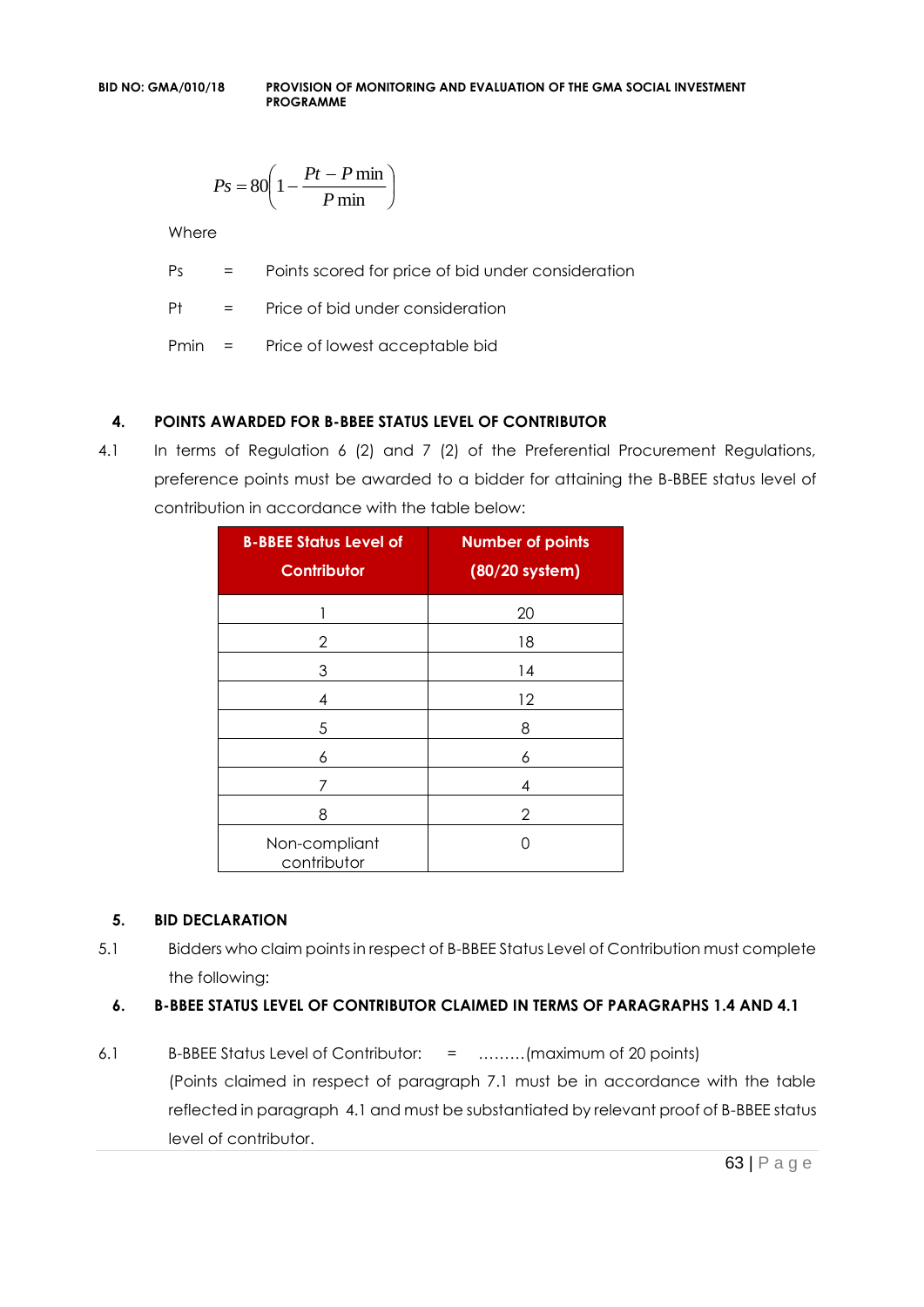#### **7. SUB-CONTRACTING**

7.1 Will any portion of the contract be sub-contracted?

#### (*Tick applicable box*)



- 7.1.1 If yes, indicate:
	- i) What percentage of the contract will be subcontracted............…………….…………%
	- ii) The name of the sub-contractor…………………………………………………………..
	- iii) The B-BBEE status level of the sub-contractor......................................……………..
	- iv) Whether the sub-contractor is an EME or QSE

#### *(Tick applicable box*)



v) Specify, by ticking the appropriate box, if subcontracting with an enterprise in terms of Preferential Procurement Regulations,2017:

| Designated Group: An EME or QSE which is at last 51% owned by:    | <b>EME</b> | QSE |
|-------------------------------------------------------------------|------------|-----|
|                                                                   | N          |     |
| <b>Black people</b>                                               |            |     |
| Black people who are youth                                        |            |     |
| Black people who are women                                        |            |     |
| <b>Black people with disabilities</b>                             |            |     |
| Black people living in rural or underdeveloped areas or townships |            |     |
| Cooperative owned by black people                                 |            |     |
| Black people who are military veterans                            |            |     |
| <b>OR</b>                                                         |            |     |
| Any EME                                                           |            |     |
| Any QSE                                                           |            |     |

#### 8. **DECLARATION WITH REGARD TO COMPANY/FIRM**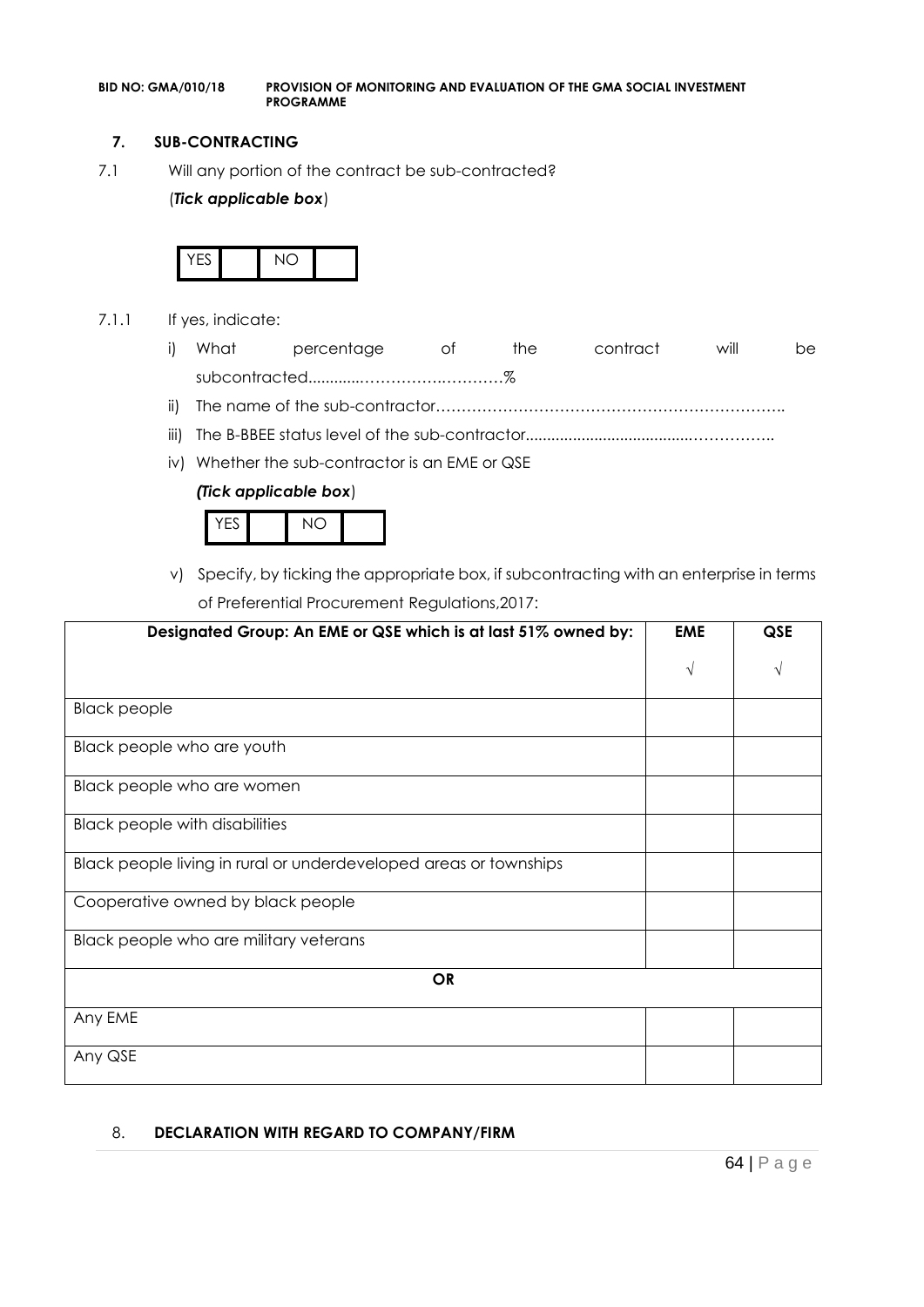| <b>BID NO: GMA/010/18</b> |                       | <b>PROVISION OF MONITORING AND EVALUATION OF THE GMA SOCIAL INVESTMENT</b><br><b>PROGRAMME</b> |
|---------------------------|-----------------------|------------------------------------------------------------------------------------------------|
| 8.1                       |                       |                                                                                                |
| 8.2                       |                       |                                                                                                |
| 8.3                       |                       |                                                                                                |
| 8.4                       |                       | <b>TYPE OF COMPANY/ FIRM</b>                                                                   |
|                           | П                     | Partnership/Joint Venture / Consortium                                                         |
|                           | $\Box$                | One person business/sole propriety                                                             |
|                           | П                     | Close corporation                                                                              |
|                           | Company<br>$\Box$     |                                                                                                |
|                           | $\Box$                | (Pty) Limited                                                                                  |
|                           | [TICK APPLICABLE BOX] |                                                                                                |
| 8.5                       |                       | <b>DESCRIBE PRINCIPAL BUSINESS ACTIVITIES</b>                                                  |
|                           |                       |                                                                                                |
|                           |                       |                                                                                                |
|                           |                       |                                                                                                |
|                           |                       |                                                                                                |
| 8.6                       |                       | <b>COMPANY CLASSIFICATION</b>                                                                  |
|                           | П                     | Manufacturer                                                                                   |
|                           | Supplier<br>$\Box$    |                                                                                                |
|                           | П                     | Professional service provider                                                                  |
|                           | $\Box$                | Other service providers, e.g. transporter, etc.                                                |
|                           | [TICK APPLICABLE BOX] |                                                                                                |
| 8.7                       |                       |                                                                                                |
| 8.8                       |                       | I/we, the undersigned, who is / are duly authorised to do so on behalf of the                  |
|                           |                       | company/firm, certify that the points claimed, based on the B-BBE status level of              |
|                           |                       | contributor indicated in paragraphs 1.4 and 6.1 of the foregoing certificate, qualifies        |
|                           |                       | the company/ firm for the preference(s) shown and I / we acknowledge that:                     |
|                           | i)                    | The information furnished is true and correct;                                                 |
|                           | ii)                   | The preference points claimed are in accordance with the General Conditions as                 |
|                           |                       | indicated in paragraph 1 of this form;                                                         |
|                           | iii)                  | In the event of a contract being awarded as a result of points claimed as shown in             |
|                           |                       | paragraphs 1.4 and 6.1, the contractor may be required to furnish documentary                  |

65 | P a g e proof to the satisfaction of the purchaser that the claims are correct;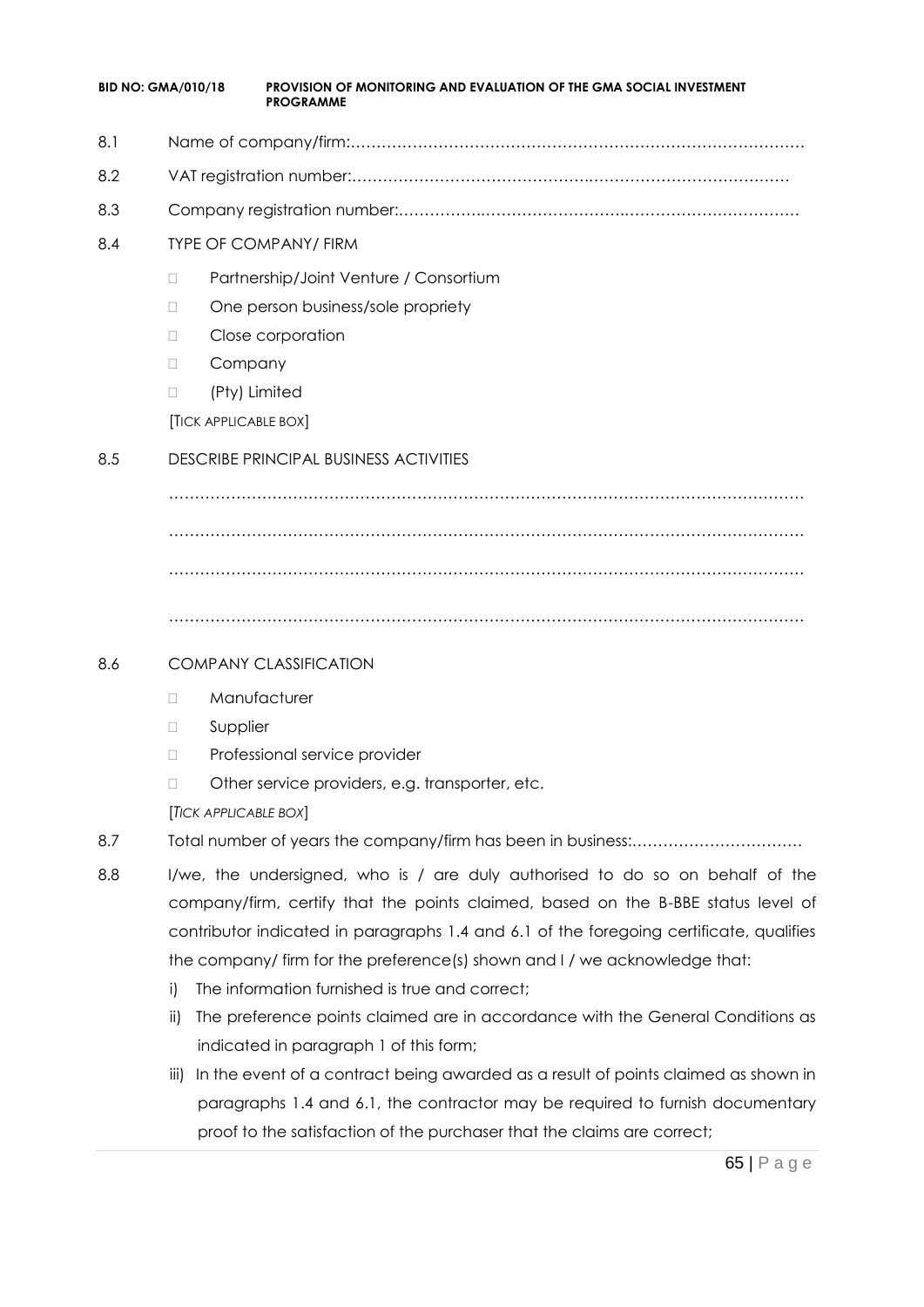- iv) If the B-BBEE status level of contributor has been claimed or obtained on a fraudulent basis or any of the conditions of contract have not been fulfilled, the purchaser may, in addition to any other remedy it may have –
	- (a) disqualify the person from the bidding process;
	- (b) recover costs, losses or damages it has incurred or suffered as a result of that person's conduct;
	- (c) cancel the contract and claim any damages which it has suffered as a result of having to make less favourable arrangements due to such cancellation;
	- (d) recommend that the bidder or contractor, its shareholders and directors, or only the shareholders and directors who acted on a fraudulent basis, be restricted by the National Treasury from obtaining business from any organ of state for a period not exceeding 10 years, after the *audi alteram partem* (hear the other side) rule has been applied; and
	- (e) forward the matter for criminal prosecution.

| <b>WITNESSES</b>                         |  |  |  |  |
|------------------------------------------|--|--|--|--|
| <b>NAME OF BIDDER</b>                    |  |  |  |  |
| <b>IDENTITY NUMBER</b>                   |  |  |  |  |
| <b>POSITION</b>                          |  |  |  |  |
| <b>AUTHORISED SIGNATORIES OF BIDDERS</b> |  |  |  |  |
| <b>WITNESS 1</b>                         |  |  |  |  |
| <b>WITNESS 2</b>                         |  |  |  |  |
| <b>DATE</b>                              |  |  |  |  |
| <b>ADDRESS</b>                           |  |  |  |  |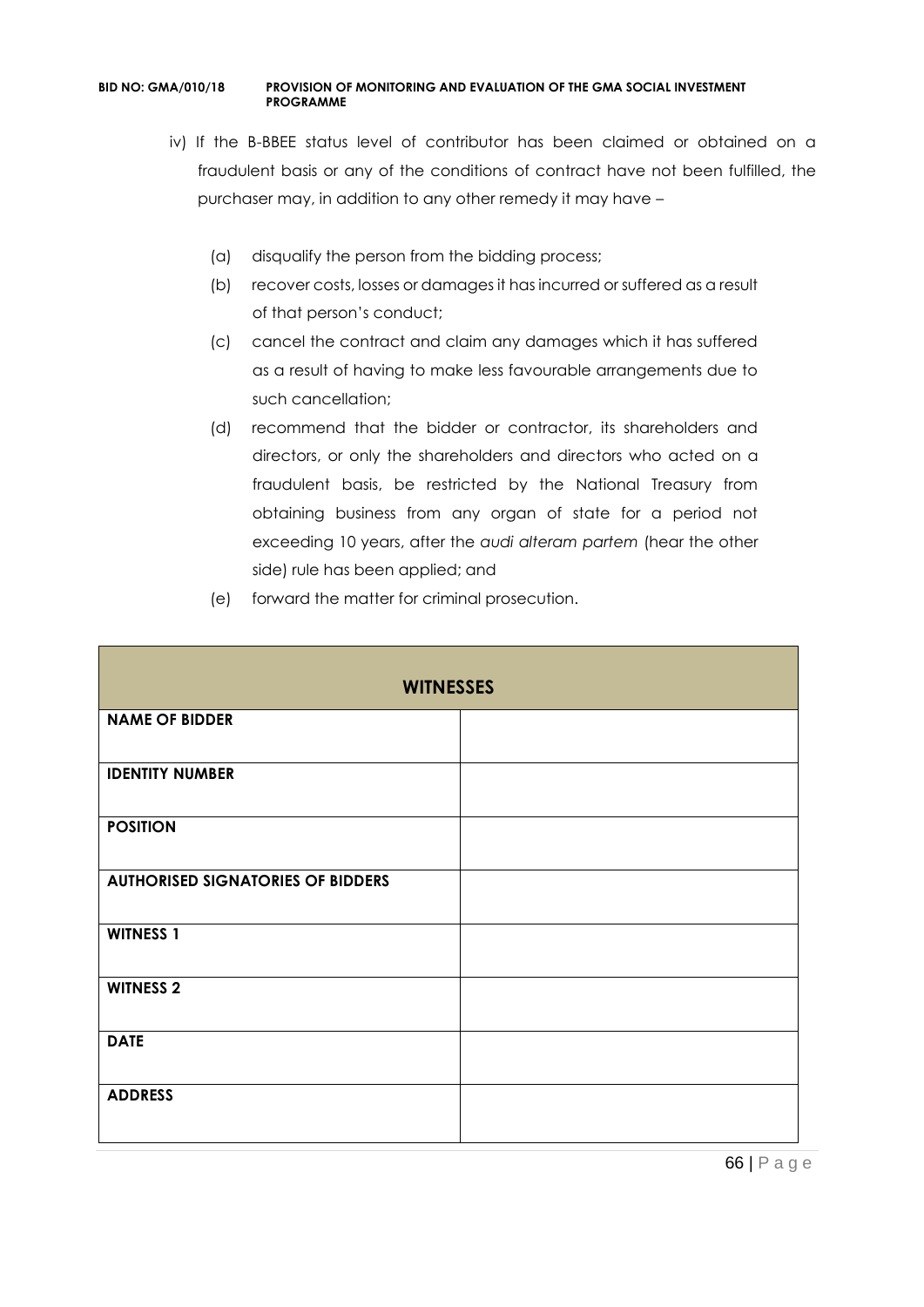### **SBD 8**

### **DECLARATION OF BIDDERS PAST SUPPLY CHAIN MANAGEMENT PRACTICES**

- 1 This declaration is used by GMA in ensuring that when goods and services are being procured, all reasonable steps are taken to combat the abuse of the supply chain management system.
- 2 The bid of any bidder may be disregarded if that bidder, or any of its directors have
	- a. abused the institution's supply chain management system;
	- b. committed fraud or any other improper conduct in relation to such system; or
	- c. failed to perform on any previous contract.

### **3 In order to give effect to the above, the following questionnaire must be completed and submitted with the bid.**

| NO.   | <b>QUESTION</b>                                                                     | <b>YES</b> | <b>NO</b> |
|-------|-------------------------------------------------------------------------------------|------------|-----------|
| 4.1   | Is the bidder or any of its directors listed on the National Treasury's Database of | Yes        | No.       |
|       | Restricted Suppliers as companies or persons prohibited from doing business with    |            |           |
|       | the public sector?                                                                  |            |           |
|       | (Companies or persons who are listed on this Database were informed in writing      |            |           |
|       | of this restriction by the Accounting Officer/Authority of the institution that     |            |           |
|       | imposed the restriction after the audi alteram partem rule was applied).            |            |           |
|       | The Database of Restricted Suppliers now resides on the National Treasury's         |            |           |
|       | website (www.treasury.gov.za) and can be accessed by clicking on its link at the    |            |           |
|       | bottom of the home page.                                                            |            |           |
| 4.1.1 | If so, furnish particulars:                                                         |            |           |
|       |                                                                                     |            |           |
|       |                                                                                     |            |           |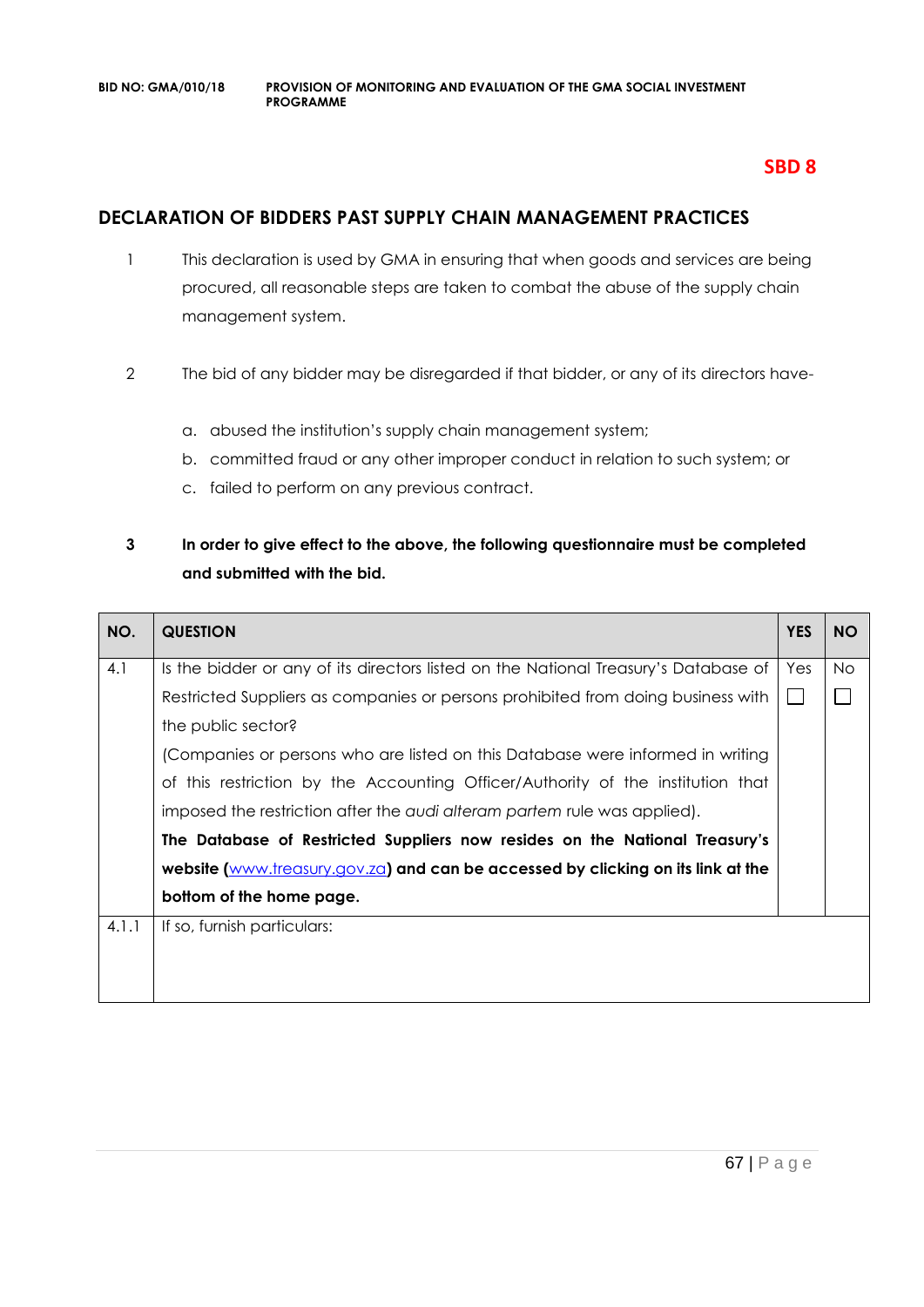| 4.2   | Is the bidder or any of its directors listed on the Register for Tender Defaulters in<br>terms of section 29 of the Prevention and Combating of Corrupt Activities Act (No<br>12 of 2004)?<br>The Register for Tender Defaulters can be accessed on the National Treasury's |  |  |  |  |
|-------|-----------------------------------------------------------------------------------------------------------------------------------------------------------------------------------------------------------------------------------------------------------------------------|--|--|--|--|
|       | website (www.treasury.gov.za) by clicking on its link at the bottom of the home                                                                                                                                                                                             |  |  |  |  |
|       | page.                                                                                                                                                                                                                                                                       |  |  |  |  |
|       |                                                                                                                                                                                                                                                                             |  |  |  |  |
| 4.2.1 | If so, furnish particulars:                                                                                                                                                                                                                                                 |  |  |  |  |
|       |                                                                                                                                                                                                                                                                             |  |  |  |  |
| 4.3   | Was the bidder or any of its directors convicted by a court of law (including a                                                                                                                                                                                             |  |  |  |  |
|       | court outside of the Republic of South Africa) for fraud or corruption during the                                                                                                                                                                                           |  |  |  |  |
|       | past five years?                                                                                                                                                                                                                                                            |  |  |  |  |
| 4.3.1 | If so, furnish particulars:                                                                                                                                                                                                                                                 |  |  |  |  |
|       |                                                                                                                                                                                                                                                                             |  |  |  |  |
|       |                                                                                                                                                                                                                                                                             |  |  |  |  |
| 4.4   | Was any contract between the bidder and any organ of state terminated                                                                                                                                                                                                       |  |  |  |  |
|       | during the past five years on account of failure to perform on or comply with the                                                                                                                                                                                           |  |  |  |  |
|       | contract?                                                                                                                                                                                                                                                                   |  |  |  |  |
| 4.4.1 | If so, furnish particulars:                                                                                                                                                                                                                                                 |  |  |  |  |
|       |                                                                                                                                                                                                                                                                             |  |  |  |  |
|       |                                                                                                                                                                                                                                                                             |  |  |  |  |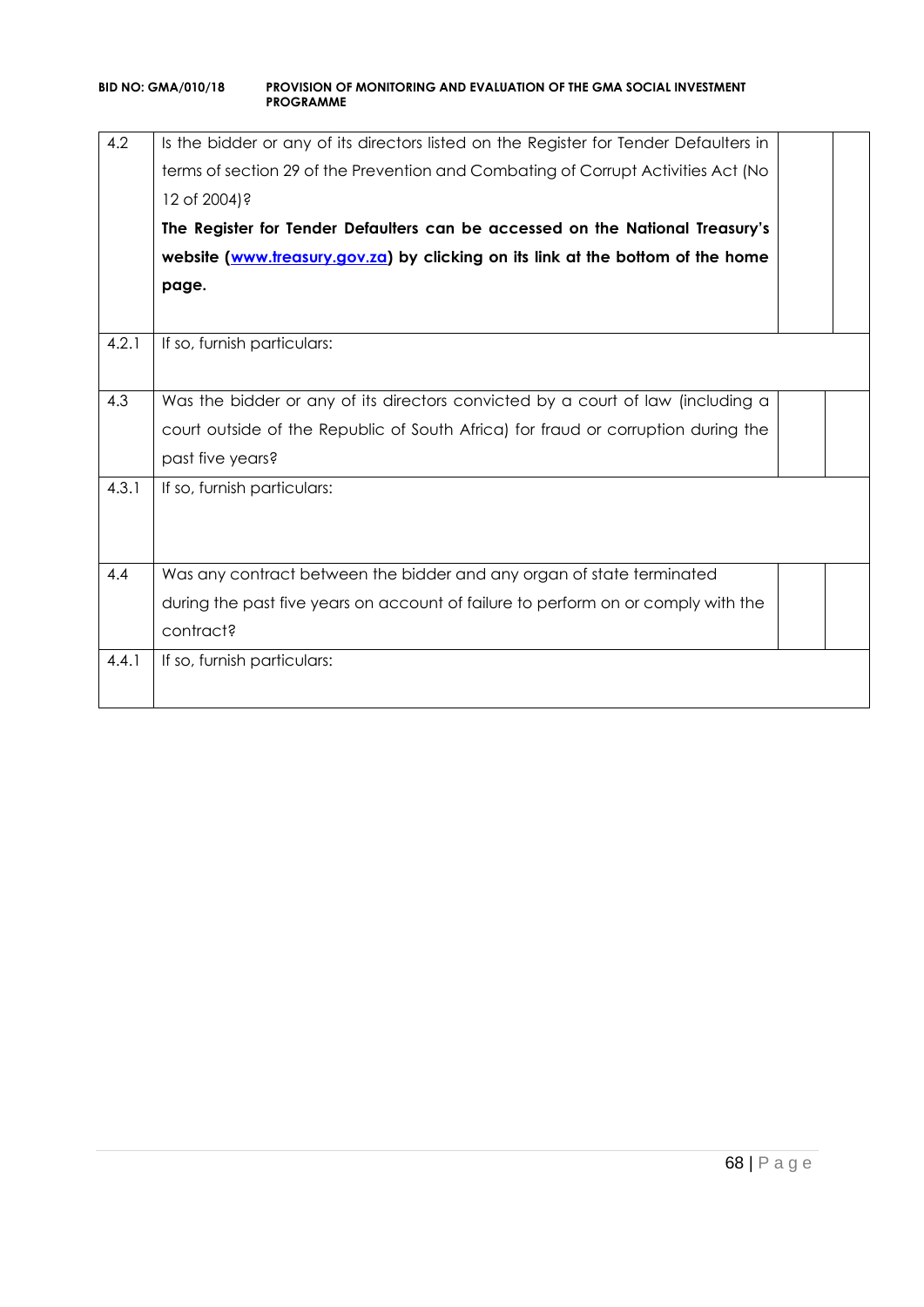### **CERTIFICATION**

I, THE UNDERSIGNED (FULL NAME)……………………………………………………………

**CERTIFY THAT THE INFORMATION FURNISHED ON THIS DECLARATION FORM IS TRUE AND CORRECT.** 

**I** I ACCEPT THAT, IN ADDITION TO CANCELLATION OF A CONTRACT, ACTION MAY BE TAKEN AGAINST ME SHOULD THIS DECLARATION PROVE TO BE FALSE.

| NAME OF THE BIDDER          |  |
|-----------------------------|--|
| <b>POSITION</b>             |  |
| <b>AUTHORISED SIGNATORY</b> |  |
| <b>DATE</b>                 |  |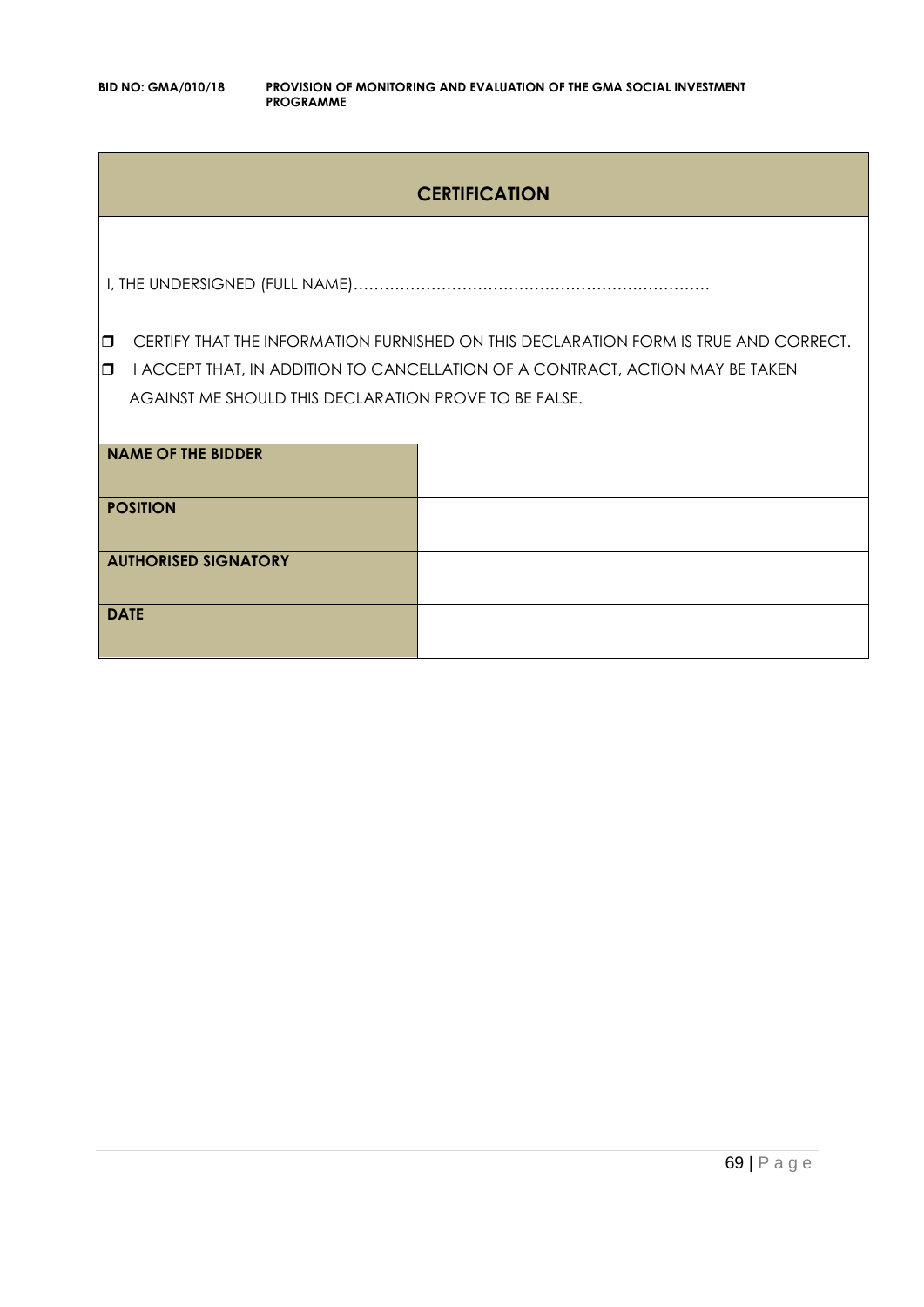### **SBD 9**

### **CERTIFICATE OF INDEPENDENT BID DETERMINATION**

- 1. This Standard Bidding Document must form part of all bids<sup>1</sup> invited.
- 2. Section 4 (1) (b) (iii) of the Competition Act No. 89 of 1998, as amended, prohibits an agreement between, or concerted practice by, firms, or a decision by an association of firms, if it is between parties in a horizontal relationship and if it involves collusive bidding (or bid rigging).² Collusive bidding is a *per se* prohibition meaning that it cannot be justified under any grounds.
- 3. Treasury Regulation 16A9 prescribes that accounting officers and accounting authorities must take all reasonable steps to prevent abuse of the supply chain management system and authorizes accounting officers and accounting authorities to:
	- a. disregard the bid of any bidder if that bidder or any of its directors have abused the institution's supply chain management system and or committed fraud or any other improper conduct in relation to such system.
	- b. cancel a contract awarded to a supplier of goods and services if the supplier committed any corrupt or fraudulent act during the bidding process or the execution of that contract.
- 4. This SBD serves as a certificate of declaration that would be used by institutions to ensure that, when bids are considered, reasonable steps are taken to prevent any form of bidrigging.
- 5. In order to give effect to the above, the attached Certificate of Bid Determination (Annexure G) must be completed and submitted with the bid:

<sup>1</sup> Includes price quotations, advertised competitive bids, limited bids and proposals.

<sup>2</sup> Bid rigging (or collusive bidding) occurs when businesses, that would otherwise be expected to compete, secretly conspire to raise prices or lower the quality of goods and / or services for GMA which wish to acquire goods and / or services through a bidding process. Bid rigging is, therefore, an agreement between competitors not to compete.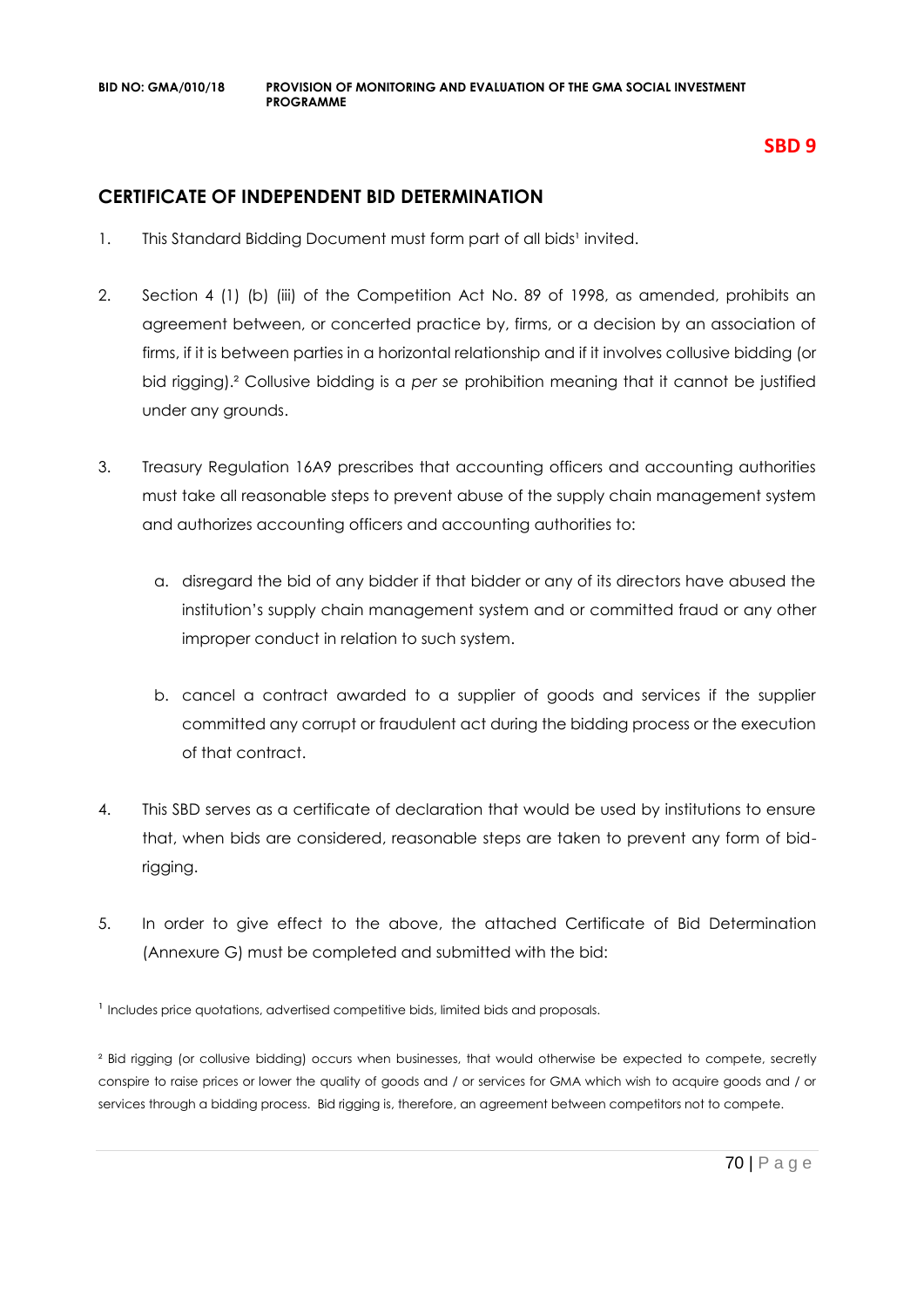<sup>3</sup> Joint venture or Consortium means an association of persons for the purpose of combining their expertise, property, capital, efforts, skill and knowledge in an activity for the execution of a contract.

I, the undersigned, in submitting the accompanying bid:

\_\_\_\_\_\_\_\_\_\_\_\_\_\_\_\_\_\_\_\_\_\_\_\_\_\_\_\_\_\_\_\_\_\_\_\_\_\_\_\_\_\_\_\_\_\_\_\_\_\_\_\_\_\_\_\_\_\_\_\_ (Bid Number and Description)

In response to the invitation for the bid made by:

\_\_\_\_\_\_\_\_\_\_\_\_\_\_\_\_\_\_\_\_\_\_\_\_\_\_\_\_\_\_\_\_\_\_\_\_\_\_\_\_\_\_\_\_\_\_\_\_\_\_\_\_\_\_\_\_\_\_\_\_\_\_\_\_\_\_\_\_\_ (Name of Institution)

do hereby make the following statements that I certify to be true and complete in every respect:

I certify, on behalf of: the state of the state of the state of the state of the state of the state of the state of the state of the state of the state of the state of the state of the state of the state of the state of th (Name of Bidder)

- 1. I have read and I understand the contents of this Certificate;
- 2. I understand that the accompanying bid will be disqualified if this Certificate is found not to be true and complete in every respect;
- 3. I am authorised by the bidder to sign this Certificate, and to submit the accompanying bid, on behalf of the bidder;
- 4. Each person whose signature appears on the accompanying bid has been authorised by the bidder to determine the terms of, and to sign the bid, on behalf of the bidder;
- 5. For the purposes of this Certificate and the accompanying bid, I understand that the word "competitor" shall include any individual or organisation, other than the bidder, whether or not affiliated with the bidder, who:
	- (a) has been requested to submit a bid in response to this bid invitation;
	- (b) could potentially submit a bid in response to this bid invitation, based on their qualifications, abilities or experience; and
	- (c) provides the same goods and services as the bidder and/or is in the same line of business as the bidder.
- 6. The bidder has arrived at the accompanying bid independently from, and without consultation, communication, agreement or arrangement with any competitor. However communication between partners in a joint venture or consortium<sup>3</sup> will not be construed as collusive bidding.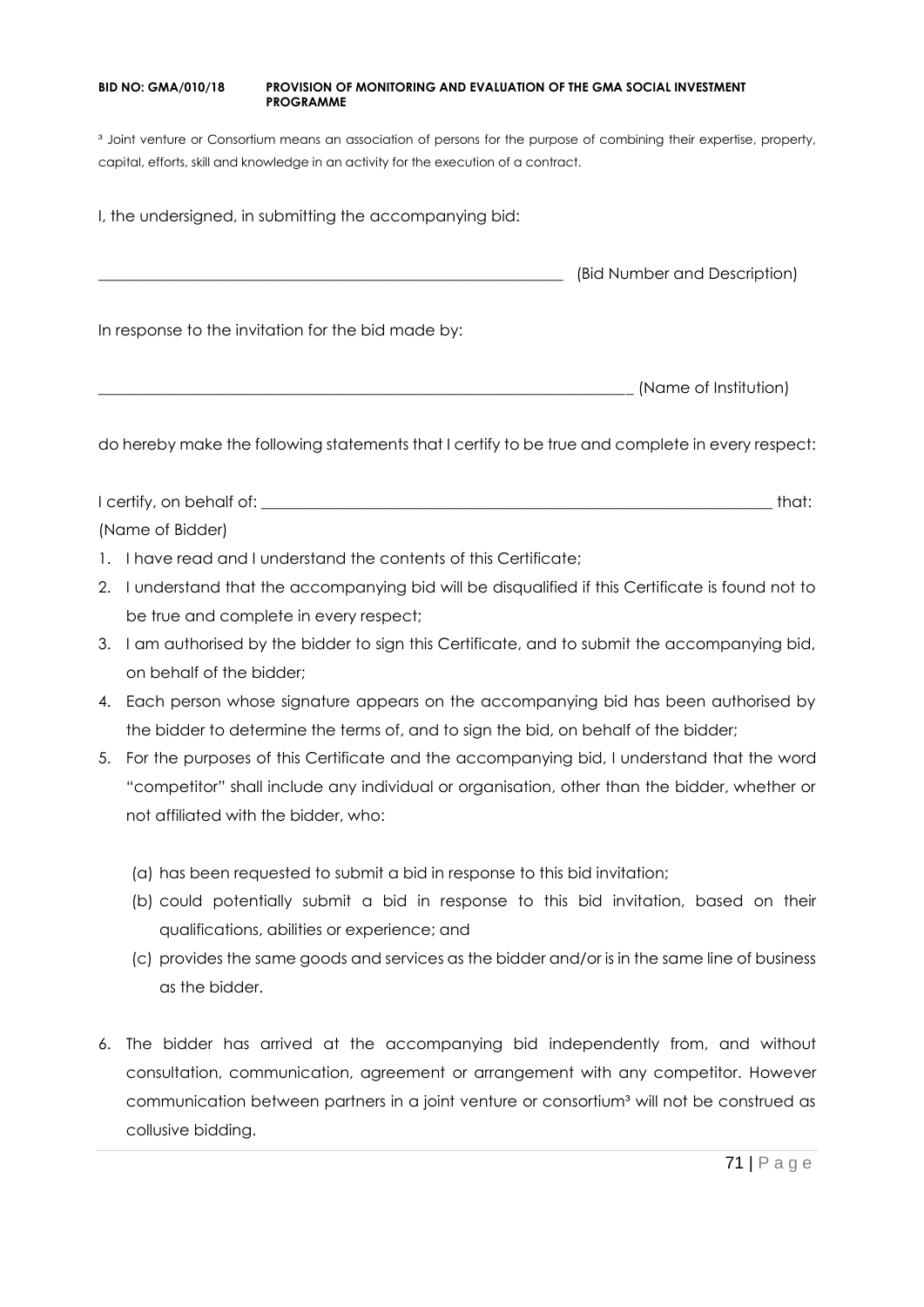- 7. In particular, without limiting the generality of paragraphs 6 above, there has been no consultation, communication, agreement or arrangement with any competitor regarding:
	- (a) prices;
	- (b) geographical area where product or service will be rendered (market allocation);
- (c) methods, factors or formulas used to calculate prices;
- (d) the intention or decision to submit or not to submit, a bid;
- (e) the submission of a bid which does not meet the specifications and conditions of the bid;
- or
- (f) bidding with the intention not to win the bid.
- 8. In addition, there have been no consultations, communications, agreements or arrangements with any competitor regarding the quality, quantity, specifications and conditions or delivery particulars of the products or services to which this bid invitation relates.
- 9. The terms of the accompanying bid have not been, and will not be, disclosed by the bidder, directly or indirectly, to any competitor, prior to the date and time of the official bid opening or of the awarding of the contract.
- 10. I am aware that, in addition and without prejudice to any other remedy provided to combat any restrictive practices related to bids and contracts, bids that are suspicious will be reported to the Competition Commission for investigation and possible imposition of administrative penalties in terms of section 59 of the Competition Act No 89 of 1998 and or may be reported to the National Prosecuting Authority (NPA) for criminal investigation and or may be restricted from conducting business with the public sector for a period not exceeding ten (10) years in terms of the Prevention and Combating of Corrupt Activities Act No 12 of 2004 or any other applicable legislation.

| NAME OF BIDDER              |  |
|-----------------------------|--|
| <b>POSITION</b>             |  |
| <b>AUTHORISED SIGNATORY</b> |  |
| <b>DATE</b>                 |  |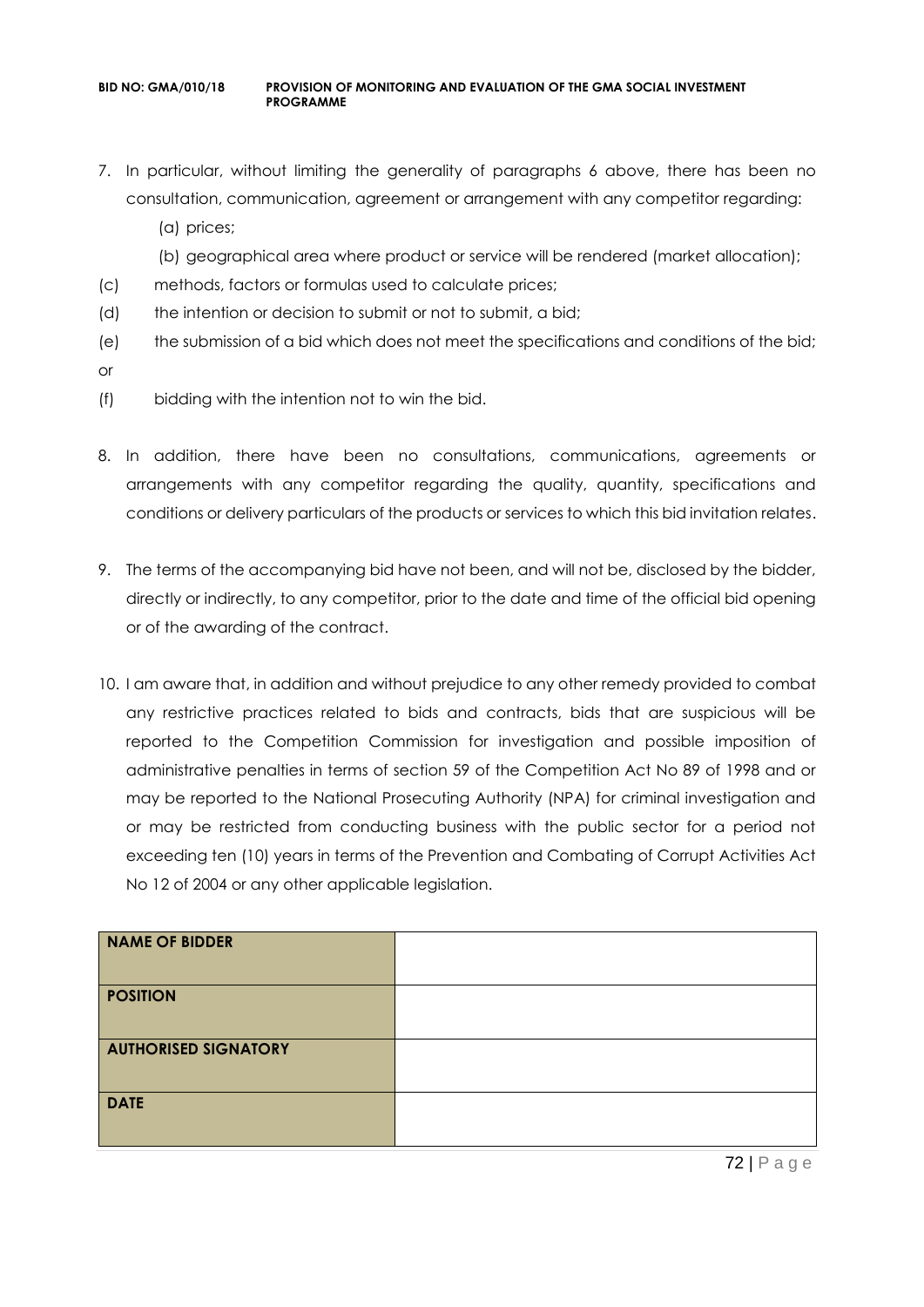# **SAFETY, HEALTH AND ENVIRONMENT**

# **REQUEST FOR INFORMATION**

# **1. SAFETY, HEALTH AND ENVIRONMENT**

| 1.1  | Do you have a Safety, Health and Environment<br>(SHE) policy statement?                                                                 | YES/NO<br>Please provide a copy of the policy<br>statement                                        |
|------|-----------------------------------------------------------------------------------------------------------------------------------------|---------------------------------------------------------------------------------------------------|
| 1.2  | Is your SHE programme aligned or certified to<br>comply with the OHSAS 18001 and ISO 14001<br>standards?                                | YES/NO<br>Please provide details                                                                  |
| 1.3  | Would you be prepared to have your SHE<br>standards audited or modified according to<br>requirements?                                   | YES/NO<br>Please give reasons if applicable                                                       |
| 1.5  | How do you record and classify injuries<br>sustained during operations?                                                                 | Please provide details                                                                            |
| 1.6  | How do you record and classify incidents both<br>safety and environmentally related?                                                    | Please provide details                                                                            |
| 1.9  | Does your company have any Health and<br>Safety agreements with any major unions?                                                       | Please provide details                                                                            |
| 1.10 | Is your company in good standing with a<br>Workman's Compensation Authority                                                             | Please provide a copy of the Letter<br>of Good Standing which includes<br>the registration number |
| 1.12 | Does your company employ a SHE/Q Manager<br>and who does he/she report to?                                                              | YES/NO<br>Please provide details of experience<br>and qualifications of this individual           |
| 1.13 | What ongoing training is conducted with regard<br>to SHE?                                                                               | Please provide details                                                                            |
| 1.14 | Does your company have an active Safety<br>Committee?                                                                                   | Please provide details                                                                            |
| 1.15 | How does your company<br>communicate<br>issues/targets to the employees regarding SHE?                                                  | Please provide details                                                                            |
| 1.16 | medical<br>Does<br>your<br>company<br>have<br>a<br>surveillance programme in place?                                                     | YES/NO<br>Please provide details,                                                                 |
| 1.17 | Have the management duties in terms of the<br>OHSA been assigned by written appointment to<br>specific individuals within your company? | YES/NO<br>details<br>Please<br>provide<br>оf<br>appointments in place.                            |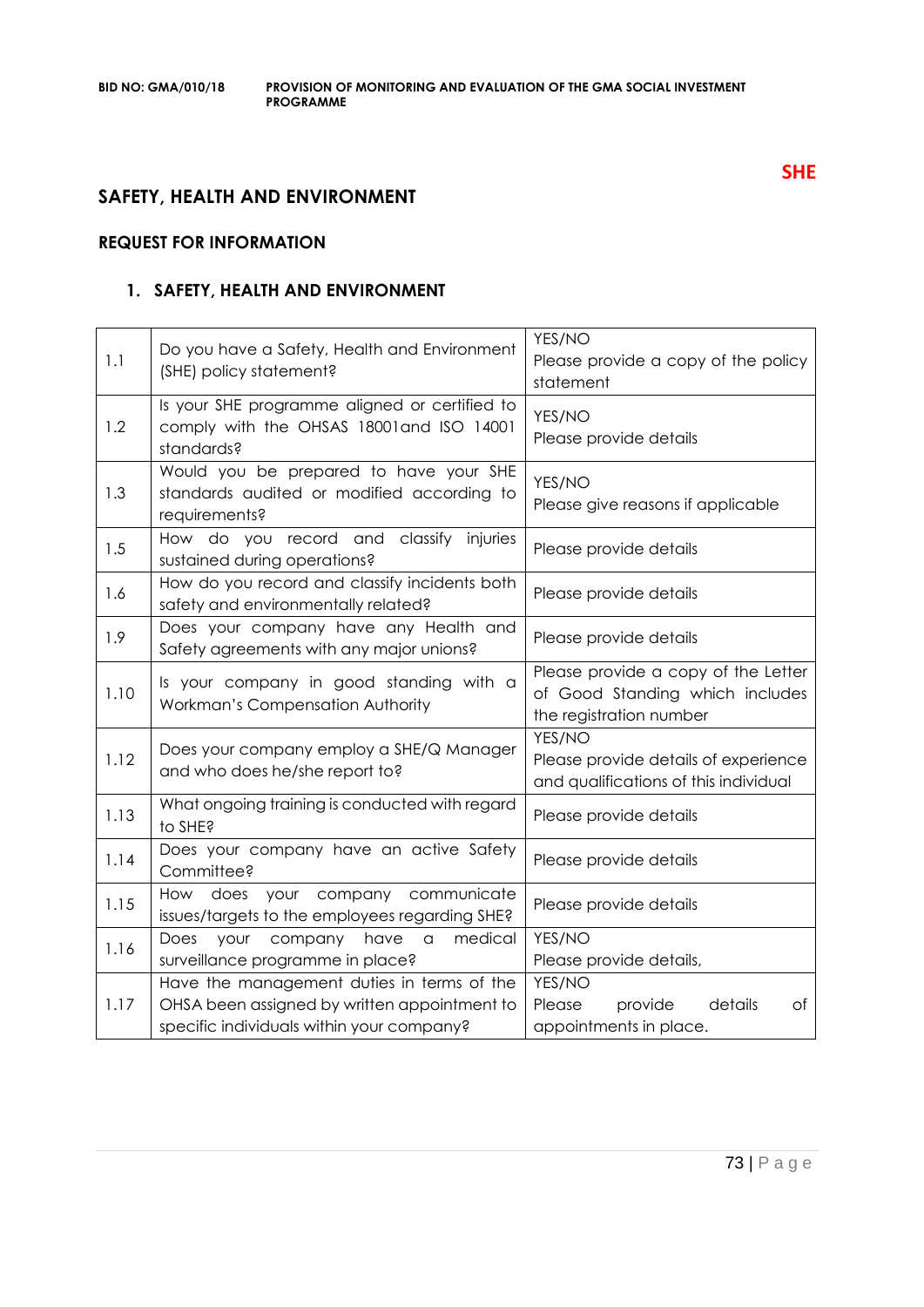# **2. TECHNICAL AND QUALITY ASSURANCE STANDARDS**

| 2.1  | Do you have a quality policy statement and<br>Quality manual?                                                                             | YES/NO<br>Please provide a copy of the policy<br>statement                                                                                                                |
|------|-------------------------------------------------------------------------------------------------------------------------------------------|---------------------------------------------------------------------------------------------------------------------------------------------------------------------------|
| 2.2  | Is your Quality Management aligned or certified<br>to comply with the ISO 9001:2008?                                                      | YES/NO<br>Please provide details                                                                                                                                          |
| 2.3  | Would you be prepared to have your Quality<br>Management system audited or modified<br>according to requirements?                         | YES/NO<br>Please give reasons if applicable                                                                                                                               |
| 2.5  | How do you record and classify incidents and<br>non-conformances related to quality?                                                      | Please provide details                                                                                                                                                    |
| 2.6  | Does your company employ a Quality Manager<br>and who does he/she report to?                                                              | YES/NO<br>Please provide details of experience<br>and qualifications of this individual                                                                                   |
| 2.7  | What ongoing training is conducted with regard<br>to Quality?                                                                             | Please provide details                                                                                                                                                    |
| 2.10 | Are you prepared to allow personnel to access<br>premises to perform a<br>technical<br><b>YOUr</b><br>assessment of your capabilities?    | YES/NO                                                                                                                                                                    |
| 2.11 | How many different inspection agencies have<br>visited your premises in the last 12 months                                                | Please provide details                                                                                                                                                    |
| 2.12 | Do you have dedicated quality management<br>resources and transparent processes to ensure<br>quality in procured materials and equipment? | YES/NO<br>provide<br>Please<br>list<br>Оf<br>the<br>$\alpha$<br>dedicated<br>resources<br>and<br>$\Omega$<br>description<br>of<br>the<br>quality<br>management processes. |

| <b>NAME OF BIDDER</b>       |  |
|-----------------------------|--|
| <b>POSITION</b>             |  |
| <b>AUTHORISED SIGNATORY</b> |  |
| <b>DATE</b>                 |  |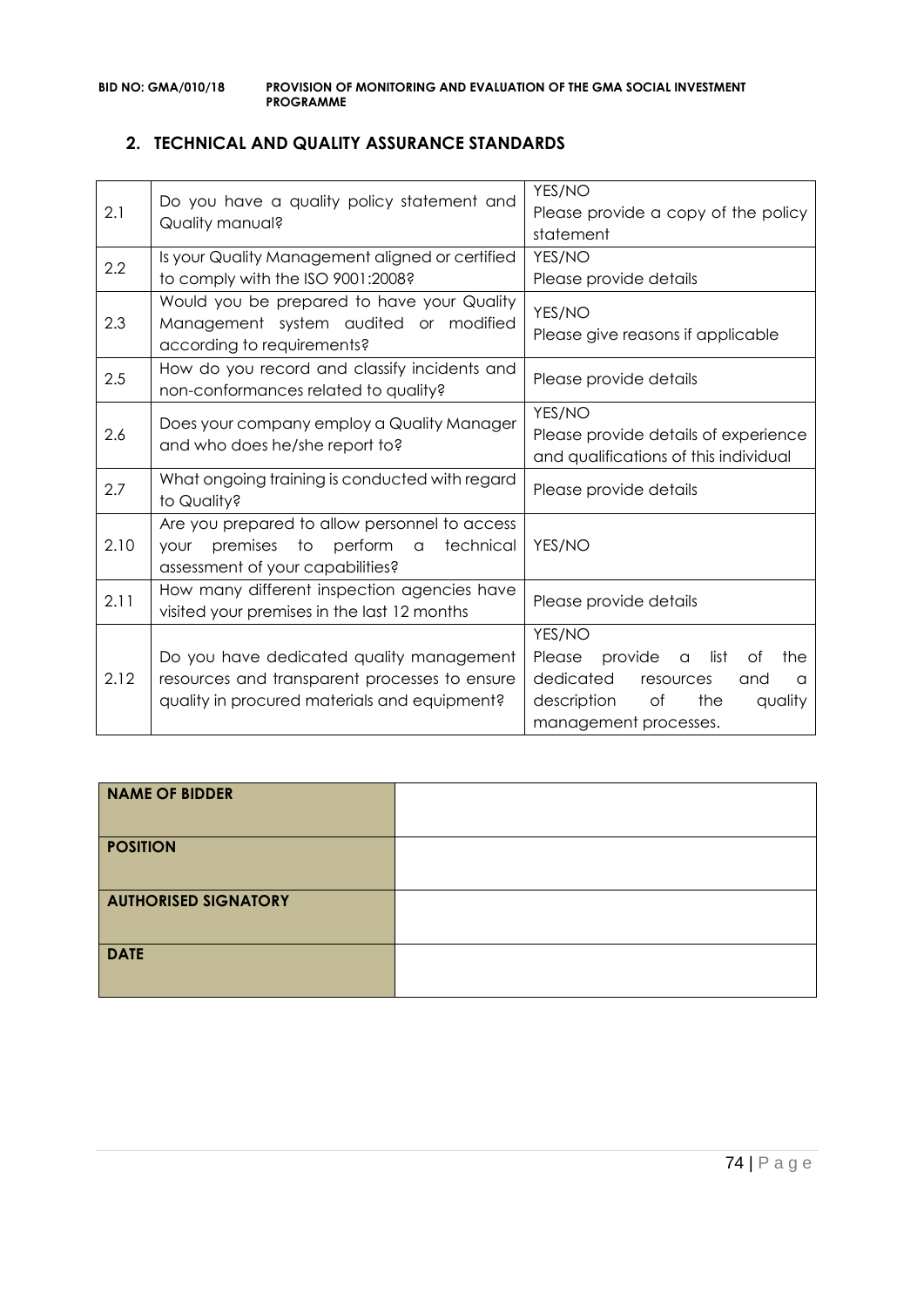# **RFP - PART D**

# **SUPPLIER CODE OF CONDUCT**

# **1. ABBREVIATIONS, TERMINOLOGIES AND DEFINITIONS**

| <b>ABBREVIATIONS</b>               | <b>DEFINITIONS</b>                                                     |
|------------------------------------|------------------------------------------------------------------------|
| <b>B-BBEE</b>                      | Broad-Based Black Economic Empowerment Act No 53 of<br>2003 as amended |
| CEO                                | Chief Executive Officer                                                |
| <b>CFO</b>                         | Chief Financial Officer                                                |
| <b>GMA</b>                         | Gautrain Management Agency                                             |
| <b>MANCO</b>                       | <b>GMA Management Committee</b>                                        |
| <b>PFMA</b>                        | Public Finance Management Act No. 1 of 1999 as amended                 |
| <b>PPPFA</b>                       | Preferential Procurement Policy Framework Act No. 5 of 2000            |
| <b>SCM</b>                         | Supply Chain Management                                                |
| <b>TERMINOLOGIES</b>               | <b>DEFINITIONS</b>                                                     |
| <b>Brand Identity</b>              | Means the outward expression of a brand (which is the                  |
|                                    | Gautrain) which includes its name, trademark,                          |
|                                    | communication and visual appearance.                                   |
| <b>Five Pillars of Procurement</b> | Means the holding foundation of a procurement system                   |
|                                    | which are - fair, equitable, transparent, competitive and cost         |
|                                    | effective as mentioned in the Constitution of the Republic of          |
|                                    | South Africa, Act 108 of 1996, Section 217.                            |
| Purchase Order                     | Means a legally binding document between a GMA and a                   |
|                                    | Supplier, detailing the items/services that GMA agrees to              |
|                                    | purchase at a certain price point. It also outlines the delivery       |
|                                    | date and terms of payment.                                             |
| Suppliers                          | GMA suppliers and service providers, and their employees,              |
|                                    | agents, and subcontractors, including prospective suppliers            |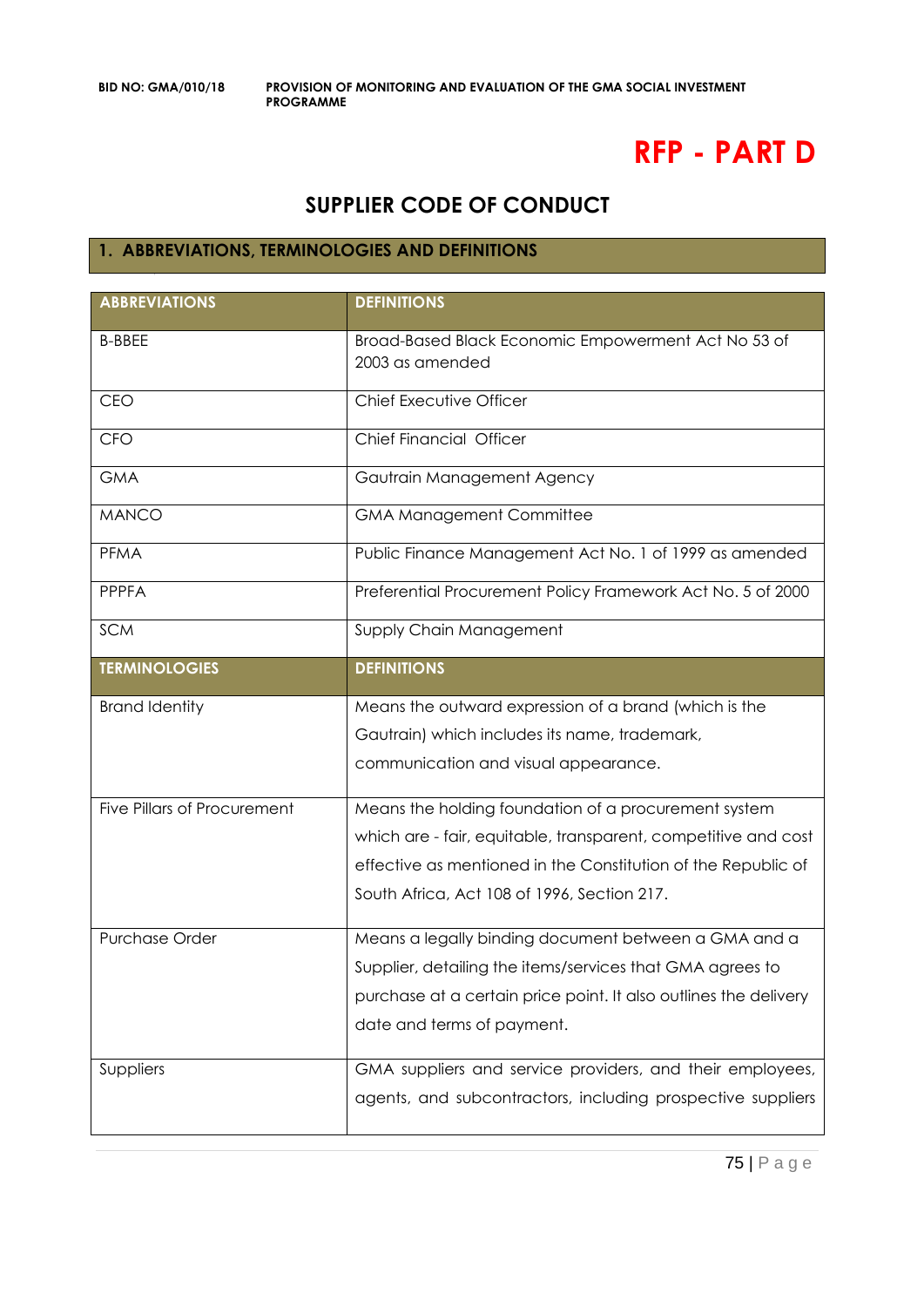| and service providers, as well as their employees, agents, and |  |
|----------------------------------------------------------------|--|
| subcontractors. (Collectively referred to as "Suppliers").     |  |
| Means the logo and framework or architecture which             |  |
| specifies how it is used.                                      |  |
|                                                                |  |

# **2. PURPOSE OF SUPPLIER CODE OF CONDUCT**

The purpose of this code of conduct is to define behaviors and actions which GMA suppliers must commit to abide by during SCM processes, and, where applicable, the discharge of their contractual obligations towards the GMA.

# **3. APPLICABILITY/SCOPE**

This code of conduct is applicable to all GMA Suppliers.

#### **4. PREAMBLE**

Whereas the GMA is committed to SCM processes that are fair, equitable, transparent, competitive, and cost effective, and to receiving value for money from all its Suppliers; the GMA desires to outline standards to which its Suppliers are required to adhere to. The GMA further expects its Suppliers to replicate these standards further down their supply chains.

#### **5. INTRODUCTION**

The GMA aims to conducts its business in a manner that is fair, equitable, transparent, competitive and cost effective (five pillars) as underpinned by Section 217 of Constitution of the Republic of South Africa, and it core values. The five pillars are not only a prescription of standards of behavior, ethics and accountability but are a statement of GMA's commitment to a procurement system which would enable the emergence of sustainable small, medium and micro business and sustainable environment, consequently adding to the common wealth of GMA and its stakeholders.

This Code of Conduct captures the principles that the GMA expects its Suppliers to uphold. It contains globally aligned standards and guidance in each of the following areas: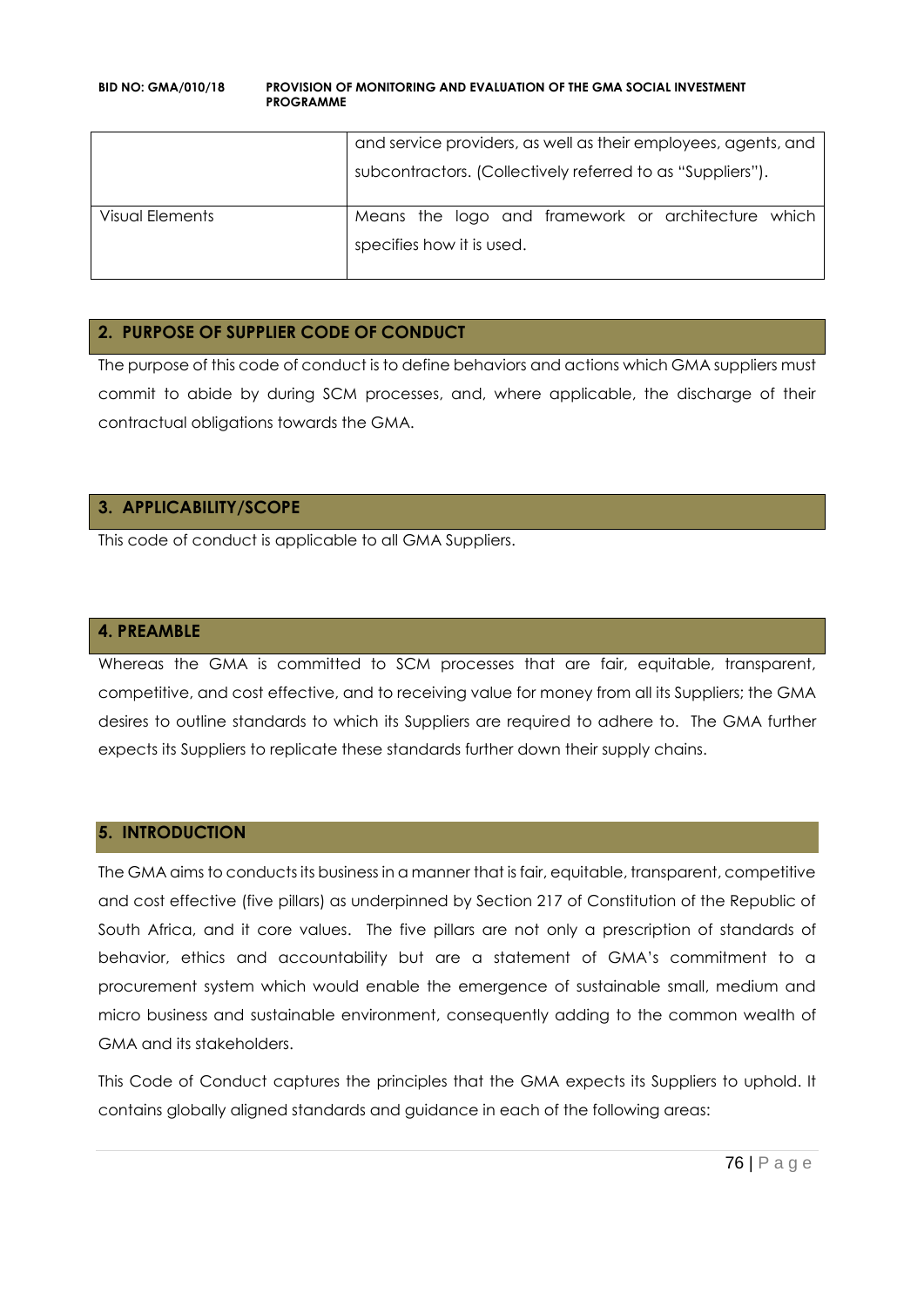- **Ethics**
- Labour
- Safety, Health, Environment and Quality; and
- Management Systems

# **6. ETHICS**

Suppliers are expected to conduct their business in an ethical manner and act with integrity. Where unethical practice comes to light, a Supplier commits to taking appropriate action to report and remedy it. Ethical requirements include the following aspects without limitation:

# **6.1. Business Integrity**

Suppliers are expected not to practice or tolerate any form of corruption, extortion, embezzlement, dishonesty, or unethical conduct of any kind. Consequently, Suppliers commit not offer or accept bribes or any other incentives that may nullify the Five Pillars of Procurement. A Supplier is expected not to donate, on behalf of the GMA, the GMA's employees/ agents/ board members, or offer or accept any gratification that may appear to be aimed at influencing a decision of the GMA or the GMA's current and potential business partners in the Supplier's favour. Suppliers are, furthermore, required to comply with all legal requirements applicable to them.

# **6.2. Conflict of Interest**

Suppliers must avoid potential or actual conflict of interest. Suppliers must not deal directly with any GMA employee whose spouse, domestic partner, or other family member or relative holds a significant financial interest in the Supplier. In the event of a Supplier becoming aware of the potential breach of the foregoing principle, during the course of negotiating the Supplier agreement or performing the Supplier's contractual obligations, the Supplier shall declare the conflict of interest to the GMA's management.,

# **6.3. Fair Competition**

Suppliers shall not engage in collusive bidding, price fixing, price discrimination, or other unfair trade practices not in line with fair competition and in accordance with all applicable anti-competition laws that govern the jurisdiction in which it conducts business.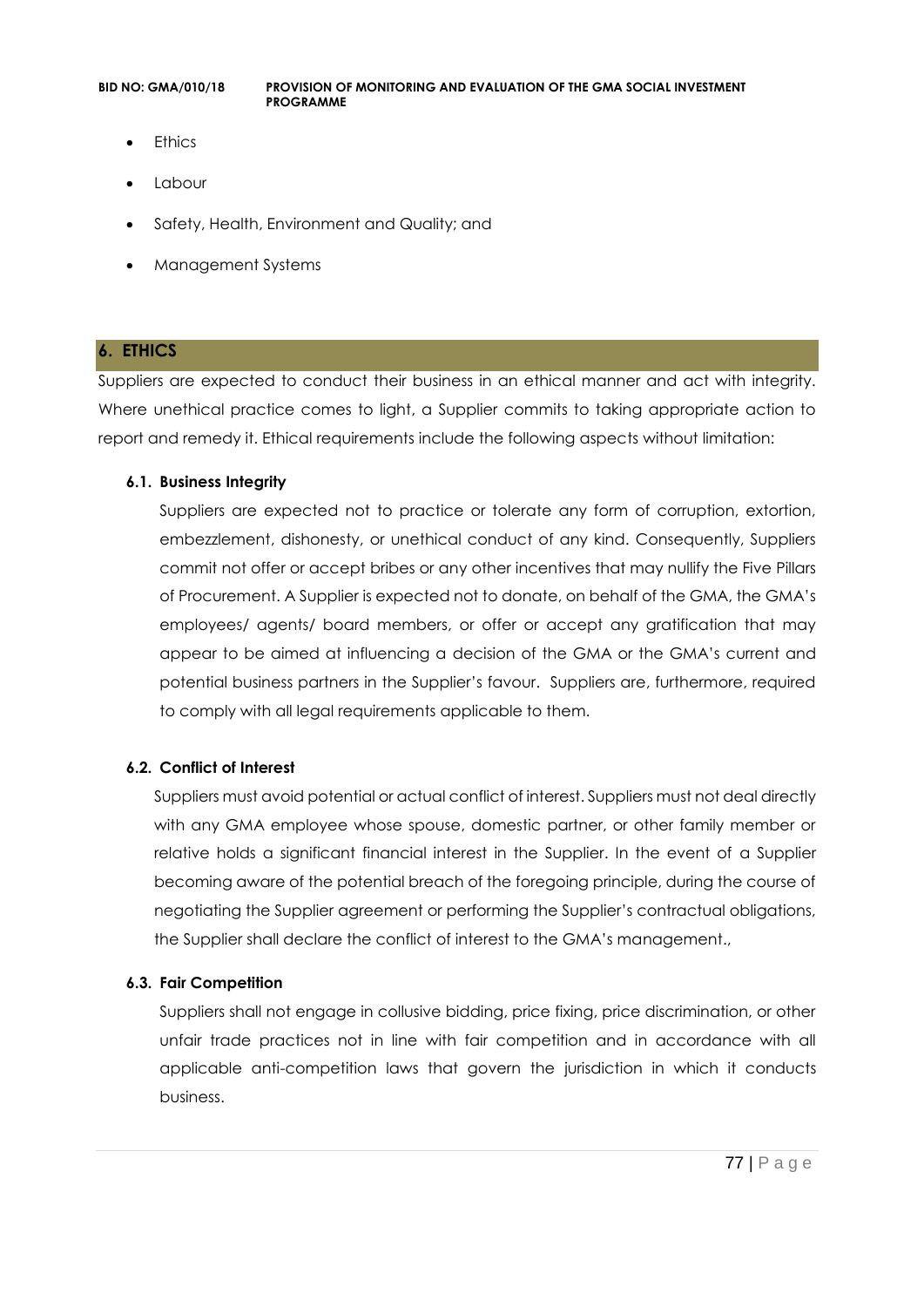#### **6.4. Privacy and Intellectual Property**

Suppliers must safeguard and maintain confidential and proprietary information or trade secrets of the GMA, and use such information only for the authorised purpose. Suppliers shall, to the foregoing end, implement measures aimed at restricting access to the GMA's confidential and proprietary information to persons requiring such access for the purpose of discharging the Supplier's obligations towards the GMA.

# **6.5. Reputation Management**

Suppliers must acknowledge the importance and relevance of the Gautrain Brand Identity (the Brand) and visual identity. Suppliers shall, to the foregoing end, follow relevant GMA policies, procedures, directions and guidelines to ensure that the Brand and corporate visual elements is reflected positively and appropriately in order to maintain a good reputation of the GMA.

# **7. LABOUR AND HUMAN RIGHTS**

Suppliers are expected to give effect to the human rights of their employees and treat them with dignity and respect. This includes the following aspects without limitation:

#### **7.1. Diversity and Inclusion**

The GMA encourages Suppliers to provide an inclusive and supportive working environment and to exercise diversity when it comes to their employees as well as their decisions to select subcontractors. Suppliers are expected to act lawfully in this regard.

#### **7.2. Child Labour Avoidance**

The GMA does not subscribe to child labour. Suppliers must, therefore, comply with all minimum working age laws or regulations and not use child labour. Suppliers cannot employ anyone under the legal minimum working age for employment. The GMA only supports the development of legitimate workplace apprenticeship programs, for the educational benefit of young people, and will not do business with those who abuse such systems. Workers under the legal working age cannot perform hazardous work and may be restricted from night work, with consideration given to educational needs.

#### **7.3. Freedom of Association**

Suppliers must comply with all applicable laws that pertain to freedom of association and collective bargaining and will not discriminate on the basis of affiliation or non-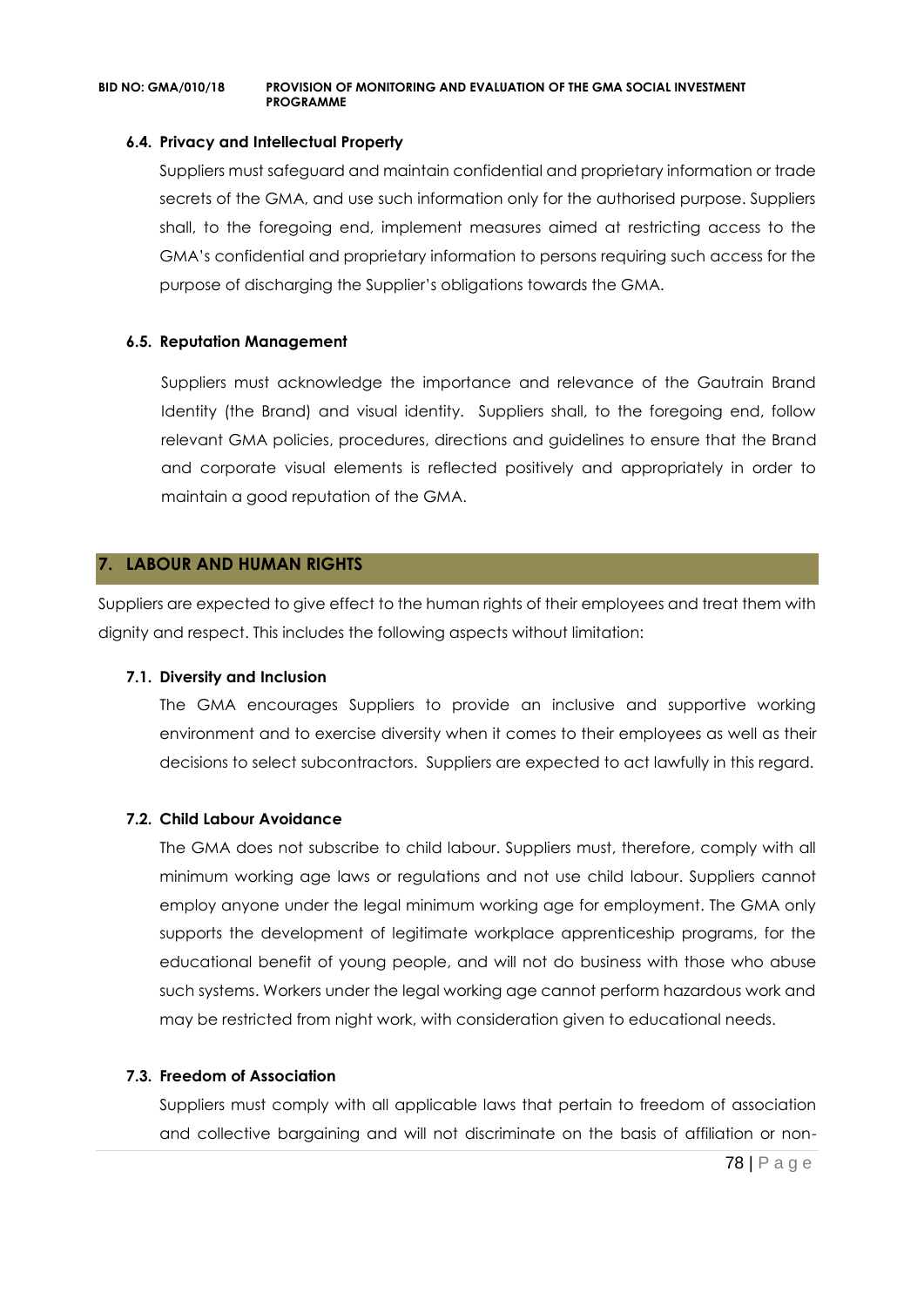affiliation. Suppliers will respect employees' rights to seek representation and will not disadvantage employees who act as workers' representatives.

### **7.4. Abuse/Harassment/Disciplinary Action**

While the GMA recognizes and respects cultural differences, Suppliers are required to provide their employees a workplace free of harsh and inhumane treatment, without any sexual harassment, sexual abuse, corporal punishment or torture, mental or physical coercion or verbal abuse of employees or threat of any such treatment. Suppliers must treat all employees with respect and dignity and comply with applicable legislation on disciplinary practices.

# **7.5. Fair and Equal Treatment**

Suppliers' terms and conditions of employment, including hiring, training, working conditions, compensation, benefits, promotions, discipline, termination or retirement are based on the individual's qualifications, performance, skills and experience.

# **7.6. Forced Labour**

Suppliers will employ all employees on a voluntary basis and do not use any prison, slave, bonded, forced labour or engage in any other forms of slavery or human trafficking.

#### **7.7. Working Hours**

Suppliers commit to complying with all applicable laws regarding regular working hours, rest periods and overtime hours. Suppliers will not force employees to work overtime and employees will not be punished, penalised or dismissed for refusing to work overtime.

#### **7.8. Compensation and Benefits**

Suppliers will fairly compensate all employees by providing wages and benefits in accordance with all applicable laws.

# **8. SAFETY, HEALTH, ENVIRONMENT AND QUALITY**

79 | P a g e Suppliers are expected to provide a safe and healthy working environment and, if applicable, safe and healthy company living quarters, and to operate in an environmentally responsible and efficient manner. Suppliers will comply with all applicable laws and regulations pertaining to health, safety, environment and quality in the workplace. GMA recognizes its social responsibility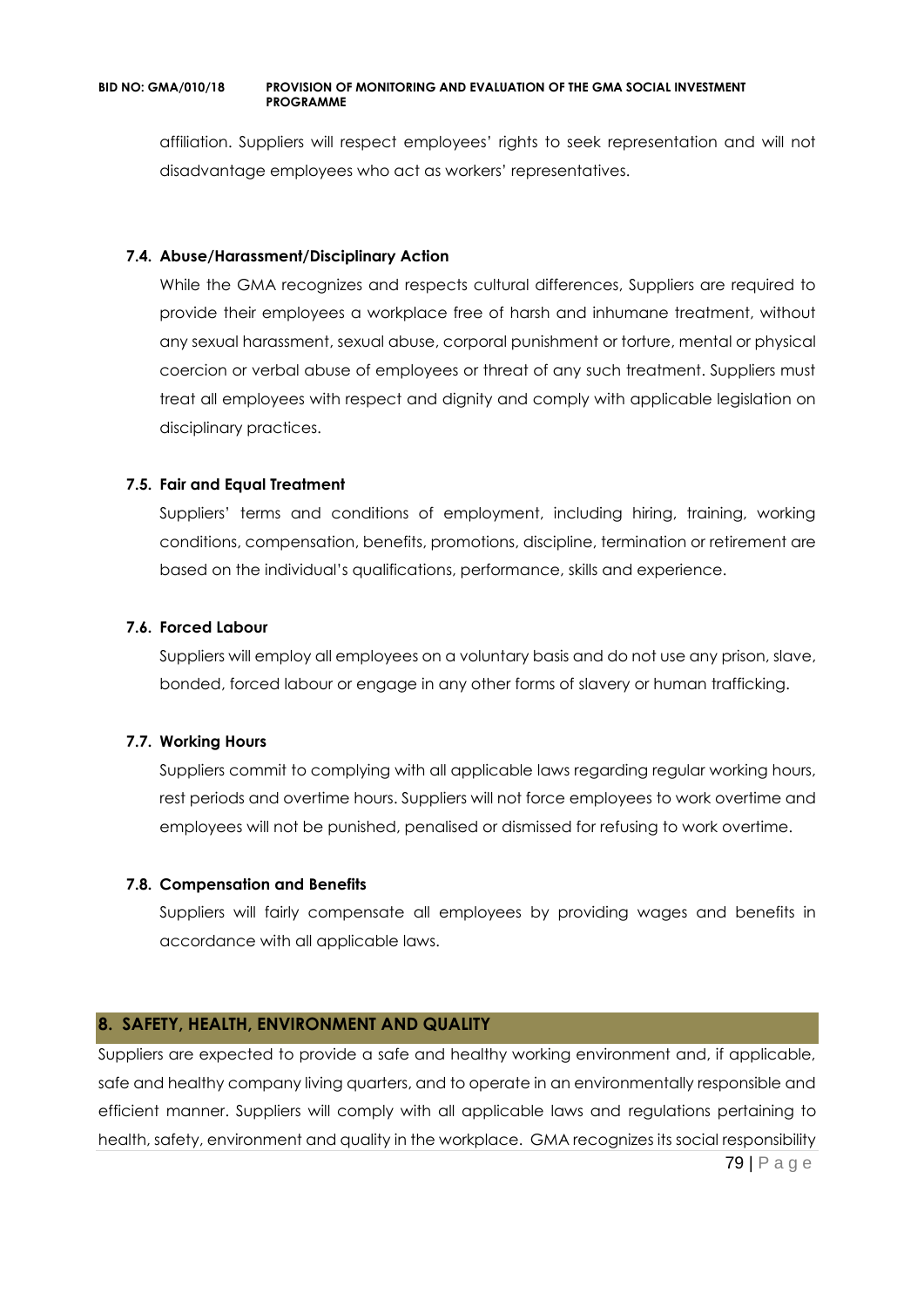to protect the environment and expects its Suppliers to share its commitment by responding to challenges posed by climate changes and working toward protecting the environment. Suppliers commit to continuously strive to improve performance in all these areas by integrating sound safety, health and quality management practices into all aspects of business without limitation:

# **8.1. Occupational Health and Safety**

Suppliers will protect their employees from any chemical, biological and physical hazards and physically demanding tasks in the workplace as well as from risks associated with any infrastructure used by their employees. Suppliers will provide appropriate controls, safe working procedures and preventative maintenance and necessary technical protective measures to mitigate health and safety risks in the workplace.

# **8.2. Product Safety**

Suppliers will make available material safety data sheets containing all necessary safetyrelevant information for all hazardous substances and will be provided to GMA and other parties in case of legitimate need.

# **8.3. Resource Conservation and Climate Protection/Waste and Emissions**

Suppliers will minimise or eliminate negative impact on the environment and climate at their source or by practices such as the modification of production, maintenance and facility processes, material substitution, conservation, recycling, material reutilisation, use of climate-friendly products, processes to reduce power consumption and greenhouse gas emissions. Suppliers will have systems in place to ensure safe handling, movement, storage, recycling, reuse and management of waste, air emissions and wastewater discharges. Suppliers will have systems in place to prevent or mitigate accidental spills and releases into the environment.

#### **8.4. Quality Requirements**

Suppliers will meet generally recognised or contractually agreed quality requirements in order to provide goods and services that consistently meet GMA's needs, perform as warranted and are safe for their intended use.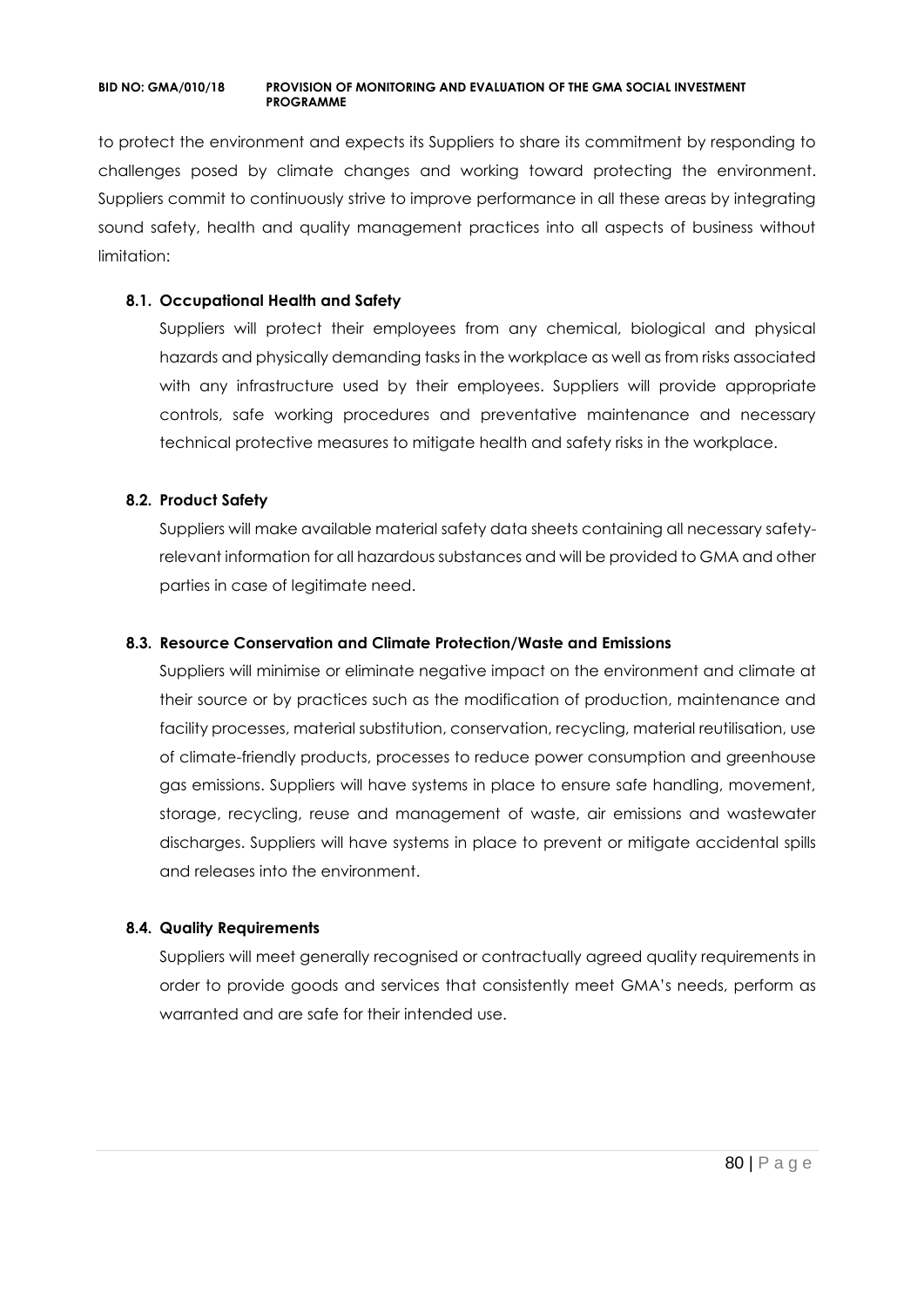# **9. MANAGEMENT SYSTEMS**

Suppliers are encouraged to fulfil the expectations set forth in this Supplier Code of Conduct by implementing management systems to facilitate compliance with all applicable laws and to promote continuous improvement and sustainability performance. Suppliers must communicate the principles set forth in this Supplier Code of Conduct to their employees and supply chains, and are expected to take disciplinary action against any of its employee or business partner, involved in discharging the Supplier's obligations towards the GMA, who acts contrary to the letter or spirit of this Code of Conduct.

Suppliers are expected to self-monitor and demonstrate their compliance with this Code of Conduct. Where non-compliance is detected, the GMA may, at its sole discretion:

- immediately remove from GMA premises, a Supplier who behaves in a manner that is inconsistent with this Code of Conduct or any GMA policy; or
- suspend any Purchase Order from the Supplier until satisfactory corrective action is implemented;
- terminate its relationship with the Supplier;
- facilitate the listing of the Supplier in the National Treasury Register of Restricted Suppliers or its equivalent; and/or
- report the Supplier to appropriate authorities or associations.

Suppliers are responsible for prompt reporting of actual or suspected fraud, corruption, theft, financial misconduct, dishonesty, or unethical conduct, relating to SCM processes in which they are involved, or the discharge of their contractual obligations towards the GMA, to the GMA's management, or the GMA's Fraud Hotline.

# **10. ROLES AND RESPONSIBILITIES**

| <b>Responsibility</b>     | <b>Designation</b>      | Level of Responsibility /<br><b>Accountability</b>           |
|---------------------------|-------------------------|--------------------------------------------------------------|
| <b>Accounting Officer</b> | Chief Executive Officer | The Chief Executive Officer is<br>$\bullet$                  |
|                           | (CEO)                   | responsible for articulating the<br>core values for the GMA. |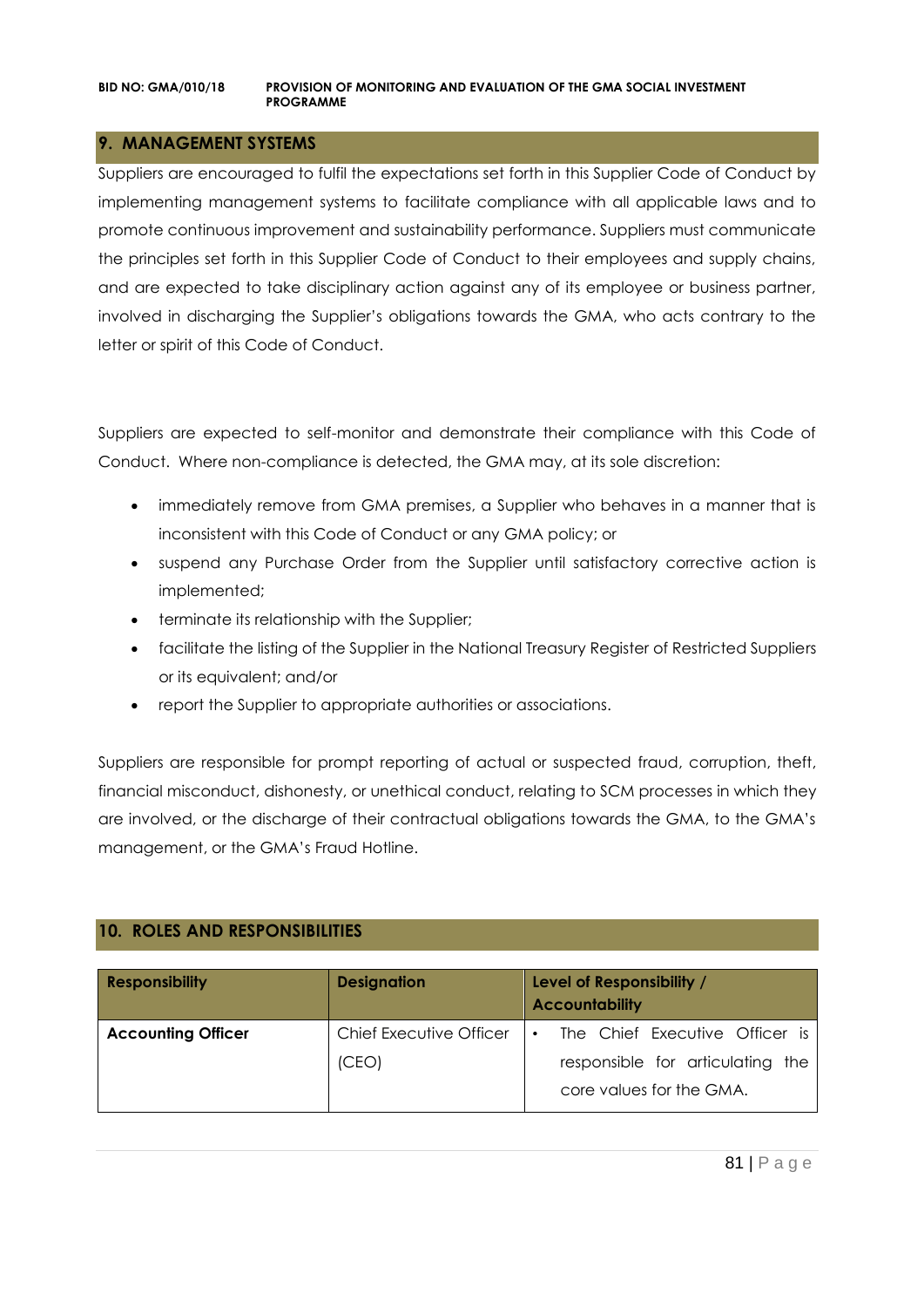| <b>Responsible Authority</b>                           | <b>Chief Financial Officer</b><br>(CFO)<br>All GMA employees | Responsible for communicating<br>this code to the Suppliers and<br>providing<br>guidance<br>the<br>on on<br>management of exceptions to<br>this code.<br>Responsible<br>for implementing<br>suitable systems to support the<br>implementation of this code of<br>conduct.   |
|--------------------------------------------------------|--------------------------------------------------------------|-----------------------------------------------------------------------------------------------------------------------------------------------------------------------------------------------------------------------------------------------------------------------------|
| <b>Executing Authorities</b>                           | and Suppliers                                                | Responsible for upholding and<br>$\bullet$<br>putting into action this code of<br>conduct.<br>Responsible for ensuring<br>$\bullet$<br>compliance and reporting non-<br>compliance to this code of<br>conduct.                                                              |
| Administrative/Revisions/A<br>mendments Responsibility | Executive Manager:<br><b>SCM</b>                             | Responsible for the annual review<br>$\bullet$<br>of the code and/or amending of<br>the code as necessary.                                                                                                                                                                  |
| <b>Enquiries</b>                                       | <b>Chief Financial Officer</b><br>(CFO)                      | $\bullet$<br>Responsible<br>for<br>the<br>overall<br>management<br>and<br>implementation of GMA SCM<br>policies.<br>Proposed Corrections<br>amendments<br>to<br>this<br>and/or<br>document must be forwarded to<br>the Executive Manager: SCM in<br>the Finance Department. |

# **11. RELATED DOCUMENTS**

Content of this Code of Conduct is informed by the following legal standards:

- i. The Constitution of the Republic of South Africa, act 108 of 1996, Section 217;
- ii. Occupational Health and Safety Act, 1993;
- iii. Public Finance Management Act (PFMA) of 1999;